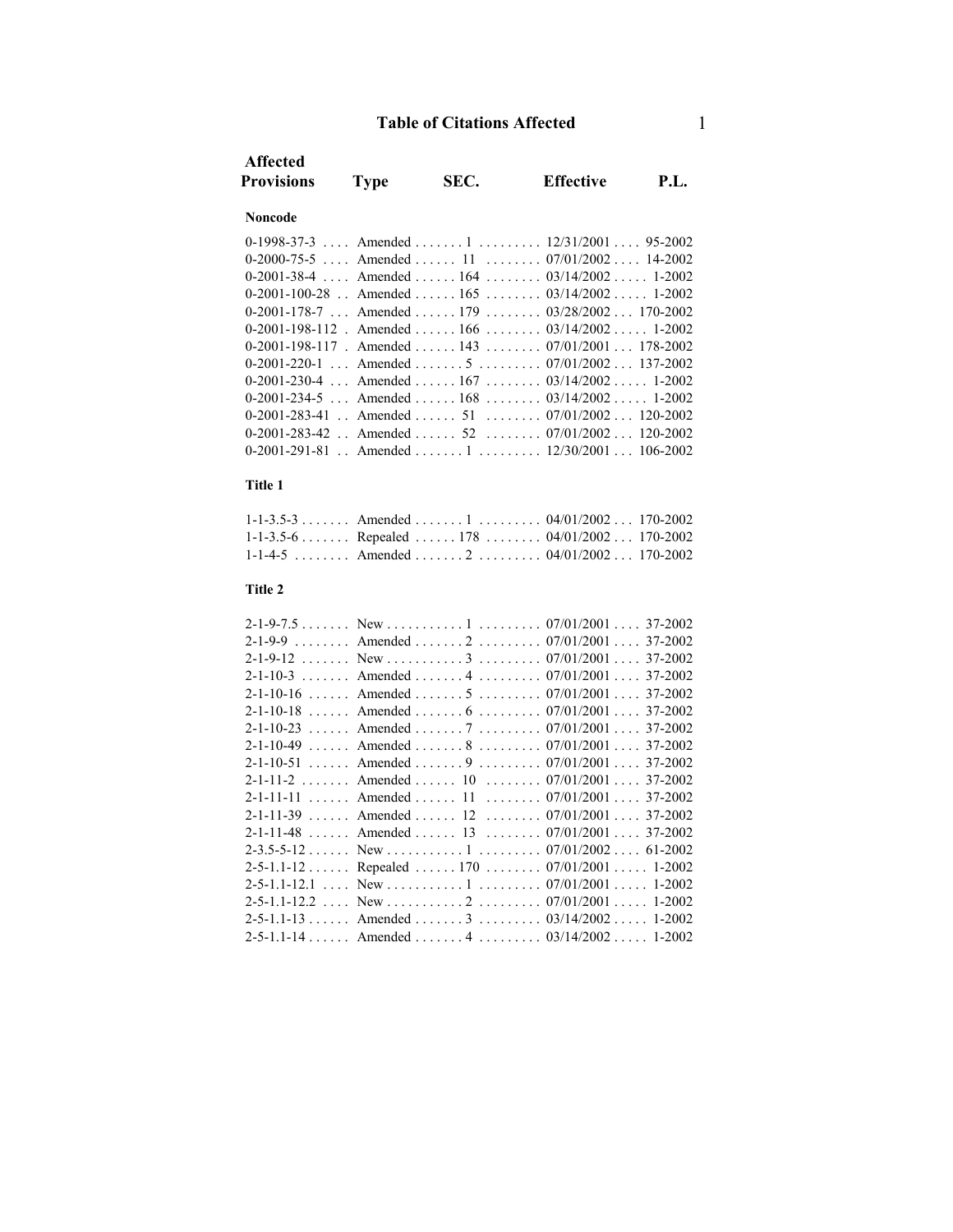| <b>Affected</b><br><b>Provisions</b> Type | SEC. | Effective                                       | P.I. |
|-------------------------------------------|------|-------------------------------------------------|------|
|                                           |      | 2-5-1.1-15  Amended  5  03/14/2002  1-2002      |      |
|                                           |      |                                                 |      |
|                                           |      | $2-5-1.1-18$ New $$ $141$ $03/28/2002$ 178-2002 |      |
|                                           |      | 2-5-16-3 Amended 3 07/01/2002 170-2002          |      |
|                                           |      |                                                 |      |

### **Title 3**

| $3-5-2-1.5$ Amended  1  01/01/2003 126-2002   |                                                   |
|-----------------------------------------------|---------------------------------------------------|
|                                               |                                                   |
| $3-5-2-24.5$ Amended  3  07/01/2002 126-2002  |                                                   |
| $3-5-2-33.8$ Amended  7  03/14/2002  1-2002   |                                                   |
| $3-5-2-34.5$ Amended  4  01/01/2003  126-2002 |                                                   |
|                                               | 126-2002                                          |
|                                               | 126-2002                                          |
|                                               |                                                   |
| $3-5-2-48.5$ Amended  8  07/01/2002 126-2002  |                                                   |
|                                               |                                                   |
| 3-5-4-8 Amended 10 01/01/2003 126-2002        |                                                   |
|                                               |                                                   |
| 3-6-5-1 Amended 4 04/01/2002 170-2002         |                                                   |
| $3-6-5.4-1$ Amended $5$ $04/01/2002$ 170-2002 |                                                   |
| 3-6-6-2  Amended  12  01/01/2003  126-2002    |                                                   |
| $3-6-6-4$ Amended  13  01/01/2003             | 126-2002                                          |
| $3-6-6-5$ Amended  14  01/01/2003             | 126-2002                                          |
| $3-6-6-6$ Amended  15  01/01/2003  126-2002   |                                                   |
| $3-6-6-9$ Amended  16  01/01/2003 126-2002    |                                                   |
| $3-6-6-10$ Amended  17  01/01/2003 126-2002   |                                                   |
| 3-6-6-11  Amended  18  01/01/2003  126-2002   |                                                   |
| $3-6-6-13$ Amended  19  01/01/2003 126-2002   |                                                   |
| $3-6-6-23$ Amended  20  01/01/2003 126-2002   |                                                   |
|                                               |                                                   |
|                                               |                                                   |
| $3-6-11-5$ Amended  23  07/01/2002            | 2-2002                                            |
| $3-7-13-13$ Amended  31  07/01/2002  126-2002 |                                                   |
| $3-7-32-4$ Amended  23  01/01/2003 126-2002   |                                                   |
| $3-7-36-2$ Amended  24  01/01/2003  126-2002  |                                                   |
| $3-7-36-5$ Amended  25  01/01/2003  126-2002  |                                                   |
| $3-7-36-11$ Amended  26  01/01/2003  126-2002 |                                                   |
| 3-7-36-12  Repealed  93  01/01/2003  126-2002 |                                                   |
| 3-7-36-13  Repealed  93  01/01/2003  126-2002 |                                                   |
|                                               | $\ldots \ldots \ldots 01/01/2003 \ldots 126-2002$ |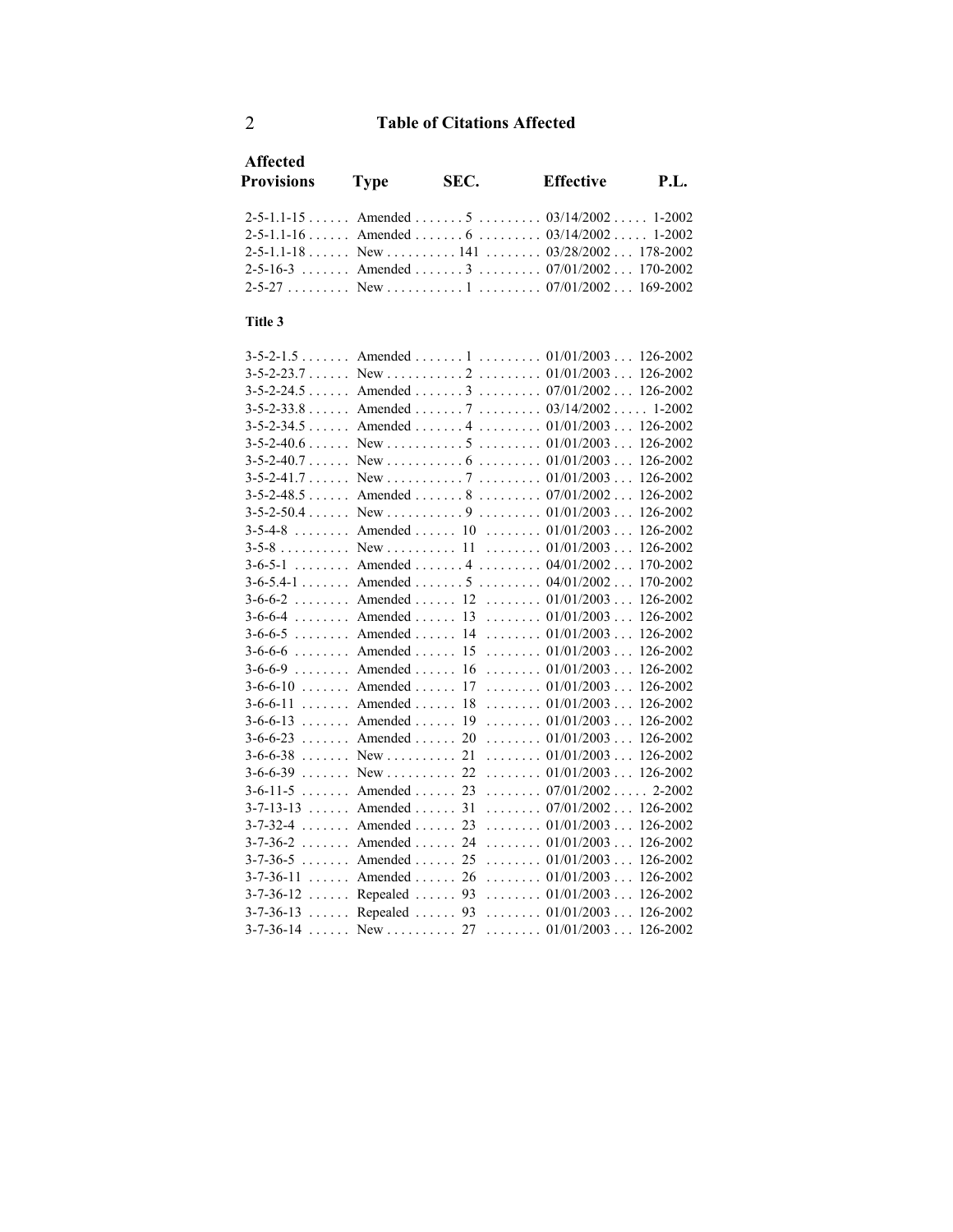| <b>Affected</b>           |                              |      |                                                   |             |
|---------------------------|------------------------------|------|---------------------------------------------------|-------------|
| <b>Provisions</b>         | <b>Type</b>                  | SEC. | <b>Effective</b>                                  | <b>P.L.</b> |
|                           |                              |      | $3-7-48-1$ Amended  28  01/01/2003 126-2002       |             |
| $3-8-2-8$ Amended  29     |                              |      | $\ldots \ldots \ldots 07/01/2002 \ldots 126-2002$ |             |
| $3-8-3-2$ Amended  30     |                              |      | $\ldots \ldots \ldots 07/01/2002 \ldots 126-2002$ |             |
| $3-9-1-3$ Amended  32     |                              |      | $\ldots \ldots \ldots 07/01/2002 \ldots 126-2002$ |             |
| $3-9-1-12$ Amended  33    |                              |      | $\ldots \ldots 07/01/2002 \ldots$                 | 126-2002    |
| $3 - 9 - 4 - 4$           |                              |      | Amended  34 $07/01/2002$ 126-2002                 |             |
| $3-9-5-7$ Amended  35     |                              |      | $\ldots \ldots \ldots 07/01/2002 \ldots 126-2002$ |             |
|                           |                              |      | $3-10-6-2.5$ Amended  6  04/01/2002  170-2002     |             |
|                           |                              |      | 3-10-7-2.5 Amended 7 04/01/2002 170-2002          |             |
|                           |                              |      | $3-11-1.5-1.5$ Amended  8  03/14/2002 1-2002      |             |
|                           |                              |      | $3-11-1.5-4$ Amended  36  07/01/2002  126-2002    |             |
|                           |                              |      | 3-11-1.5-5  Amended  37  07/01/2002  126-2002     |             |
|                           |                              |      | 3-11-1.5-30  Repealed  92  07/01/2002  126-2002   |             |
| $3-11-1.5-31$ Amended  38 |                              |      | $\ldots \ldots \ldots 07/01/2002 \ldots 126-2002$ |             |
|                           |                              |      | $3-11-1.5-32.5$ Amended  8  04/01/2002 170-2002   |             |
|                           |                              |      | $3-11-1.5-35$ Amended  14  07/01/2001 37-2002     |             |
| $3 - 11 - 3 - 2$          | $\ldots$ Amended $\ldots$ 39 |      | $\ldots \ldots \ldots 01/01/2003 \ldots 126-2002$ |             |
|                           |                              |      | $3-11-3-6$ Amended  40  01/01/2003  126-2002      |             |
| $3-11-3-11$ Amended  41   |                              |      | $\ldots \ldots \ldots 01/01/2003 \ldots 126-2002$ |             |
| $3-11-3-12$ Amended  42   |                              |      | $\ldots \ldots \ldots 01/01/2003 \ldots 126-2002$ |             |
| $3-11-3-30$ Amended  43   |                              |      | $\ldots \ldots 01/01/2003 \ldots$                 | 126-2002    |
| $3-11-3-31$ Amended  44   |                              |      | $\ldots \ldots \ldots 01/01/2003 \ldots 126-2002$ |             |
| $3-11-3-32$ Amended  45   |                              |      | $\ldots \ldots \ldots 01/01/2003 \ldots$          | 126-2002    |
| $3-11-4-0.5$ New  46      |                              |      | $\ldots \ldots \ldots 01/01/2003 \ldots 126-2002$ |             |
| $3-11-4-1$ Amended  47    |                              |      | $\ldots \ldots \ldots 01/01/2003 \ldots 126-2002$ |             |
| $3-11-4-2$ Amended  48    |                              |      | $\ldots \ldots \ldots 01/01/2003 \ldots 126-2002$ |             |
| $3-11-4-3$ Amended  49    |                              |      | $\ldots \ldots \ldots 01/01/2003 \ldots 126-2002$ |             |
| $3-11-4-4$ Amended  50    |                              |      | $\ldots \ldots \ldots 01/01/2003 \ldots 126-2002$ |             |
| $3 - 11 - 4 - 6$          | $\ldots$ Amended  51         |      | $\ldots \ldots \ldots 01/01/2003 \ldots 126-2002$ |             |
| $3-11-4-7$ Amended  52    |                              |      | $\ldots \ldots \ldots 01/01/2003 \ldots 126-2002$ |             |
| $3 - 11 - 4 - 8$          | $\ldots$ Amended $\ldots$ 53 |      | $\ldots \ldots \ldots 01/01/2003 \ldots 126-2002$ |             |
| $3-11-4-9$ Repealed       |                              | 93   | $\ldots \ldots \ldots 01/01/2003 \ldots 126-2002$ |             |
| $3-11-4-17$ Amended       |                              | 54   | $\ldots \ldots 01/01/2003 \ldots$                 | 126-2002    |
| $3-11-4-18$ Amended  55   |                              |      | $\ldots \ldots \ldots 01/01/2003 \ldots$          | 126-2002    |
| $3 - 11 - 4 - 22$         | $\ldots$ Amended $\ldots$ 56 |      | $\ldots \ldots \ldots 01/01/2003 \ldots 126-2002$ |             |
| $3-11-7-17$ Amended  57   |                              |      | $\ldots \ldots 07/01/2002 \ldots 126-2002$        |             |
| $3-11-7.5-26$ Amended  58 |                              |      | $\ldots \ldots \ldots 07/01/2002 \ldots 126-2002$ |             |
| $3-11-8-22$ Amended  59   |                              |      | $\ldots \ldots \ldots 01/01/2003 \ldots 126-2002$ |             |
| $3-11-8-23$ Amended  60   |                              |      | $\ldots \ldots \ldots 01/01/2003 \ldots 126-2002$ |             |
| $3-11-10-1$ Amended  61   |                              |      | $\ldots \ldots 01/01/2003 \ldots$                 | 126-2002    |
| $3-11-10-4$ Amended  62   |                              |      | $\ldots \ldots \ldots 01/01/2003 \ldots 126-2002$ |             |
| $3-11-10-5$ Amended       |                              | 63   | $\ldots \ldots \ldots 01/01/2003 \ldots 126-2002$ |             |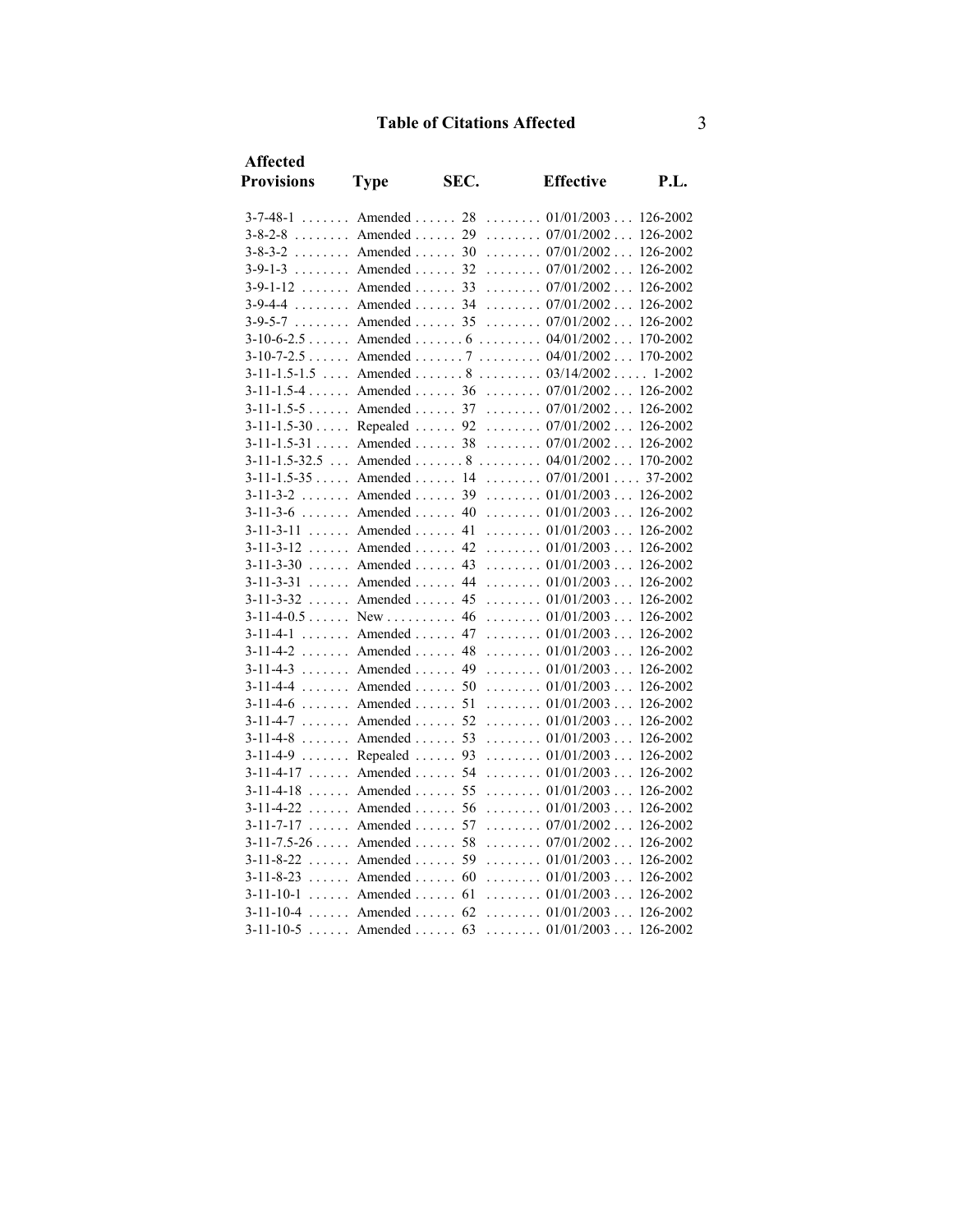| <b>Affected</b>        |             |      |                                                      |          |
|------------------------|-------------|------|------------------------------------------------------|----------|
| <b>Provisions</b>      | <b>Type</b> | SEC. | <b>Effective</b>                                     | P.I.     |
|                        |             |      | $3-11-10-6$ Amended  64  01/01/2003                  | 126-2002 |
| $3-11-10-8$            |             |      | Amended $65$ $01/01/2003$                            | 126-2002 |
| $3-11-10-14$           |             |      | Amended  66 $01/01/2003$                             | 126-2002 |
| $3 - 11 - 10 - 15$     |             |      | Amended $67$ $01/01/2003$                            | 126-2002 |
|                        |             |      | $3-11-10-16$ Amended  68  01/01/2003                 | 126-2002 |
|                        |             |      | $3-11-10-17$ Amended  69  01/01/2003                 | 126-2002 |
|                        |             |      | $3-11-10-24$ Amended  70  01/01/2003                 | 126-2002 |
|                        |             |      | $3-11-10-25$ , Amended , $71$ , $01/01/2003$         | 126-2002 |
|                        |             |      | $3-11-10-26$ Amended  72  01/01/2003                 | 126-2002 |
|                        |             |      | $3-11-10-27$ Amended  73  07/01/2002                 | 126-2002 |
|                        |             |      | $3-11-15-13$ , Amended , 74 , 07/01/2002             | 126-2002 |
|                        |             |      |                                                      | 126-2002 |
|                        |             |      | $3-11-15-13.7$ New $\dots$ $76$ $\dots$ $01/01/2003$ | 126-2002 |
|                        |             |      |                                                      | 126-2002 |
|                        |             |      | $3-11.5-4-1$ Amended  78  01/01/2003                 | 126-2002 |
|                        |             |      | $3-11.5-4-4$ Amended  79  01/01/2003                 | 126-2002 |
|                        |             |      |                                                      | 126-2002 |
|                        |             |      | $3-11.5-4-8$ Amended 81  01/01/2003                  | 126-2002 |
|                        |             |      | $3-11.5-4-9$ Amended  82  01/01/2003                 | 126-2002 |
|                        |             |      | $3-11.5-4-10$ Amended 83  01/01/2003                 | 126-2002 |
|                        |             |      | $3-11.5-4-11$ Amended  84  01/01/2003                | 126-2002 |
|                        |             |      | $3-11.5-4-13$ Amended  85  01/01/2003                | 126-2002 |
|                        |             |      | $3-11.5-4-24$ Amended 86  01/01/2003                 | 126-2002 |
|                        |             |      | $3-11.5-4-25$ Repealed  93  01/01/2003               | 126-2002 |
|                        |             |      | 3-11.5-4-26  Repealed  93  01/01/2003  126-2002      |          |
|                        |             |      | $3-11.5-4-27$ Repealed  93  01/01/2003               | 126-2002 |
|                        |             |      |                                                      |          |
|                        |             |      | $3-12-3-11$ Amended  88  01/01/2003  126-2002        |          |
|                        |             |      | 3-13-9-4 Amended 1 07/01/2002 174-2002               |          |
|                        |             |      | $3-13-10-3$ Amended  1  03/21/2002 90-2002           |          |
|                        |             |      | $3-13-11-3$ Amended  2  07/01/2002 174-2002          |          |
|                        |             |      |                                                      |          |
|                        |             |      | $3-14-2-27$ Amended  89  01/01/2003  126-2002        |          |
| $3-14-4-8$ Amended  90 |             |      | $\ldots \ldots \ldots 01/01/2003 \ldots 126-2002$    |          |

### **Title 4**

| 4-3-12-2  Amended  1  07/01/2002  58-2002    |  |  |
|----------------------------------------------|--|--|
| 4-3-12-3 Amended 2 07/01/2002 58-2002        |  |  |
| 4-3-13-7  Repealed  11  07/01/2002 58-2002   |  |  |
| 4-3-13-9 Amended 3 07/01/2002 58-2002        |  |  |
| $4-3-13-10$ Repealed  11  07/01/2002 58-2002 |  |  |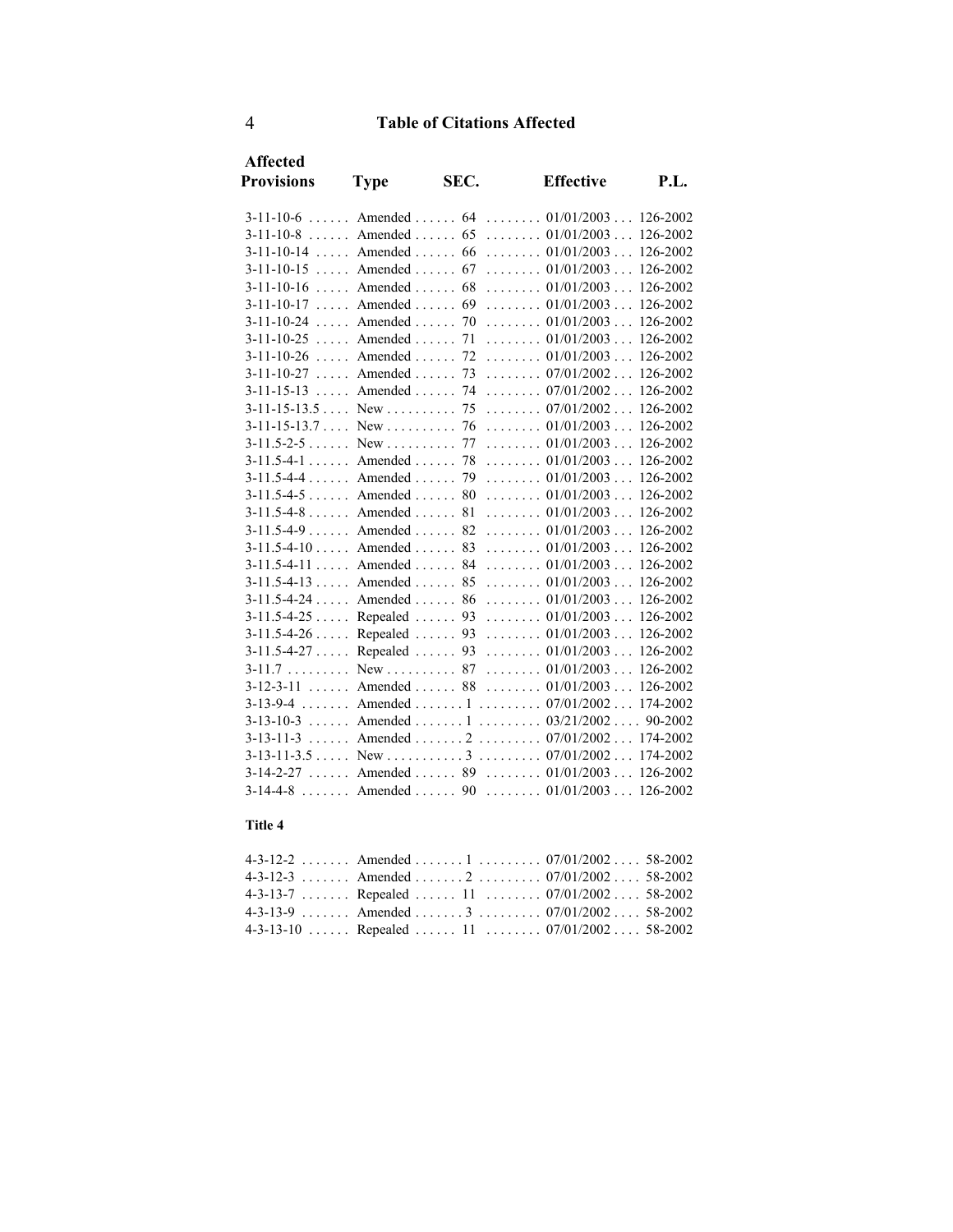| <b>Affected</b>            |             |      |                                              |          |
|----------------------------|-------------|------|----------------------------------------------|----------|
| <b>Provisions</b>          | <b>Type</b> | SEC. | <b>Effective</b>                             | P.I.     |
| $4 - 3 - 13 - 11$          |             |      | Repealed  11  07/01/2002  58-2002            |          |
| $4 - 3 - 13 - 12$          |             |      | Repealed  11  07/01/2002 58-2002             |          |
| $4 - 3 - 13 - 13$          |             |      | Repealed  11  07/01/2002 58-2002             |          |
| $4 - 3 - 13 - 14$          |             |      | Repealed  11  07/01/2002  58-2002            |          |
| $4 - 3 - 13 - 15$          |             |      | Amended  4  07/01/2002  58-2002              |          |
| $4 - 3 - 13 - 16$          |             |      | Amended 5 07/01/2002 58-2002                 |          |
| $4 - 3 - 13 - 17$          |             |      | Amended  6  07/01/2002 58-2002               |          |
| $4 - 3 - 13 - 18$          |             |      | Amended 7 07/01/2002 58-2002                 |          |
| $4 - 3 - 13 - 21$          |             |      | Repealed  11  07/01/2002  58-2002            |          |
| $4 - 3 - 16 - 1$           |             |      | Amended  8  07/01/2002  58-2002              |          |
|                            |             |      | 4-3-16-7.5 Repealed 11 07/01/2002 58-2002    |          |
| $4 - 3 - 16 - 10.5 \ldots$ |             |      | Repealed  11  07/01/2002  58-2002            |          |
| $4 - 3 - 16 - 11$          |             |      | Amended  9  07/01/2002  58-2002              |          |
| $4-3-16-15$                |             |      | Amended  10 $07/01/2002$ 58-2002             |          |
|                            |             |      |                                              |          |
| $4-4-6.1-1$                |             |      | Amended 2 03/21/2002 90-2002                 |          |
|                            |             |      | 4-4-6.1-1 Amended 1 07/01/2002 113-2002      |          |
|                            |             |      | $4-4-6.1-2$ Amended  3  03/21/2002 90-2002   |          |
| $4-4-6.1-2.5$              |             |      | Amended 4 03/21/2002                         | 90-2002  |
| $4-4-6.1-2.6$              |             |      | Amended  5 $03/21/2002$                      | 90-2002  |
|                            |             |      | $4-4-6.1-5$ Amended  2  07/01/2002 113-2002  |          |
|                            |             |      |                                              |          |
|                            |             |      | 4-4-10.9-6.2  Amended  1  03/05/2002  4-2002 |          |
|                            |             |      | 4-4-11-2 Amended 2 03/05/2002 4-2002         |          |
|                            |             |      | 4-4-11-15  Amended  3  03/05/2002 4-2002     |          |
| $4-4-11-16.1$              |             |      | Amended 9 04/01/2002 170-2002                |          |
| $4-4-11-17$                |             |      | Amended 4 03/05/2002 4-2002                  |          |
|                            |             |      | $4-4-28-16$ Amended  1 $03/26/2002$ 135-2002 |          |
|                            |             |      |                                              |          |
|                            |             |      | 4-6-3-3 Amended 24 07/01/2002 2-2002         |          |
| $4 - 6 - 9.1$              |             |      |                                              |          |
| $4 - 8.1 - 1 - 7$          |             |      |                                              |          |
| $4-10-10-11$               |             |      | Amended  25  07/01/2002  2-2002              |          |
| $4-10-13-5$                |             |      | Amended 7 03/21/2002 90-2002                 |          |
| $4-10-13-7$                |             |      | Amended  8 $03/21/2002$                      | 90-2002  |
| $4-10-18-10$               |             |      | Amended  10  04/01/2002  170-2002            |          |
|                            |             |      | 4-12-8-2 Amended 1 03/26/2002 107-2002       |          |
|                            |             |      | 4-13-1-4  Amended  1  07/01/2002  292-2001   |          |
|                            |             |      |                                              | 292-2001 |
|                            |             |      | 4-13-2-20 Amended 1 07/01/2002 155-2002      |          |
|                            |             |      | $4-13-16.5-2$ Amended  1  07/01/2002 42-2002 |          |
|                            |             |      | $4-13.5-1-1$ Amended  2  07/01/2002 123-2002 |          |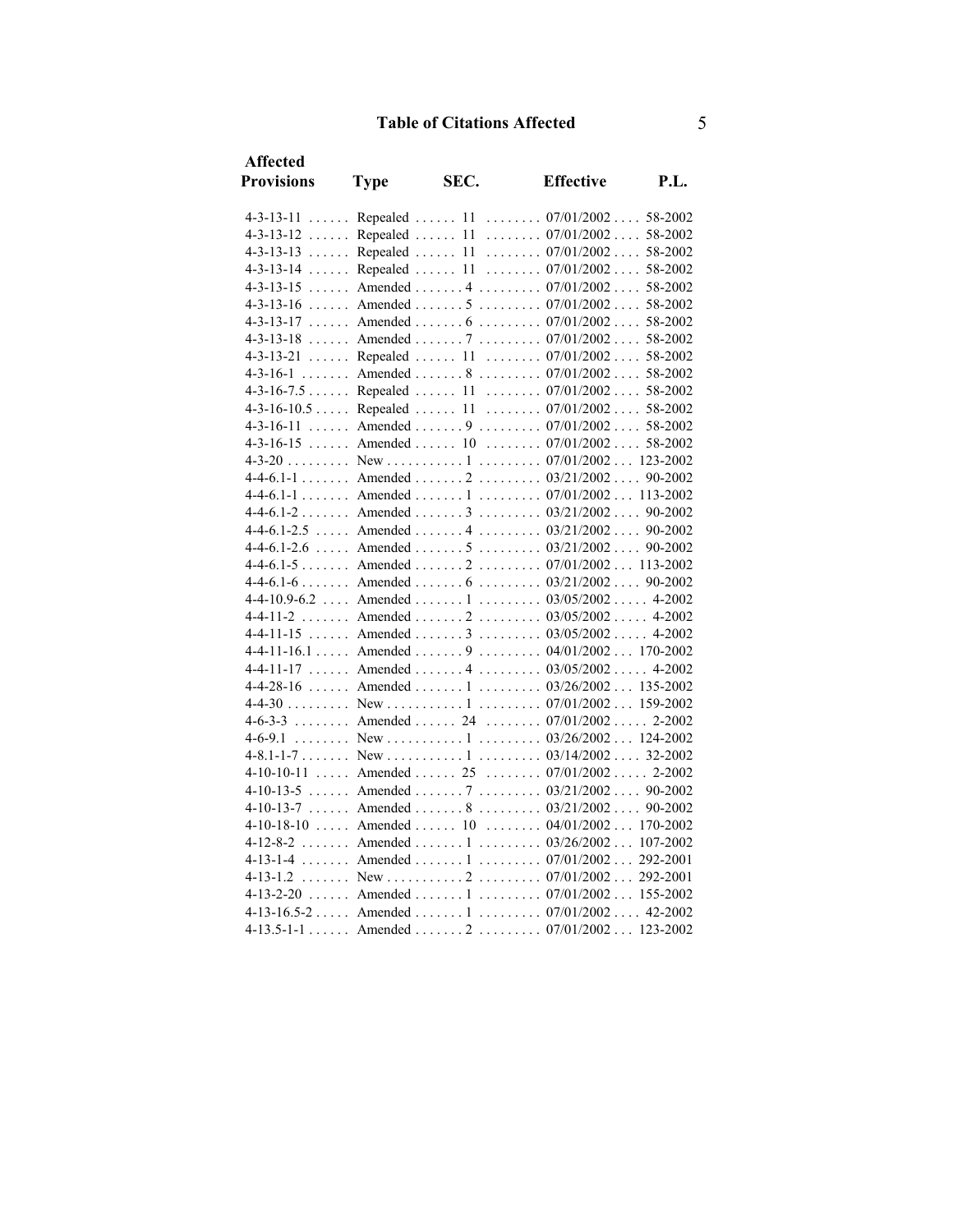| <b>Affected</b>   |             |      |                                                |          |
|-------------------|-------------|------|------------------------------------------------|----------|
| <b>Provisions</b> | <b>Type</b> | SEC. | <b>Effective</b>                               | P.I.     |
|                   |             |      | $4-13.5-1-3$ Amended  26  07/01/2002 2-2002    |          |
|                   |             |      | $4-13.5-1-6$ Amended  3  07/01/2002 123-2002   |          |
|                   |             |      | 4-13.5-1-8 Amended 4 07/01/2002 123-2002       |          |
|                   |             |      | $4-13.6-4-2$ Amended  1  07/01/2002 12-2002    |          |
|                   |             |      | $4-13.6-4-11$ Amended  2  07/01/2002 12-2002   |          |
|                   |             |      | $4-13.6-5-2$ Amended  3  07/01/2002 12-2002    |          |
|                   |             |      | $4-13.6-5-3$ Amended  4  07/01/2002 12-2002    |          |
|                   |             |      | $4-13.6-5-4$ Amended  5  07/01/2002 12-2002    |          |
|                   |             |      |                                                |          |
|                   |             |      | $4-20.5-3-1$ Amended  27  07/01/2002 2-2002    |          |
|                   |             |      | 4-20.5-4-1  Amended  28  07/01/2002  2-2002    |          |
|                   |             |      | $4-20.5-6-2$ Amended  5  07/01/2002 123-2002   |          |
|                   |             |      | $4-20.5-6-5$ Amended  6  07/01/2002 123-2002   |          |
|                   |             |      | $4-20.5-6-6$ Repealed  51  07/01/2002 123-2002 |          |
|                   |             |      | $4-20.5-6-7$ Amended  7  07/01/2002  123-2002  |          |
|                   |             |      | $4-20.5-6-8$ Amended  8  07/01/2002  123-2002  |          |
|                   |             |      | $4-20.5-10-3$ Amended  29  07/01/2002  2-2002  |          |
|                   |             |      | $4-20.5-10-4$ Amended  30  07/01/2002 2-2002   |          |
|                   |             |      | $4-20.5-11-4$ Amended  31  07/01/2002 2-2002   |          |
|                   |             |      | 4-20.5-12-1  Amended  32  07/01/2002  2-2002   |          |
|                   |             |      | $4-21.5-2-6$ Amended  9  03/14/2002 1-2002     |          |
|                   |             |      | $4-21.5-3-4$ Amended  1  07/01/2002  184-2002  |          |
|                   |             |      | $4-21.5-5-3$ Amended  1  03/28/2002  178-2002  |          |
|                   |             |      | 4-22-2-21 Amended 9 03/21/2002 90-2002         |          |
|                   |             |      | 4-22-2-37.1 Amended 1 07/01/2002 120-2002      |          |
|                   |             |      | 4-22-2-37.1 Amended 10 03/14/2002 1-2002       |          |
|                   |             |      | $4-22-2.5-1$ Amended  10  03/21/2002 90-2002   |          |
|                   |             |      | 4-22-5-1 Amended 11 03/21/2002 90-2002         |          |
|                   |             |      | $4-23-5.5-16$ Amended  2  07/01/2002  159-2002 |          |
|                   |             |      | $4-23-16-12$ Amended  11  03/14/2002 1-2002    |          |
|                   |             |      | 4-23-24.1-3  Amended  11  07/01/2002  170-2002 |          |
|                   |             |      | 4-23-27-7 Amended 2 07/01/2002 107-2002        |          |
|                   |             |      | 4-30-3-18  Amended  1  07/01/2002  34-2002     |          |
|                   |             |      | 4-30-17-1  Repealed  14  03/28/2002  186-2002  |          |
|                   |             |      | $4-30-17-2$ Amended  1  03/28/2002             | 186-2002 |
|                   |             |      | $4-30-17-3.5$ Amended $2$ $03/28/2002$         | 186-2002 |
|                   |             |      | 4-30-17-4.1  Amended  3  03/28/2002  186-2002  |          |
|                   |             |      |                                                | 186-2002 |
|                   |             |      | 4-30-17-5  Repealed  14  03/28/2002            | 186-2002 |
|                   |             |      | 4-30-17-6  Repealed  14  03/28/2002  186-2002  |          |
|                   |             |      | 4-30-17-7  Repealed  14 $03/28/2002$ 186-2002  |          |
|                   |             |      | 4-30-17-7.5 Repealed 14 03/28/2002 186-2002    |          |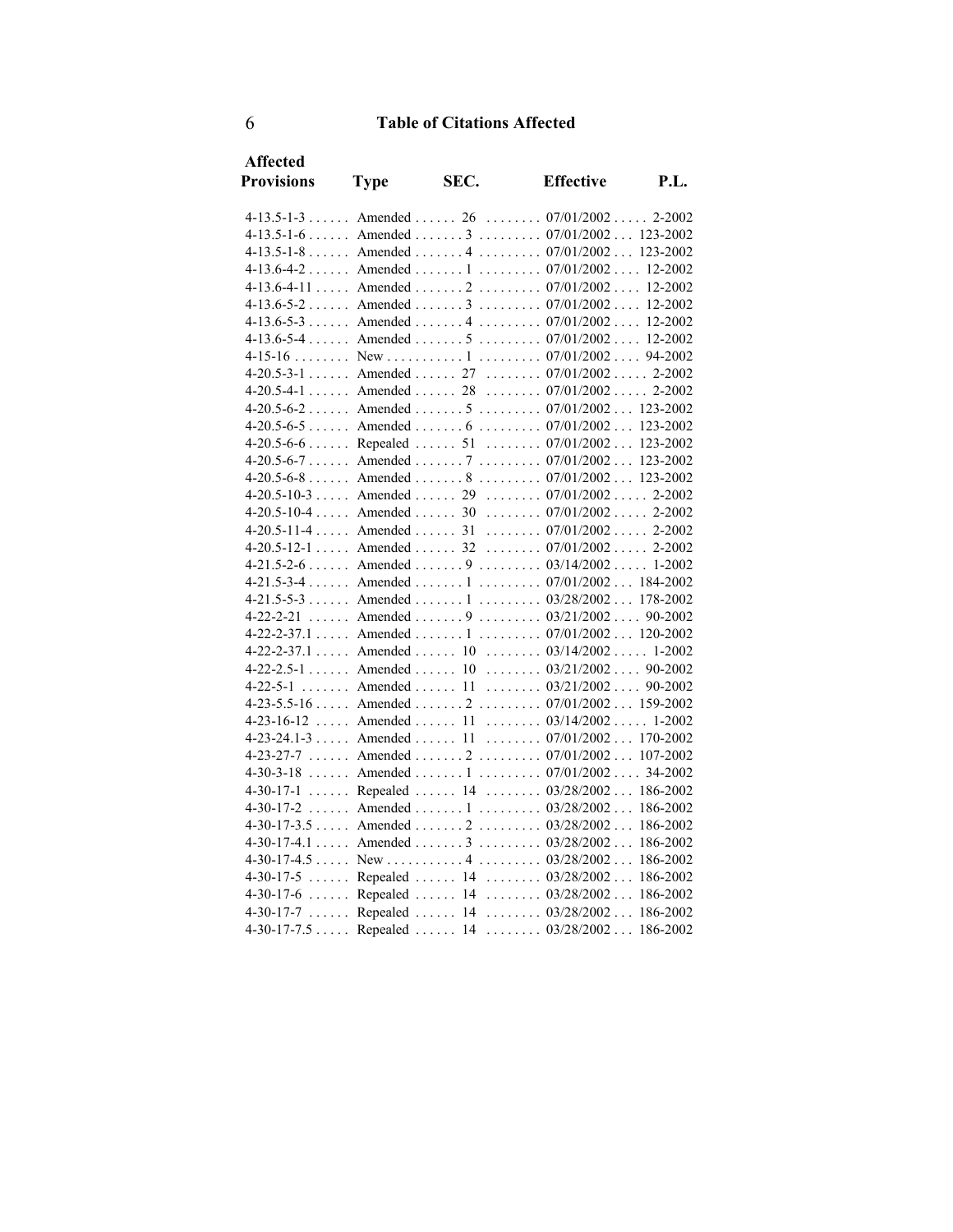| <b>Type</b> | SEC. | <b>Effective</b> | <b>P.L.</b>                                                                                                                                                                                                                                                                                                                                                                                                                                                                                                                               |
|-------------|------|------------------|-------------------------------------------------------------------------------------------------------------------------------------------------------------------------------------------------------------------------------------------------------------------------------------------------------------------------------------------------------------------------------------------------------------------------------------------------------------------------------------------------------------------------------------------|
|             |      |                  |                                                                                                                                                                                                                                                                                                                                                                                                                                                                                                                                           |
|             |      |                  |                                                                                                                                                                                                                                                                                                                                                                                                                                                                                                                                           |
|             |      |                  |                                                                                                                                                                                                                                                                                                                                                                                                                                                                                                                                           |
|             |      |                  |                                                                                                                                                                                                                                                                                                                                                                                                                                                                                                                                           |
|             |      |                  |                                                                                                                                                                                                                                                                                                                                                                                                                                                                                                                                           |
|             |      |                  |                                                                                                                                                                                                                                                                                                                                                                                                                                                                                                                                           |
|             |      |                  |                                                                                                                                                                                                                                                                                                                                                                                                                                                                                                                                           |
|             |      |                  |                                                                                                                                                                                                                                                                                                                                                                                                                                                                                                                                           |
|             |      |                  |                                                                                                                                                                                                                                                                                                                                                                                                                                                                                                                                           |
|             |      |                  |                                                                                                                                                                                                                                                                                                                                                                                                                                                                                                                                           |
|             |      |                  |                                                                                                                                                                                                                                                                                                                                                                                                                                                                                                                                           |
|             |      |                  |                                                                                                                                                                                                                                                                                                                                                                                                                                                                                                                                           |
|             |      |                  |                                                                                                                                                                                                                                                                                                                                                                                                                                                                                                                                           |
|             |      |                  |                                                                                                                                                                                                                                                                                                                                                                                                                                                                                                                                           |
|             |      |                  | 4-30-17-8  Repealed  14  03/28/2002  186-2002<br>4-30-17-9  Repealed  14  03/28/2002 186-2002<br>$4-30-17-10$ Amended  5  03/28/2002 186-2002<br>$4-30-17-13$ , New , , 8 , , 03/28/2002 186-2002<br>$4-31-6-10$ Amended  12 $03/14/2002$ 1-2002<br>4-31-9-3 Amended 9 03/28/2002 186-2002<br>$4-32-10-6$ Amended  10 $03/28/2002$ 186-2002<br>4-33-12-6  Amended  2  07/01/2002 178-2002<br>4-33-13-5 Amended 11 03/28/2002 186-2002<br>$4-33-13-5$ Amended  3 $07/01/2002$ 178-2002<br>$4-34-2-1$ , Amended , 12 , 03/28/2002  186-2002 |

### **Title 5**

| 5-1-14-1 Amended 12 03/21/2002 90-2002   |            |
|------------------------------------------|------------|
| 5-1-14-7 Amended 12 04/01/2002           | 170-2002   |
| 5-1-16-1  Amended  1 $03/20/2002$        | 64-2002    |
| 5-1-16-42  Amended  13 $03/21/2002$      | 90-2002    |
| 5-1.4-1-5 Amended 13 04/01/2002 170-2002 |            |
| 5-1.4-1-10 Amended 1 03/28/2002          | 179-2002   |
| 5-1.4-1-10 Amended 1 03/26/2002          | 127-2002   |
| 5-1.5-1-8 Amended 2 03/28/2002           | 179-2002   |
| 5-2-5-1 Amended 1 07/01/2002 77-2002     |            |
| 5-2-5-1 Amended 13 03/14/2002            | $1 - 2002$ |
| 5-2-5-1 Amended 1 07/01/2002 133-2002    |            |
| 5-2-5-5 Amended 1 01/01/2003             | 116-2002   |
| 5-2-5-5 Amended 14 03/14/2002 1-2002     |            |
| 5-2-5-7 Amended 2 01/01/2003 116-2002    |            |
| 5-2-5-12  Amended  2  07/01/2002         | 133-2002   |
| 5-2-5-13  Amended  1  07/01/2002         | 109-2002   |
| 5-2-6-1 Amended 3 01/01/2003             | 116-2002   |
| 5-2-6-3 Amended 4 01/01/2003             | 116-2002   |
|                                          |            |
| 5-2-6-14  Amended  6  01/01/2003         | 116-2002   |
| 5-2-9-1.5 Repealed 69 07/01/2002         | 133-2002   |
| 5-2-9-1.6 Repealed 69 07/01/2002         | 133-2002   |
| 5-2-9-2.1 Amended 3 07/01/2002 133-2002  |            |
| 5-2-9-2.1 Amended 15 03/14/2002          | $1 - 2002$ |
| 5-2-9-5 Amended 4 07/01/2002 133-2002    |            |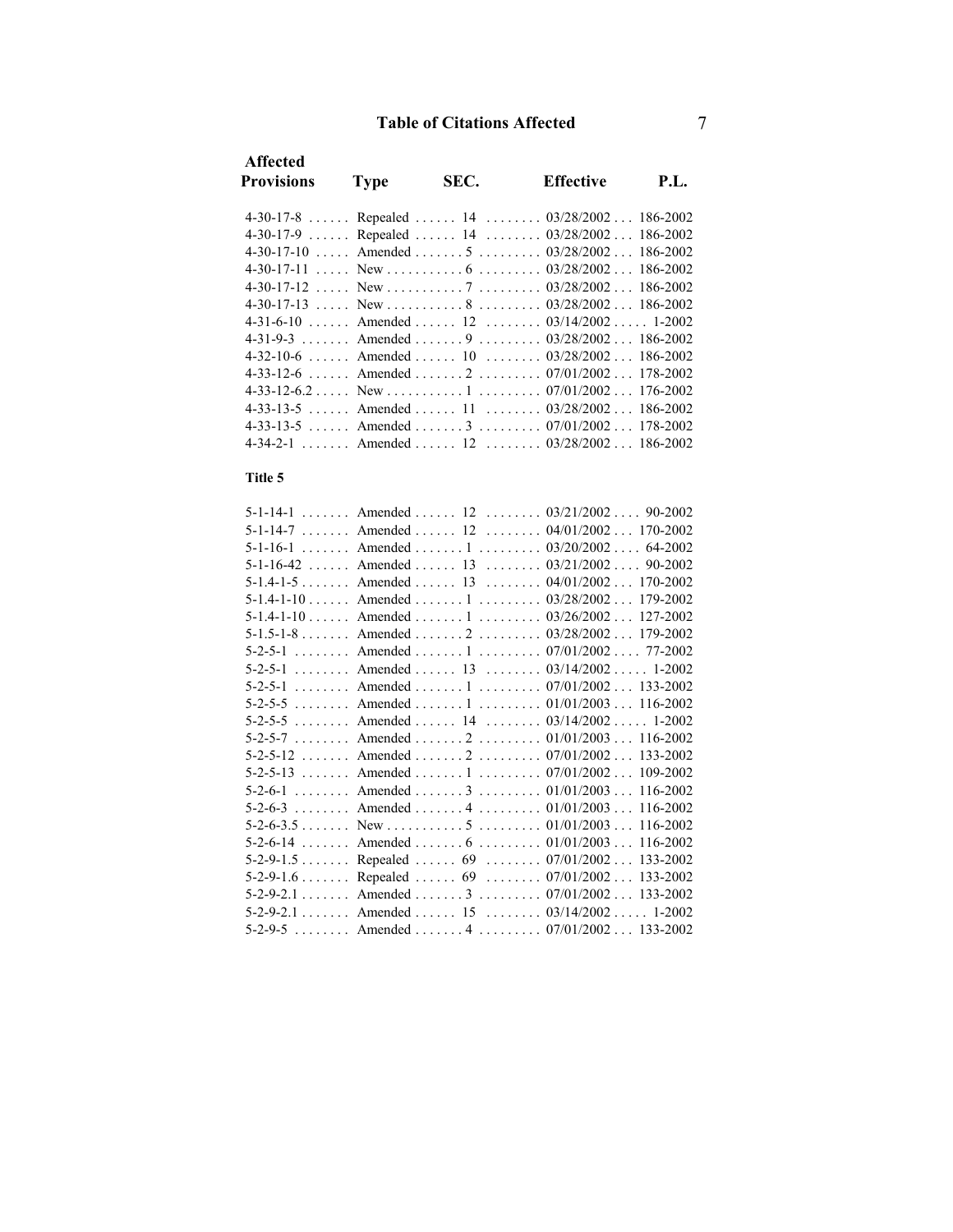| <b>Affected</b>          |                    |      |                                                   |             |
|--------------------------|--------------------|------|---------------------------------------------------|-------------|
| <b>Provisions</b>        | <b>Type</b>        | SEC. | <b>Effective</b>                                  | <b>P.L.</b> |
|                          |                    |      | 5-2-9-6 Amended 5 07/01/2002 133-2002             |             |
|                          |                    |      | 5-2-9-6.3 Repealed 69 07/01/2002 133-2002         |             |
| $5 - 2 - 9 - 7$          |                    |      | Amended 6 07/01/2002 133-2002                     |             |
|                          |                    |      | 5-2-9-8  Amended  7  07/01/2002  133-2002         |             |
|                          |                    |      |                                                   | 116-2002    |
| $5 - 2 - 12 - 4$         |                    |      | Amended 8 01/01/2003 116-2002                     |             |
| $5 - 2 - 12 - 5$         |                    |      | Amended  9 $01/01/2003$                           | 116-2002    |
|                          |                    |      | 5-2-12-6 Amended 10 01/01/2003                    | 116-2002    |
| $5 - 2 - 12 - 7$         |                    |      | Amended 11 01/01/2003 116-2002                    |             |
| $5 - 2 - 12 - 8$         | Amended $\dots$ 12 |      | $\ldots \ldots \ldots 01/01/2003 \ldots 116-2002$ |             |
| $5-2-12-8.5$ Amended  13 |                    |      | $\ldots \ldots \ldots 01/01/2003 \ldots 116-2002$ |             |
|                          |                    |      | 5-2-12-8.6 Amended 14 01/01/2003 116-2002         |             |
| $5 - 2 - 12 - 9$         | Amended  15        |      | $\ldots \ldots \ldots 01/01/2003 \ldots 116-2002$ |             |
| $5-2-12-10$              | Repealed  29       |      | $\ldots \ldots 01/01/2003 \ldots$                 | 116-2002    |
| $5 - 2 - 12 - 11$        | Repealed           |      | $29$ 01/01/2003 116-2002                          |             |
| $5 - 2 - 12 - 12$        | Repealed           | 29   | $\ldots \ldots \ldots 01/01/2003 \ldots 116-2002$ |             |
| $5 - 2 - 12 - 13$        | Amended  16        |      | $\ldots \ldots \ldots 01/01/2003 \ldots 116-2002$ |             |
|                          |                    |      | 5-2-12-14  Amended  17  01/01/2003  116-2002      |             |
| $5 - 3 - 1 - 2$          |                    |      | Amended  14  03/21/2002 90-2002                   |             |
|                          |                    |      |                                                   |             |
|                          |                    |      | 5-10-5.5-13.5  Amended  1  07/01/2002 185-2002    |             |
|                          |                    |      | 5-10-7-6 Amended 15 03/21/2002 90-2002            |             |
|                          |                    |      | 5-10-8-11  Amended  1  07/01/2002  66-2002        |             |
|                          |                    |      |                                                   |             |
|                          |                    |      | $5-10-8.1-6$ Amended 1  03/26/2002 137-2002       |             |
|                          |                    |      | 5-10-10-2  Amended  2  07/01/2002  185-2002       |             |
|                          |                    |      | 5-10-13 New 07/01/2002 185-2002                   |             |
|                          |                    |      | $5-10.2-1-8$ Amended 1  07/01/2002 73-2002        |             |
|                          |                    |      | 5-10.2-2-2.5  Amended  2  03/20/2002 61-2002      |             |
| $5-10.2-2-15$            |                    |      | Repealed  172  03/14/2002  1-2002                 |             |
|                          |                    |      |                                                   |             |
| $5-10.2-3-6.2$           |                    |      |                                                   |             |
| $5-10.2-3-10$            |                    |      |                                                   |             |
|                          |                    |      | 5-10.2-4-1 Amended 2 07/01/2002 73-2002           |             |
|                          |                    |      |                                                   |             |
|                          |                    |      | 5-10.2-4-8.2  Amended  6  07/01/2002  61-2002     |             |
|                          |                    |      | 5-10.3-3-8 Amended 7 03/20/2002 61-2002           |             |
|                          |                    |      | 5-10.3-5-4  Amended  16  03/14/2002  1-2002       |             |
|                          |                    |      | 5-10.3-7-9.5  Amended  8  07/01/2002  61-2002     |             |
|                          |                    |      |                                                   |             |
|                          |                    |      | 5-11-10.5-7  Amended  33  07/01/2002  2-2002      |             |
| $5 - 13 - 5 - 5$         |                    |      | Amended  9  03/20/2002 61-2002                    |             |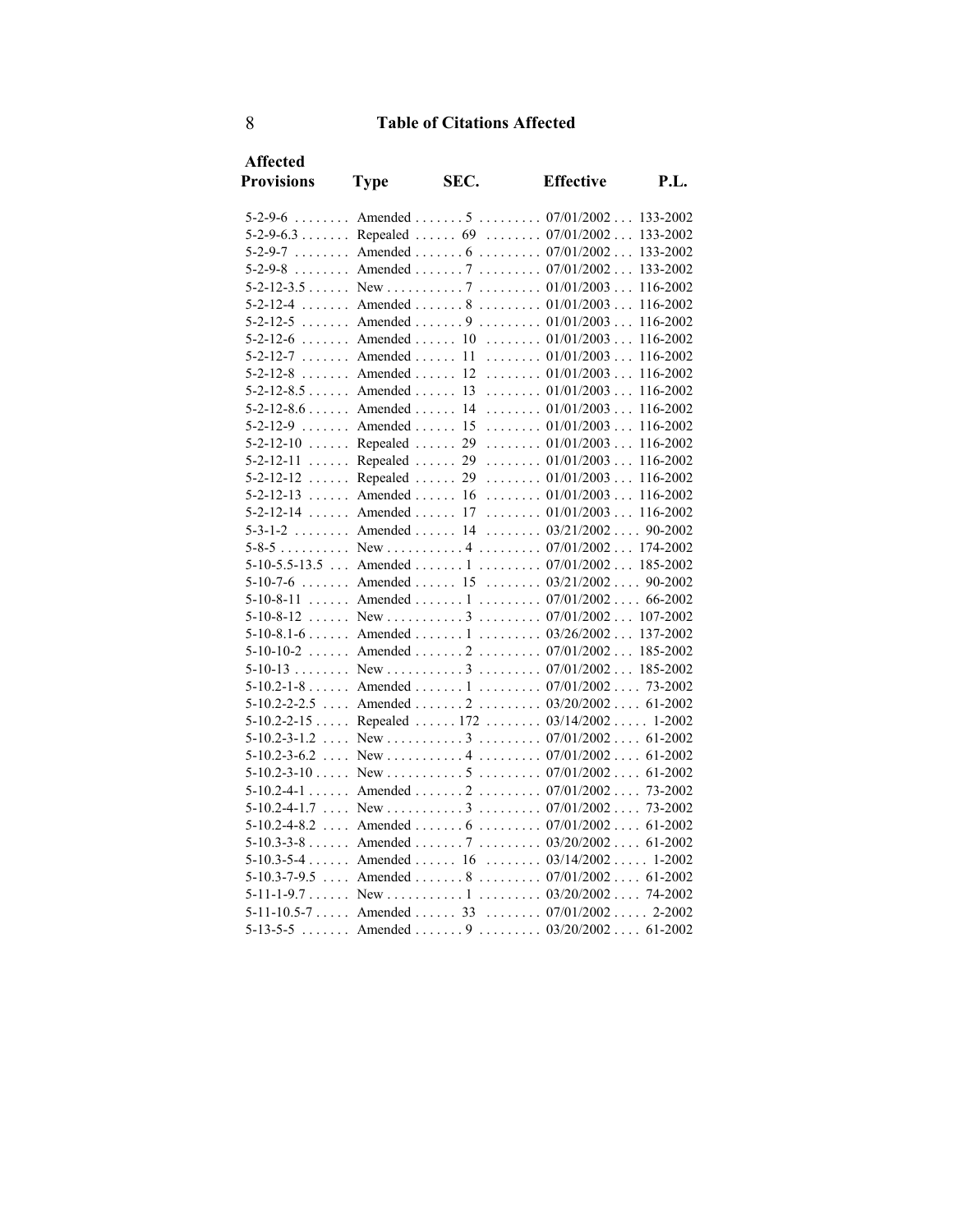| <b>Affected</b>   |                              |      |                                                   |          |
|-------------------|------------------------------|------|---------------------------------------------------|----------|
| <b>Provisions</b> | <b>Type</b>                  | SEC. | <b>Effective</b>                                  | P.L.     |
|                   |                              |      | 5-13-9-2  Amended  14  04/01/2002  170-2002       |          |
|                   |                              |      | 5-13-9-5.6 Amended 15 04/01/2002 170-2002         |          |
| $5 - 13 - 9.1$    |                              |      | Repealed  172 $03/14/2002$ 1-2002                 |          |
|                   |                              |      | 5-14-1.5-2  Amended  16  03/21/2002  90-2002      |          |
|                   |                              |      | 5-14-1.5-5 Amended 17 03/21/2002 90-2002          |          |
|                   |                              |      | 5-14-3-2  Amended  18  03/21/2002 90-2002         |          |
| $5 - 14 - 3 - 4$  | $\ldots$ Amended $\ldots$ 17 |      | $\ldots \ldots 03/14/2002 \ldots 1-2002$          |          |
|                   | $5-21-1-2$ Amended  19       |      | $\ldots \ldots \ldots 03/21/2002 \ldots 90-2002$  |          |
|                   |                              |      |                                                   |          |
|                   |                              |      | 5-22-3-4 Amended 2 07/01/2002 31-2002             |          |
|                   |                              |      | 5-22-7-5 Amended 3 07/01/2002 31-2002             |          |
|                   |                              |      | 5-22-9-3  Amended  4  07/01/2002  31-2002         |          |
|                   |                              |      | 5-22-10-4  Amended  9  07/01/2002  123-2002       |          |
|                   |                              |      | 5-22-21-1 Amended 34 07/01/2002 2-2002            |          |
|                   |                              |      | 5-22-21-7  Amended  1  07/01/2002  49-2002        |          |
|                   |                              |      |                                                   |          |
|                   |                              |      | 5-22-22-5  Amended  6  07/01/2002  31-2002        |          |
|                   |                              |      | 5-22-22-11  Amended  7  07/01/2002  31-2002       |          |
|                   |                              |      | 5-22-22-12  Amended  8  07/01/2002  31-2002       |          |
|                   |                              |      |                                                   |          |
|                   |                              |      | 5-26-2-5 Amended 10 07/01/2002 123-2002           |          |
|                   |                              |      | 5-26-3-6  Amended  11  07/01/2002  123-2002       |          |
| $5 - 26 - 4 - 1$  |                              |      | Amended  12  07/01/2002 123-2002                  |          |
|                   |                              |      |                                                   |          |
|                   |                              |      |                                                   |          |
|                   |                              |      | 5-26.5-1-6  Amended  8  07/01/2002  133-2002      |          |
|                   |                              |      |                                                   |          |
|                   |                              |      |                                                   |          |
|                   |                              |      | 5-26.5-2-1 Amended 11 07/01/2002 133-2002         |          |
|                   |                              |      | $5-26.5-2-2$ Amended  12  07/01/2002 133-2002     |          |
|                   | $5-26.5-2-6$ Amended 13      |      | $\ldots \ldots \ldots 07/01/2002 \ldots 133-2002$ |          |
| $5-26.5-2-7$      | Amended  14                  |      | $\ldots \ldots \ldots 07/01/2002 \ldots 133-2002$ |          |
|                   | $5-26.5-2-8$ Repealed        | 69   | $\ldots \ldots 07/01/2002 \ldots$                 | 133-2002 |
|                   | $5-26.5-2-9$ Repealed        | 69   | $\ldots \ldots \ldots 07/01/2002 \ldots 133-2002$ |          |
| $5-26.5-2-10$     | Amended                      | 15   | $\ldots \ldots 07/01/2002 \ldots 133-2002$        |          |
| $5-26.5-2-11$     | $New$                        | 16   | $\ldots \ldots 07/01/2002 \ldots 133-2002$        |          |
|                   | 5-26.5-3-2 Amended 17        |      | $\ldots \ldots \ldots 07/01/2002 \ldots 133-2002$ |          |
|                   | $5-26.5-3-7$ New             | 18   | $\ldots \ldots \ldots 07/01/2002 \ldots 133-2002$ |          |
|                   | 5-26.5-4-1 Repealed 69       |      | $\ldots \ldots \ldots 07/01/2002 \ldots 133-2002$ |          |
|                   | $5-26.5-4-5$ Amended 19      |      | $\ldots \ldots 07/01/2002 \ldots 133-2002$        |          |
|                   |                              |      | $5-26.5-4-6$ Repealed  69  07/01/2002 133-2002    |          |
| $5 - 27$          |                              |      |                                                   |          |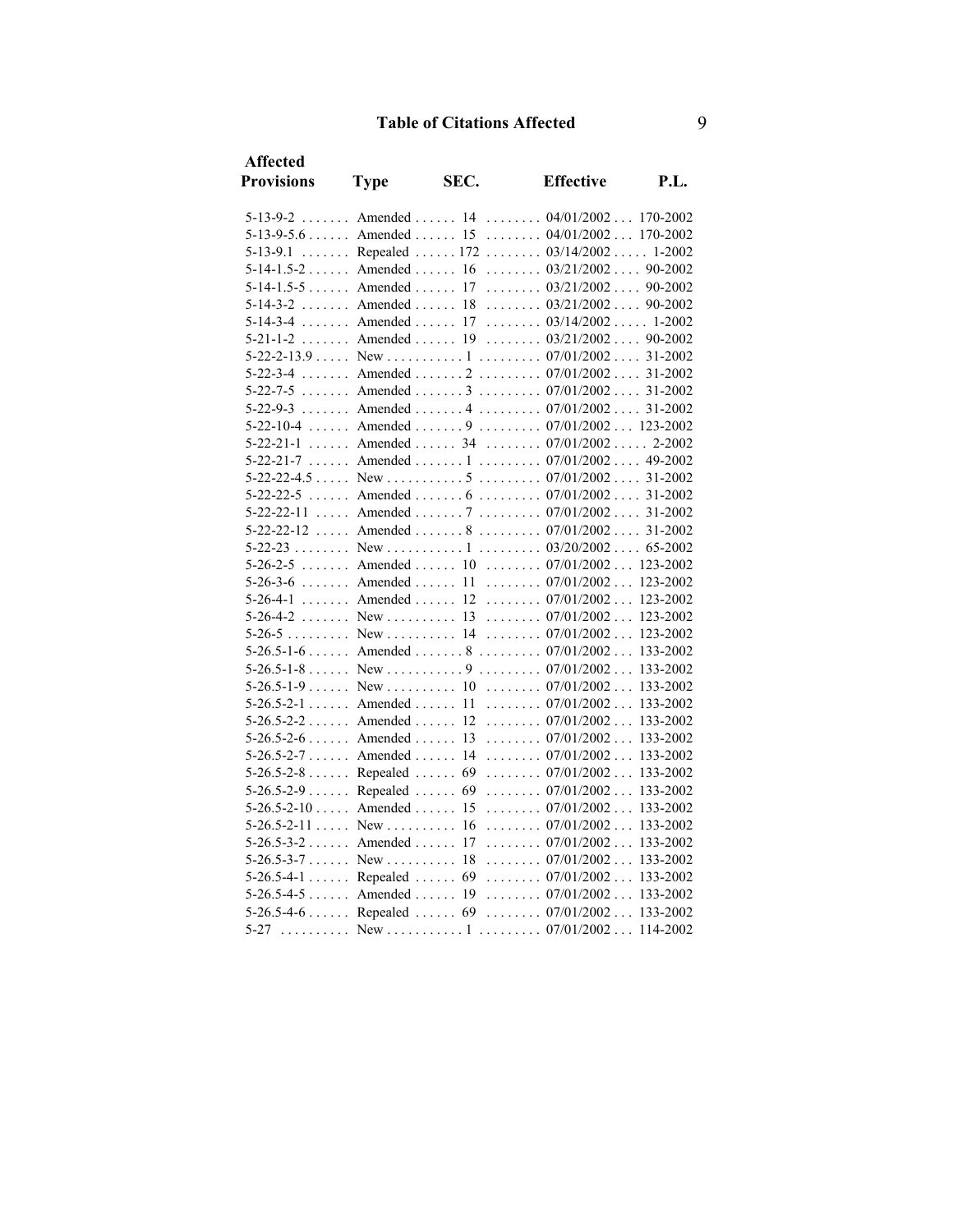| <b>Affected</b><br><b>Provisions</b> | <b>Type</b>               | SEC.           | <b>Effective</b>                                              | <b>P.L.</b> |
|--------------------------------------|---------------------------|----------------|---------------------------------------------------------------|-------------|
| Title 6                              |                           |                |                                                               |             |
| $6 - 1.1 - 1 - 15$                   | Amended $\ldots$          | 20             | $\ldots \ldots \ldots 03/21/2002 \ldots 90-2002$              |             |
| $6 - 1.1 - 3 - 1$                    | Amended                   | 21             | $\ldots \ldots 03/21/2002 \ldots$                             | 90-2002     |
| $6 - 1.1 - 3 - 4$                    | Amended                   | 22<br>.        | 03/21/2002                                                    | 90-2002     |
| $6 - 1.1 - 3 - 7.5$<br>$\cdots$      | Amended $\ldots$          | 23<br>.        | 03/21/2002                                                    | 90-2002     |
| $6-1.1-3-9$ Amended                  |                           | 24             | $\ldots \ldots 03/21/2002 \ldots$                             | 90-2002     |
| $6-1.1-3-10$ Amended                 |                           | 25<br>.        | 03/21/2002                                                    | 90-2002     |
| a a a a an<br>$6 - 1.1 - 3 - 11$     | Amended.                  | 26<br>.        | $\ldots \ldots 03/21/2002$<br>sta si                          | 90-2002     |
| $6 - 1.1 - 3 - 12$                   | Amended                   | 27             | $\ldots \ldots 03/21/2002 \ldots$                             | 90-2002     |
| $6 - 1.1 - 3 - 14$                   |                           |                | Amended 4 07/01/2002                                          | 178-2002    |
| $6-1.1-3-17$ Amended                 |                           | 28             | $\ldots \ldots 03/21/2002 \ldots$                             | 90-2002     |
| $6 - 1.1 - 3 - 18$                   | Amended $\ldots$          | 29             | $\ldots \ldots 03/21/2002 \ldots$                             | 90-2002     |
| $6 - 1.1 - 4 - 4$                    | Amended                   | 30             | $\ldots \ldots 03/21/2002 \ldots$                             | 90-2002     |
| $6-1.1-4-5$ . The Amended . The same |                           | 31             | 03/21/2002                                                    | 90-2002     |
| $6 - 1.1 - 4 - 6$                    | Amended $\ldots$          | 32<br>.        | 03/21/2002                                                    | 90-2002     |
| $6-1.1-4-9$ Amended                  |                           | 33             | $\ldots \ldots 03/21/2002 \ldots$                             | 90-2002     |
| $6-1.1-4-11$ Amended                 |                           | 34<br>$\cdots$ | $\ldots \ldots 03/21/2002 \ldots$                             | 90-2002     |
| $6-1.1-4-12$ Amended $35$            |                           | .              | 03/21/2002                                                    | 90-2002     |
|                                      |                           |                | $6-1.1-4-13$ Amended  5  03/28/2002 178-2002                  |             |
| $6 - 1.1 - 4 - 13$                   | Amended $\ldots$          | 36             | $\ldots \ldots \ldots 03/21/2002 \ldots$                      | 90-2002     |
| $6-1.1-4-13.6$                       | $\ldots$ Amended $\ldots$ | 37             | $\ldots \ldots 03/21/2002 \ldots$                             | 90-2002     |
| $6-1.1-4-17$ Amended                 |                           | 38             | $\ldots \ldots 03/21/2002 \ldots$                             | 90-2002     |
| $6-1.1-4-20$                         | Amended                   | 39<br>.        | 03/21/2002                                                    | 90-2002     |
| $\cdots$<br>$6 - 1.1 - 4 - 24$       | Amended                   | 40             | $\ldots \ldots 03/21/2002 \ldots$                             | 90-2002     |
| $6-1.1-4-25$                         | Amended $\dots \dots 6$   |                | $\ldots \ldots \ldots 03/28/2002 \ldots$                      | 178-2002    |
| $6 - 1.1 - 4 - 26$                   | Amended                   | 41             | $\ldots \ldots 03/21/2002 \ldots$                             | 90-2002     |
| $6 - 1.1 - 4 - 27.5$                 | $\ldots$ Amended $\ldots$ | 42             | $\ldots \ldots \ldots 03/21/2002 \ldots$                      | 90-2002     |
| $6 - 1.1 - 4 - 27.5$                 | $\cdots$                  |                | Amended 7 03/28/2002                                          | 178-2002    |
| $6 - 1.1 - 4 - 27.5$                 | Amended 1<br>$\ldots$     |                | $\ldots \ldots 03/27/2002 \ldots$                             | 151-2002    |
| $6-1.1-4-29$ Amended                 |                           | 43             | $\ldots \ldots 03/21/2002 \ldots$                             | 90-2002     |
| $6 - 1.1 - 4 - 31$                   | Amended                   | 44             | $\ldots \ldots \ldots 03/21/2002 \ldots$                      | 90-2002     |
| $6-1.1-4-32$                         | Amended                   | 45             | $\ldots \ldots 03/21/2002 \ldots$                             | 90-2002     |
| $6 - 1.1 - 4 - 32$ Amended  2        |                           |                | $\ldots \ldots \ldots 03/27/2002 \ldots$                      | 151-2002    |
| $6-1.1-4-32$ Amended  8              |                           |                | $\ldots \ldots \ldots 03/28/2002 \ldots$                      | 178-2002    |
| $6-1.1-5-1$ . Amended 46             |                           |                | 03/21/2002                                                    | 90-2002     |
| $6 - 1.1 - 5 - 2$                    | Amended                   | 47             | $\ldots \ldots 03/21/2002 \ldots$                             | 90-2002     |
| $6-1.1-5-8$ Amended                  |                           | 48             | $\ldots \ldots 03/21/2002 \ldots$                             | 90-2002     |
| $6 - 1.1 - 5 - 9.1$                  |                           |                | $\ldots$ Amended $\ldots$ , 9 $\ldots$ , 03/28/2002  178-2002 |             |
| $6-1.1-5-13$ Amended 49              |                           |                | $\ldots \ldots 03/21/2002 \ldots$                             | 90-2002     |
| $6 - 1.1 - 5 - 14$                   | $\ldots$ . Amended        | 50             | $\ldots \ldots 03/21/2002 \ldots 90-2002$                     |             |
| $6-1.1-5-15$ Amended  51             |                           |                | $\ldots \ldots \ldots 03/21/2002 \ldots$                      | 90-2002     |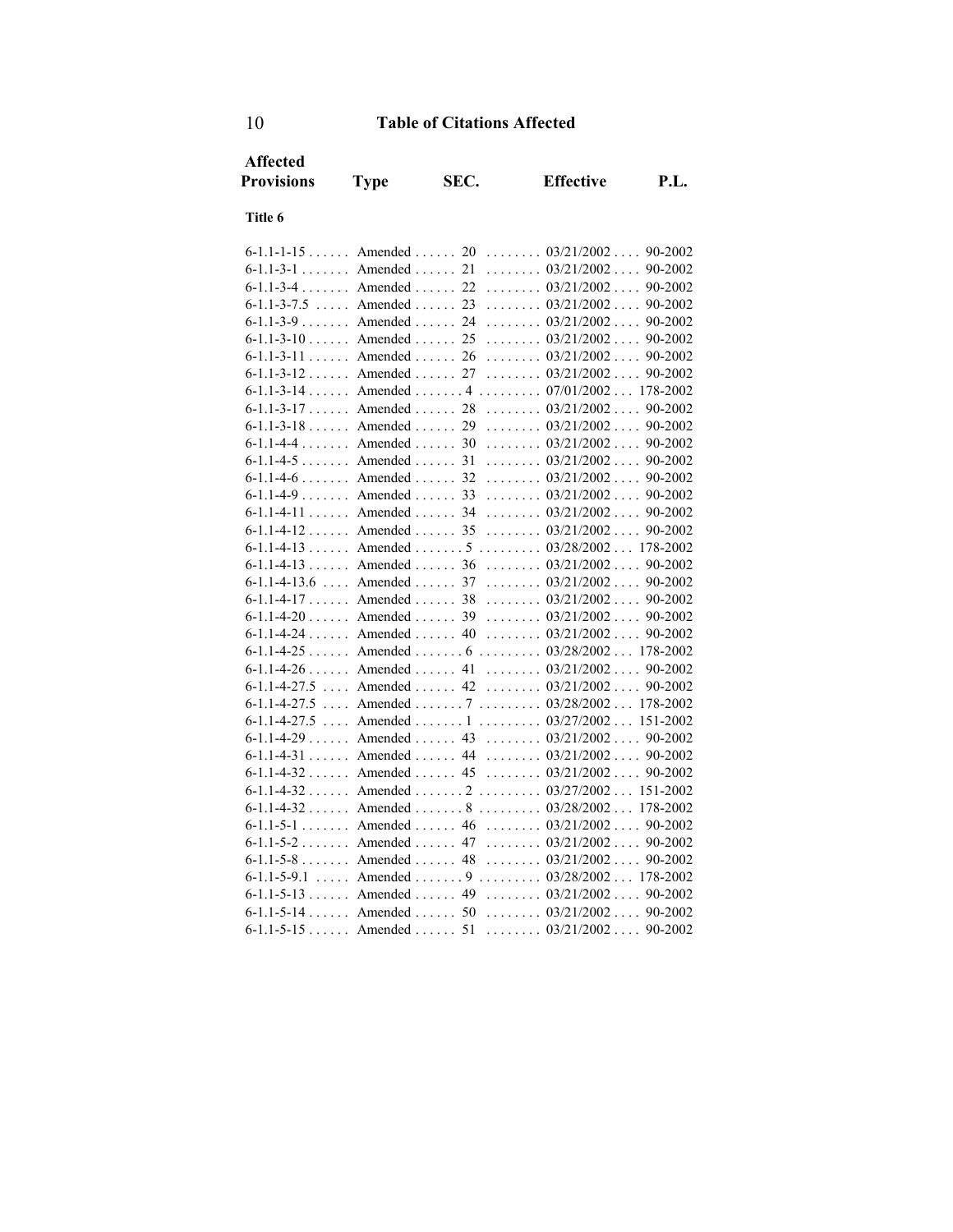| <b>Affected</b>      |                                 |      |                                                   |          |
|----------------------|---------------------------------|------|---------------------------------------------------|----------|
| <b>Provisions</b>    | <b>Type</b>                     | SEC. | <b>Effective</b>                                  | P.L.     |
| $6 - 1.1 - 5.5 - 3$  | $\ldots$ Amended $\ldots$       | 52   | $\ldots \ldots 03/21/2002 \ldots 90-2002$         |          |
| $6 - 1.1 - 5.5 - 4$  | Amended<br>$\mathbb{R}^2$       | 10   | $\ldots \ldots 07/01/2002 \ldots 178-2002$        |          |
| $6-1.1-5.5-4.7$      | Amended                         | 53   | $\ldots \ldots 03/21/2002 \ldots$                 | 90-2002  |
| $6 - 1.1 - 5.5 - 5$  | Amended<br>$\mathbb{R}$         | 54   | $\ldots \ldots \ldots 03/21/2002 \ldots$          | 90-2002  |
| $6-1.1-5.5-10$       | $\ldots$ Amended $\ldots$<br>l. | 11   | $\ldots \ldots 07/01/2002 \ldots$                 | 178-2002 |
| $6 - 1.1 - 5.5 - 12$ | New                             | 12   | $\ldots \ldots 07/01/2002 \ldots$                 | 178-2002 |
| $6 - 1.1 - 7 - 2$    | Amended $\ldots$                | 55   | $\ldots \ldots \ldots 03/21/2002 \ldots$          | 90-2002  |
|                      | $6-1.1-7-5$ Amended             | 56   | $\ldots \ldots \ldots 03/21/2002 \ldots$          | 90-2002  |
|                      | $6-1.1-8-4$ Amended             | 57   | $\ldots \ldots \ldots 03/21/2002 \ldots$          | 90-2002  |
| $6 - 1.1 - 8 - 6$    | Amended                         | 58   | $\ldots \ldots \ldots 03/21/2002 \ldots$          | 90-2002  |
|                      | $6-1.1-8-7$ Amended             | 59   | $\ldots \ldots 03/21/2002 \ldots$                 | 90-2002  |
|                      | $6-1.1-8-8$ Amended             | 60   | $\ldots \ldots \ldots 03/21/2002 \ldots$          | 90-2002  |
|                      | $6-1.1-8-10$ Amended            | 61   | $\ldots \ldots 03/21/2002 \ldots$                 | 90-2002  |
|                      | $6 - 1.1 - 8 - 11$ Amended      | 62   | $\ldots \ldots 03/21/2002 \ldots$                 | 90-2002  |
|                      | $6 - 1.1 - 8 - 12$ Amended      | 63   | $\ldots \ldots \ldots 03/21/2002 \ldots$          | 90-2002  |
|                      | $6-1.1-8-13$ Amended            | 64   | $\ldots \ldots 03/21/2002 \ldots$                 | 90-2002  |
|                      | $6-1.1-8-14$ Amended            | 65   | $\ldots \ldots 03/21/2002 \ldots$                 | 90-2002  |
|                      | $6-1.1-8-15$ Amended            | 66   | $\ldots \ldots \ldots 03/21/2002 \ldots$          | 90-2002  |
| $6-1.1-8-16$         | Amended $\ldots$                | 67   | $\ldots \ldots 03/21/2002 \ldots$                 | 90-2002  |
|                      | $6-1.1-8-17$ Amended            | 68   | $\ldots \ldots \ldots 03/21/2002 \ldots$          | 90-2002  |
|                      | $6-1.1-8-18$ Amended            | 69   | $\ldots \ldots 03/21/2002 \ldots$                 | 90-2002  |
|                      | $6-1.1-8-19$ Amended            | 70   | $\ldots \ldots 03/21/2002 \ldots$                 | 90-2002  |
|                      | $6-1.1-8-20$ Amended            | 71   | $\ldots \ldots \ldots 03/21/2002 \ldots$          | 90-2002  |
| $6 - 1.1 - 8 - 21$   | Amended                         | 72   | $\ldots \ldots 03/21/2002 \ldots 90-2002$         |          |
|                      | $6-1.1-8-22$ Amended            | 73   | $\ldots \ldots \ldots 03/21/2002 \ldots$          | 90-2002  |
| $6 - 1.1 - 8 - 23$   | Amended                         | 74   | $\ldots \ldots 03/21/2002 \ldots$                 | 90-2002  |
|                      | $6-1.1-8-24$ Amended            | 75   | $\ldots \ldots \ldots 03/21/2002 \ldots 90-2002$  |          |
|                      | $6-1.1-8-25$ Amended            | 76   | $\ldots \ldots \ldots 03/21/2002 \ldots$          | 90-2002  |
|                      | $6-1.1-8-26$ Amended            | 77   | $\ldots \ldots 03/21/2002 \ldots$                 | 90-2002  |
| $6 - 1.1 - 8 - 27$   | Amended                         | 78   | $\ldots \ldots \ldots 03/21/2002 \ldots$          | 90-2002  |
| $6 - 1.1 - 8 - 28$   | Amended                         | 79   | $\ldots \ldots \ldots 03/21/2002 \ldots$          | 90-2002  |
| $6-1.1-8-29$         | Amended $\ldots$                | 80   | $\ldots \ldots \ldots 03/21/2002 \ldots$          | 90-2002  |
| $6-1.1-8-30$         | Amended $\ldots$                | 13   | $\ldots \ldots \ldots 01/01/2002 \ldots 178-2002$ |          |
|                      | $6-1.1-8-35$ Amended            | 81   | $\ldots \ldots 03/21/2002 \ldots$                 | 90-2002  |
| $6 - 1.1 - 8 - 36$   | Amended $\ldots$                | 82   | $\ldots \ldots \ldots 03/21/2002 \ldots$          | 90-2002  |
| $6 - 1.1 - 8 - 37$   | Amended $\ldots$                | 83   | $\ldots \ldots 03/21/2002 \ldots$                 | 90-2002  |
|                      | $6-1.1-8-39$ Amended            | 84   | $\ldots \ldots \ldots 03/21/2002 \ldots$          | 90-2002  |
|                      | $6-1.1-8-40$ Amended            | 85   | $\ldots \ldots \ldots 03/21/2002 \ldots$          | 90-2002  |
|                      | $6-1.1-8-41$ Amended            | 86   | $\ldots \ldots \ldots 03/21/2002 \ldots$          | 90-2002  |
|                      | $6-1.1-8-42$ Amended            | 87   | $\ldots \ldots 03/21/2002 \ldots$                 | 90-2002  |
|                      | $6-1.1-8.2-6$ Amended           | 88   | $\ldots \ldots 03/21/2002 \ldots$                 | 90-2002  |
| $6 - 1.1 - 8.5 - 2$  | $\ldots$ . Amended $\ldots$     | 89   | $\ldots \ldots \ldots 03/21/2002 \ldots$          | 90-2002  |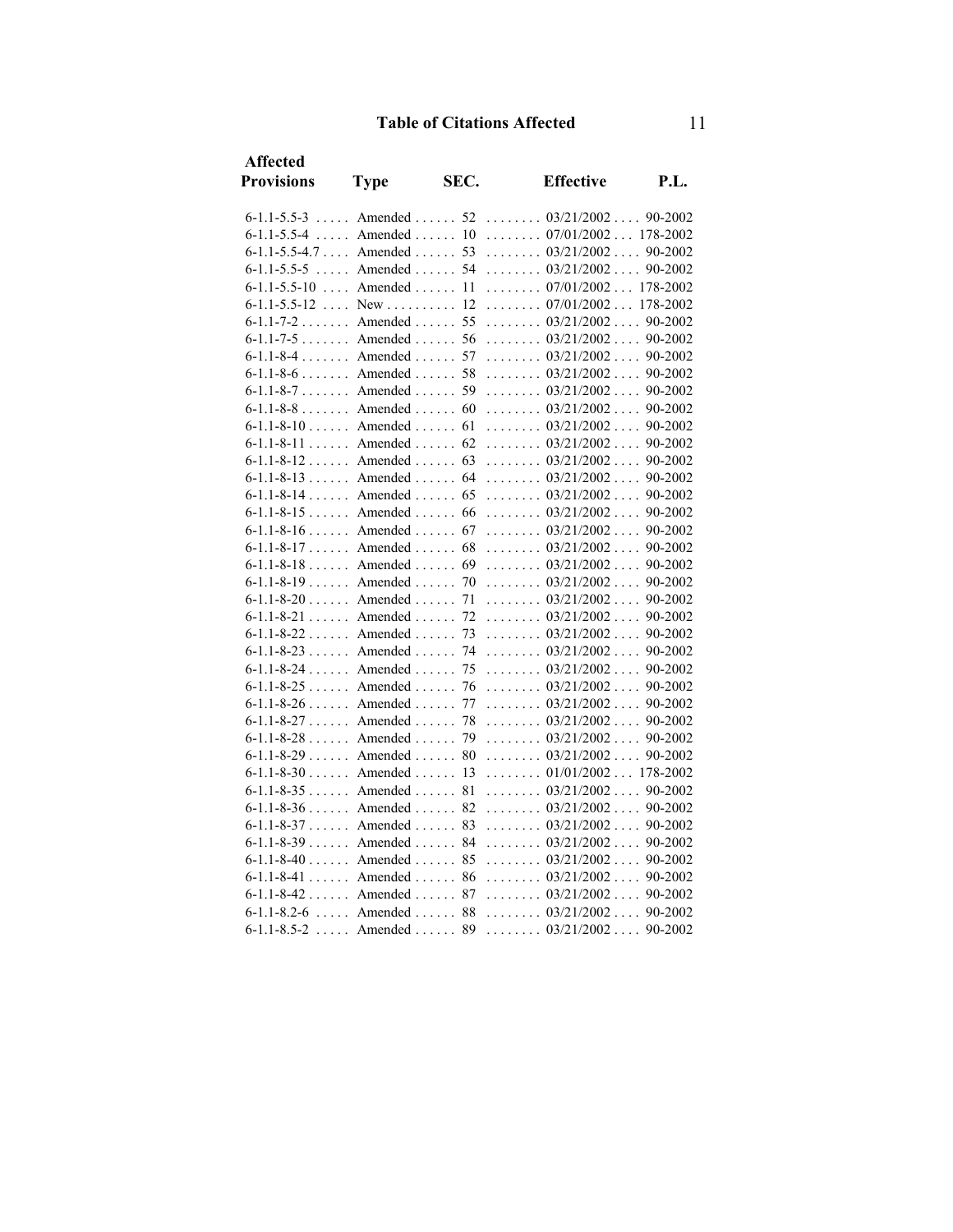| <b>Affected</b><br><b>Provisions</b> |                                | SEC. |                                                   | <b>P.L.</b> |
|--------------------------------------|--------------------------------|------|---------------------------------------------------|-------------|
|                                      | <b>Type</b>                    |      | <b>Effective</b>                                  |             |
|                                      |                                |      | 6-1.1-8.5-4  Repealed  528  03/21/2002  90-2002   |             |
|                                      |                                |      | $6-1.1-8.5-6$ Amended  90  03/21/2002 90-2002     |             |
| $6-1.1-8.5-7$ Amended                |                                |      | 91 03/21/2002 90-2002                             |             |
| $6-1.1-8.5-8$ , Amended , 92         |                                |      | $\ldots \ldots 03/21/2002 \ldots 90-2002$         |             |
| $6-1.1-8.5-9$                        | $\ldots$ Amended $\ldots$      | 93   | $\ldots \ldots 03/21/2002 \ldots 90-2002$         |             |
| $6-1.1-8.5-10$ Amended               |                                | 94   | $\ldots \ldots \ldots 03/21/2002 \ldots 90-2002$  |             |
| $6-1.1-8.5-11$                       | $\ldots$ Amended $\ldots$ . 95 |      | $\ldots \ldots 03/21/2002 \ldots 90-2002$         |             |
| $6-1.1-8.5-12$ Amended               |                                | 96   | $\ldots \ldots 03/21/2002 \ldots 90-2002$         |             |
| $6-1.1-9-3$ Amended                  |                                | 97   | $\ldots \ldots 03/21/2002 \ldots 90-2002$         |             |
| $6-1.1-9-9$ Amended 98               |                                |      | $\ldots \ldots 03/21/2002 \ldots 90-2002$         |             |
| $6-1.1-10-1$ Amended                 |                                | 99   | $\ldots \ldots 03/21/2002 \ldots 90-2002$         |             |
| $6-1.1-10-16.5$ Amended  16          |                                |      | $\ldots \ldots \ldots 04/01/2002 \ldots 170-2002$ |             |
| $6-1.1-10-16.7$ Amended  18          |                                |      | $\ldots \ldots 03/14/2002 \ldots 1-2002$          |             |
|                                      |                                |      | 6-1.1-10-16.7  Amended  3  07/01/2002  179-2002   |             |
|                                      |                                |      | $6-1.1-10-29$ Amended  100  03/21/2002  90-2002   |             |
| $6 - 1.1 - 10 - 31.1$                |                                |      | Amended  101 $03/21/2002$ 90-2002                 |             |
|                                      |                                |      | 6-1.1-10-31.7  Amended  102  03/21/2002  90-2002  |             |
|                                      |                                |      | $6-1.1-10-40$ Amended  103  03/21/2002 90-2002    |             |
|                                      |                                |      | 6-1.1-10-42  New  14  01/01/2000 178-2002         |             |
|                                      |                                |      |                                                   |             |
|                                      |                                |      | 6-1.1-11-3  Amended  15  07/01/2002  178-2002     |             |
|                                      |                                |      | 6-1.1-11-7  Amended  104  03/21/2002  90-2002     |             |
|                                      |                                |      | 6-1.1-11-8 Amended 105 03/21/2002 90-2002         |             |
|                                      |                                |      | 6-1.1-11-10 Amended 16 03/28/2002 178-2002        |             |
|                                      |                                |      | 6-1.1-12-2  Amended  1  01/01/2003  177-2002      |             |
|                                      |                                |      | 6-1.1-12-2 Amended 106 03/21/2002 90-2002         |             |
|                                      |                                |      | 6-1.1-12-10.1  Amended  107  03/21/2002  90-2002  |             |
|                                      |                                |      | 6-1.1-12-12  Amended  2  01/01/2003  177-2002     |             |
|                                      |                                |      | $6-1.1-12-12$ Amended  108  03/21/2002 90-2002    |             |
|                                      |                                |      | $6-1.1-12-15$ Amended  3  01/01/2003 177-2002     |             |
|                                      |                                |      | 6-1.1-12-17  Amended  4  01/01/2003  177-2002     |             |
|                                      |                                |      | 6-1.1-12-17.5  Amended  5  01/01/2003             | 177-2002    |
|                                      |                                |      | 6-1.1-12-17.5  Amended  109  03/21/2002  90-2002  |             |
|                                      |                                |      | $6-1.1-12-18$ Amended  110  03/21/2002  90-2002   |             |
|                                      |                                |      | $6-1.1-12-20$ Amended  111  03/21/2002 90-2002    |             |
|                                      |                                |      | 6-1.1-12-22  Amended  112  03/21/2002  90-2002    |             |
|                                      |                                |      | $6-1.1-12-24$ Amended  113  03/21/2002  90-2002   |             |
|                                      |                                |      | $6-1.1-12-26$ Amended  114  03/21/2002 90-2002    |             |
|                                      |                                |      | 6-1.1-12-27.1  Amended  115  03/21/2002  90-2002  |             |
|                                      |                                |      | $6-1.1-12-30$ Amended 116  03/21/2002  90-2002    |             |
|                                      |                                |      | $6-1.1-12-38$ Amended  117  03/21/2002  90-2002   |             |
| $6 - 1.1 - 12.1 - 3$                 |                                |      | Amended  118 $03/21/2002$ 90-2002                 |             |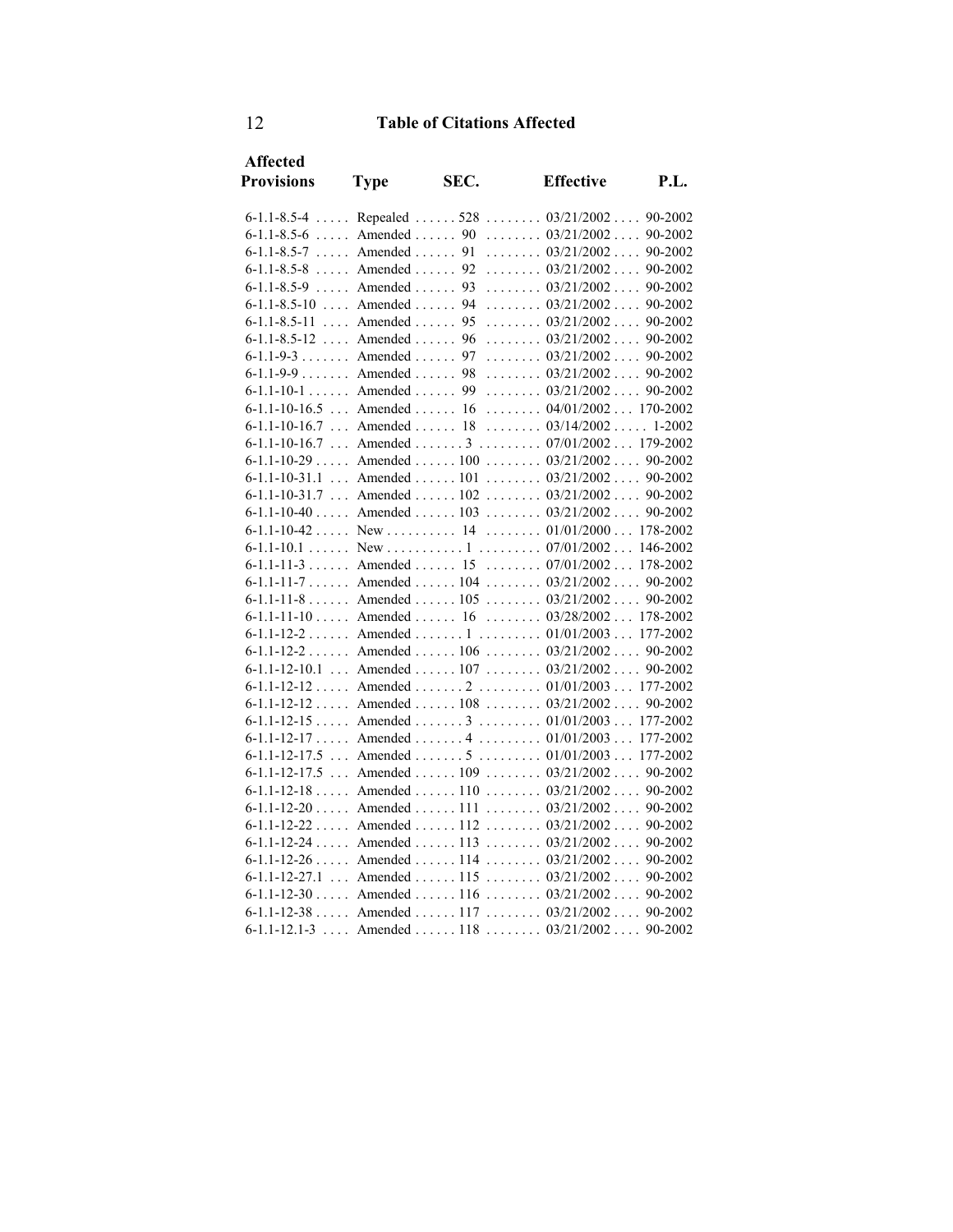| Affected                        |             |      |                                                   |            |
|---------------------------------|-------------|------|---------------------------------------------------|------------|
| <b>Provisions</b>               | <b>Type</b> | SEC. | <b>Effective</b>                                  | P.L.       |
| $6-1.1-12.1-4$                  |             |      | Amended  119 $03/21/2002$ 90-2002                 |            |
|                                 |             |      | 6-1.1-12.1-4.5  Amended  17  03/01/2002  178-2002 |            |
|                                 |             |      | 6-1.1-12.1-4.5  Amended  120  03/21/2002  90-2002 |            |
|                                 |             |      | $6-1.1-12.1-4.6$ Amended  121  03/21/2002 90-2002 |            |
| 6-1.1-12.1-4.7 Amended 17       |             |      | $\ldots \ldots 04/01/2002 \ldots 170-2002$        |            |
|                                 |             |      | 6-1.1-12.1-5  Amended  122 $03/21/2002$ 90-2002   |            |
| $6-1.1-12.1-5.4$ New  19        |             |      | $\ldots \ldots \ldots 01/01/2002 \ldots 1-2002$   |            |
|                                 |             |      | 6-1.1-12.1-5.7 Repealed 171 01/01/2002            | $1 - 2002$ |
|                                 |             |      | 6-1.1-12.1-5.8  Amended  123  03/21/2002  90-2002 |            |
| $6-1.1-12.1-5.9$ Amended  124   |             |      | $\ldots \ldots 03/21/2002 \ldots 90-2002$         |            |
| $6 - 1.1 - 12.1 - 8$            |             |      | Amended $125$ $03/21/2002$                        | 90-2002    |
|                                 |             |      | 6-1.1-12.1-10  Amended  18  04/01/2002  170-2002  |            |
|                                 |             |      | 6-1.1-13-4 Amended 126 03/21/2002 90-2002         |            |
|                                 |             |      | $6-1.1-13-12$ Amended  127  03/21/2002 90-2002    |            |
|                                 |             |      | 6-1.1-14-2 Amended 128 03/21/2002                 | 90-2002    |
|                                 |             |      | 6-1.1-14-3 Amended 129 03/21/2002 90-2002         |            |
|                                 |             |      | 6-1.1-14-4  Amended  130  03/21/2002  90-2002     |            |
|                                 |             |      | 6-1.1-14-5 Amended 131 03/21/2002 90-2002         |            |
|                                 |             |      | 6-1.1-14-6 Amended 132 03/21/2002 90-2002         |            |
| $6-1.1-14-7$ Amended  133       |             |      | $\ldots \ldots 03/21/2002 \ldots 90-2002$         |            |
|                                 |             |      | $6-1.1-14-8$ Amended  134  03/21/2002 90-2002     |            |
| $6 - 1.1 - 14 - 9$ Amended  135 |             |      | $\ldots \ldots 03/21/2002 \ldots 90-2002$         |            |
| $6 - 1.1 - 14 - 10$ Amended 136 |             |      | $\ldots \ldots 03/21/2002 \ldots 90-2002$         |            |
|                                 |             |      | 6-1.1-14-11  Amended  137  03/21/2002  90-2002    |            |
| $6-1.1-15-1$ Amended 18         |             |      | $\ldots \ldots \ldots 03/28/2002 \ldots 178-2002$ |            |
|                                 |             |      | $6-1.1-15-3$ Amended  138  03/21/2002             | 90-2002    |
|                                 |             |      | 6-1.1-15-5  Amended  19  03/28/2002  178-2002     |            |
|                                 |             |      | $6-1.1-15-8$ Amended  20  03/28/2002 178-2002     |            |
| $6-1.1-15-9$ Amended  21        |             |      | $\ldots \ldots 03/28/2002 \ldots 178-2002$        |            |
| $6-1.1-15-9$ Amended139         |             |      | $\ldots \ldots 03/21/2002 \ldots 90-2002$         |            |
| $6 - 1.1 - 15 - 10$ Amended  20 |             |      | $\ldots \ldots \ldots 03/14/2002 \ldots 1-2002$   |            |
| $6-1.1-15-11$ Amended  140      |             |      | $\ldots \ldots 03/21/2002 \ldots 90-2002$         |            |
|                                 |             |      | $6-1.1-15-12$ Amended  141  03/21/2002 90-2002    |            |
|                                 |             |      | $6-1.1-15-14$ Amended  142  03/21/2002 90-2002    |            |
|                                 |             |      | $6-1.1-15-15$ Amended  143  03/21/2002            | 90-2002    |
|                                 |             |      |                                                   |            |
|                                 |             |      | 6-1.1-16-1 Amended 144 03/21/2002 90-2002         |            |
|                                 |             |      | $6-1.1-16-2$ Amended  145  03/21/2002 90-2002     |            |
|                                 |             |      | 6-1.1-16-3 Amended 146 03/21/2002 90-2002         |            |
|                                 |             |      | 6-1.1-17-1  Amended  147  03/21/2002  90-2002     |            |
|                                 |             |      | $6-1.1-17-3$ Amended  23  07/01/2002 178-2002     |            |
|                                 |             |      | $6-1.1-17-3$ Amended  148  03/21/2002 90-2002     |            |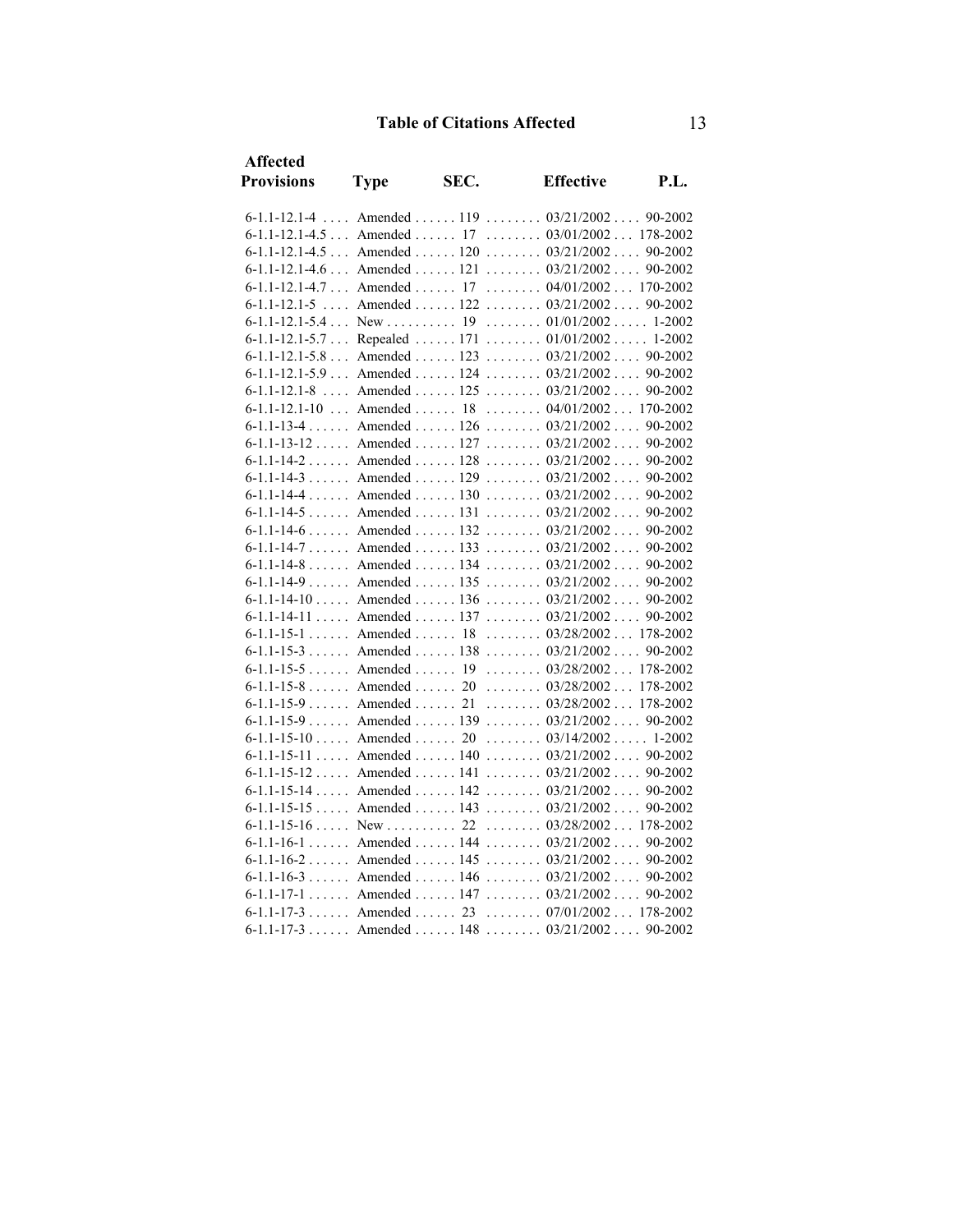| Affected                         |                                      |      |                                                    |             |
|----------------------------------|--------------------------------------|------|----------------------------------------------------|-------------|
| <b>Provisions</b>                | <b>Type</b>                          | SEC. | <b>Effective</b>                                   | <b>P.L.</b> |
| $6-1.1-17-5$ Amended  24         |                                      |      | $\ldots \ldots \ldots 03/28/2002 \ldots 178-2002$  |             |
| $6 - 1.1 - 17 - 5$ Amended 19    |                                      |      | $\ldots \ldots \ldots 04/01/2002 \ldots$           | 170-2002    |
|                                  |                                      |      | $6-1.1-17-5$ Amended  6  03/28/2002                | 177-2002    |
| $6 - 1.1 - 17 - 5.6$             |                                      |      | Amended  149 $03/21/2002$ 90-2002                  |             |
| $6-1.1-17-5.6$                   |                                      |      | Amended  7  03/28/2002 177-2002                    |             |
|                                  |                                      |      | $6-1.1-17-8$ Amended  150  03/21/2002 90-2002      |             |
| $6-1.1-17-10$ Amended151         |                                      |      | $\ldots \ldots 03/21/2002 \ldots 90-2002$          |             |
|                                  |                                      |      | 6-1.1-17-11  Amended  152  03/21/2002  90-2002     |             |
|                                  |                                      |      | 6-1.1-17-13  Amended  153  03/21/2002  90-2002     |             |
| $6-1.1-17-13$ Amended  25        |                                      |      | $\ldots \ldots \ldots 07/01/2002 \ldots 178-2002$  |             |
| $6 - 1.1 - 17 - 14$ Amended  154 |                                      |      | $\ldots \ldots 03/21/2002 \ldots 90-2002$          |             |
|                                  |                                      |      | $6-1.1-17-15$ Amended  155  03/21/2002  90-2002    |             |
|                                  |                                      |      | $6-1.1-17-16$ Amended  156  03/21/2002 90-2002     |             |
| $6 - 1.1 - 17 - 16.5$            |                                      |      | Amended  157 $03/21/2002$ 90-2002                  |             |
|                                  |                                      |      | 6-1.1-17-16.7  Amended  158  03/21/2002  90-2002   |             |
|                                  |                                      |      | $6-1.1-17-17$ Amended  159  03/21/2002 90-2002     |             |
| $6-1.1-18-3$ Amended  160        |                                      |      | $\ldots \ldots 03/21/2002 \ldots 90-2002$          |             |
|                                  |                                      |      | 6-1.1-18-5 Amended 161 03/21/2002 90-2002          |             |
|                                  |                                      |      | $6-1.1-18-6$ Amended  162  03/21/2002 90-2002      |             |
|                                  |                                      |      | $6-1.1-18-9$ Amended  26  07/01/2002 178-2002      |             |
|                                  |                                      |      | 6-1.1-18.5-3  Amended  21  03/14/2002  1-2002      |             |
| $6-1.1-18.5-7$                   |                                      |      | Amended  163 $03/21/2002$ 90-2002                  |             |
| $6-1.1-18.5-8$                   | $\ldots$ Amended $\ldots$ 164        |      | $\ldots \ldots 03/21/2002 \ldots 90-2002$          |             |
|                                  |                                      |      | 6-1.1-18.5-9.5  Amended  20  04/01/2002  170-2002  |             |
|                                  |                                      |      | $6-1.1-18.5-9.8$ Amended  165  03/21/2002 90-2002  |             |
| $6 - 1.1 - 18.5 - 11$            |                                      |      | Amended  166 $03/21/2002$                          | 90-2002     |
| $6 - 1.1 - 18.5 - 12$            |                                      |      | Amended  27  07/01/2002  178-2002                  |             |
| $6 - 1.1 - 18.5 - 12$            | $\ldots$ Amended $\ldots \ldots 167$ |      | $\ldots \ldots 03/21/2002 \ldots 90-2002$          |             |
| $6 - 1.1 - 18.5 - 13$            |                                      |      | Amended  1  07/01/2002 89-2002                     |             |
| $6-1.1-18.5-13$                  | $\ldots$ Amended $\ldots$ 22         |      | $\ldots \ldots \ldots 03/14/2002 \ldots 1-2002$    |             |
|                                  |                                      |      | $6-1.1-18.5-13.5$ Amended  168  03/21/2002 90-2002 |             |
| $6-1.1-18.5-13.6$ New  28        |                                      |      | $\ldots \ldots \ldots 03/28/2002 \ldots 178-2002$  |             |
| $6 - 1.1 - 18.5 - 14$            |                                      |      | Amended  169 $03/21/2002$ 90-2002                  |             |
| $6-1.1-18.5-15$                  |                                      |      | Amended  170 $03/21/2002$ 90-2002                  |             |
| $6-1.1-18.5-16$                  | $\ldots$ Amended $\ldots \ldots$ 171 |      | $\ldots \ldots 03/21/2002 \ldots 90-2002$          |             |
|                                  |                                      |      | 6-1.1-18.5-17  Amended  172  03/21/2002  90-2002   |             |
|                                  |                                      |      | 6-1.1-19-1.5  Amended  173  03/21/2002  90-2002    |             |
| $6-1.1-19-1.7$                   | $\ldots$ Amended $\ldots$ 174        |      | $\ldots \ldots \ldots 03/21/2002 \ldots$           | 90-2002     |
| $6-1.1-19-2$ Amended 29          |                                      |      | $\ldots \ldots 07/01/2002 \ldots 178-2002$         |             |
|                                  |                                      |      | 6-1.1-19-2  Amended  175  03/21/2002  90-2002      |             |
|                                  |                                      |      | 6-1.1-19-3  Amended  176  03/21/2002  90-2002      |             |
| $6-1.1-19-4.1$                   | $\ldots$ Amended $\ldots$ 177        |      | $\ldots \ldots \ldots 03/21/2002 \ldots 90-2002$   |             |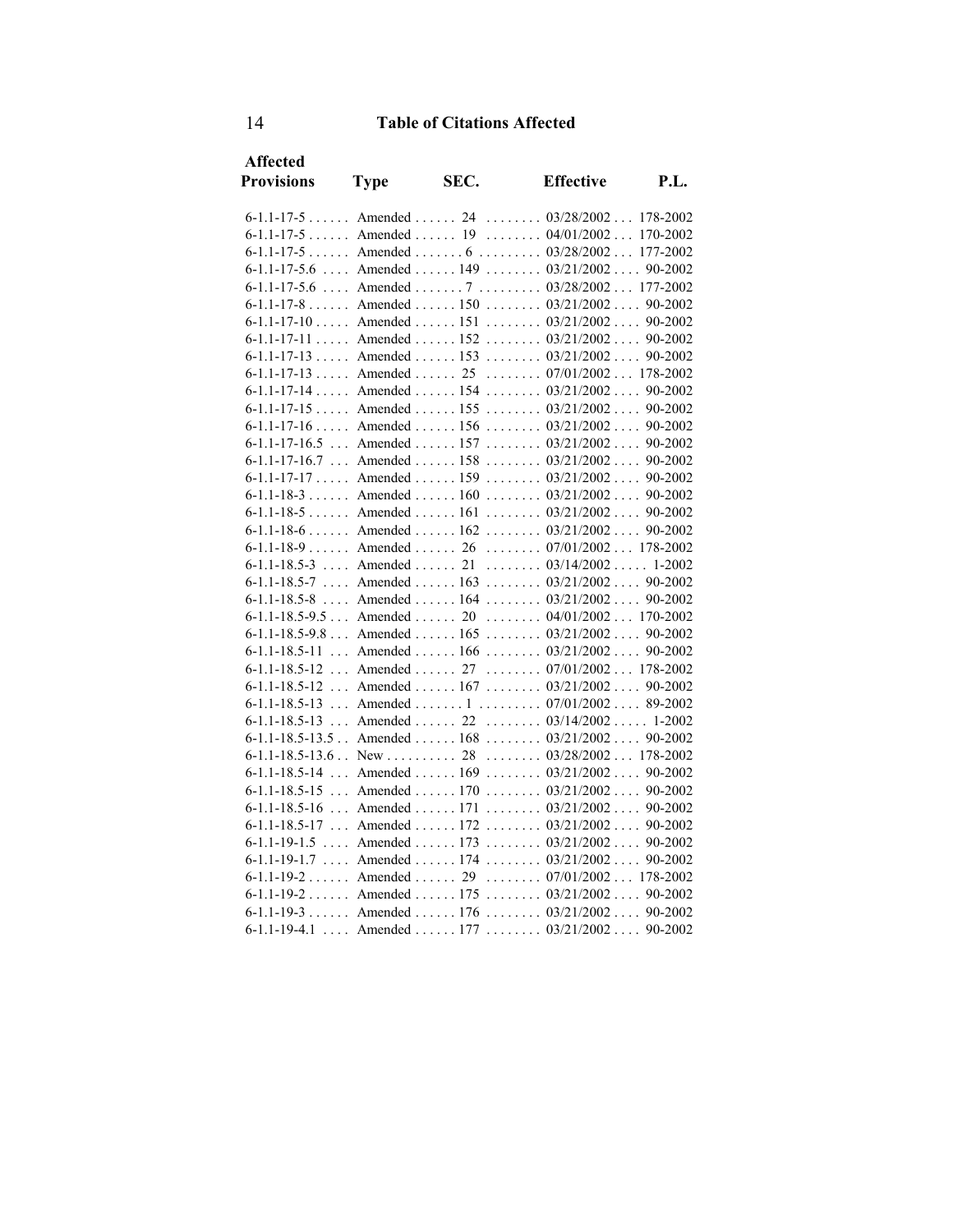| Affected             |                              |      |                                                   |      |
|----------------------|------------------------------|------|---------------------------------------------------|------|
| <b>Provisions</b>    | <b>Type</b>                  | SEC. | <b>Effective</b>                                  | P.L. |
|                      |                              |      | 6-1.1-19-4.2  Amended  178  03/21/2002  90-2002   |      |
|                      |                              |      | 6-1.1-19-4.4  Amended  179 $03/21/2002$ 90-2002   |      |
|                      |                              |      | 6-1.1-19-4.5  Amended  180  03/21/2002  90-2002   |      |
|                      |                              |      | 6-1.1-19-4.5  Amended  1  01/01/2003  85-2002     |      |
|                      |                              |      | 6-1.1-19-4.6  Amended   181   03/21/2002  90-2002 |      |
|                      |                              |      | 6-1.1-19-4.7  Amended  182  03/21/2002  90-2002   |      |
|                      |                              |      | 6-1.1-19-4.9  Amended  183  03/21/2002  90-2002   |      |
| $6-1.1-19-5.1$       |                              |      | Amended  184 $03/21/2002$ 90-2002                 |      |
|                      |                              |      | 6-1.1-19-5.3  Amended  185  03/21/2002 90-2002    |      |
|                      |                              |      | 6-1.1-19-5.4  Amended   186   03/21/2002  90-2002 |      |
|                      |                              |      | $6-1.1-19-6$ Amended  187  03/21/2002 90-2002     |      |
|                      |                              |      | 6-1.1-19-7 Amended 188 03/21/2002 90-2002         |      |
|                      |                              |      | 6-1.1-19-8 Amended 189 03/21/2002 90-2002         |      |
|                      |                              |      | $6-1.1-19-10$ Amended  190  03/21/2002 90-2002    |      |
|                      |                              |      | 6-1.1-19-10.5  Amended  191  03/21/2002  90-2002  |      |
| $6-1.1-20-1.1$       |                              |      | Amended  30  07/01/2002 178-2002                  |      |
| $6 - 1.1 - 20 - 3.1$ |                              |      | Amended  31 $07/01/2002$ 178-2002                 |      |
| $6-1.1-20-3.2$       |                              |      | Amended  192 $03/21/2002$ 90-2002                 |      |
| $6 - 1.1 - 20 - 3.2$ |                              |      | Amended  32 $07/01/2002$ 178-2002                 |      |
|                      |                              |      | $6-1.1-20-5$ Amended  193  03/21/2002 90-2002     |      |
|                      |                              |      | $6-1.1-20-6$ Amended  194  03/21/2002 90-2002     |      |
|                      |                              |      | 6-1.1-20-7 Amended 195 03/21/2002 90-2002         |      |
|                      |                              |      | $6-1.1-20-9$ Amended  196  03/21/2002 90-2002     |      |
|                      |                              |      | 6-1.1-20.7-10  Amended  197  03/21/2002  90-2002  |      |
|                      |                              |      | $6-1.1-20.9-3$ Amended  8  01/01/2003 177-2002    |      |
| $6-1.1-20.9-3$       |                              |      | Amended  198 $03/21/2002$ 90-2002                 |      |
|                      |                              |      | 6-1.1-20.9-6  Amended  199  03/21/2002  90-2002   |      |
|                      |                              |      | 6-1.1-21-2  Amended  2  01/01/2003  85-2002       |      |
|                      |                              |      | $6-1.1-21-3$ Amended  200  03/21/2002  90-2002    |      |
|                      |                              |      | $6-1.1-21-10$ Amended  2  03/28/2002 176-2002     |      |
|                      |                              |      | $6-1.1-21-10$ Amended  201  03/21/2002  90-2002   |      |
|                      |                              |      |                                                   |      |
| $6-1.1-21.5-1$       | $\ldots$ Amended $\ldots$ 21 |      | $\ldots \ldots \ldots 04/01/2002 \ldots 170-2002$ |      |
| $6 - 1.1 - 21.5 - 6$ |                              |      | Amended  202 $03/21/2002$ 90-2002                 |      |
| $6 - 1.1 - 21.6 - 1$ |                              |      | Amended  23 $03/14/2002$ 1-2002                   |      |
| $6-1.1-21.6-2$       |                              |      | Amended  203  03/21/2002  90-2002                 |      |
|                      |                              |      | $6-1.1-21.6-3$ Amended  204  03/21/2002 90-2002   |      |
|                      |                              |      | $6-1.1-21.7-6$ Amended  205  03/21/2002 90-2002   |      |
| $6 - 1.1 - 21.7 - 7$ |                              |      | Amended  206 $03/21/2002$ 90-2002                 |      |
|                      |                              |      | $6-1.1-21.7-8$ Amended  207  03/21/2002 90-2002   |      |
|                      |                              |      | 6-1.1-21.7-9  Amended  208  03/21/2002  90-2002   |      |
|                      |                              |      | 6-1.1-21.7-10  Amended  209  03/21/2002  90-2002  |      |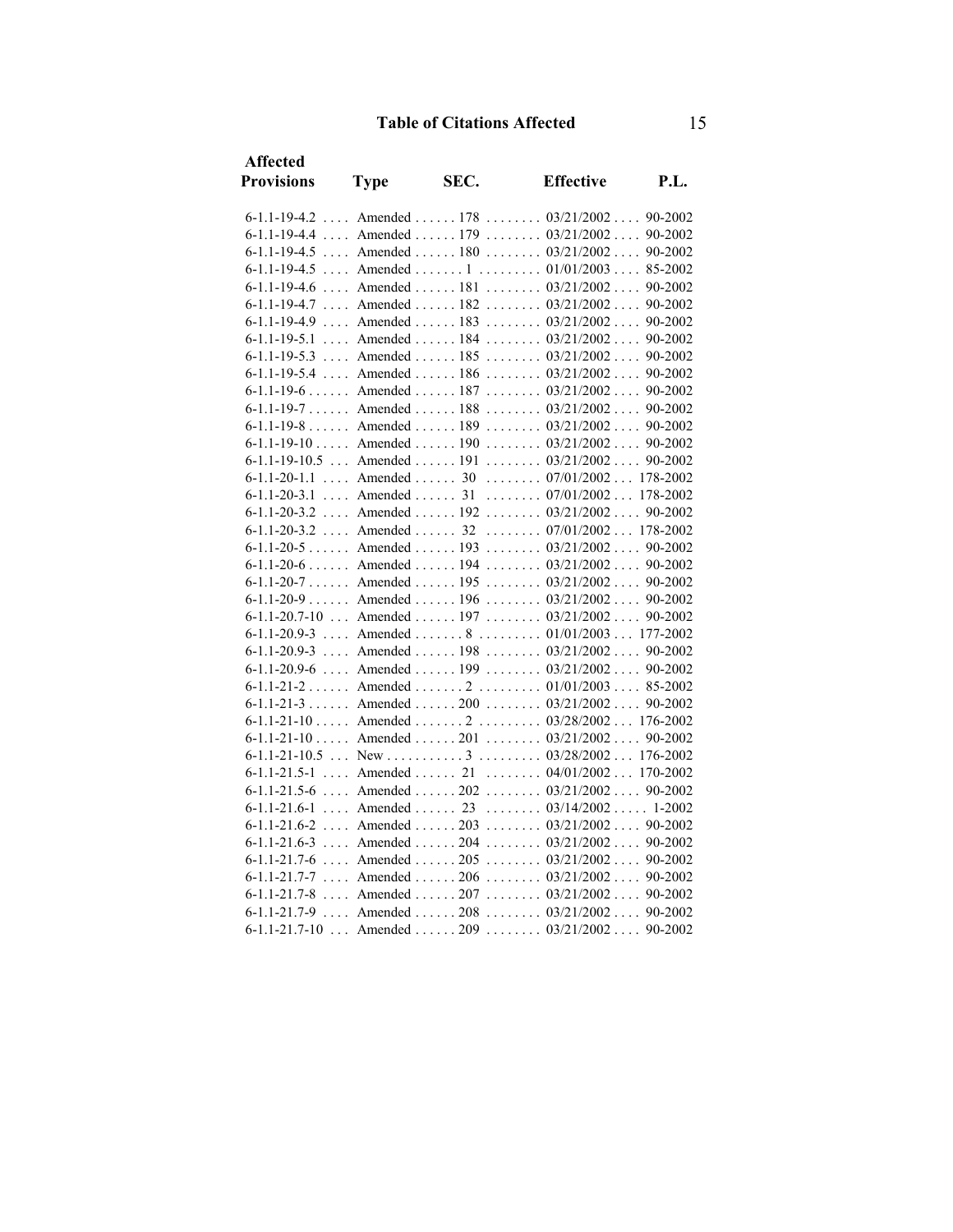| <b>Affected</b>   |             |      |                                                     |             |
|-------------------|-------------|------|-----------------------------------------------------|-------------|
| <b>Provisions</b> | <b>Type</b> | SEC. | <b>Effective</b>                                    | <b>P.L.</b> |
|                   |             |      |                                                     |             |
|                   |             |      | $6-1.1-22-3$ Amended  210  03/21/2002 90-2002       |             |
|                   |             |      | $6-1.1-22-4$ Amended  211  03/21/2002 90-2002       |             |
|                   |             |      | $6-1.1-23-11$ Amended  212  03/21/2002 90-2002      |             |
|                   |             |      | 6-1.1-24-1.2  Amended  22  04/01/2002  170-2002     |             |
|                   |             |      | 6-1.1-24-5.2  Repealed  172  03/14/2002  1-2002     |             |
|                   |             |      | 6-1.1-24-5.3  Amended  24  03/14/2002  1-2002       |             |
|                   |             |      | 6-1.1-24-5.6  Repealed  172 $03/14/2002$ 1-2002     |             |
| $6-1.1-24-6.6$    |             |      | Repealed  172  03/14/2002  1-2002                   |             |
|                   |             |      | 6-1.1-24-9  Amended  25  03/14/2002  1-2002         |             |
|                   |             |      | 6-1.1-25-4 Amended 26 03/14/2002 1-2002             |             |
|                   |             |      | $6-1.1-25-4.1$ Amended  213  03/21/2002 90-2002     |             |
|                   |             |      | 6-1.1-25-4.2  Repealed  172 $03/14/2002$ 1-2002     |             |
|                   |             |      | 6-1.1-25-5.5  Amended  27  03/14/2002  1-2002       |             |
|                   |             |      | $6-1.1-25-8$ Amended  28  03/14/2002 1-2002         |             |
|                   |             |      | $6-1.1-25-9$ Amended  3  07/01/2002 113-2002        |             |
|                   |             |      | 6-1.1-25-9.5  Repealed  172  03/14/2002  1-2002     |             |
|                   |             |      | 6-1.1-26-1 Amended 214 03/21/2002 90-2002           |             |
|                   |             |      | $6-1.1-26-2$ Amended  33  07/01/2002 178-2002       |             |
|                   |             |      | $6-1.1-26-5$ Amended  34  01/01/2002  178-2002      |             |
|                   |             |      | 6-1.1-28-1  Amended  35  03/28/2002  178-2002       |             |
|                   |             |      |                                                     |             |
|                   |             |      | $6-1.1-28-10$ Amended 216  03/21/2002 90-2002       |             |
|                   |             |      | 6-1.1-30-1.1  Amended  36  03/28/2002  178-2002     |             |
|                   |             |      | 6-1.1-30-6.5  New $\ldots$ 217 $03/21/2002$ 90-2002 |             |
|                   |             |      | $6-1.1-31-2$ Amended  218  03/21/2002 90-2002       |             |
|                   |             |      | $6-1.1-31-3$ Amended 219  03/21/2002 90-2002        |             |
|                   |             |      | 6-1.1-31-4 Amended 220 03/21/2002 90-2002           |             |
|                   |             |      | 6-1.1-31-5 Amended 221 03/21/2002 90-2002           |             |
|                   |             |      | $6-1.1-31-6$ Amended  222  03/21/2002 90-2002       |             |
|                   |             |      | 6-1.1-31-7 Amended 223 03/21/2002 90-2002           |             |
|                   |             |      | $6-1.1-31-8$ Amended  224  03/21/2002               | 90-2002     |
|                   |             |      | $6-1.1-31-9$ Amended  225  03/21/2002  90-2002      |             |
|                   |             |      | $6-1.1-31-10$ Amended  226  03/21/2002  90-2002     |             |
|                   |             |      | 6-1.1-31.5-1  Amended  227 $03/21/2002$             | 90-2002     |
|                   |             |      | 6-1.1-31.5-2  Amended  228 $03/21/2002$ 90-2002     |             |
|                   |             |      | $6-1.1-31.5-4$ Amended  229  03/21/2002 90-2002     |             |
|                   |             |      | $6-1.1-31.5-5$ Amended  230  03/21/2002             | 90-2002     |
|                   |             |      | $6-1.1-31.7-2$ Amended  231  03/21/2002 90-2002     |             |
|                   |             |      | $6-1.1-31.7-3$ Amended 232  03/21/2002 90-2002      |             |
|                   |             |      | 6-1.1-31.7-4  Amended  233  03/21/2002  90-2002     |             |
| $6 - 1.1 - 33$    |             |      | Repealed  142 $03/28/2002178-2002$                  |             |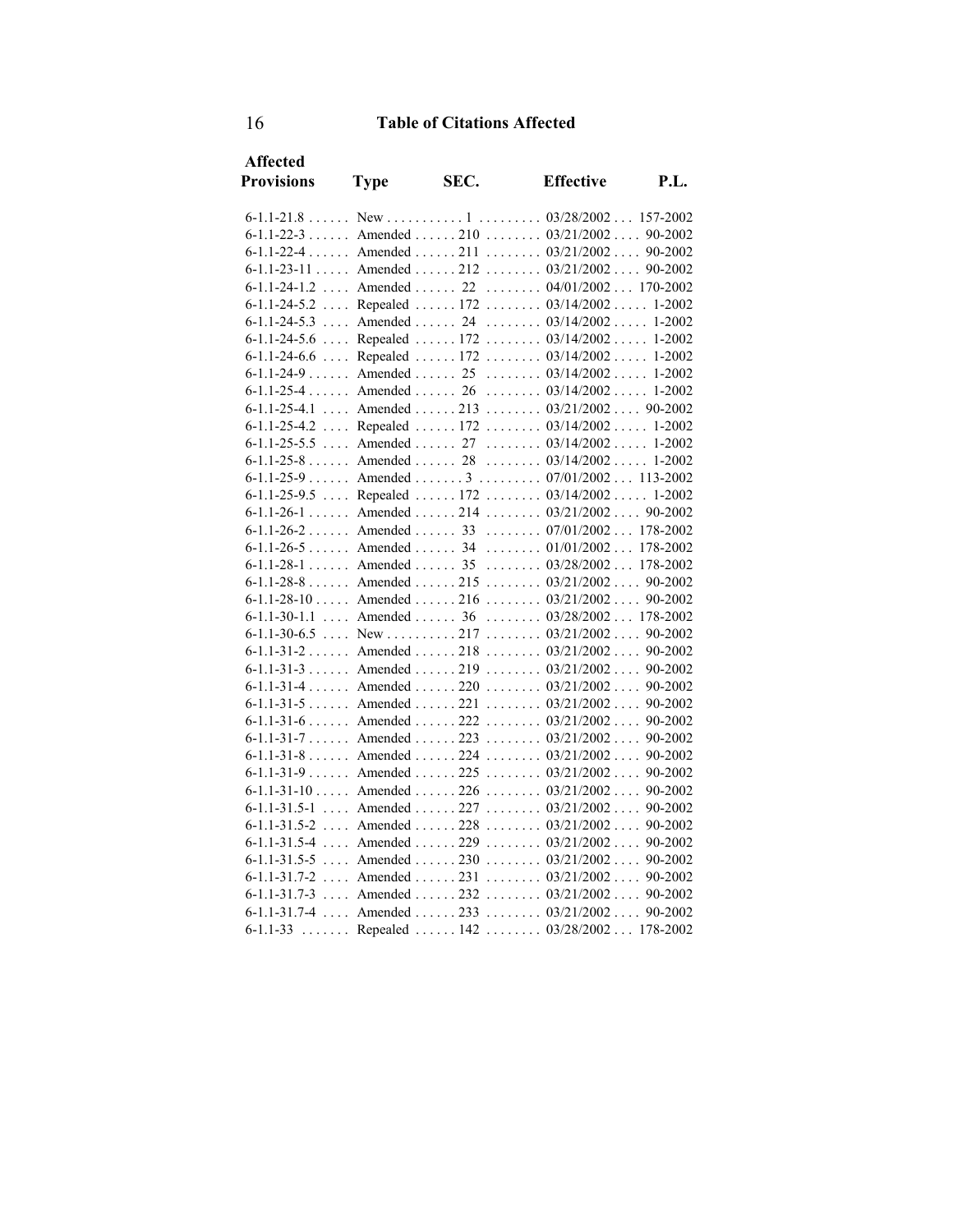| <b>Affected</b>   |                           |      |                                                   |         |
|-------------------|---------------------------|------|---------------------------------------------------|---------|
| <b>Provisions</b> | <b>Type</b>               | SEC. | <b>Effective</b>                                  | P.L.    |
|                   |                           |      | 6-1.1-33-1 Amended 234 03/21/2002 90-2002         |         |
|                   |                           |      | $6-1.1-33-3$ Amended  235  03/21/2002             | 90-2002 |
|                   |                           |      | $6-1.1-33-7$ Amended  236  03/21/2002             | 90-2002 |
|                   |                           |      | 6-1.1-34-1 Amended 237 03/21/2002 90-2002         |         |
|                   |                           |      | $6-1.1-34-2$ Amended  238  03/21/2002             | 90-2002 |
|                   |                           |      | $6-1.1-34-3$ Amended  239  03/21/2002             | 90-2002 |
|                   |                           |      | 6-1.1-34-4  Amended  240  03/21/2002              | 90-2002 |
|                   |                           |      | $6-1.1-34-5$ Amended  241  03/21/2002             | 90-2002 |
|                   |                           |      | $6-1.1-34-6$ Amended  242  03/21/2002             | 90-2002 |
|                   |                           |      | $6-1.1-34-7$ Amended  243  03/21/2002  90-2002    |         |
|                   |                           |      | $6-1.1-34-9$ Amended  244  03/21/2002 90-2002     |         |
|                   |                           |      | $6-1.1-34-10$ Amended  245  03/21/2002 90-2002    |         |
|                   |                           |      | 6-1.1-34-11  Amended  246  03/21/2002  90-2002    |         |
|                   |                           |      | 6-1.1-35-1  Amended  247  03/21/2002  90-2002     |         |
|                   |                           |      | $6-1.1-35-2$ Amended  248  03/21/2002             | 90-2002 |
|                   |                           |      | $6-1.1-35-3$ Amended  249  03/21/2002  90-2002    |         |
|                   |                           |      | $6-1.1-35-5$ Amended  250  03/21/2002             | 90-2002 |
|                   |                           |      | 6-1.1-35-9  Amended  37  07/01/2002  178-2002     |         |
|                   | $6-1.1-35-11$ Amended  38 |      | $\ldots \ldots 07/01/2002 \ldots 178-2002$        |         |
|                   |                           |      | $6-1.1-35-13$ Amended $251$ $03/21/2002$ 90-2002  |         |
|                   |                           |      | 6-1.1-35.2-1  Amended  252  03/21/2002            | 90-2002 |
|                   |                           |      | 6-1.1-35.2-2  Amended  9  03/28/2002  177-2002    |         |
|                   |                           |      | 6-1.1-35.5-1  Amended   253   03/21/2002  90-2002 |         |
|                   |                           |      | $6-1.1-35.5-3$ Amended  254  03/21/2002 90-2002   |         |
|                   |                           |      | 6-1.1-35.5-4  Amended  29  03/14/2002  1-2002     |         |
|                   |                           |      | 6-1.1-35.5-4  Amended  255  03/21/2002  90-2002   |         |
|                   |                           |      | 6-1.1-35.5-7  Amended  256  03/21/2002  90-2002   |         |
|                   |                           |      | 6-1.1-35.5-8  Amended   257   03/21/2002  90-2002 |         |
|                   |                           |      | 6-1.1-35.5-9  Amended  258 $03/21/2002$ 90-2002   |         |
|                   |                           |      | $6-1.1-36-4$ Amended  259  03/21/2002 90-2002     |         |
|                   |                           |      | 6-1.1-36-7  Amended  260  03/21/2002              | 90-2002 |
|                   |                           |      | $6-1.1-36-12$ Amended  39  07/01/2002  178-2002   |         |
|                   |                           |      | 6-1.1-37-7 Amended 261 03/21/2002 90-2002         |         |
|                   |                           |      | $6-1.1-37-10$ Amended  262  03/21/2002            | 90-2002 |
| $6 - 1.1 - 38$    |                           |      | Repealed  142  03/28/2002 178-2002                |         |
|                   |                           |      | 6-1.1-38-1 Amended 263 03/21/2002 90-2002         |         |
|                   |                           |      | 6-1.1-38-2  Amended  264  03/21/2002  90-2002     |         |
|                   |                           |      | $6-1.1-38-3$ Amended  265  03/21/2002  90-2002    |         |
|                   |                           |      | 6-1.1-38-4 Amended 266 03/21/2002 90-2002         |         |
|                   |                           |      | 6-1.1-38-5 Amended 267 03/21/2002 90-2002         |         |
|                   |                           |      | $6-1.1-38-6$ Amended  268  03/21/2002 90-2002     |         |
|                   |                           |      | 6-1.1-38-7 Amended 269 03/21/2002 90-2002         |         |
|                   |                           |      |                                                   |         |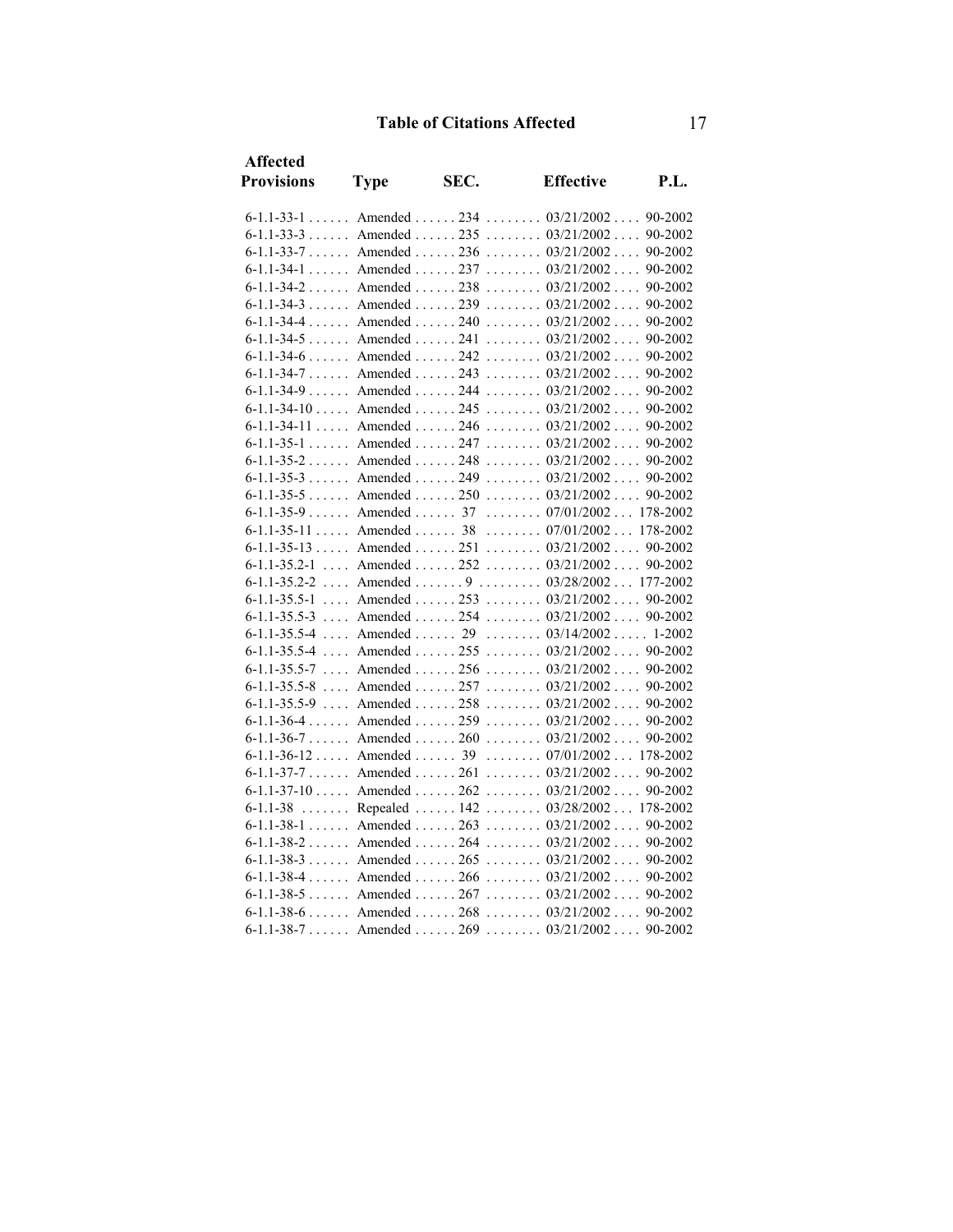| <b>Affected</b>           |                              |      |                                                                         |             |
|---------------------------|------------------------------|------|-------------------------------------------------------------------------|-------------|
| <b>Provisions</b>         | <b>Type</b>                  | SEC. | <b>Effective</b>                                                        | <b>P.L.</b> |
|                           |                              |      | 6-1.1-38-8 Amended 270 03/21/2002 90-2002                               |             |
|                           |                              |      | 6-1.1-38-9 Amended 271 03/21/2002 90-2002                               |             |
|                           |                              |      | 6-1.1-39-5  Amended  272  03/21/2002                                    | 90-2002     |
|                           |                              |      | 6-1.1-40-9 Amended 273 03/21/2002 90-2002                               |             |
|                           |                              |      | 6-1.1-41-3 Amended 274 03/21/2002 90-2002                               |             |
|                           |                              |      | 6-1.1-41-4  Amended  275 $03/21/2002$                                   | 90-2002     |
|                           |                              |      | 6-1.1-41-5 Amended 276 03/21/2002                                       | 90-2002     |
|                           |                              |      | 6-1.1-41-6 Amended 277 03/21/2002 90-2002                               |             |
|                           |                              |      | 6-1.1-41-7 Amended 278 03/21/2002                                       | 90-2002     |
|                           |                              |      | 6-1.1-41-8 Amended 279 03/21/2002 90-2002                               |             |
|                           |                              |      | $6-1.1-41-9$ Amended  280  03/21/2002 90-2002                           |             |
|                           |                              |      | $6-1.1-41-12$ Amended  281  03/21/2002 90-2002                          |             |
|                           |                              |      | $6-1.1-42-5$ Amended  282  03/21/2002 90-2002                           |             |
|                           |                              |      | $6-1.1-42-17$ Amended $\ldots$ 283 $\ldots$ 03/21/2002 $\ldots$ 90-2002 |             |
|                           |                              |      | $6-1.1-42-27$ Amended  284  03/21/2002                                  | 90-2002     |
|                           |                              |      | $6-1.1-42-28$ Amended  285  03/21/2002  90-2002                         |             |
|                           |                              |      | $6-1.1-42-30$ Amended  286  03/21/2002 90-2002                          |             |
|                           |                              |      | $6-1.1-42-32$ Amended  287  03/21/2002                                  | 90-2002     |
|                           |                              |      | $6-1.5-5-1$ Amended  40  03/28/2002 178-2002                            |             |
|                           |                              |      | $6-2.1-3-33$ Amended  1  07/01/2002                                     | 161-2002    |
|                           |                              |      | $6-2.1-3-33$ Amended  1  07/01/2002                                     | 172-2002    |
|                           |                              |      |                                                                         | 104-2002    |
|                           |                              |      | 6-2.5-6-1 Amended 10 01/01/2002                                         | 177-2002    |
|                           |                              |      | 6-3-1-3.5 Amended 3 01/01/2001 8-2002                                   |             |
| $6 - 3 - 1 - 11$          |                              |      | Amended  11  01/01/2002  177-2002                                       |             |
| $6 - 3 - 1 - 31$          |                              |      |                                                                         |             |
|                           |                              |      | 6-3-1-32 New 01/01/2001 8-2002                                          |             |
| $6 - 3 - 2 - 13$          |                              |      | Amended  288  03/21/2002  90-2002                                       |             |
|                           |                              |      | 6-3.1-10-4 Amended 23 04/01/2002 170-2002                               |             |
|                           |                              |      | 6-3.1-13-2 Amended 41 01/01/2003                                        | 178-2002    |
|                           |                              |      | $6-3.1-13-13$ Amended  42  01/01/2003                                   | 178-2002    |
| $6-3.1-13-14$ Amended 43  |                              |      | $\ldots \ldots 01/01/2003 \ldots$                                       | 178-2002    |
| $6-3.1-13-15$ Amended  44 |                              |      | $\ldots \ldots 01/01/2003 \ldots$                                       | 178-2002    |
| $6-3.1-13-15.5$ New  45   |                              |      | $\ldots \ldots \ldots 01/01/2003 \ldots$                                | 178-2002    |
| 6-3.1-13-17 Amended 46    |                              |      | $\ldots \ldots \ldots 01/01/2003 \ldots$                                | 178-2002    |
| $6-3.1-13-18$ Amended     |                              | 47   | $\ldots \ldots 01/01/2003 \ldots$                                       | 178-2002    |
| $6-3.1-13-19$ Amended  48 |                              |      | $\ldots \ldots 01/01/2003 \ldots$                                       | 178-2002    |
| $6-3.1-13-19.5$ New       |                              | 49   | $\ldots \ldots \ldots 01/01/2003 \ldots$                                | 178-2002    |
| 6-3.1-13-24 Amended 50    |                              |      | 03/28/2002                                                              | 178-2002    |
| $6-3.1-13-27$ Amended  24 |                              |      | $\ldots \ldots 04/01/2002 \ldots 170-2002$                              |             |
| $6 - 3.1 - 13.5 - 3$      | $\ldots$ Amended $\ldots$ 25 |      | $\ldots \ldots 04/01/2002 \ldots 170-2002$                              |             |
| $6 - 3.1 - 13.5 - 11$     | $\ldots$ Amended $\ldots$ 30 |      | $\ldots \ldots \ldots 03/14/2002 \ldots 1-2002$                         |             |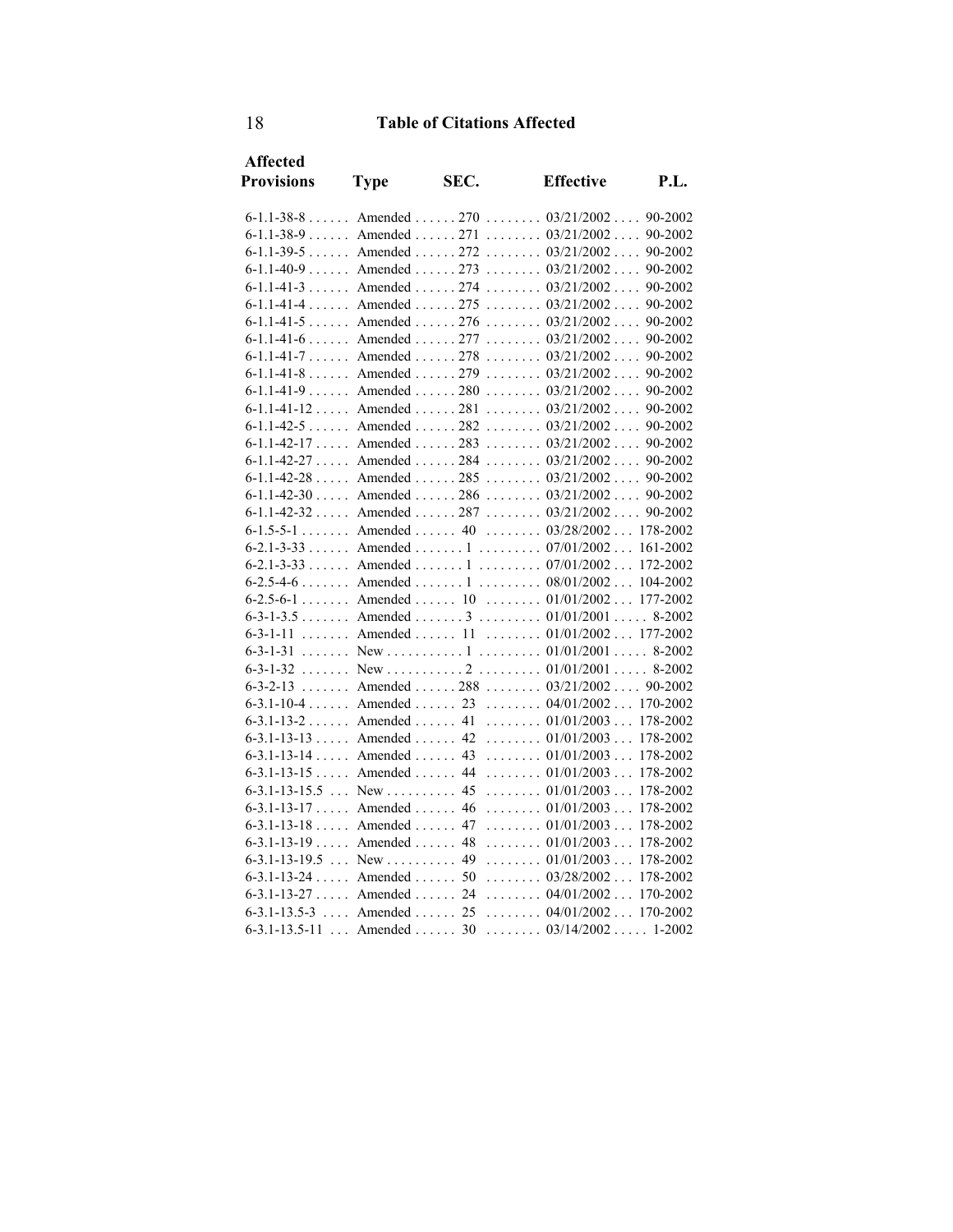| Affected                        |                                     |      |                                                   |          |
|---------------------------------|-------------------------------------|------|---------------------------------------------------|----------|
| <b>Provisions</b>               | <b>Type</b>                         | SEC. | <b>Effective</b>                                  | P.I.     |
|                                 |                                     |      | 6-3.1-20-5 Amended 31 03/14/2002 1-2002           |          |
| $6-3.1-20-7$ Amended  51        |                                     |      | $\ldots \ldots \ldots 07/01/2002 \ldots 178-2002$ |          |
|                                 |                                     |      | 6-3.1-23.8-7  Amended  32  01/01/2003             | 1-2002   |
| $6 - 3.5 - 1.1 - 2$             | $\ldots$ Amended $\ldots$ 52        |      | $\ldots \ldots 03/28/2002 \ldots 178-2002$        |          |
| $6-3.5-1.1-2.5$ Amended  289    |                                     |      | $\ldots \ldots \ldots 03/21/2002 \ldots 90-2002$  |          |
| $6-3.5-1.1-2.7$ Amended  33     |                                     |      | $\ldots \ldots 03/14/2002 \ldots 1-2002$          |          |
| 6-3.5-1.1-2.7 Amended 290       |                                     |      | $\ldots \ldots \ldots 03/21/2002 \ldots 90-2002$  |          |
| $6-3.5-1.1-2.8$ New  53         |                                     |      | $\ldots \ldots 03/28/2002 \ldots 178-2002$        |          |
|                                 |                                     |      |                                                   |          |
| 6-3.5-1.1-3.1 Amended 26        |                                     |      | $\ldots \ldots 04/01/2002 \ldots 170-2002$        |          |
| $6-3.5-1.1-3.5$ Amended  291    |                                     |      | $\ldots \ldots 03/21/2002 \ldots 90-2002$         |          |
| $6-3.5-1.1-3.6$ New  55         |                                     |      | $\ldots \ldots \ldots 03/28/2002 \ldots 178-2002$ |          |
| 6-3.5-1.1-9.5 Amended 56        |                                     |      | $\ldots \ldots \ldots 07/01/2002 \ldots 178-2002$ |          |
|                                 |                                     |      | $6-3.5-1.1-9.5$ Amended  292  03/21/2002  90-2002 |          |
| $6 - 3.5 - 1.1 - 10$            |                                     |      | Amended  2  03/28/2002                            | 157-2002 |
| $6 - 3.5 - 1.1 - 10$            | $\ldots$ Amended $\ldots$ 57        |      | $\ldots \ldots \ldots 03/28/2002 \ldots$          | 178-2002 |
| $6 - 3.5 - 1.1 - 11$            | $\ldots$ Amended $\ldots \ldots$ 58 |      | $\ldots \ldots 03/28/2002 \ldots 178-2002$        |          |
| $6 - 3.5 - 1.1 - 12$            |                                     |      | Amended  293 $03/21/2002$ 90-2002                 |          |
| $6 - 3.5 - 1.1 - 13$            | $\ldots$ Amended $\ldots$ . 294     |      | $\ldots \ldots \ldots 03/21/2002 \ldots$          | 90-2002  |
| $6 - 3.5 - 1.1 - 14$            | Amended  295                        |      | $\ldots \ldots \ldots 03/21/2002 \ldots$          | 90-2002  |
| $6 - 3.5 - 1.1 - 15$            |                                     |      | Amended  2  07/01/2002 120-2002                   |          |
| $6 - 3.5 - 1.1 - 21$            | $\ldots$ Amended $\ldots$ . 59      |      | $\ldots \ldots \ldots 07/01/2002 \ldots$          | 178-2002 |
| $6-3.5-1.1-21.1$ New  60        |                                     |      | $\ldots \ldots 07/01/2002 \ldots$                 | 178-2002 |
| $6-3.5-6-17$ Amended  61        |                                     |      | $\ldots \ldots 03/28/2002 \ldots$                 | 178-2002 |
| $6-3.5-6-17.2$ New  62          |                                     |      | $\ldots \ldots 07/01/2002 \ldots$                 | 178-2002 |
| $6-3.5-6-17.3$ New  63          |                                     |      | $\ldots \ldots \ldots 07/01/2002 \ldots$          | 178-2002 |
| $6 - 3.5 - 6 - 17.4$            | $\ldots$ Amended $\ldots$ 27        |      | $\ldots \ldots 04/01/2002 \ldots$                 | 170-2002 |
| $6 - 3.5 - 6 - 17.4$            | $\ldots$ Amended $\ldots$ 64        |      | $\ldots \ldots 07/01/2002 \ldots$                 | 178-2002 |
| $6 - 3.5 - 6 - 17.5$            | $\ldots$ Amended $\ldots$ . 65      |      | $\ldots \ldots \ldots 07/01/2002 \ldots 178-2002$ |          |
| $6 - 3.5 - 6 - 17.6$            |                                     |      | Amended  3 $07/01/2002$                           | 120-2002 |
| $6 - 3.5 - 6 - 17.6$            | $\ldots$ Amended $\ldots$ . 66      |      | $\ldots \ldots 07/01/2002 \ldots$                 | 178-2002 |
|                                 |                                     |      | $6-3.5-6-18$ Amended  296  03/21/2002             | 90-2002  |
|                                 |                                     |      | $6-3.5-6-18$ Amended $4$ $07/01/2002$ 120-2002    |          |
| $6 - 3.5 - 6 - 18.5$            |                                     |      | Amended  5  07/01/2002 120-2002                   |          |
|                                 |                                     |      | $6-3.5-6-19$ Amended  297  03/21/2002             | 90-2002  |
| $6-3.5-6-26$ New $\dots$ 0.1 67 |                                     |      | $\ldots \ldots \ldots 03/28/2002 \ldots$          | 178-2002 |
| 6-3.5-7-1 Amended 28            |                                     |      | $\ldots \ldots 04/01/2002 \ldots$                 | 170-2002 |
|                                 |                                     |      | $6-3.5-7-4.3$ Amended  29  04/01/2002 170-2002    |          |
| $6-3.5-7-5$ Amended 68          |                                     |      | $\ldots \ldots 03/28/2002 \ldots 178-2002$        |          |
| $6-3.5-7-5$ Amended  34         |                                     |      | $\ldots \ldots \ldots 03/14/2002 \ldots 1-2002$   |          |
|                                 |                                     |      |                                                   |          |
| $6 - 3.5 - 7 - 12$ Amended298   |                                     |      | $\ldots \ldots 03/21/2002 \ldots 90-2002$         |          |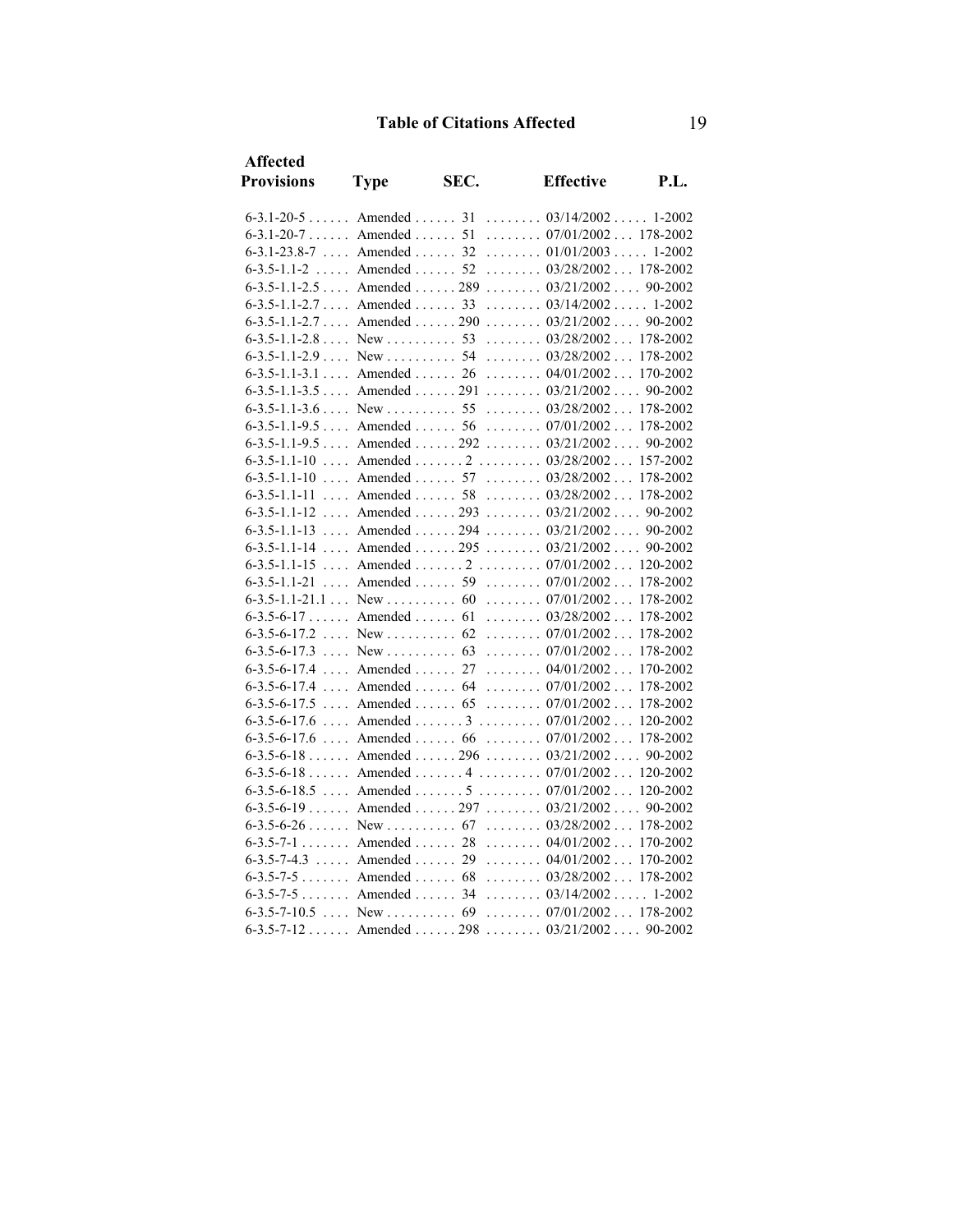| Affected          |                                  |      |                                                   |          |
|-------------------|----------------------------------|------|---------------------------------------------------|----------|
| <b>Provisions</b> | <b>Type</b>                      | SEC. | <b>Effective</b>                                  | P.I.     |
|                   |                                  |      | $6-3.5-7-12$ Amended $6$ $07/01/2002$ 120-2002    |          |
|                   |                                  |      | $6-3.5-7-16$ Amended  3  03/28/2002               | 157-2002 |
|                   |                                  |      |                                                   |          |
|                   |                                  |      | $6-3.5-7-22.5$ Amended  299  03/21/2002 90-2002   |          |
|                   |                                  |      | $6-3.5-7-23$ Amended  300  03/21/2002  90-2002    |          |
|                   |                                  |      | $6-3.5-7-23$ Amended  1  07/01/2002 87-2002       |          |
|                   |                                  |      | $\ldots \ldots \ldots 03/28/2002 \ldots 178-2002$ |          |
|                   | $6-3.5-8-9$ Amended  35          |      | $\ldots \ldots 03/14/2002 \ldots 1-2002$          |          |
|                   |                                  |      | $6-3.5-8-12$ Amended  301  03/21/2002 90-2002     |          |
|                   |                                  |      | $6-3.5-8-20$ Amended  302  03/21/2002 90-2002     |          |
|                   |                                  |      | $6-4.1-5-3$ Amended  1  07/01/2002 165-2002       |          |
|                   |                                  |      | $6-4.1-5-9$ Amended  2  07/01/2002 165-2002       |          |
|                   |                                  |      | $6-4.1-5-11$ Amended  3  07/01/2002 165-2002      |          |
|                   |                                  |      | $6-5.5-8-2$ Amended  303  03/21/2002  90-2002     |          |
|                   |                                  |      | 6-6-5-3  Amended  304  03/21/2002  90-2002        |          |
|                   |                                  |      | $6-6-5-9.5$ Amended  13  03/28/2002  186-2002     |          |
| $6 - 6 - 5 - 10$  |                                  |      | Amended  7  07/01/2002 120-2002                   |          |
|                   |                                  |      | 6-6-5.5-12  Repealed  172  03/14/2002  1-2002     |          |
|                   |                                  |      | 6-6-5.5-18 Amended 305 03/21/2002 90-2002         |          |
|                   |                                  |      | $6-6-5.5-19$ Amended  306  03/21/2002  90-2002    |          |
|                   |                                  |      | 6-6-6-6 Amended 307 03/21/2002 90-2002            |          |
|                   |                                  |      | $6-7-1-31.1$ Amended  1  07/01/2002 140-2002      |          |
|                   |                                  |      |                                                   | 178-2002 |
|                   |                                  |      |                                                   | 178-2002 |
|                   |                                  |      |                                                   | 104-2002 |
|                   |                                  |      | 6-9-2-2 Amended 30 04/01/2002                     | 170-2002 |
|                   |                                  |      | 6-9-2-3 Amended 4 07/01/2003                      | 176-2002 |
|                   |                                  |      | 6-9-2.5-1 Amended 31 04/01/2002                   | 170-2002 |
|                   | $6-9-2.5-6$ Amended 74           |      | $\ldots \ldots \ldots 01/01/2003 \ldots$          | 178-2002 |
|                   | 6-9-2.5-7 Amended 75             |      | $\ldots \ldots \ldots 01/01/2003 \ldots$          | 178-2002 |
|                   | 6-9-2.5-7.5 Amended 76           |      | $\ldots \ldots \ldots 01/01/2003 \ldots$          | 178-2002 |
| $6 - 9 - 3 - 1$   | $\ldots$ . Amended $\ldots$ 32   |      | $\ldots \ldots \ldots 04/01/2002 \ldots$          | 170-2002 |
|                   | $6-9-4-1$ Amended  33            |      | $\ldots \ldots 04/01/2002 \ldots$                 | 170-2002 |
|                   | 6-9-5-1 Amended 34               |      | $\ldots \ldots 04/01/2002 \ldots$                 | 170-2002 |
| $6 - 9 - 6 - 1$   | $\ldots$ . Amended $\ldots$ 35   |      | $\ldots \ldots 04/01/2002 \ldots$                 | 170-2002 |
| $6 - 9 - 7 - 1$   | $\ldots$ , Amended $\ldots$ , 36 |      | $\ldots \ldots 04/01/2002 \ldots$                 | 170-2002 |
|                   | $6-9-7-7$ Amended                | 77   | $\ldots \ldots 07/01/2002 \ldots$                 | 178-2002 |
|                   | $6-9-10-1$ Amended               | 37   | $\ldots \ldots \ldots 04/01/2002 \ldots$          | 170-2002 |
|                   | 6-9-10.5-1 Amended 38            |      | 04/01/2002                                        | 170-2002 |
| $6 - 9 - 11 - 1$  | $\ldots$ Amended $\ldots$ 39     |      | $\ldots \ldots 04/01/2002 \ldots 170-2002$        |          |
| $6 - 9 - 14 - 1$  | $\ldots$ Amended $\ldots$ 40     |      | $\ldots \ldots 04/01/2002 \ldots 170-2002$        |          |
| $6 - 9 - 15 - 1$  | $\ldots$ . Amended $\ldots$      | 41   | $\ldots \ldots \ldots 04/01/2002 \ldots 170-2002$ |          |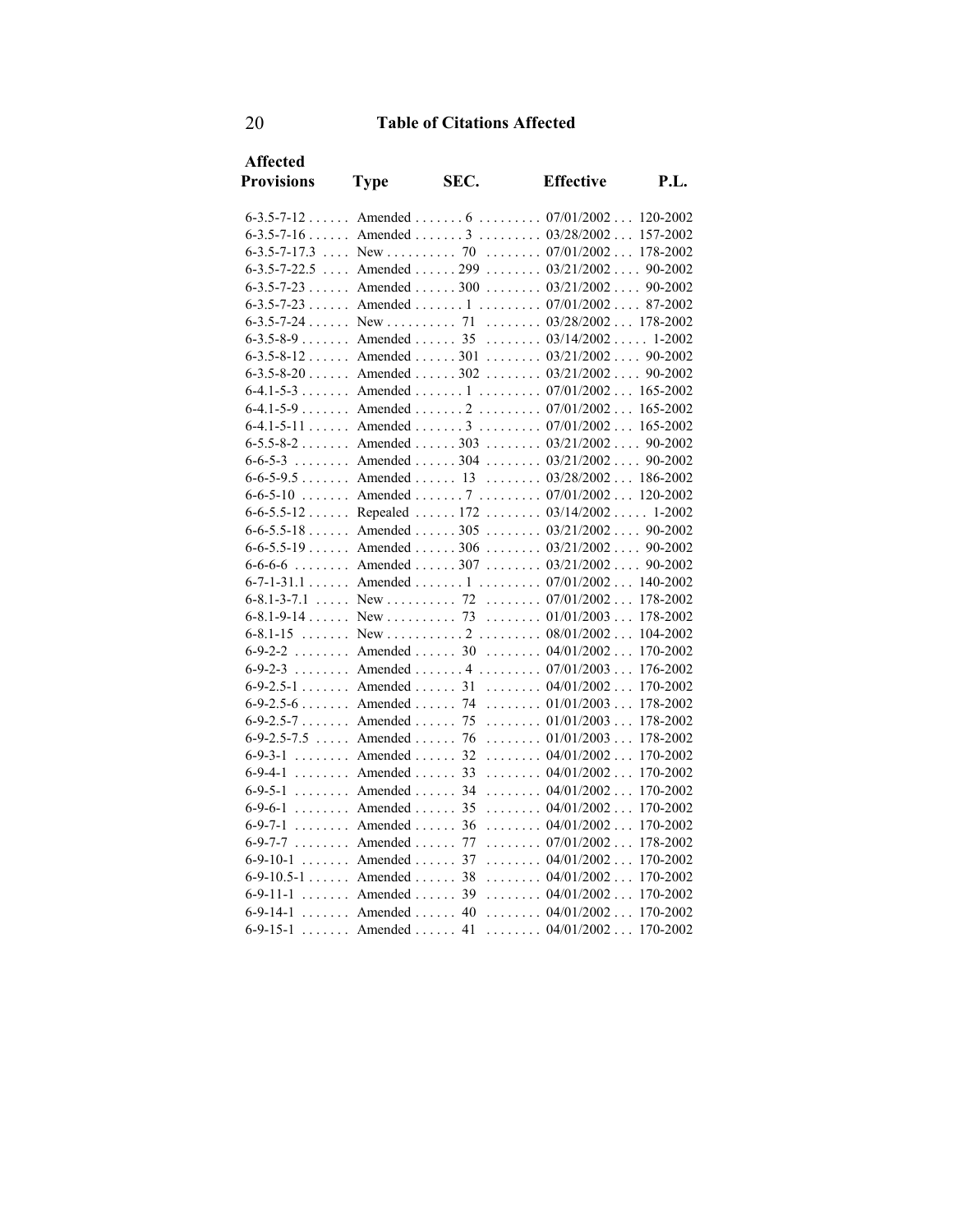| <b>Affected</b><br><b>Provisions</b> | <b>Type</b> | SEC. | <b>Effective</b>                                 | <b>P.L.</b> |
|--------------------------------------|-------------|------|--------------------------------------------------|-------------|
|                                      |             |      | 6-9-16-1 Amended 42 04/01/2002 170-2002          |             |
|                                      |             |      | 6-9-17-1 Amended 43 04/01/2002 170-2002          |             |
|                                      |             |      | 6-9-19-1 Amended 44 04/01/2002 170-2002          |             |
|                                      |             |      | 6-9-20-1 Amended 45 04/01/2002 170-2002          |             |
|                                      |             |      | 6-9-21-1 Amended 46 04/01/2002 170-2002          |             |
|                                      |             |      | 6-9-24-1 Amended 47 04/01/2002 170-2002          |             |
|                                      |             |      | 6-9-25-9.5 Amended 48 04/01/2002 170-2002        |             |
|                                      |             |      | 6-9-26-1 Amended 49 04/01/2002 170-2002          |             |
|                                      |             |      | 6-9-26-12.5  Amended   50   04/01/2002  170-2002 |             |
|                                      |             |      | 6-9-27-1 Amended $51$ (3.1.2002) 170-2002        |             |
|                                      |             |      | 6-9-28-1 Amended 52 04/01/2002 170-2002          |             |
|                                      |             |      | 6-9-32-1 Amended 53 04/01/2002 170-2002          |             |

#### **Title 7.1**

| 7.1-3-1-25 Amended 54 04/01/2002 170-2002    |  |
|----------------------------------------------|--|
| 7.1-3-5-2 Amended 1 03/14/2002 41-2002       |  |
|                                              |  |
| 7.1-3-12-5 Amended 2 07/01/2002 41-2002      |  |
|                                              |  |
| 7.1-3-15-3  Amended  4  07/01/2002  41-2002  |  |
| 7.1-3-20-16 Amended  55  04/01/2002 170-2002 |  |
| 7.1-3-24-7 Amended 308 03/21/2002 90-2002    |  |
| 7.1-6-2-6 Amended 36 03/14/2002 1-2002       |  |

### **Title 8**

|  |  | 8-1-1.1-7 Amended 56 07/01/2002 170-2002       |
|--|--|------------------------------------------------|
|  |  | 8-1-2-6 Amended 309 03/21/2002 90-2002         |
|  |  | 8-1-2-6.6 Amended 3 03/28/2002 159-2002        |
|  |  |                                                |
|  |  | 8-1-2-48  Amended  5 $03/28/2002$ 159-2002     |
|  |  | 8-1-2-103  Amended  5 $07/01/2002$ 176-2002    |
|  |  | 8-1-2-103 Amended 57 04/01/2002 170-2002       |
|  |  | 8-1-2.2-27 Amended 35 07/01/2002 2-2002        |
|  |  | 8-1-2.3-6 Amended 1 07/01/2002 56-2002         |
|  |  | 8-1-2.7-9 Amended 58 04/01/2002 170-2002       |
|  |  | 8-1-8-1 Amended 36 07/01/2002 2-2002           |
|  |  | 8-1-8.6-1 Amended 59 04/01/2002 170-2002       |
|  |  |                                                |
|  |  | 8-1-11.1-8 Amended 310 03/21/2002 90-2002      |
|  |  | 8-1-11.1-15  Amended  311 $03/21/2002$ 90-2002 |
|  |  |                                                |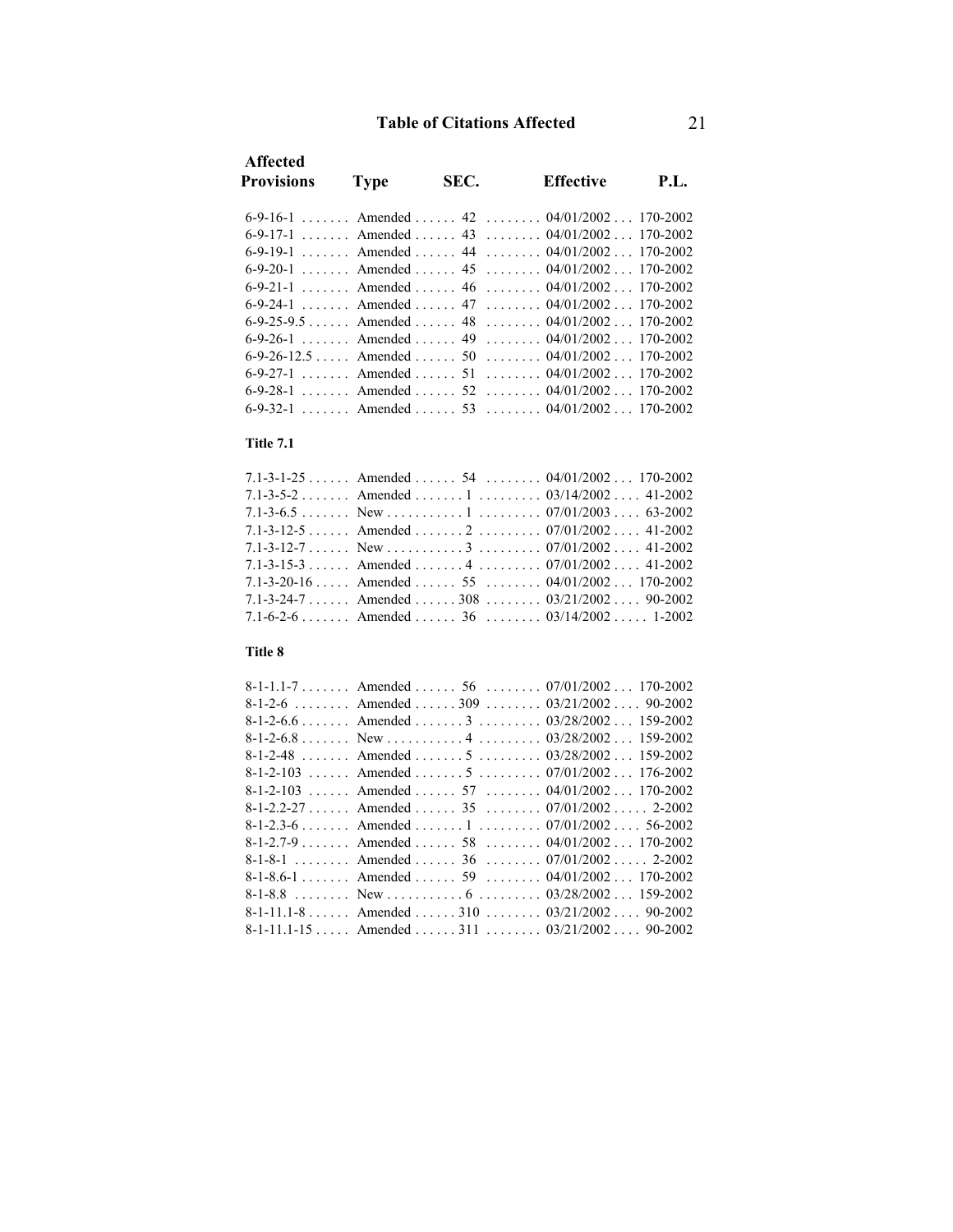| Affected          |                               |      |                                                |          |
|-------------------|-------------------------------|------|------------------------------------------------|----------|
| <b>Provisions</b> | <b>Type</b>                   | SEC. | <b>Effective</b>                               | P.I.     |
|                   |                               |      | 8-1-11.1-24  Amended  312  03/21/2002  90-2002 |          |
|                   |                               |      | 8-1-30-5 Amended 37 07/01/2002 2-2002          |          |
|                   |                               |      | 8-1.5-2-8 Amended 313 03/21/2002 90-2002       |          |
|                   |                               |      | $8-1.5-2-15$ Amended  38  07/01/2002 2-2002    |          |
|                   | $8-1.5-2-17$ Amended  39      |      | $\ldots \ldots 07/01/2002 \ldots 2-2002$       |          |
|                   |                               |      | 8-1.5-4-3 Amended 60 04/01/2002 170-2002       |          |
|                   |                               |      | 8-1.5-4-14 Amended 61 04/01/2002 170-2002      |          |
|                   |                               |      | 8-1.5-5-7 Amended 6 03/28/2002 176-2002        |          |
| $8 - 3 - 1 - 4$   |                               |      | Amended  314 $03/21/2002$ 90-2002              |          |
|                   |                               |      | 8-3-1.5-9 Amended 40 07/01/2002 2-2002         |          |
|                   |                               |      | 8-4-7-8 Amended 41 07/01/2002 2-2002           |          |
|                   |                               |      | 8-5-15-1  Amended  1  07/01/2002 295-2001      |          |
| $8 - 5 - 15 - 3$  |                               |      | Amended  2  07/01/2002 295-2001                |          |
|                   |                               |      | 8-5-15-15  Amended  42  07/01/2002  2-2002     |          |
|                   |                               |      | 8-9.5-7-1 Amended 62 04/01/2002 170-2002       |          |
|                   |                               |      | 8-9.5-7-9 Amended 43 07/01/2002 2-2002         |          |
|                   | $8-10-5-8.5$ Amended 63       |      | $\ldots \ldots 04/01/2002 \ldots 170-2002$     |          |
|                   |                               |      | 8-10-5-22  Amended  64  04/01/2002             | 170-2002 |
|                   | $8-10-9-1$ Amended  65        |      | $\ldots \ldots 04/01/2002 \ldots 170-2002$     |          |
|                   | $8-14-8-3$ Amended  66        |      | $\ldots \ldots 04/01/2002 \ldots 170-2002$     |          |
|                   |                               |      | 8-14-8-4  Amended  315  03/21/2002  90-2002    |          |
|                   |                               |      | 8-14-8-5 Amended 316 03/21/2002 90-2002        |          |
| $8 - 14 - 8 - 6$  | $\ldots$ Amended $\ldots$ 317 |      | $\ldots \ldots 03/21/2002 \ldots 90-2002$      |          |
|                   |                               |      | 8-14-9-10  Amended  318  03/21/2002  90-2002   |          |
| $8 - 14 - 9 - 12$ |                               |      | Amended  319 $03/21/2002$ 90-2002              |          |
|                   |                               |      | 8-14-11-12  Amended  320 $03/21/2002$ 90-2002  |          |
|                   |                               |      | 8-14-11-13  Amended  321  03/21/2002  90-2002  |          |
| $8 - 15 - 3 - 6$  |                               |      | Amended  37 $03/14/2002$ 1-2002                |          |
| $8 - 16 - 3 - 3$  |                               |      | Amended  322 $03/21/2002$ 90-2002              |          |
|                   |                               |      | 8-16-3.1-1  Amended  67  04/01/2002  170-2002  |          |
|                   | $8-16-3.1-4$ Amended 78       |      | $\ldots \ldots 01/01/2002 \ldots 178-2002$     |          |
|                   |                               |      | $8-16-3.5-4$ Amended  323  03/21/2002 90-2002  |          |
|                   |                               |      | 8-16-3.5-7  Amended  324  03/21/2002  90-2002  |          |
|                   |                               |      | $8-16-3.5-8$ Amended  325  03/21/2002 90-2002  |          |
|                   |                               |      | 8-18-21-13  Amended  326 $03/21/2002$ 90-2002  |          |
| $8 - 21 - 9 - 15$ |                               |      | Amended  44 $07/01/2002$ 2-2002                |          |
|                   |                               |      | 8-21-10-2  Amended  1  07/01/2002  54-2002     |          |
|                   |                               |      | 8-21-10-3  Amended  2  07/01/2002  54-2002     |          |
|                   |                               |      | 8-21-10-6  Amended  3  07/01/2002  54-2002     |          |
|                   |                               |      | 8-21-10-7  Amended  4  07/01/2002  54-2002     |          |
|                   |                               |      | 8-21-12-14  Amended  45  07/01/2002  2-2002    |          |
| $8 - 22 - 2 - 1$  |                               |      | Amended  68  04/01/2002 170-2002               |          |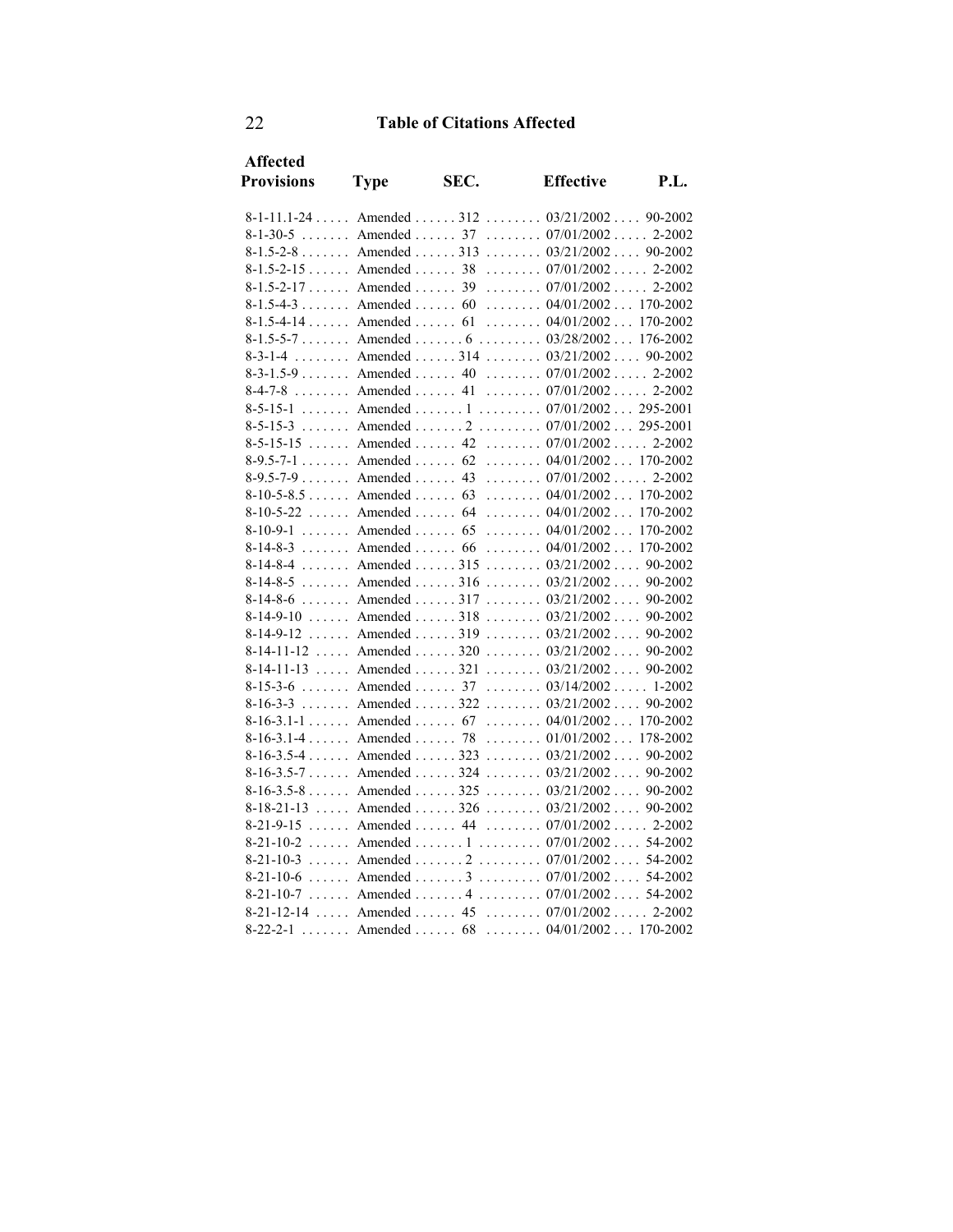| <b>Affected</b>   |             |      |                                                                                                                             |             |
|-------------------|-------------|------|-----------------------------------------------------------------------------------------------------------------------------|-------------|
| <b>Provisions</b> | <b>Type</b> | SEC. | <b>Effective</b>                                                                                                            | <b>P.L.</b> |
|                   |             |      | 8-22-2-10  Amended  46  07/01/2002  2-2002                                                                                  |             |
|                   |             |      |                                                                                                                             |             |
|                   |             |      | 8-22-3-4 Amended 69 04/01/2002 170-2002                                                                                     |             |
|                   |             |      | 8-22-3-4.1 Amended 70 04/01/2002 170-2002                                                                                   |             |
|                   |             |      | 8-22-3-15  Amended  47  07/01/2002  2-2002                                                                                  |             |
|                   |             |      | 8-22-3-16  Amended  328 $03/21/2002$ 90-2002                                                                                |             |
|                   |             |      | $8-22-3-19$ Amended $329$ (1000) $3/21/2002$ (1000) $90-2002$                                                               |             |
|                   |             |      | 8-22-3-23  Amended  330  03/21/2002  90-2002                                                                                |             |
|                   |             |      | 8-22-3-24  Amended  331  03/21/2002  90-2002                                                                                |             |
|                   |             |      | 8-22-3.5-1  Amended  71  04/01/2002  170-2002                                                                               |             |
|                   |             |      | 8-22-3.5-9  Amended  332 $03/21/2002$ 90-2002                                                                               |             |
|                   |             |      | 8-22-3.5-11 , Amended , 333 , $0.3/21/2002$ , 90-2002                                                                       |             |
|                   |             |      | 8-22-3.5-14  Amended  334 $03/21/2002$ 90-2002                                                                              |             |
|                   |             |      | 8-22-3.5-16  Amended  335 $03/21/2002$ 90-2002                                                                              |             |
|                   |             |      | 8-22-3.6-3 Amended 336 03/21/2002 90-2002                                                                                   |             |
|                   |             |      | 8-22-3.6-3 Amended 72 04/01/2002 170-2002                                                                                   |             |
|                   |             |      | 8-22-3.7-4.5  Amended  73  04/01/2002  170-2002                                                                             |             |
| $8 - 23 - 7 - 1$  |             |      | $\mu_{\text{max}}$ Amended $\mu_{\text{max}}$ 48 $\mu_{\text{max}}$ $\mu_{\text{max}}$ 07/01/2002 $\mu_{\text{max}}$ 2-2002 |             |
|                   |             |      | 8-23-17-27  Amended  49  07/01/2002  2-2002                                                                                 |             |
|                   |             |      | 8-23-20-10  Amended  50  07/01/2002  2-2002                                                                                 |             |

#### **Title 9**

|                                    | 9-13-2-34.3  New  38  03/14/2002 1-2002         |            |
|------------------------------------|-------------------------------------------------|------------|
|                                    | 9-13-2-45  Amended  1  07/01/2002  78-2002      |            |
|                                    |                                                 |            |
|                                    |                                                 |            |
|                                    | 9-13-2-97  Amended  3 $07/01/2002$ 78-2002      |            |
|                                    | 9-13-2-105  Amended  2  03/27/2002 143-2002     |            |
|                                    | 9-13-2-109  Amended  3 $03/27/2002$ 143-2002    |            |
|                                    | 9-13-2-110  Amended  39 $03/14/2002$ 1-2002     |            |
|                                    | 9-13-2-187.5  New     1    03/27/2002  147-2002 |            |
|                                    |                                                 |            |
|                                    | 9-13-2-196  Amended  4 $03/27/2002$ 143-2002    |            |
|                                    | 9-18-2-47  Amended  1  07/01/2002  182-2002     |            |
|                                    | 9-18-15-5  Amended  2  07/01/2002  182-2002     |            |
|                                    | 9-18-15-6 Amended 3 07/01/2002                  | 182-2002   |
|                                    | $9-18-15-10$ Amended  4  07/01/2002             | 182-2002   |
| $9 - 18 - 15 - 15$<br>$\mathbf{1}$ | Amended 5 07/01/2002                            | 182-2002   |
| $9-18-31-6$                        | Amended 40 03/14/2002                           | $1 - 2002$ |
| $9-20-5-4$                         | Amended 2 03/27/2002 147-2002                   |            |
|                                    | 9-20-11-5 Amended 41 03/14/2002                 | 1-2002     |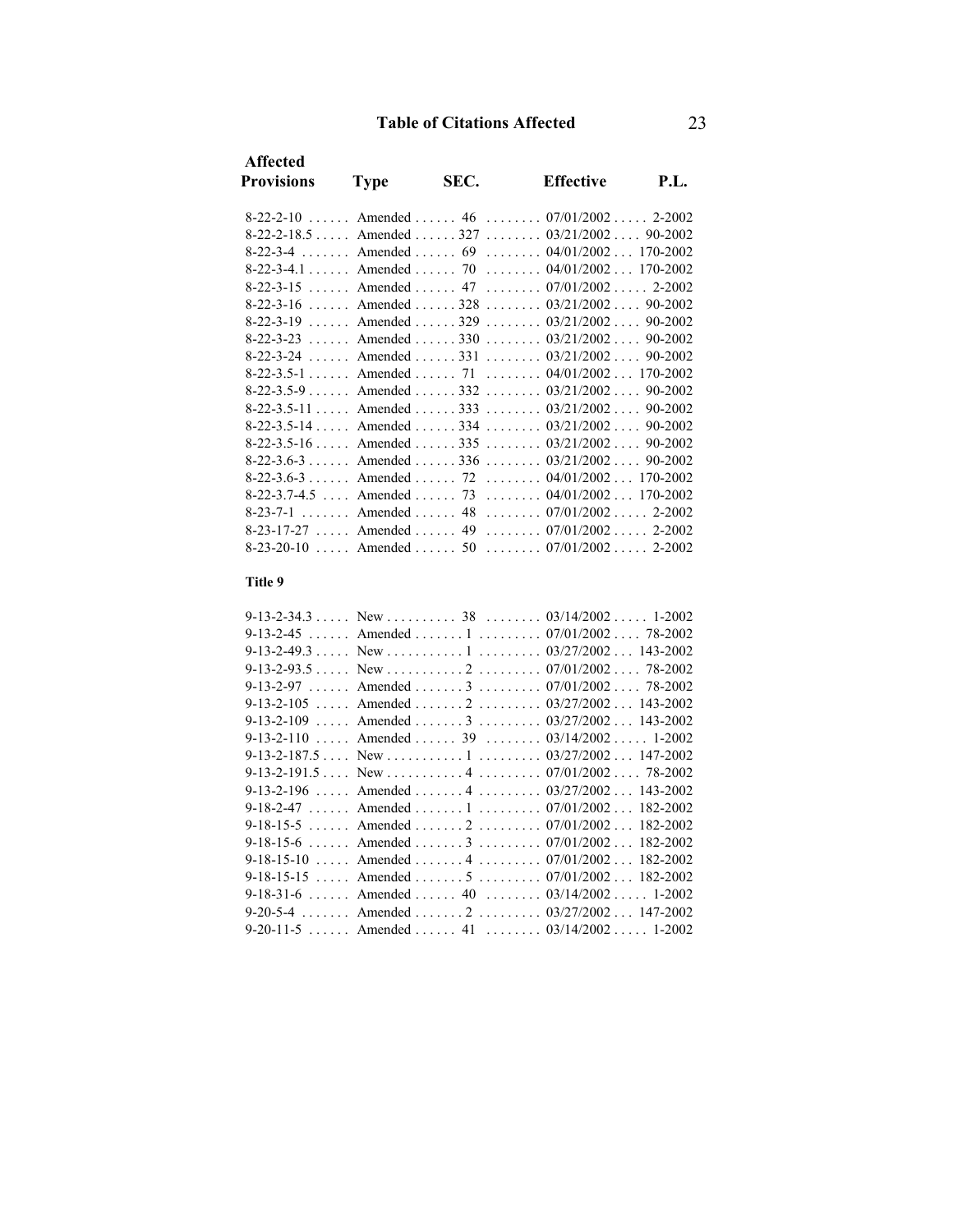| <b>Affected</b>                                                |             |      |                  |      |
|----------------------------------------------------------------|-------------|------|------------------|------|
| <b>Provisions</b>                                              | <b>Type</b> | SEC. | <b>Effective</b> | P.I. |
|                                                                |             |      |                  |      |
| 9-21-1-2 Amended 1 03/26/2002 128-2002                         |             |      |                  |      |
|                                                                |             |      |                  |      |
| 9-21-1-3 Amended 2 03/26/2002 128-2002                         |             |      |                  |      |
| 9-21-1-3.5 (a) New express $6$ (b) $03/27/2002$ (b) $143-2002$ |             |      |                  |      |
|                                                                |             |      |                  |      |
| 9-21-8-44.5 Amended 42 03/14/2002 1-2002                       |             |      |                  |      |
|                                                                |             |      |                  |      |
| 9-23-2-2 Amended 74 04/01/2002 170-2002                        |             |      |                  |      |
| 9-23-2-4 Amended 75 04/01/2002 170-2002                        |             |      |                  |      |
|                                                                |             |      |                  |      |
| 9-23-3-14  Amended  6  07/01/2002  78-2002                     |             |      |                  |      |
| 9-23-5-1 Amended 43 03/14/2002 1-2002                          |             |      |                  |      |
| 9-24-6-2 Amended 15 03/26/2002 123-2002                        |             |      |                  |      |
| 9-24-6-12  Amended  16  03/26/2002  123-2002                   |             |      |                  |      |
| 9-24-9-2 Amended 44 03/14/2002 1-2002                          |             |      |                  |      |
| 9-24-11-5 Amended 45 03/14/2002 1-2002                         |             |      |                  |      |
| 9-24-12-4  Amended  46  03/14/2002  1-2002                     |             |      |                  |      |
| 9-24-16-3 Amended 47 03/14/2002 1-2002                         |             |      |                  |      |
| 9-24-17-1 Amended 2 07/01/2002 94-2002                         |             |      |                  |      |
|                                                                |             |      |                  |      |
| 9-25-4-1  Amended  8  03/27/2002  143-2002                     |             |      |                  |      |
| 9-25-6-20  Amended  1  07/01/2002  86-2002                     |             |      |                  |      |
| 9-29-3-19 , Amended , $6$ , $07/01/2002$ 182-2002              |             |      |                  |      |
| 9-29-3-23  Amended  17  07/01/2002  123-2002                   |             |      |                  |      |
| 9-29-6-1 Amended 48 03/14/2002 1-2002                          |             |      |                  |      |
| 9-30-3-15  Amended  49 $03/14/2002$ 1-2002                     |             |      |                  |      |
|                                                                |             |      |                  |      |
|                                                                |             |      |                  |      |

#### **Title 10**

| $10-1-1-28$ Amended  18  07/01/2002 123-2002 |  |
|----------------------------------------------|--|
|                                              |  |
|                                              |  |
|                                              |  |
| 10-1-2-4 Amended 2 07/01/2002 69-2002        |  |
|                                              |  |
| 10-1-5-1 Amended 51 07/01/2002 2-2002        |  |
|                                              |  |
|                                              |  |
| 10-1-7-5 Amended 3 07/01/2002 60-2002        |  |
|                                              |  |
| 10-4-1-5 Amended 21 07/01/2002 123-2002      |  |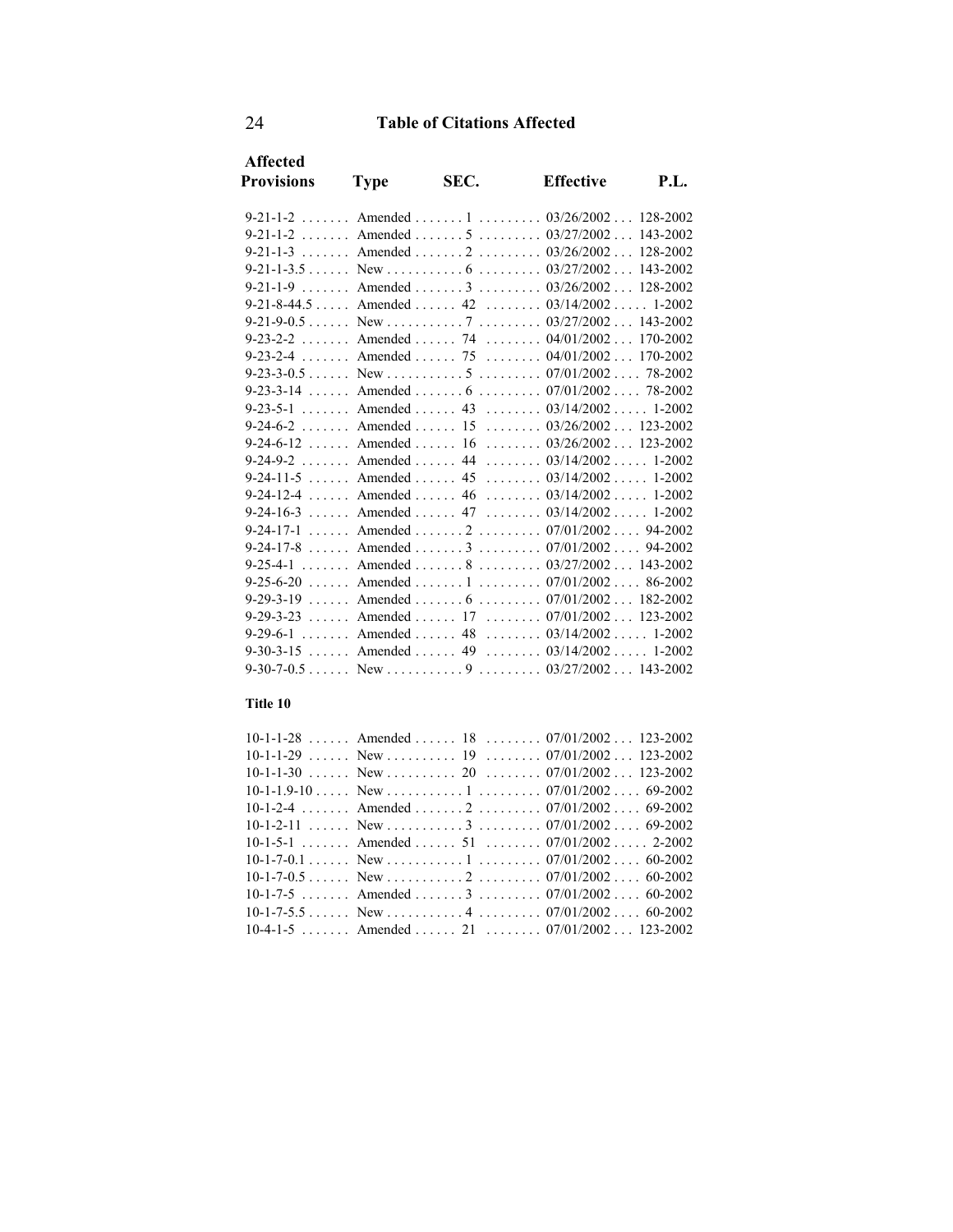| <b>Affected</b><br><b>Provisions</b>                   | <b>Type</b> | SEC. | Effective | <b>P.L.</b> |
|--------------------------------------------------------|-------------|------|-----------|-------------|
|                                                        |             |      |           |             |
| $10-4-1-25$ Amended  52 $07/01/2002$ 2-2002            |             |      |           |             |
| $10-4-1-29$ Amended  337 $03/21/2002$ 90-2002          |             |      |           |             |
| $10-7-1-16$ Amended  53 $07/01/2002$ 2-2002            |             |      |           |             |
| 10-7-2-1 Amended 76 07/01/2002 170-2002                |             |      |           |             |
| $10-7-2-2$ . Amended $77$ . $07/01/2002$ 170-2002      |             |      |           |             |
| $10-7-6-12$ , Amended , $54$ , $07/01/2002$ , $2-2002$ |             |      |           |             |
| 10-9-2-2 Amended 78 07/01/2002 170-2002                |             |      |           |             |
|                                                        |             |      |           |             |
|                                                        |             |      |           |             |
|                                                        |             |      |           |             |
|                                                        |             |      |           |             |

#### **Title 11**

| $11-8-2-3$ Amended  3  07/01/2002 292-2001                          |  |
|---------------------------------------------------------------------|--|
| $11-8-2-7$ Amended  1  07/01/2002 43-2002                           |  |
| 11-8-5-2 Amended 4 07/01/2002 292-2001                              |  |
| $11-10-3-2.5$ New $\dots \dots 1$ $\dots \dots 07/01/2002$ 293-2001 |  |
| 11-10-5-4  Amended  79 $04/01/2002$ 170-2002                        |  |
|                                                                     |  |
| 11-11-5-4  Amended  2  07/01/2002  43-2002                          |  |
| 11-12-4-2  Amended  1  07/01/2002  5-2002                           |  |
| 11-12-5-5  Amended  1 $07/01/2002$ 102-2002                         |  |
| 11-12-6-11.1  Amended  80  04/01/2002  170-2002                     |  |
| 11-13-3-4  Amended  18  01/01/2003  116-2002                        |  |

### **Title 12**

| $12-7-2-12$ Amended  1  07/01/2002 168-2002                                       |  |  |
|-----------------------------------------------------------------------------------|--|--|
|                                                                                   |  |  |
| $12 - 7 - 2 - 39$ Amended  2 $07/01/2002$ 64-2002                                 |  |  |
| $12-7-2-40.5$ Amended  4  03/26/2002 107-2002                                     |  |  |
| $12-7-2-48.5$ New $\dots \dots 5$ $\dots \dots 03/26/2002$ 107-2002               |  |  |
| $12-7-2-51.8$ New $\dots \dots 6$ $\dots \dots 03/26/2002$ 107-2002               |  |  |
|                                                                                   |  |  |
| $12 - 7 - 2 - 57.5$ Amended  338 $03/21/2002$ 90-2002                             |  |  |
| $12-7-2-69$ Amended  50  07/01/2002 1-2002                                        |  |  |
| $12-7-2-73.5$ New $\dots \dots$ 3 $\dots \dots$ $07/01/2002$ 168-2002             |  |  |
| $12-7-2-76$ Amended  8  07/01/2002 120-2002                                       |  |  |
| $12-7-2-104.5$ Amended  9  07/01/2002 120-2002                                    |  |  |
| $12-7-2-110$ Amended  10  07/01/2002 120-2002                                     |  |  |
| $12-7-2-118.5$ New $\dots \dots \dots 11$ $\dots \dots \dots 07/01/2002$ 120-2002 |  |  |
|                                                                                   |  |  |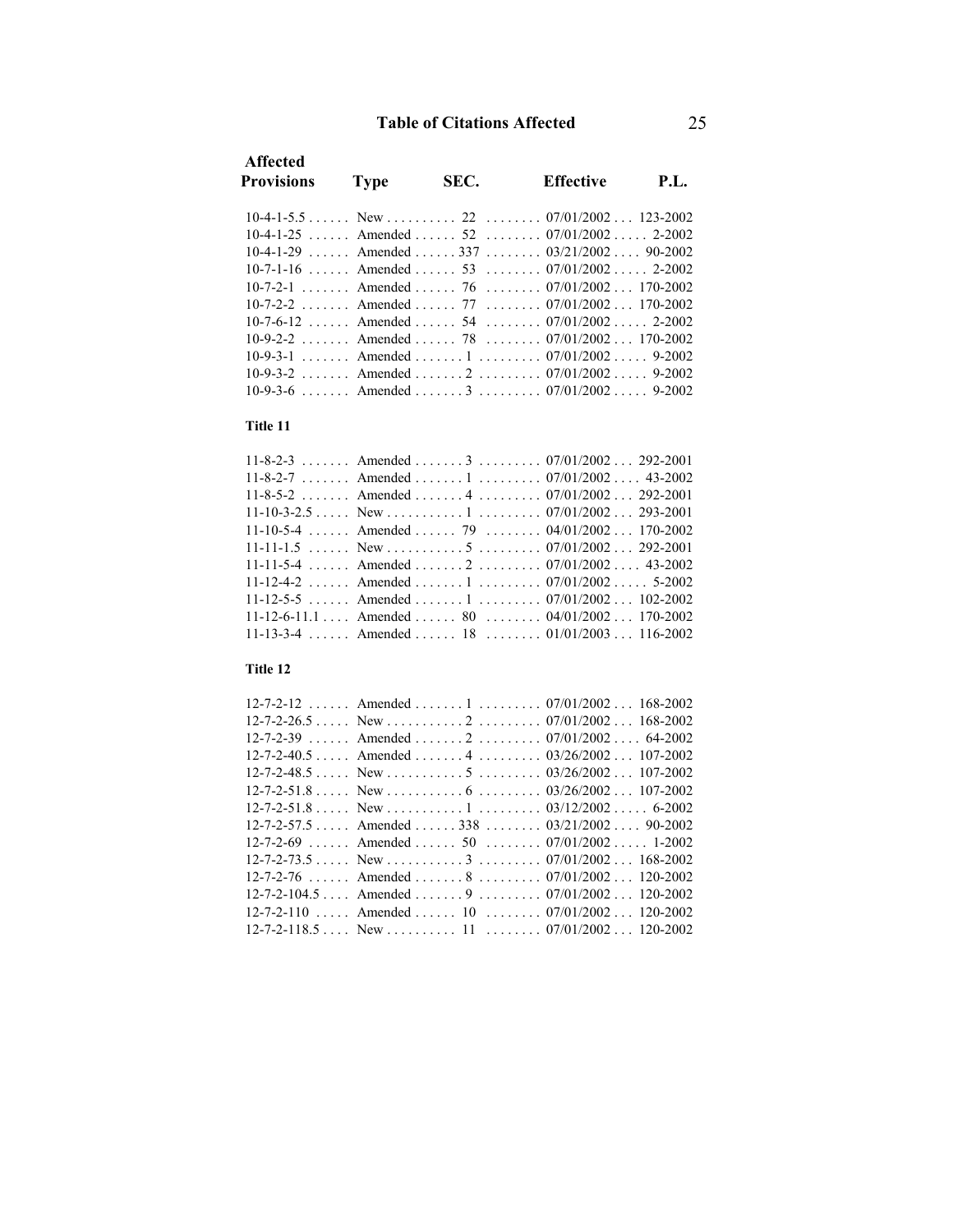| <b>Affected</b>    |             |      |                                                                       |             |
|--------------------|-------------|------|-----------------------------------------------------------------------|-------------|
| <b>Provisions</b>  | <b>Type</b> | SEC. | <b>Effective</b>                                                      | <b>P.L.</b> |
|                    |             |      |                                                                       |             |
| $12 - 7 - 2 - 164$ |             |      | Amended  12 $07/01/2002$ 120-2002                                     |             |
|                    |             |      | 12-7-2-178.5  Amended  7  03/26/2002  107-2002                        |             |
|                    |             |      | $12-7-2-178.5$ Amended $2$ $03/12/2002$ 6-2002                        |             |
|                    |             |      | 12-7-2-187  Repealed  528  03/21/2002  90-2002                        |             |
|                    |             |      |                                                                       |             |
|                    |             |      | $12-7-2-196.5$ New $\dots \dots 9$ $03/26/2002$ $107-2002$            |             |
|                    |             |      | $12-8-1-10$ Amended  1  07/01/2002  83-2002                           |             |
|                    |             |      | 12-8-2-12  Amended  2  07/01/2002  83-2002                            |             |
|                    |             |      | $12-8-6-10$ Amended  3  07/01/2002 83-2002                            |             |
|                    |             |      | $12-8-8-8$ Amended  4  07/01/2002 83-2002                             |             |
|                    |             |      | 12-10-6-1  Amended  1  07/01/2002  294-2001                           |             |
|                    |             |      | $12-10-6-2$ Amended $2$ $07/01/2002$ $294-2001$                       |             |
|                    |             |      | $12-10-6-2$ Amended  51  03/14/2002 1-2002                            |             |
|                    |             |      | 12-10-17-5  Amended  1  03/26/2002  134-2002                          |             |
|                    |             |      | $12-10-17-12$ Amended $2$ 03/26/2002 134-2002                         |             |
|                    |             |      | $12-10-17-12.5$ New $\dots \dots 3 \dots 3 \dots 03/26/2002$ 134-2002 |             |
|                    |             |      | 12-10-17-21  Amended  4  03/26/2002  134-2002                         |             |
| $12 - 12 - 1 - 4$  |             |      | Repealed  8  03/20/2002  64-2002                                      |             |
|                    |             |      |                                                                       |             |
|                    |             |      | 12-13-8-4  Amended  339  03/21/2002  90-2002                          |             |
|                    |             |      | $12-13-8-6$ Amended  340  03/21/2002  90-2002                         |             |
|                    |             |      | $12-13-8-7$ Amended  341  03/21/2002  90-2002                         |             |
|                    |             |      | 12-15-2-15.7  Repealed  32  07/01/2002  107-2002                      |             |
|                    |             |      | $12-15-2-17$ Amended  80  01/01/2003  178-2002                        |             |
|                    |             |      | $12-15-5-6$ New  10  03/26/2002                                       | 107-2002    |
|                    |             |      | $12-15-7-2$ Amended  3  07/01/2002                                    | 294-2001    |
|                    |             |      |                                                                       | 294-2001    |
|                    |             |      |                                                                       |             |
|                    |             |      | $12-15-9-0.5$ Amended  82  07/01/2002                                 | 178-2002    |
|                    |             |      |                                                                       |             |
|                    |             |      | $12-15-9-0.7$ New  84  07/01/2002                                     | 178-2002    |
|                    |             |      | $12-15-9-0.8$ New  85  05/01/2002 178-2002                            |             |
|                    |             |      | 12-15-11.5-3  Amended  1  07/01/2002  122-2002                        |             |
|                    |             |      | $12-15-11.5-4$ Repealed  172  03/14/2002  1-2002                      |             |
|                    |             |      | 12-15-11.5-4.1 . Amended 2 07/01/2002 122-2002                        |             |
|                    |             |      | 12-15-11.5-5  Repealed  172  03/14/2002  1-2002                       |             |
|                    |             |      | $12-15-12-14$ Amended  11  07/01/2002  107-2002                       |             |
|                    |             |      | 12-15-12-14  Amended  81  04/01/2002  170-2002                        |             |
|                    |             |      | $12-15-12-19$ Amended  2  07/01/2002  66-2002                         |             |
|                    |             |      | $12-15-13-0.7$ Amended  3  07/01/2002  66-2002                        |             |
|                    |             |      | $12-15-13-7.2$ Amended  4  07/01/2002  66-2002                        |             |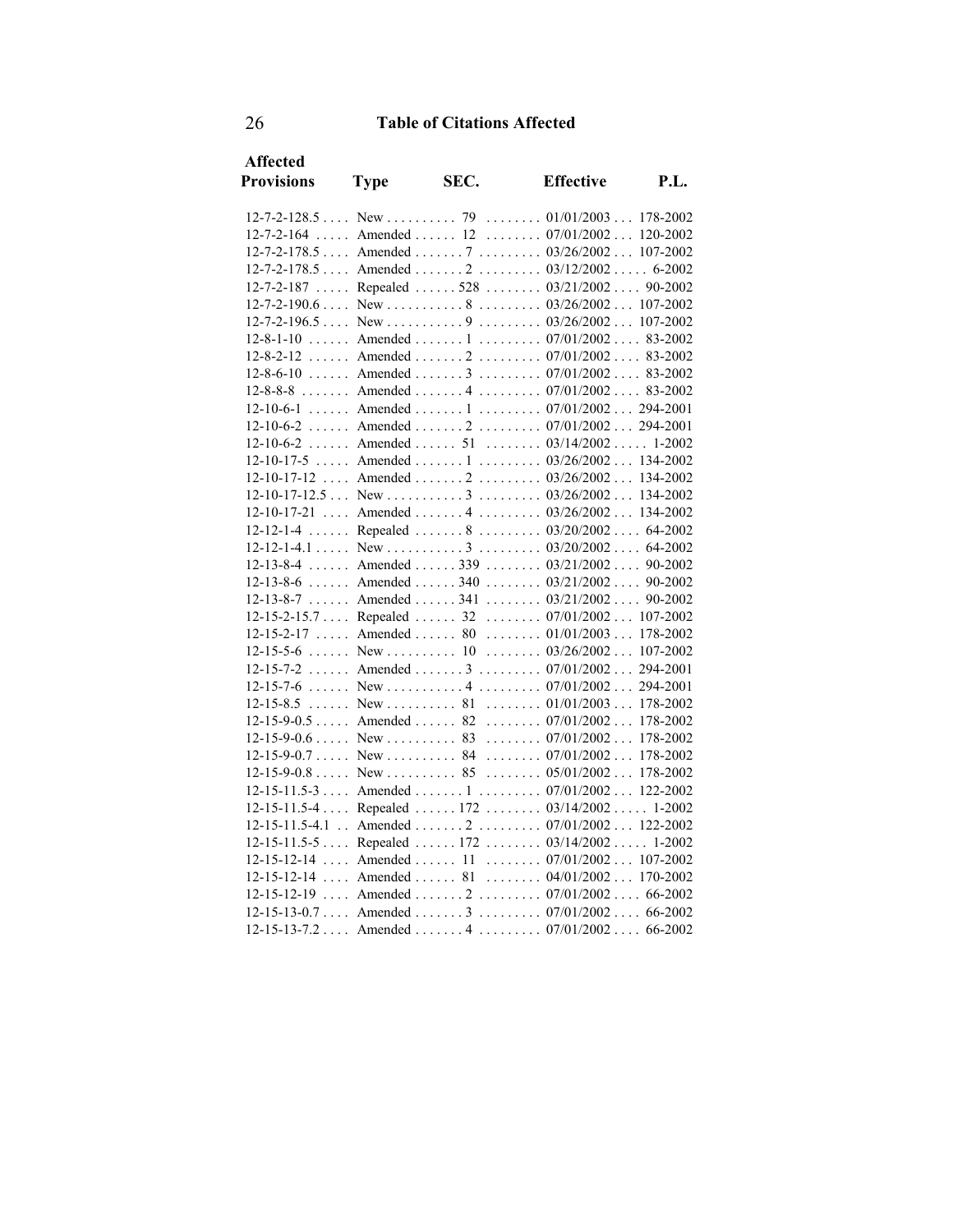| <b>Affected</b>                   |                                  |      |                                                   |      |
|-----------------------------------|----------------------------------|------|---------------------------------------------------|------|
| <b>Provisions</b>                 | <b>Type</b>                      | SEC. | <b>Effective</b>                                  | P.L. |
|                                   |                                  |      | $12-15-15-1.1$ Amended  5  07/01/2002 66-2002     |      |
|                                   |                                  |      | 12-15-15-1.1  Amended  13  07/01/2001  120-2002   |      |
|                                   |                                  |      | $12-15-15-1.3$ New  14  07/01/2000 120-2002       |      |
|                                   |                                  |      | $12-15-15-9$ Amended  52  03/14/2002 1-2002       |      |
| $12 - 15 - 15 - 9$                | $\ldots$ Amended $\ldots$ 15     |      | $\ldots \ldots \ldots 07/01/2002 \ldots 120-2002$ |      |
|                                   |                                  |      | $12-15-15-10$ Amended  6  07/01/2002 66-2002      |      |
| $12 - 15 - 16 - 3$                | $\ldots$ . Amended $\ldots$ . 16 |      | $\ldots \ldots \ldots 07/01/2002 \ldots 120-2002$ |      |
| $12 - 15 - 16 - 5$                |                                  |      | Amended  7  07/01/2002 66-2002                    |      |
|                                   |                                  |      | $12-15-18-5.1$ Amended  8  07/01/2002 66-2002     |      |
| $12 - 15 - 19 - 1$                |                                  |      | Amended  9  07/01/2002 66-2002                    |      |
| $12-15-19-2.1$ Amended  10        |                                  |      | $\ldots \ldots 07/01/2002 \ldots 66-2002$         |      |
| $12 - 15 - 20 - 2$                |                                  |      | Amended  53  07/01/2000  1-2002                   |      |
| $12 - 15 - 20 - 2$                |                                  |      | Amended  17  07/01/2000 120-2002                  |      |
| $12 - 15 - 28 - 1$                | $\ldots$ . Amended $\ldots$ . 86 |      | $\ldots \ldots \ldots 01/01/2003 \ldots 178-2002$ |      |
|                                   |                                  |      | 12-15-31-5  Repealed  170  07/01/2001  1-2002     |      |
| $12 - 15 - 31.1$                  |                                  |      |                                                   |      |
| $12 - 15 - 32 - 6$                |                                  |      | Amended  5 $07/01/2002$ 294-2001                  |      |
|                                   |                                  |      |                                                   |      |
| $12 - 15 - 32 - 11$               |                                  |      | Amended  6 $03/12/2002$ 6-2002                    |      |
| $12-15-35-4.5$ New  12            |                                  |      | $\ldots \ldots \ldots 03/26/2002 \ldots 107-2002$ |      |
|                                   |                                  |      |                                                   |      |
| $12 - 15 - 35 - 20.1$ Amended  14 |                                  |      | $\ldots \ldots 03/26/2002 \ldots 107-2002$        |      |
| $12-15-35-20.5$ New  15           |                                  |      | $\ldots \ldots \ldots 03/26/2002 \ldots 107-2002$ |      |
| $12-15-35-26$ Amended  16         |                                  |      | $\ldots \ldots \ldots 03/26/2002 \ldots 107-2002$ |      |
| 12-15-35-28                       | $\ldots$ Amended $\ldots$ 17     |      | $\ldots \ldots 03/26/2002 \ldots 107-2002$        |      |
| $12-15-35-28.5$ New  18           |                                  |      | $\ldots \ldots 03/26/2002 \ldots 107-2002$        |      |
| $12-15-35-28.7$ New  19           |                                  |      | $\ldots \ldots \ldots 03/26/2002 \ldots 107-2002$ |      |
| $12 - 15 - 35 - 35$ Amended  20   |                                  |      | $\ldots \ldots \ldots 03/26/2002 \ldots 107-2002$ |      |
| 12-15-35-35                       |                                  |      | Amended  3  03/12/2002 6-2002                     |      |
|                                   |                                  |      | $\ldots \ldots 03/26/2002 \ldots 107-2002$        |      |
| $12 - 15 - 35 - 48$ New  22       |                                  |      | $\ldots \ldots 03/26/2002 \ldots 107-2002$        |      |
| 12-15-35.5                        |                                  |      |                                                   |      |
| $12-15-35.5-2.5$ . New  23        |                                  |      | $\ldots \ldots \ldots 03/26/2002 \ldots 107-2002$ |      |
| $12-15-35.5-4$ Amended  24        |                                  |      | $\ldots \ldots \ldots 03/26/2002 \ldots 107-2002$ |      |
| $12-15-42-14$ Amended  54         |                                  |      | $\ldots \ldots \ldots 03/14/2002 \ldots 1-2002$   |      |
| $12-16-2.5$ New  18               |                                  |      | $\ldots \ldots 07/01/2002 \ldots 120-2002$        |      |
| $12-16-3.5$ New  19               |                                  |      | $\ldots \ldots 07/01/2002 \ldots 120-2002$        |      |
| $12-16-4.5$ New  20               |                                  |      | $\ldots \ldots 07/01/2000 \ldots 120-2002$        |      |
|                                   |                                  |      | $\ldots \ldots \ldots 07/01/2002 \ldots 120-2002$ |      |
| $12-16-6.5$ New  22               |                                  |      | $\ldots \ldots 07/01/2002 \ldots 120-2002$        |      |
| $12-16-7.5$ New  23               |                                  |      | $\ldots \ldots \ldots 07/01/2002 \ldots 120-2002$ |      |
| $12 - 16 - 8.5$                   | New  24                          |      | $\ldots \ldots \ldots 07/01/2002 \ldots 120-2002$ |      |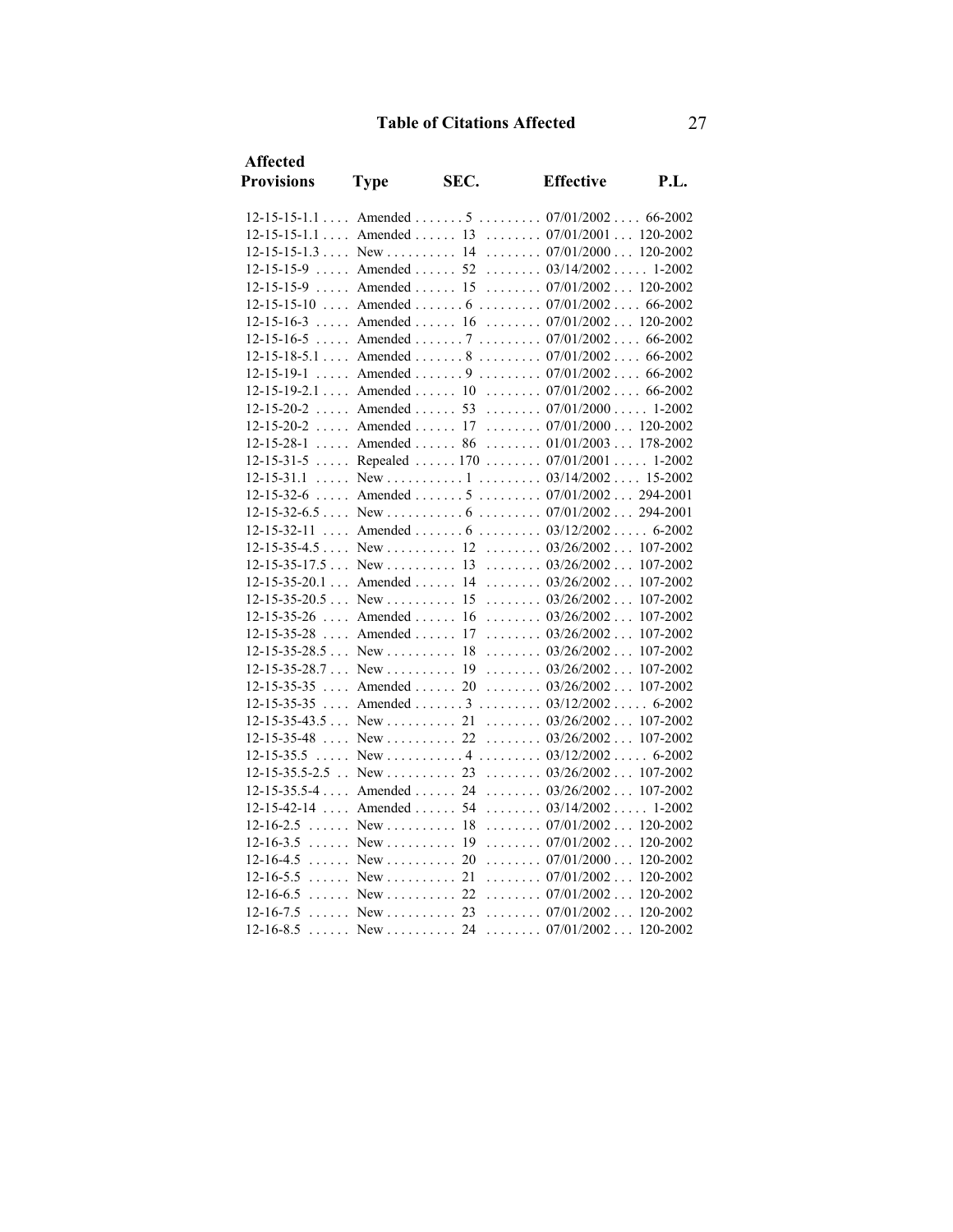| <b>Affected</b>            |                              |      |                                                                       |             |
|----------------------------|------------------------------|------|-----------------------------------------------------------------------|-------------|
| <b>Provisions</b>          | <b>Type</b>                  | SEC. | <b>Effective</b>                                                      | <b>P.L.</b> |
| $12 - 16 - 9.5$            |                              |      | New  25  07/01/2002 120-2002                                          |             |
| $12-16-10.5$ New  26       |                              |      | $\ldots \ldots 07/01/2002 \ldots$                                     | 120-2002    |
| 12-16-11.5                 |                              |      | New  27  07/01/2002                                                   | 120-2002    |
| $12-16-12.5$ New  28       |                              |      | $\ldots \ldots \ldots 07/01/2002 \ldots 120-2002$                     |             |
| $12 - 16 - 13.5$           | $New$ $29$                   |      | $\ldots \ldots 07/01/2002 \ldots$                                     | 120-2002    |
| $12-16-14-3$ Amended  30   |                              |      | $\ldots \ldots \ldots 07/01/2002 \ldots 120-2002$                     |             |
| $12-16-14-3.4$ Amended  31 |                              |      | $\ldots \ldots 07/01/2002 \ldots 120-2002$                            |             |
| $12-16-14-3.7$ Amended  32 |                              |      | $\ldots \ldots \ldots 07/01/2002 \ldots 120-2002$                     |             |
| $12 - 16 - 14 - 4$         |                              |      | Amended  342 $03/21/2002$ 90-2002                                     |             |
| $12-16-14.1-0.5$ . New  33 |                              |      | $\ldots \ldots \ldots 07/01/2002 \ldots 120-2002$                     |             |
| $12-16-14.1-1$ Amended  55 |                              |      | $\ldots \ldots 07/01/2002 \ldots 1-2002$                              |             |
| $12-16-14.1-1$ Amended  34 |                              |      | $\ldots \ldots \ldots 07/01/2002 \ldots 120-2002$                     |             |
| $12-16-14.1-2$ Amended  56 |                              |      | $\ldots \ldots 07/01/2002 \ldots 1-2002$                              |             |
| $12-16-14.1-2$ Amended  35 |                              |      | $\ldots \ldots \ldots 07/01/2002 \ldots 120-2002$                     |             |
| $12-16-14.1-3$ Amended  36 |                              |      | $\ldots \ldots \ldots 07/01/2002 \ldots 120-2002$                     |             |
| $12-16-14.1-5$ Amended  37 |                              |      | $\ldots \ldots \ldots 07/01/2002 \ldots 120-2002$                     |             |
| 12-16-15.5                 | $\ldots$ New $\ldots$ 38     |      | $\ldots \ldots 07/01/2002 \ldots 120-2002$                            |             |
| 12-16-16.5                 | $\ldots$ New $\ldots$ 39     |      | $\ldots \ldots 07/01/2002 \ldots 120-2002$                            |             |
| $12-16.1-1-0.5$ New  40    |                              |      | $\ldots \ldots \ldots 07/01/2002 \ldots 120-2002$                     |             |
| $12-16.1-1-1$ Amended 41   |                              |      | $\ldots \ldots \ldots 07/01/2003 \ldots 120-2002$                     |             |
|                            |                              |      | $12-16.1-13-1$ Amended  343  07/01/2003  90-2002                      |             |
| $12-16.1-14-6$ Amended  57 |                              |      | $\ldots \ldots \ldots 07/01/2003 \ldots 1-2002$                       |             |
| $12 - 17 - 2 - 16$         |                              |      | Amended  2  07/01/2002 86-2002                                        |             |
| 12-17-2-21                 |                              |      | Amended  3  07/01/2002 86-2002                                        |             |
| 12-17-2-33                 | $\ldots$ Amended $\ldots$ 55 |      | $\ldots \ldots \ldots 07/01/2002 \ldots \ldots 2-2002$                |             |
| $12 - 17.2 - 3.5 - 4$      |                              |      | Amended  2  07/01/2002 109-2002                                       |             |
|                            |                              |      |                                                                       |             |
| $12 - 17.2 - 3.5 - 5$      |                              |      | Amended  1  07/01/2002 131-2002                                       |             |
| 12-17.2-3.5-8              |                              |      | Amended  1  07/01/2002  47-2002                                       |             |
|                            |                              |      | 12-17.2-3.5-10 . Amended 2 07/01/2002 131-2002                        |             |
|                            |                              |      |                                                                       |             |
|                            |                              |      |                                                                       |             |
| 12-17.2-3.5-12             |                              |      | Amended  4 $07/01/2002$                                               | 109-2002    |
|                            |                              |      |                                                                       |             |
| 12-17.2-3.5-14             |                              |      | $\ldots$ New $\ldots \ldots \ldots 6 \ldots \ldots 07/01/2002 \ldots$ | 109-2002    |
|                            |                              |      | $12-17.2-4-2$ Amended $2$ $07/01/2002$ $47-2002$                      |             |
|                            |                              |      | $12-17.2-4-3$ Amended  7  07/01/2002 109-2002                         |             |
|                            |                              |      | $12-17.2-4-5$ Amended  8  07/01/2002 109-2002                         |             |
|                            |                              |      |                                                                       |             |
|                            |                              |      | $12-17.2-4-32$ Amended  9  07/01/2002  109-2002                       |             |
|                            |                              |      | $12-17.2-5-3$ Amended  10  07/01/2002 109-2002                        |             |
|                            |                              |      | 12-17.2-5-4  Amended  11  07/01/2002 109-2002                         |             |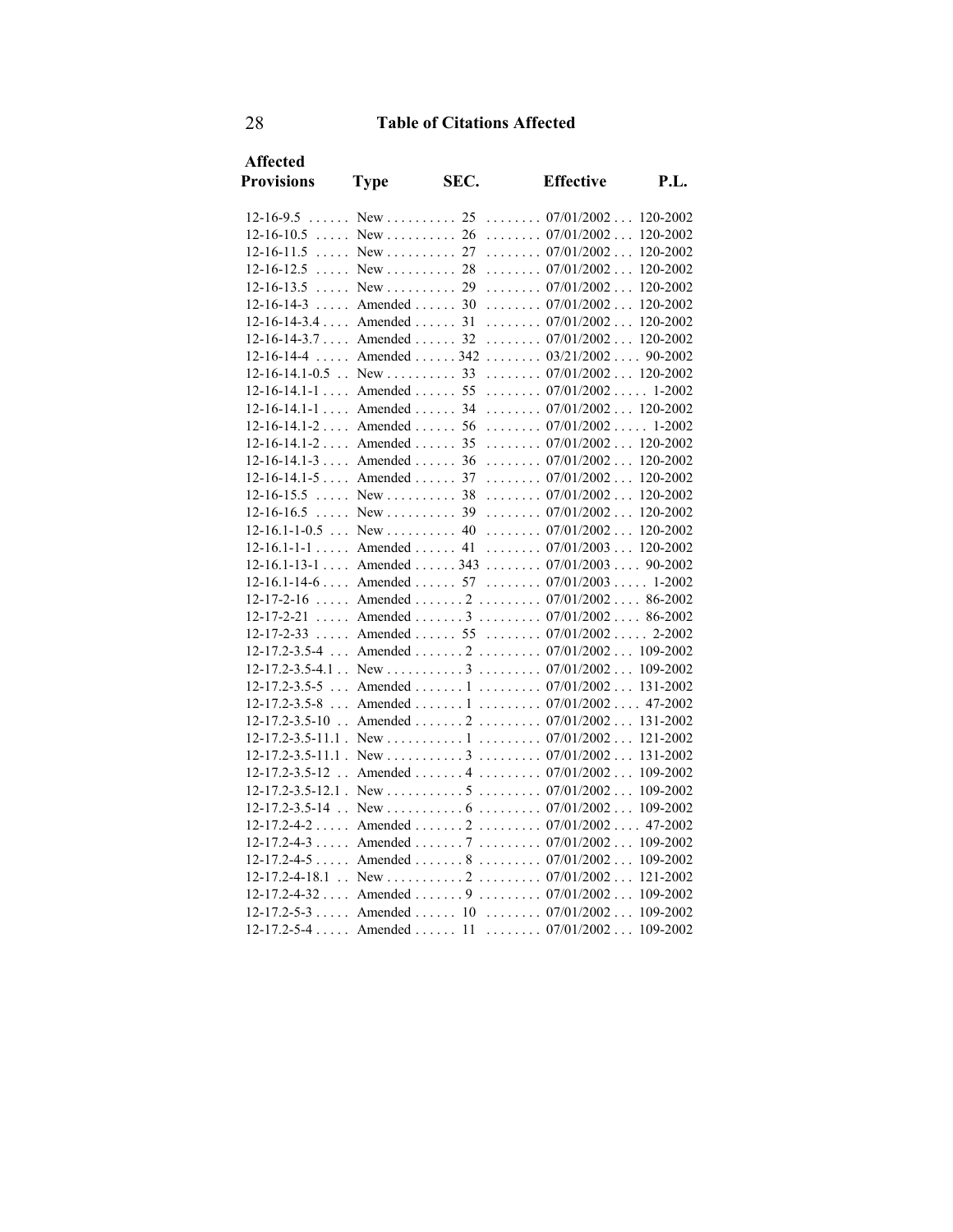| Affected                   |                                   |      |                                                                              |         |
|----------------------------|-----------------------------------|------|------------------------------------------------------------------------------|---------|
| <b>Provisions</b>          | <b>Type</b>                       | SEC. | <b>Effective</b>                                                             | P.L.    |
|                            |                                   |      |                                                                              |         |
|                            |                                   |      | 12-17.2-5-32  Amended  12  07/01/2002  109-2002                              |         |
|                            |                                   |      | $12-17.4-3-2$ Amended  3  07/01/2002 47-2002                                 |         |
| $12-17.4-4-11$ Amended  58 |                                   |      | $\ldots \ldots 03/14/2002 \ldots 1-2002$                                     |         |
| 12-17.4-4-11               | $\ldots$ Amended $\ldots$ 23      |      | $\ldots \ldots \ldots 07/01/2002 \ldots 123-2002$                            |         |
|                            |                                   |      |                                                                              |         |
| $12-17.6-2-7$ Amended  11  |                                   |      | $\ldots \ldots \ldots 07/01/2002 \ldots 66-2002$                             |         |
| $12-17.6-2-12$ Amended  12 |                                   |      | $\ldots \ldots \ldots 07/01/2002 \ldots 66-2002$                             |         |
|                            |                                   |      | $12-17.6-3-3$ Amended  25  07/01/2002  107-2002                              |         |
| $12 - 17.6 - 4 - 2.5$      |                                   |      | $\ldots$ New $\ldots \ldots \ldots 5 \ldots \ldots 03/12/2002 \ldots 6-2002$ |         |
| $12-17.6-4-8$ Amended 26   |                                   |      | $\ldots \ldots \ldots 03/26/2002 \ldots 107-2002$                            |         |
|                            |                                   |      |                                                                              |         |
| $12-17.7-1-0.5$ New  42    |                                   |      | $\ldots \ldots 07/01/2002 \ldots 120-2002$                                   |         |
| $12-17.7-1-6$ Amended 59   |                                   |      | $\ldots \ldots \ldots 03/14/2002 \ldots 1-2002$                              |         |
| $12-17.7-2-7$ Amended  13  |                                   |      | $\ldots \ldots 07/01/2002 \ldots 66-2002$                                    |         |
| $12-17.7-9-1$ Amended  14  |                                   |      | $\ldots \ldots \ldots 07/01/2002 \ldots 66-2002$                             |         |
| $12-17.8-1-0.5$ New        |                                   | 43   | $\ldots \ldots 07/01/2002 \ldots 120-2002$                                   |         |
|                            |                                   |      | 12-17.8-1-1  Amended  44  07/01/2002  120-2002                               |         |
| $12 - 17.8 - 2 - 0.5$      | $\ldots$ New  45                  |      | $\ldots \ldots 07/01/2002 \ldots 120-2002$                                   |         |
| $12-17.8-2-4$ Amended  60  |                                   |      | $\ldots \ldots 03/14/2002 \ldots 1-2002$                                     |         |
|                            |                                   |      | 12-17.8-2-4  Amended  46  07/01/2002  120-2002                               |         |
| $12 - 19 - 7 - 4$          |                                   |      | Amended  344 $03/21/2002$ 90-2002                                            |         |
| $12 - 19 - 7 - 5$          |                                   |      | Amended  345 $03/21/2002$ 90-2002                                            |         |
|                            |                                   |      | 12-19-7-24  Amended  346  03/21/2002  90-2002                                |         |
| $12 - 20 - 21 - 4$         |                                   |      | Amended  347 $03/21/2002$ 90-2002                                            |         |
| $12 - 20 - 22 - 2$         | $\ldots$ Amended $\ldots$ 348     |      | $\ldots \ldots \ldots 03/21/2002 \ldots$                                     | 90-2002 |
|                            |                                   |      | $12-20-23-13$ Amended  349  03/21/2002 90-2002                               |         |
| 12-20-23-15                |                                   |      | Amended  350 $03/21/2002$ 90-2002                                            |         |
| 12-20-24-4                 | $\ldots$ . Amended $\ldots$ . 351 |      | $\ldots \ldots 03/21/2002 \ldots 90-2002$                                    |         |
| $12 - 20 - 24 - 5$         |                                   |      | Amended  352 $03/21/2002$ 90-2002                                            |         |
|                            |                                   |      | $12-20-24-6$ Amended  353  03/21/2002 90-2002                                |         |
| $12 - 20 - 24 - 7$         | $\ldots$ Amended $\ldots$ 354     |      | $\ldots \ldots 03/21/2002 \ldots$                                            | 90-2002 |
| $12 - 20 - 24 - 8$         |                                   |      | Amended  355 $03/21/2002$ 90-2002                                            |         |
| $12 - 20 - 25 - 7$         |                                   |      | Amended  356 $03/21/2002$ 90-2002                                            |         |
| $12 - 20 - 25 - 8$         |                                   |      | Amended  357 $03/21/2002$                                                    | 90-2002 |
|                            |                                   |      | 12-20-25-29  Amended  358  03/21/2002  90-2002                               |         |
|                            |                                   |      | $12-20-25-36$ Amended  359  03/21/2002  90-2002                              |         |
|                            |                                   |      | $12-20-25-41$ Amended  360  03/21/2002                                       | 90-2002 |
|                            |                                   |      | $12-20-25-42$ Amended  361  03/21/2002 90-2002                               |         |
|                            |                                   |      | $12-20-25-43$ Amended  362  03/21/2002 90-2002                               |         |
|                            |                                   |      | 12-20-25-49  Amended  363  03/21/2002  90-2002                               |         |
|                            |                                   |      | $12-20-28-3$ Amended  364  03/21/2002 90-2002                                |         |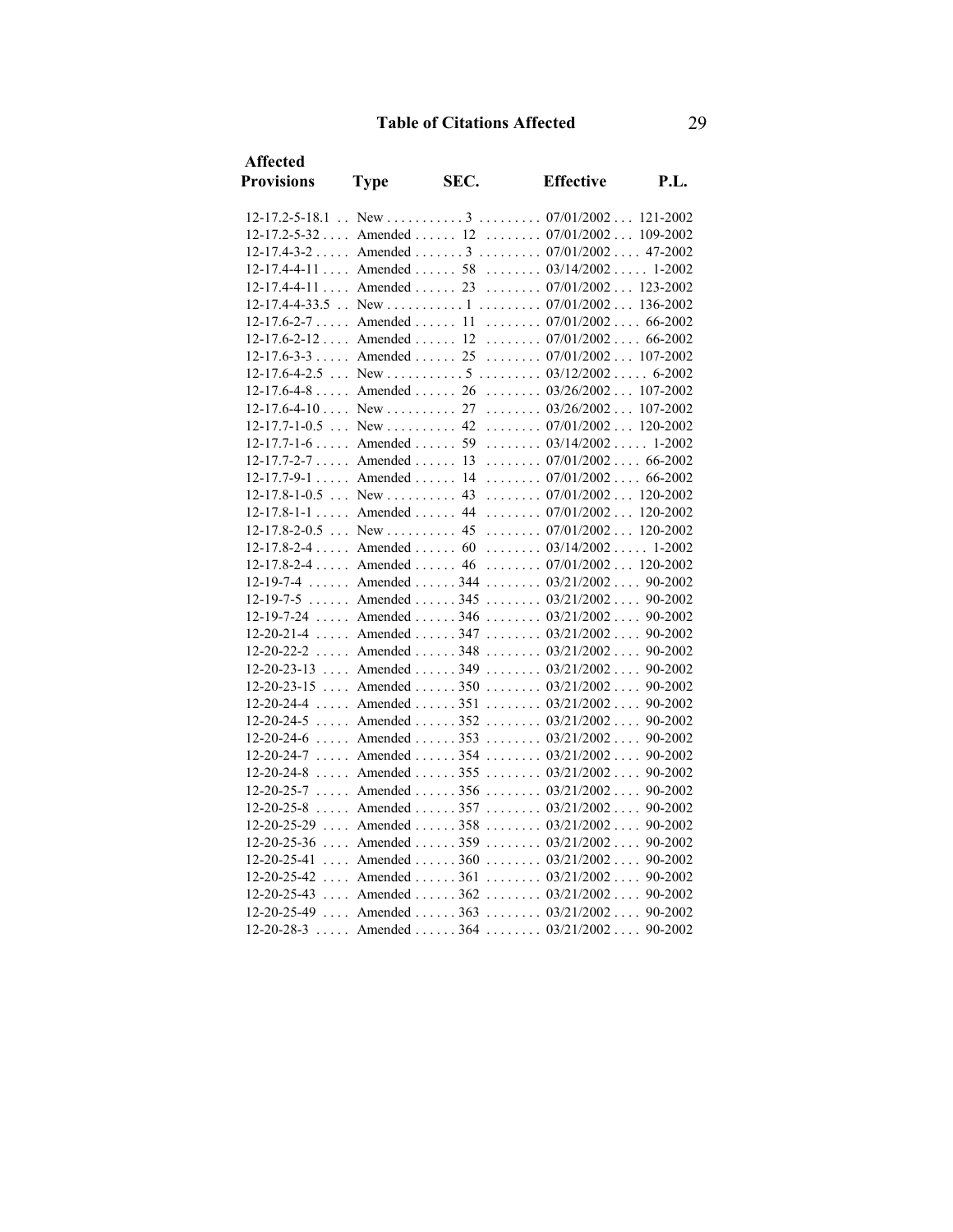|                                                              |      | P.I.                                                                                                                                                                                                                                                                                                                                                                                                                                                                                                                           |
|--------------------------------------------------------------|------|--------------------------------------------------------------------------------------------------------------------------------------------------------------------------------------------------------------------------------------------------------------------------------------------------------------------------------------------------------------------------------------------------------------------------------------------------------------------------------------------------------------------------------|
|                                                              |      |                                                                                                                                                                                                                                                                                                                                                                                                                                                                                                                                |
|                                                              |      |                                                                                                                                                                                                                                                                                                                                                                                                                                                                                                                                |
|                                                              |      |                                                                                                                                                                                                                                                                                                                                                                                                                                                                                                                                |
|                                                              |      |                                                                                                                                                                                                                                                                                                                                                                                                                                                                                                                                |
|                                                              |      |                                                                                                                                                                                                                                                                                                                                                                                                                                                                                                                                |
|                                                              |      |                                                                                                                                                                                                                                                                                                                                                                                                                                                                                                                                |
|                                                              |      |                                                                                                                                                                                                                                                                                                                                                                                                                                                                                                                                |
|                                                              |      |                                                                                                                                                                                                                                                                                                                                                                                                                                                                                                                                |
|                                                              |      |                                                                                                                                                                                                                                                                                                                                                                                                                                                                                                                                |
|                                                              |      |                                                                                                                                                                                                                                                                                                                                                                                                                                                                                                                                |
|                                                              |      |                                                                                                                                                                                                                                                                                                                                                                                                                                                                                                                                |
|                                                              |      |                                                                                                                                                                                                                                                                                                                                                                                                                                                                                                                                |
|                                                              |      |                                                                                                                                                                                                                                                                                                                                                                                                                                                                                                                                |
|                                                              |      | 79-2002                                                                                                                                                                                                                                                                                                                                                                                                                                                                                                                        |
|                                                              |      | 79-2002                                                                                                                                                                                                                                                                                                                                                                                                                                                                                                                        |
|                                                              |      |                                                                                                                                                                                                                                                                                                                                                                                                                                                                                                                                |
|                                                              |      | 64-2002                                                                                                                                                                                                                                                                                                                                                                                                                                                                                                                        |
| <b>Type</b><br>$12 - 29 - 2 - 2$<br>a sa sala<br>$12-29-3-6$ | SEC. | <b>Effective</b><br>$12-21-2-3$ Amended  1  07/01/2002 79-2002<br>$12-23-14-3$ Amended  4 $07/01/2002$ 168-2002<br>$12-23-14-6$ Amended  5  07/01/2002 168-2002<br>New express $8 \tbinom{07}{01/2002}$ (168-2002)<br>$12-28-5-12$ Amended  83  07/01/2002 170-2002<br>12-29-1-5 Amended 365 90-2002 90-2002<br>12-29-2-2 Amended 366 03/21/2002 90-2002<br>Amended 84 84 0.000 04/01/2002 170-2002<br>Amended 2 07/01/2002 79-2002<br>Amended 3 07/01/2002<br>New $\ldots$ , 4, $\ldots$ , 07/01/2002<br>Amended 4 07/01/2002 |

### **Title 13**

| $13-11-2-17$ Amended  61  03/14/2002 1-2002     |  |          |
|-------------------------------------------------|--|----------|
|                                                 |  |          |
| $13-11-2-71$ Amended  62  03/14/2002 1-2002     |  |          |
| $13-11-2-108$ Amended $2$ 07/01/2002 184-2002   |  |          |
| 13-11-2-110  Amended  63  03/14/2002  1-2002    |  |          |
|                                                 |  |          |
| 13-11-2-177  Repealed  29  07/01/2002 184-2002  |  |          |
| $13-11-2-177.3$ Amended  3  07/01/2002 184-2002 |  |          |
| 13-11-2-199.5 Amended 3 03/28/2002 172-2002     |  |          |
| $13-11-2-206$ Amended  64  03/14/2002 1-2002    |  |          |
| 13-11-2-212  Amended  65  03/14/2002  1-2002    |  |          |
| 13-11-2-213  Amended  1  03/28/2002  166-2002   |  |          |
| 13-11-2-259  Amended  4  07/01/2002             |  | 184-2002 |
| 13-11-2-263  Repealed  29  07/01/2002 184-2002  |  |          |
| 13-11-2-264  Amended  5  07/01/2002 184-2002    |  |          |
| 13-11-2-265  Amended  1  03/28/2002  183-2002   |  |          |
| $13-13-6-1$ Amended  85  04/01/2002 170-2002    |  |          |
| 13-15-4-11  Amended  6  03/28/2002 184-2002     |  |          |
| 13-15-4-12  Repealed  30  03/28/2002  184-2002  |  |          |
| 13-15-4-13  Repealed  30  03/28/2002 184-2002   |  |          |
| 13-15-4-14  Amended  7  03/28/2002 184-2002     |  |          |
| 13-15-4-15  Amended  8  03/28/2002 184-2002     |  |          |
| $13-15-4-16$ Amended  9  03/28/2002 184-2002    |  |          |
|                                                 |  |          |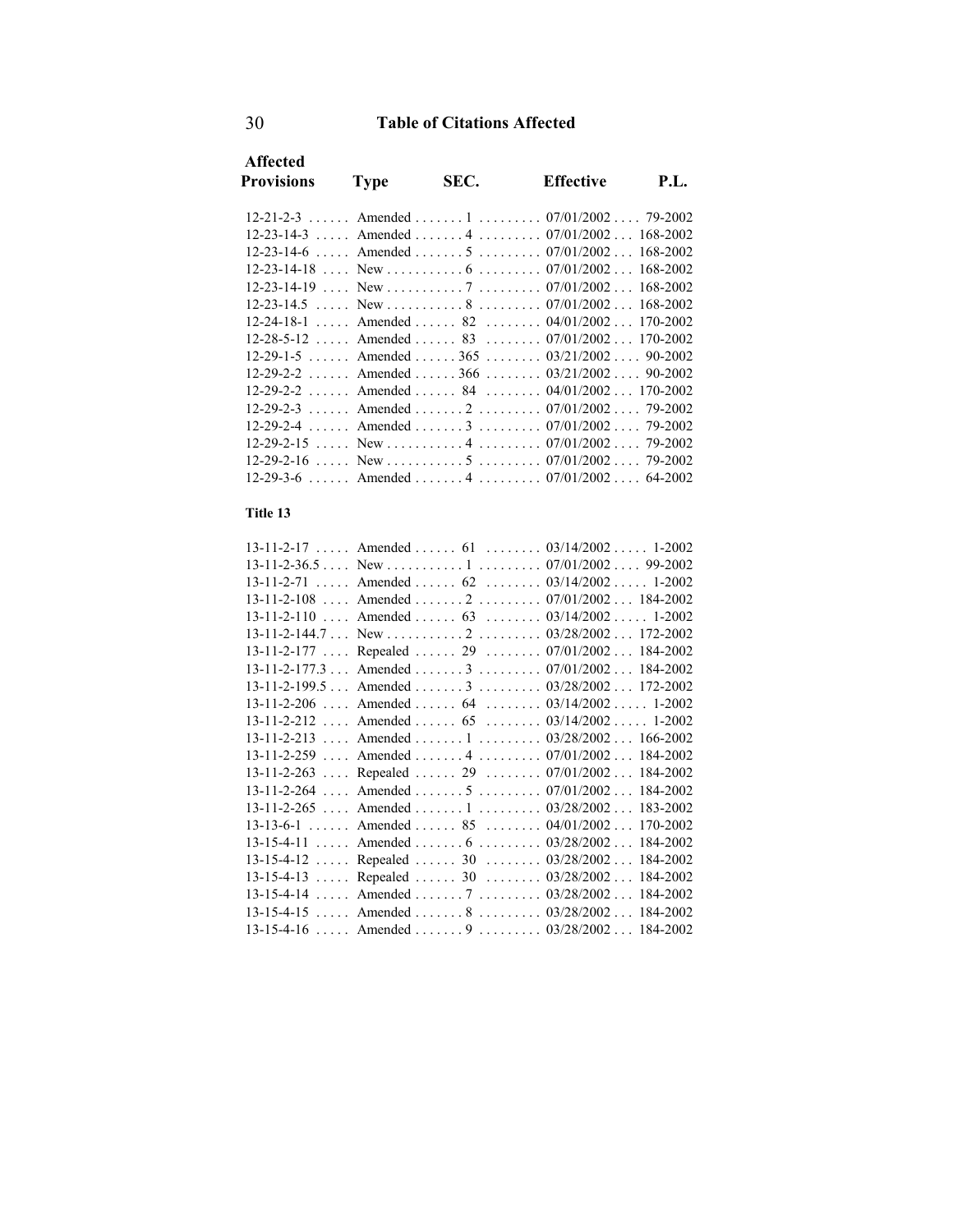| Affected                   |                                  |      |                                                   |            |
|----------------------------|----------------------------------|------|---------------------------------------------------|------------|
| <b>Provisions</b>          | <b>Type</b>                      | SEC. | <b>Effective</b>                                  | P.L.       |
|                            |                                  |      | $13-15-4-19$ New  10  03/28/2002 184-2002         |            |
| $13-15-8-1$ Amended  11    |                                  |      | $\ldots \ldots \ldots 07/01/2002 \ldots 184-2002$ |            |
| $13-15-11-6$ New  12       |                                  |      | $\ldots \ldots \ldots 03/28/2002 \ldots 184-2002$ |            |
| $13 - 17 - 3 - 4$          |                                  |      | Amended  2 $03/28/2002166-2002$                   |            |
| $13-17-5-5.4$ Amended  86  |                                  |      | $\ldots \ldots 04/01/2002 \ldots 170-2002$        |            |
| $13 - 17 - 7 - 5$          |                                  |      | Amended  56  07/01/2002                           | $2 - 2002$ |
|                            |                                  |      | 13-17-11-2  Amended  87  04/01/2002  170-2002     |            |
| $13 - 17 - 14 - 3$         |                                  |      | Amended  2  07/01/2002 99-2002                    |            |
|                            |                                  |      |                                                   |            |
| $13 - 17 - 14 - 5$         |                                  |      | Amended  4  07/01/2002 99-2002                    |            |
| $13 - 17 - 14 - 11$        |                                  |      | Amended  5  07/01/2002  99-2002                   |            |
| 13-17-14-12                |                                  |      |                                                   |            |
| $13 - 18 - 8 - 2$          |                                  |      | Amended  367 $03/21/2002$ 90-2002                 |            |
| $13-18-11-12$ Amended  13  |                                  |      | $\ldots \ldots \ldots 07/01/2002 \ldots 184-2002$ |            |
|                            |                                  |      |                                                   |            |
| $13 - 18 - 16 - 1$         | $\ldots$ Amended $\ldots$ 14     |      | $\ldots \ldots \ldots 07/01/2002 \ldots 184-2002$ |            |
| $13 - 18 - 16 - 5$         | $\ldots$ . Amended $\ldots$ 15   |      | $\ldots \ldots 07/01/2002 \ldots 184-2002$        |            |
| $13 - 18 - 16 - 6$         | $\ldots$ Amended $\ldots$ 16     |      | $\ldots \ldots 07/01/2002 \ldots 184-2002$        |            |
| $13 - 18 - 16 - 7$         | $\ldots$ Amended $\ldots$ 17     |      | $\ldots \ldots 07/01/2002 \ldots 184-2002$        |            |
| 13-18-16-8                 | $\ldots$ Amended $\ldots$        | 18   | $\ldots \ldots \ldots 07/01/2002 \ldots 184-2002$ |            |
| $13-18-16-10$ Amended  19  |                                  |      | $\ldots \ldots \ldots 07/01/2002 \ldots 184-2002$ |            |
| 13-18-16-11                | $\ldots$ Amended $\ldots$        | 20   | $\ldots \ldots 07/01/2002 \ldots 184-2002$        |            |
| 13-18-16-12                | $\ldots$ Amended $\ldots$        | 21   | $\ldots \ldots 07/01/2002 \ldots 184-2002$        |            |
| 13-18-16-13                | $\ldots$ Amended $\ldots$ 22     |      | $\ldots \ldots \ldots 07/01/2002 \ldots 184-2002$ |            |
| 13-18-16-16  Amended  57   |                                  |      | $\ldots \ldots 07/01/2002 \ldots 2-2002$          |            |
| $13-18-17-6$ Amended  23   |                                  |      | $\ldots \ldots 07/01/2002 \ldots 184-2002$        |            |
| $13-18-20-9$ Amended  24   |                                  |      | $\ldots \ldots 07/01/2002 \ldots 184-2002$        |            |
| $13 - 18 - 21 - 3$         | $\ldots$ . Amended $\ldots$ . 25 |      | $\ldots \ldots 07/01/2002 \ldots 184-2002$        |            |
| $13 - 20 - 18$             |                                  |      | Repealed  172 $03/14/2002$ 1-2002                 |            |
| $13 - 20 - 23 - 2$         | $\ldots$ . Amended $\ldots$ . 88 |      | $\ldots \ldots 04/01/2002 \ldots 170-2002$        |            |
| $13 - 21 - 3 - 1$          |                                  |      | Amended  2  03/20/2002 74-2002                    |            |
| $13 - 21 - 3 - 12$         |                                  |      | Amended  87  07/01/2002  178-2002                 |            |
| $13-21-3-12.2$ Amended  89 |                                  |      | $\ldots \ldots 04/01/2002 \ldots 170-2002$        |            |
|                            |                                  |      | $13-21-3-13.5$ Amended  368  03/21/2002 90-2002   |            |
|                            |                                  |      | 13-21-3-14.5  Amended  90  04/01/2002  170-2002   |            |
| $13 - 21 - 3 - 15$         | $\ldots$ Amended $\ldots$ . 369  |      | $\ldots \ldots 03/21/2002 \ldots 90-2002$         |            |
| $13-21-3-15.5$ New  88     |                                  |      | $\ldots \ldots \ldots 07/01/2002 \ldots 178-2002$ |            |
|                            |                                  |      | $13-21-3-21$ Amended  370  03/21/2002             | 90-2002    |
| $13 - 21 - 4 - 2$          |                                  |      | Amended  3 $03/20/2002$ 74-2002                   |            |
|                            |                                  |      | $13-21-4-3$ Amended  5  03/20/2002 74-2002        |            |
|                            |                                  |      | $13-21-4-4$ Amended  6  03/20/2002 74-2002        |            |
|                            |                                  |      |                                                   |            |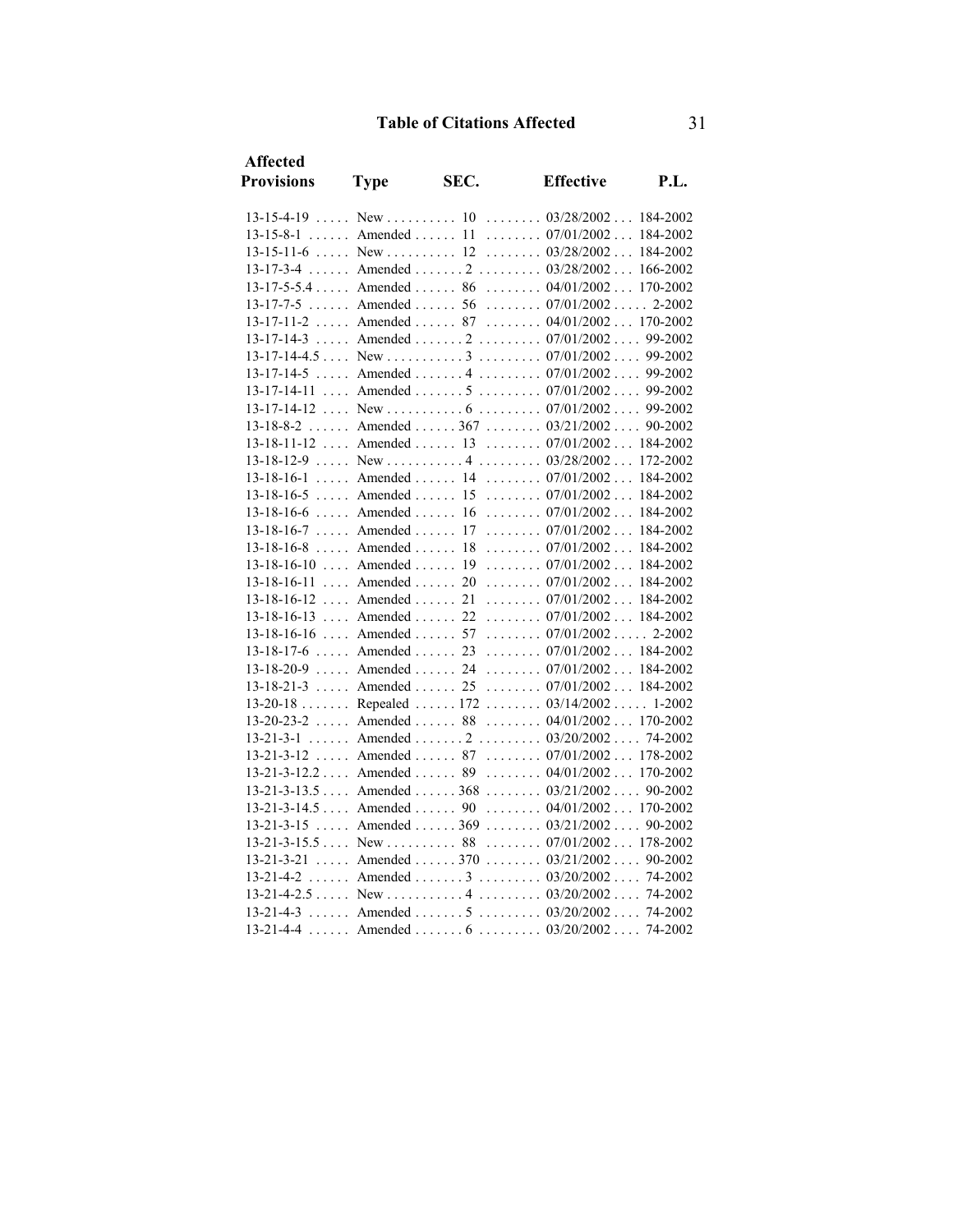| <b>Affected</b><br><b>Provisions</b>              | Type | SEC. | Effective | P.I. |
|---------------------------------------------------|------|------|-----------|------|
| $13-21-4-5$ Amended  7  03/20/2002 74-2002        |      |      |           |      |
| $13-21-4-6$ Amended  8 $03/20/2002$ 74-2002       |      |      |           |      |
| $13-21-4-7$ Amended  9  03/20/2002 74-2002        |      |      |           |      |
| 13-21-4-8  Repealed  11  03/20/2002  74-2002      |      |      |           |      |
| 13-21-4-9  Repealed  11 $03/20/2002$ 74-2002      |      |      |           |      |
| $13-21-5-21$ Amended  10  03/20/2002 74-2002      |      |      |           |      |
| $13-21-13-1$ Amended  91  04/01/2002 170-2002     |      |      |           |      |
| $13-23-8-6$ Amended  66  03/14/2002 1-2002        |      |      |           |      |
| $13-23-15$ Repealed  172  03/14/2002  1-2002      |      |      |           |      |
| $13-26-5-2.5$ Amended  67  03/14/2002 1-2002      |      |      |           |      |
| $13-26-11-15$ , Amended , 68 , 03/14/2002, 1-2002 |      |      |           |      |
| $13-27.5-1-2$ Amended  26  07/01/2002 184-2002    |      |      |           |      |

#### **Title 14**

|                                | $14-8-2-77$ Amended  1  07/01/2002 145-2002      |          |
|--------------------------------|--------------------------------------------------|----------|
|                                |                                                  |          |
|                                |                                                  | 155-2002 |
|                                | 14-8-2-107  Amended  2  07/01/2002  145-2002     |          |
|                                |                                                  | 148-2002 |
|                                |                                                  |          |
|                                | 14-8-2-195  Amended  3  07/01/2002  148-2002     |          |
| $14 - 8 - 2 - 202$             | Amended  3 $07/01/2002$                          | 155-2002 |
|                                | $14-8-2-202$ Amended $2$ $07/01/2002$ $158-2002$ |          |
| $14 - 8 - 2 - 242$             | Amended  4  07/01/2002  155-2002                 |          |
| $14 - 8 - 2 - 242$             | Amended  3  07/01/2002 158-2002                  |          |
|                                | 14-8-2-268  Amended  4  07/01/2002  148-2002     |          |
|                                | $14-8-2-298.5$ New $\dots \dots 5$ $07/01/2002$  | 148-2002 |
| $14 - 12 - 2 - 14$             | Amended  92  07/01/2002  170-2002                |          |
|                                | 14-13-1-17  Amended  58  07/01/2002  2-2002      |          |
|                                | 14-15-3-17  Amended  93  04/01/2002  170-2002    |          |
|                                | 14-15-4-4  Amended  1  07/01/2002  97-2002       |          |
|                                | $14-16-1-29$ Amended  5  07/01/2002 155-2002     |          |
|                                | 14-16-1-29  Amended  4  07/01/2002  158-2002     |          |
|                                | 14-17-3-3  Amended  59  07/01/2002  2-2002       |          |
|                                | $14-18-11-2$ Amended  69  03/14/2002 1-2002      |          |
|                                | $14-22-7-3$ Amended  1  07/01/2002  52-2002      |          |
| a sa sala<br>$14 - 22 - 7 - 3$ | Amended  7  07/01/2002  176-2002                 |          |
|                                | 14-22-9-10  Amended  1  07/01/2002  19-2002      |          |
|                                | $14-22-11-3$ Amended  8  07/01/2002  176-2002    |          |
|                                | $14-22-11-3$ Amended  2  07/01/2002              | 52-2002  |
|                                | 14-22-11-3  Amended  4  07/01/2002  86-2002      |          |
|                                |                                                  |          |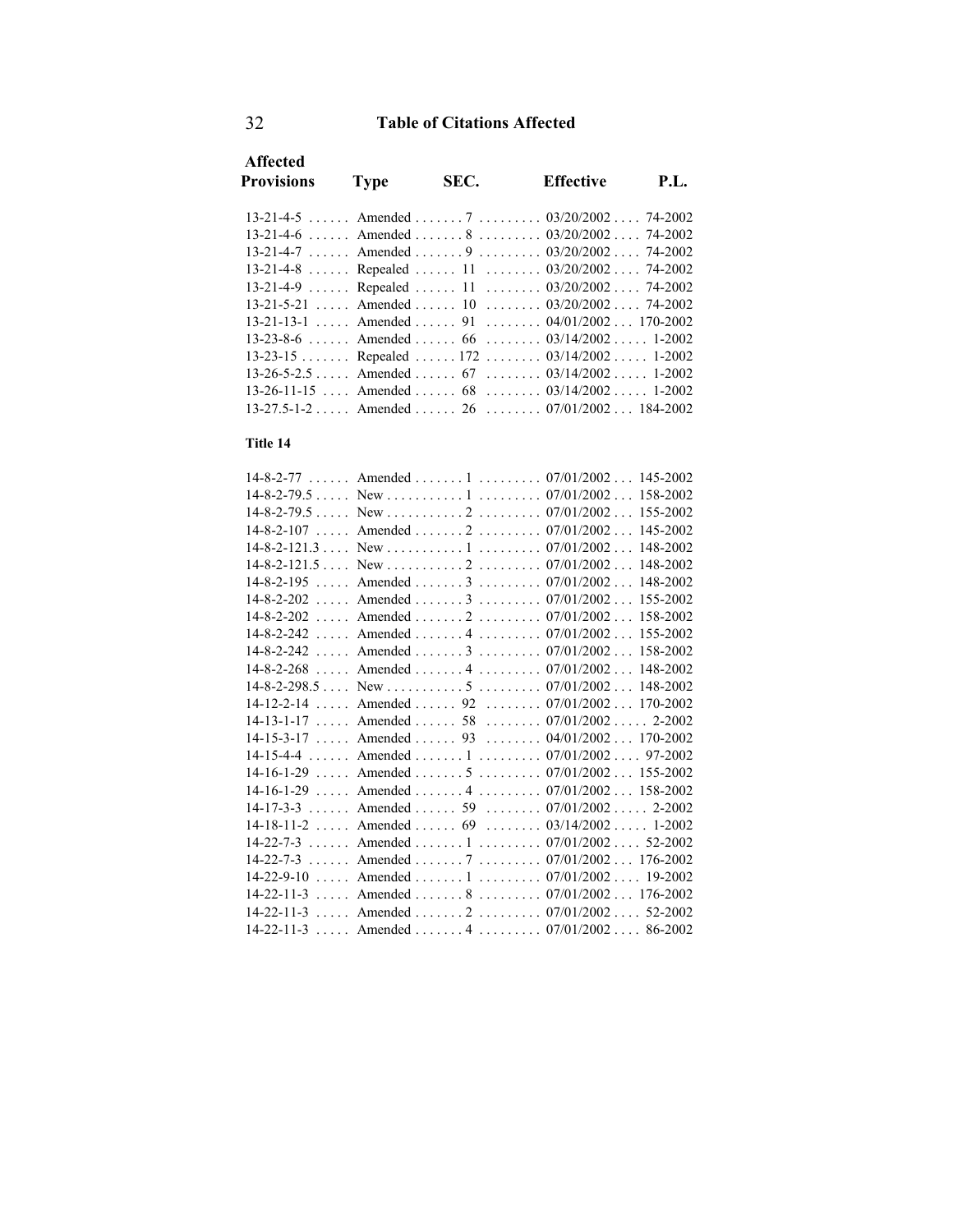| <b>Affected</b>    |                     |      |                                                   |             |
|--------------------|---------------------|------|---------------------------------------------------|-------------|
| <b>Provisions</b>  | <b>Type</b>         | SEC. | <b>Effective</b>                                  | <b>P.L.</b> |
|                    |                     |      | $14-22-11-8$ Amended  1  07/01/2002  149-2002     |             |
|                    |                     |      | $14-22-12-1$ Amended  70  03/14/2002 1-2002       |             |
|                    |                     |      | 14-22-13-2  Amended  6  07/01/2002  155-2002      |             |
|                    |                     |      | $14-22-13-2$ Amended  5  07/01/2002 158-2002      |             |
| $14 - 22 - 28 - 1$ |                     |      | Amended  6  07/01/2002 158-2002                   |             |
| 14-22-28-1         |                     |      | Amended  7  07/01/2002  155-2002                  |             |
|                    |                     |      | $14-22-28-2$ Amended  7  07/01/2002 158-2002      |             |
|                    |                     |      | $14-22-28-2$ Amended  8  07/01/2002 155-2002      |             |
|                    |                     |      | 14-22-31.5-4  Repealed  1  07/01/2002  57-2002    |             |
|                    |                     |      | $14-23-3-3$ Amended  71  03/01/2001  1-2002       |             |
|                    |                     |      |                                                   |             |
|                    |                     |      | 14-26-6-2  Amended  94  04/01/2002  170-2002      |             |
|                    |                     |      | $14-27-6-33$ Amended  60  07/01/2002 2-2002       |             |
|                    |                     |      | $14-27-6-40$ Amended  371  03/21/2002 90-2002     |             |
|                    |                     |      | 14-27-6-46  Amended  372  03/21/2002  90-2002     |             |
|                    |                     |      | $14-27-6-47$ Amended  373  03/21/2002 90-2002     |             |
|                    |                     |      | $14-27-7-1$ Amended  6  07/01/2002 148-2002       |             |
|                    |                     |      | 14-27-7-2  Amended  7  07/01/2002  148-2002       |             |
|                    |                     |      | $14-27-7-3$ Amended  8  07/01/2002  148-2002      |             |
|                    |                     |      | $14-27-7-4$ Amended  9  07/01/2002 148-2002       |             |
|                    |                     |      | 14-27-7-5  Amended  10  07/01/2002  148-2002      |             |
|                    |                     |      | 14-27-7-6  Amended  11  07/01/2002  148-2002      |             |
|                    |                     |      | $14-27-7-7$ Amended  12  07/01/2002 148-2002      |             |
|                    |                     |      | 14-27-7-8  Amended  13  07/01/2002  148-2002      |             |
|                    |                     |      | 14-27-7-9  Amended  14  07/01/2002  148-2002      |             |
|                    | $14-27-7.5$ New  15 |      | $\ldots \ldots \ldots 07/01/2002 \ldots 148-2002$ |             |
|                    |                     |      | $14-28-1-11$ Amended  61  07/01/2002 2-2002       |             |
|                    |                     |      | $14-28-1-22$ Amended  1  03/27/2002 154-2002      |             |
| 14-29-6-13         |                     |      | Amended  62  07/01/2002  2-2002                   |             |
|                    |                     |      | $14-30-2-22$ Amended  63  07/01/2002 2-2002       |             |
|                    |                     |      | $14-30-2-24$ Amended  64  07/01/2002 2-2002       |             |
|                    |                     |      | $14-32-8-8$ Amended  8  07/01/2002 158-2002       |             |
|                    |                     |      | 14-32-8-8  Amended  9  07/01/2002  155-2002       |             |
|                    |                     |      | 14-33-2-18  Amended  95  04/01/2002  170-2002     |             |
| $14 - 33 - 4 - 3$  |                     |      | Amended  96  04/01/2002  170-2002                 |             |
|                    |                     |      | $14-33-5.4-1$ Amended  97  04/01/2002  170-2002   |             |
|                    |                     |      | 14-33-9-1  Amended  374  03/21/2002  90-2002      |             |
|                    |                     |      | 14-33-9-3  Amended  375  03/21/2002  90-2002      |             |
|                    |                     |      | 14-33-9-5  Amended  376  03/21/2002  90-2002      |             |
|                    |                     |      | $14-33-21-5$ Amended  377  03/21/2002  90-2002    |             |
|                    |                     |      | 14-33-21-9  Amended  378  03/21/2002  90-2002     |             |
|                    |                     |      | 14-34-13-2  Amended  10  07/01/2002  155-2002     |             |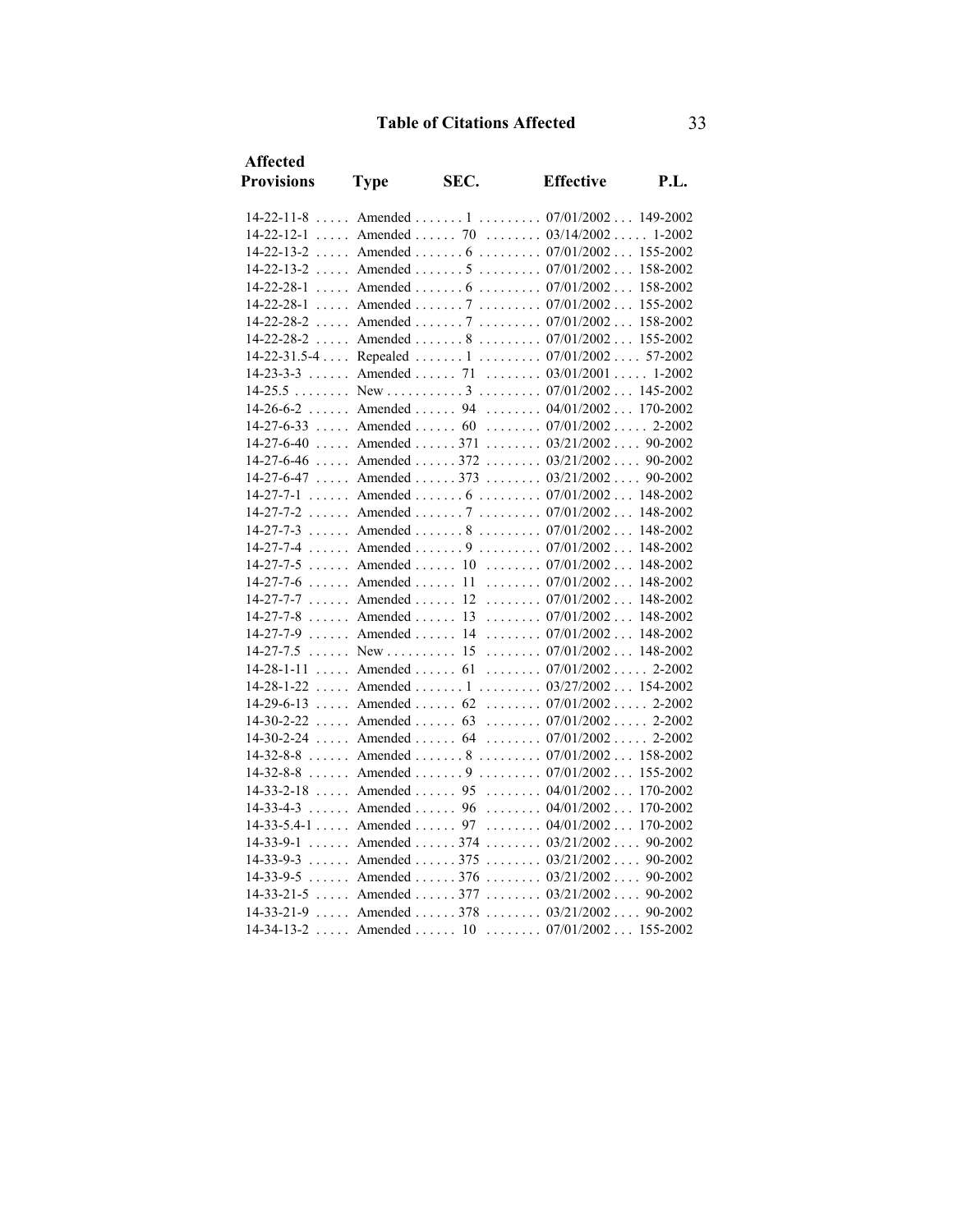| <b>Affected</b><br><b>Provisions</b> | <b>Type</b> | SEC.                                             | <b>Effective</b> | P.I. |
|--------------------------------------|-------------|--------------------------------------------------|------------------|------|
|                                      |             | $14-36-2-6$ Amended  65  07/01/2002 2-2002       |                  |      |
|                                      |             | $14-37-4-6$ Amended  1  07/01/2002 48-2002       |                  |      |
|                                      |             | 14-37-5-1 Amended 2 07/01/2002 48-2002           |                  |      |
|                                      |             | $14-37-5-2$ Amended  3  07/01/2002 48-2002       |                  |      |
|                                      |             | $14-37-6-1$ Amended  4  07/01/2002 48-2002       |                  |      |
|                                      |             | $14-37-10-3$ Amended  5  07/01/2002 48-2002      |                  |      |
|                                      |             | $14-37-10-4$ , Amended , 6 , 07/01/2002  48-2002 |                  |      |
|                                      |             |                                                  |                  |      |

### **Title 15**

| $15-1.5-10.5-8$ Amended  1  03/19/2002 55-2002    |  |  |
|---------------------------------------------------|--|--|
| 15-3-4-3 Amended 379 03/21/2002 90-2002           |  |  |
| $15-3-4.6-5.4$ Amended 380 $03/21/2002$ $90-2002$ |  |  |
|                                                   |  |  |
| $15-8-3-2$ Amended  66  07/01/2002 2-2002         |  |  |

### **Title 16**

|  | $16-18-2-7$ Amended  1  07/01/2002 17-2002                         |
|--|--------------------------------------------------------------------|
|  | $16-18-2-30.5$ New $\dots \dots 2 \dots 2 \dots 07/01/200217-2002$ |
|  | $16-18-2-33.5$ Amended  3  07/01/2002 17-2002                      |
|  | $16-18-2-33.5$ Amended  1  07/01/2002 93-2002                      |
|  | $16-18-2-82.8$ New $\dots \dots 1$ $07/01/2002$ 29-2002            |
|  |                                                                    |
|  | $16-18-2-143$ Amended  1  07/01/2002 81-2002                       |
|  | 16-18-2-168  Amended  2  07/01/2002  44-2002                       |
|  |                                                                    |
|  |                                                                    |
|  | 16-19-3-26  Amended  2  07/01/2002  81-2002                        |
|  |                                                                    |
|  | $16-19-13-6$ Amended  72  03/14/2002  1-2002                       |
|  | 16-20-2-2  Amended  98  04/01/2002  170-2002                       |
|  | $16-20-2-7$ Amended  99  04/01/2002  170-2002                      |
|  | $16-20-2-18$ Amended  100  04/01/2002  170-2002                    |
|  | $16-20-4-5$ Amended  101  04/01/2002  170-2002                     |
|  | $16-20-4-27$ Amended  102  04/01/2002  170-2002                    |
|  | 16-21-6-6  Amended  3  07/01/2002  44-2002                         |
|  | $16-21-6-7$ Amended  4  07/01/2002 44-2002                         |
|  | 16-22-2-2 Amended 1 03/21/2002 91-2002                             |
|  | 16-22-2-2 Amended 1 03/21/2002 100-2002                            |
|  | $16-22-2-3.1$ Amended $2$ $03/21/2002$ $100-2002$                  |
|  | $16-22-2-3.1$ Amended $2$ $03/21/2002$ 91-2002                     |
|  |                                                                    |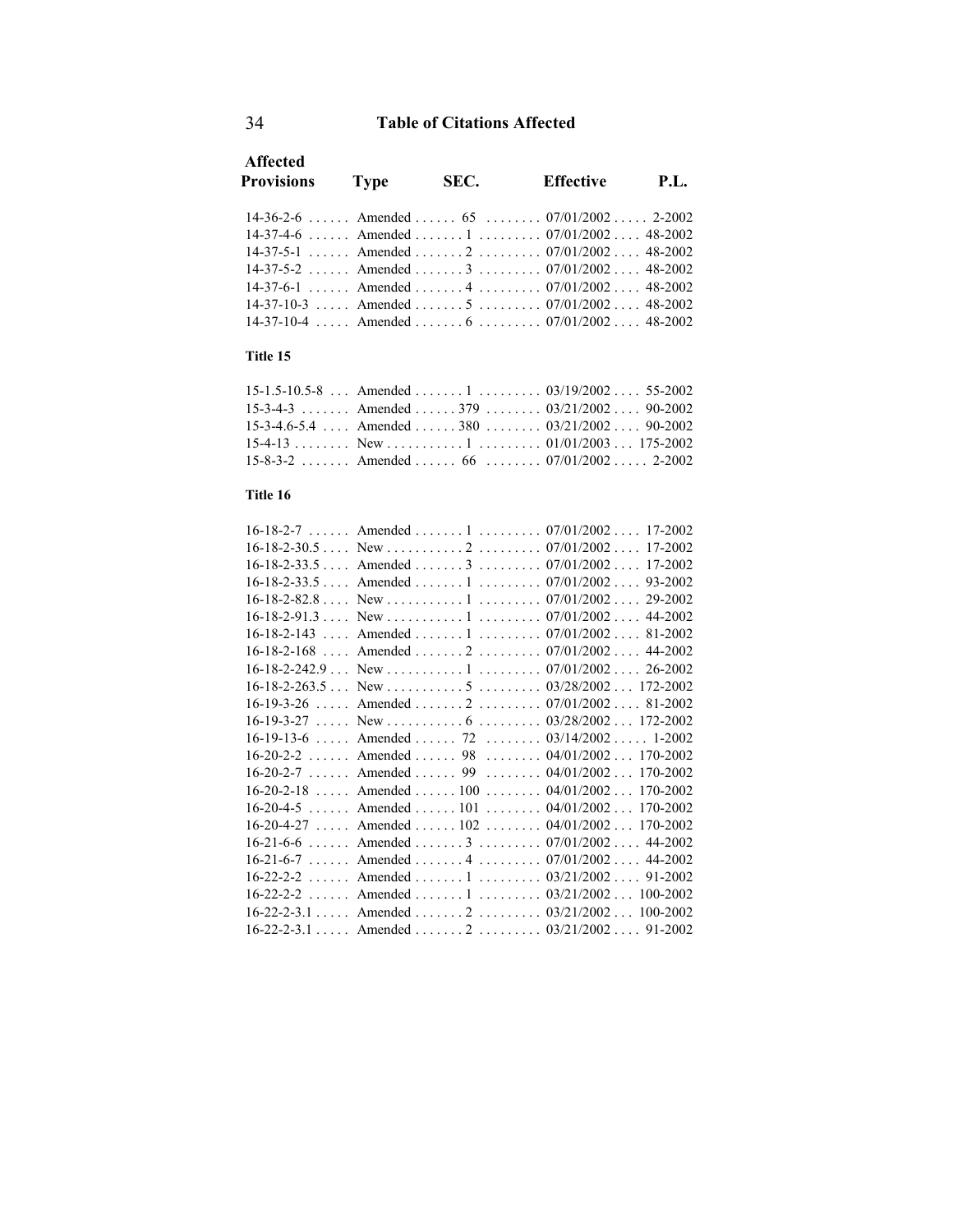| <b>Affected</b><br><b>Provisions</b> | <b>Type</b>                       | SEC. | <b>Effective</b>                                  | P.L.     |
|--------------------------------------|-----------------------------------|------|---------------------------------------------------|----------|
| $16 - 22 - 2 - 4$                    |                                   |      | Amended  103  04/01/2002                          | 170-2002 |
| $16 - 22 - 2 - 5$                    |                                   |      | Amended  3 $03/21/2002$ 91-2002                   |          |
| $16 - 22 - 2 - 5$                    | $\ldots$ Amended $\ldots$ .       |      | $\ldots \ldots \ldots 03/21/2002 \ldots 100-2002$ |          |
| $16 - 22 - 2 - 6$                    | $\ldots$ Amended $\ldots$ .       |      | $\ldots \ldots \ldots 03/21/2002 \ldots 91-2002$  |          |
|                                      |                                   |      | 16-22-2-6  Amended  4  03/21/2002 100-2002        |          |
| $16 - 22 - 2 - 7$                    | $\ldots$ Amended $\ldots$ .       |      | $\ldots \ldots \ldots 03/21/2002 \ldots 91-2002$  |          |
| $16 - 22 - 2 - 7$                    | $\ldots$ . Amended $\ldots$ . 5   |      | $\ldots \ldots \ldots 03/21/2002 \ldots 100-2002$ |          |
| $16 - 22 - 2 - 8$                    |                                   |      | Amended  6  03/21/2002 91-2002                    |          |
| $16 - 22 - 2 - 8$                    |                                   |      | Amended  6 $03/21/2002$ 100-2002                  |          |
| $16 - 22 - 2 - 12$                   |                                   |      | Amended  104  04/01/2002                          | 170-2002 |
|                                      |                                   |      |                                                   |          |
| $16 - 22 - 3 - 2$                    | $\ldots$ Amended $\ldots$ 7       |      | $\ldots \ldots \ldots 03/21/2002 \ldots 91-2002$  |          |
| $16 - 22 - 3 - 2$                    | $\ldots$ Amended $\ldots$ .       |      | $\ldots \ldots \ldots 03/21/2002 \ldots 100-2002$ |          |
| $16 - 22 - 3 - 12$                   | $\ldots$ Amended $\ldots$ .       |      | $\ldots \ldots \ldots 03/21/2002 \ldots 100-2002$ |          |
| $16 - 22 - 3 - 12$                   |                                   |      | Amended  8 $03/21/2002$ 91-2002                   |          |
| $16 - 22 - 3 - 21$                   |                                   |      | Amended $10$ $03/21/2002$ $100-2002$              |          |
| 16-22-3-21                           |                                   |      | Amended  9 $03/21/2002$ 91-2002                   |          |
| $16 - 22 - 3 - 28$                   | $\ldots$ Amended $\ldots$ 11      |      | $\ldots \ldots 03/21/2002 \ldots 100-2002$        |          |
| $16 - 22 - 3 - 28$                   | $\ldots$ Amended $\ldots$ 10      |      | $\ldots \ldots \ldots 03/21/2002 \ldots 91-2002$  |          |
| $16-22-5-7$ Amended  381             |                                   |      | $\ldots \ldots 03/21/2002 \ldots 90-2002$         |          |
| $16 - 22 - 5 - 8$                    |                                   |      | Amended  382 $03/21/2002$ 90-2002                 |          |
|                                      |                                   |      | $16-22-5-9$ Amended  383  03/21/2002 90-2002      |          |
| $16 - 22 - 5 - 10$                   |                                   |      | Amended  384 $03/21/2002$ 90-2002                 |          |
| $16 - 22 - 5 - 11$                   | $\ldots$ . Amended $\ldots$ . 385 |      | $\ldots \ldots \ldots 03/21/2002 \ldots 90-2002$  |          |
| $16 - 22 - 5 - 12$                   |                                   |      | Amended  386  03/21/2002  90-2002                 |          |
| 16-22-5-14                           |                                   |      | Amended  387 $03/21/2002$ 90-2002                 |          |
| $16 - 22 - 6 - 21$                   | $\ldots$ . Amended $\ldots$ . 388 |      | $\ldots \ldots 03/21/2002 \ldots 90-2002$         |          |
| 16-22-6-22                           |                                   |      | Amended  389 $03/21/2002$ 90-2002                 |          |
| $16 - 22 - 6 - 23$                   | $\ldots$ Amended $\ldots$ . 390   |      | $\ldots \ldots 03/21/2002 \ldots 90-2002$         |          |
| 16-22-6-27                           | $\ldots$ Amended $\ldots$ 391     |      | $\ldots \ldots \ldots 03/21/2002 \ldots 90-2002$  |          |
| $16 - 22 - 7 - 23$                   | $\ldots$ Amended $\ldots$ . 392   |      | $\ldots \ldots 03/21/2002 \ldots 90-2002$         |          |
| 16-22-7-24                           |                                   |      | Amended  393 $03/21/2002$ 90-2002                 |          |
| 16-22-7-25                           |                                   |      | Amended  394 $03/21/2002$ 90-2002                 |          |
| $16-22-8-6.5$ New  12                |                                   |      | $\ldots \ldots 03/21/2002 \ldots 100-2002$        |          |
| $16-22-8-6.5$ New  11                |                                   |      | $\ldots \ldots 03/21/2002 \ldots 91-2002$         |          |
| $16-22-8-9.1$ New  13                |                                   |      | $\ldots \ldots 03/21/2002 \ldots 100-2002$        |          |
| $16-22-8-34.5$ New  12               |                                   |      | $\ldots \ldots \ldots 03/21/2002 \ldots 91-2002$  |          |
| $16-22-8-34.5$ New  14               |                                   |      | $\ldots \ldots 03/21/2002 \ldots 100-2002$        |          |
| 16-22-8-39                           | $\ldots$ Amended $\ldots$ 13      |      | $\ldots \ldots 03/21/2002 \ldots 91-2002$         |          |
| 16-22-8-42                           | $\ldots$ Amended $\ldots$ 67      |      | $\ldots \ldots 07/01/2002 \ldots 2-2002$          |          |
| $16 - 22 - 8 - 43$                   | $\ldots$ Amended $\ldots$ 395     |      | $\ldots \ldots 03/21/2002 \ldots 90-2002$         |          |
| 16-22-8-51                           | $\ldots$ . Amended $\ldots$ . 396 |      | $\ldots \ldots 03/21/2002 \ldots 90-2002$         |          |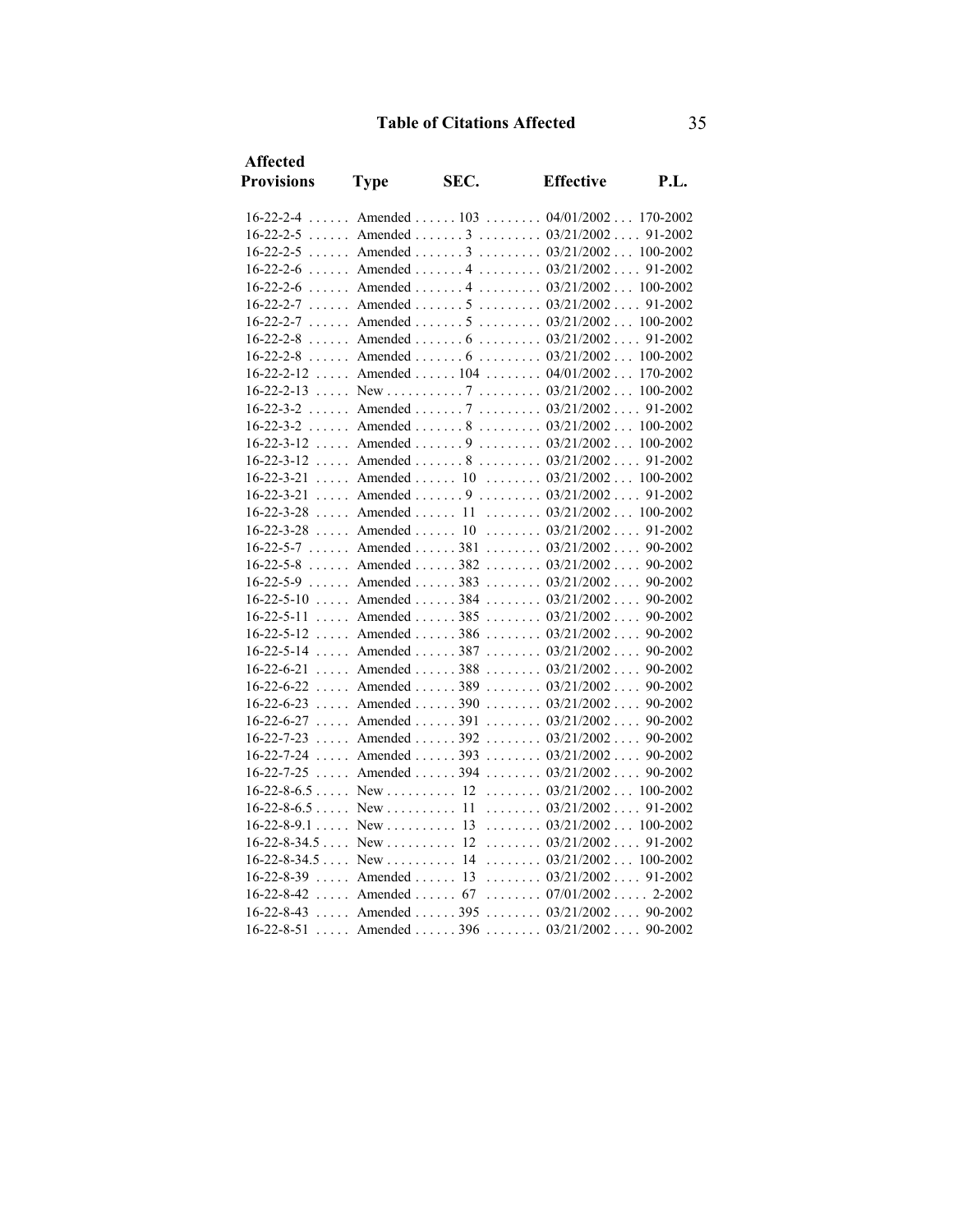| Affected                  |                                 |      |                                                                   |          |
|---------------------------|---------------------------------|------|-------------------------------------------------------------------|----------|
| <b>Provisions</b>         | <b>Type</b>                     | SEC. | <b>Effective</b>                                                  | P.I.     |
|                           |                                 |      | $16-22-8-55$ Amended  397  03/21/2002  90-2002                    |          |
| $16-22-9-8$ Amended  68   |                                 |      | $\ldots \ldots 07/01/2002 \ldots 2-2002$                          |          |
|                           |                                 |      | $16-22-9-9$ Amended  69  07/01/2002 2-2002                        |          |
| $16-22-13-1$ Amended  14  |                                 |      | $\ldots \ldots 03/21/2002 \ldots 91-2002$                         |          |
| $16 - 22 - 13 - 1$        | $\ldots$ Amended $\ldots$ 15    |      | $\ldots \ldots 03/21/2002 \ldots 100-2002$                        |          |
| $16 - 23 - 1 - 3$         | $\ldots$ Amended $\ldots$       | 15   | $\ldots \ldots 03/21/2002 \ldots 91-2002$                         |          |
| $16 - 23 - 1 - 3$         | $\ldots$ Amended $\ldots$       | 16   | $\ldots \ldots 03/21/2002 \ldots 100-2002$                        |          |
| $16-23-1-4.1$ New         |                                 | 17   | $\ldots \ldots \ldots 03/21/2002 \ldots 100-2002$                 |          |
| $16-23-1-19$ Amended      |                                 | 16   | $\ldots \ldots \ldots 03/21/2002 \ldots 91-2002$                  |          |
| $16 - 23 - 1 - 19$        | $\ldots$ Amended $\ldots$ 18    |      | $\ldots \ldots 03/21/2002 \ldots 100-2002$                        |          |
| $16-23-1-19.5$ New  17    |                                 |      | $\ldots \ldots 03/21/2002 \ldots 91-2002$                         |          |
|                           |                                 |      |                                                                   |          |
| 16-23-1-31                | $\ldots$ Amended $\ldots$ . 398 |      | $\ldots \ldots 03/21/2002 \ldots 90-2002$                         |          |
| $16 - 23 - 1 - 39$        | $\ldots$ Amended $\ldots$ 399   |      | $\ldots \ldots 03/21/2002 \ldots 90-2002$                         |          |
|                           |                                 |      | $16-23-1-40$ Amended $400$ $03/21/2002$ $90-2002$                 |          |
|                           |                                 |      | $16-23-7-1$ Amended  105  04/01/2002 170-2002                     |          |
| $16 - 23 - 8 - 1$         |                                 |      | Amended  106 $04/01/2002$                                         | 170-2002 |
| $16 - 23 - 9 - 1$         |                                 |      | Amended  107  04/01/2002                                          | 170-2002 |
|                           |                                 |      | $16-24-1-15$ Amended  108  04/01/2002  170-2002                   |          |
| $16 - 24 - 2 - 1$         |                                 |      | Amended  109  04/01/2002  170-2002                                |          |
| $16 - 28 - 1 - 11$        |                                 |      | Amended  1 $07/01/2002$ 24-2002                                   |          |
|                           |                                 |      |                                                                   |          |
| $16 - 28 - 8 - 7$         | $\ldots$ Amended $\ldots$ .     |      | $\ldots \ldots \ldots 07/01/2002 \ldots 29-2002$                  |          |
|                           |                                 |      | $16-28-13-7$ Amended  73  03/14/2002 1-2002                       |          |
|                           |                                 |      | $16-31-2-9$ Amended $4$ $07/01/2002$ 17-2002                      |          |
| $16 - 31 - 2 - 9$         |                                 |      | Amended  2  07/01/2002 93-2002                                    |          |
|                           |                                 |      | $16-31-3-14.5$ Amended  74  03/14/2002  1-2002                    |          |
| $16 - 31 - 3 - 23$        |                                 |      |                                                                   |          |
|                           |                                 |      | $16-33-4-7$ Amended  1  03/26/2002 105-2002                       |          |
| $16 - 33 - 4 - 11$        |                                 |      | Amended  2 $03/26/2002$ 105-2002                                  |          |
| $16 - 35 - 3 - 3$         |                                 |      | Amended  401  03/21/2002  90-2002                                 |          |
|                           |                                 |      |                                                                   |          |
| $16 - 38 - 4 - 8$         |                                 |      | Amended  1  07/01/2002 11-2002                                    |          |
|                           |                                 |      | $16-39-1-3$ Amended  1  07/01/2002 28-2002                        |          |
|                           |                                 |      | $16-39-5-3$ Amended $5$ $07/01/2002$ 44-2002                      |          |
|                           |                                 |      | $16-41-2-3$ Amended  2  07/01/2002 293-2001                       |          |
|                           |                                 |      | $16-41-6-1$ Amended  3  07/01/2002  293-2001                      |          |
| $16-41-8-1$               |                                 |      | Amended  7  07/01/2002  99-2002<br>Amended  2  07/01/2002 28-2002 |          |
| $16-41-8-1$               |                                 |      | $16-41-25-1$ Amended  110  04/01/2002 170-2002                    |          |
|                           |                                 |      | 16-41-27-10  Amended  27  07/01/2002  184-2002                    |          |
| $16-41-27-22$ Amended  28 |                                 |      | $\ldots \ldots \ldots 07/01/2002 \ldots 184-2002$                 |          |
|                           |                                 |      |                                                                   |          |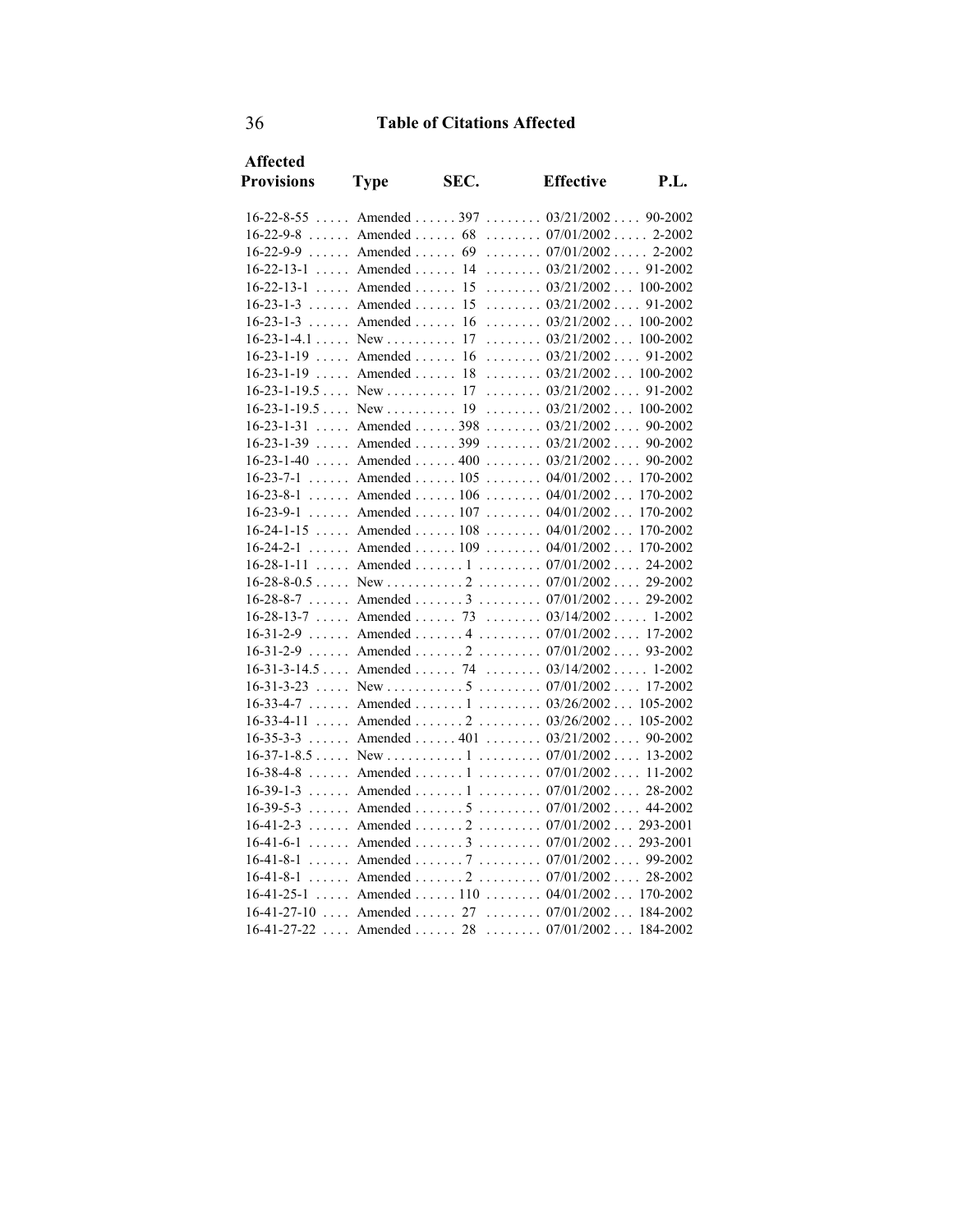| Affected          |             |      |                                                                |             |
|-------------------|-------------|------|----------------------------------------------------------------|-------------|
| <b>Provisions</b> | <b>Type</b> | SEC. | <b>Effective</b>                                               | <b>P.L.</b> |
|                   |             |      | $16-41-39.4-1$ and Amended $8$ and $07/01/2002$ and $99-2002$  |             |
|                   |             |      |                                                                |             |
|                   |             |      | $16-41-39.4-4$ New $\ldots$ $10$ $\ldots$ $07/01/2002$ 99-2002 |             |
|                   |             |      |                                                                |             |
|                   |             |      | $16-44-2-8$ , Amended , 3, 07/01/2002 26-2002                  |             |
|                   |             |      |                                                                |             |
|                   |             |      |                                                                |             |
| Title 20          |             |      |                                                                |             |

#### 20-1-18.3-6 . . . . . Amended . . . . . . 111 . . . . . . . . 07/01/2002 . . . 170-2002 20-1-18.4-3 . . . . . Amended . . . . . . . 1 . . . . . . . . . 07/01/2002 . . . . 40-2002 20-1-20.5-4 . . . . . Amended . . . . . . . 1 . . . . . . . . . 07/01/2002 . . . 112-2002 20-3-11-20 ..... Amended ...... 402 ....... 03/21/2002 .... 90-2002 20-3-11-22 ..... Amended ...... 70 ........ 07/01/2002 ..... 2-2002 20-3-21-2 . . . . . . Amended . . . . . . 112 . . . . . . . . 04/01/2002 . . . 170-2002 20-3-22-2 . . . . . . Amended . . . . . . 113 . . . . . . . . 04/01/2002 . . . 170-2002 20-3.1-6-5 . . . . . . Amended . . . . . . 75 . . . . . . . . 03/14/2002 . . . . . 1-2002 20-3.1-15-1 . . . . . Amended . . . . . . 76 . . . . . . . . 03/14/2002 . . . . . 1-2002 20-4-1-18 . . . . . . Amended . . . . . . 403 . . . . . . . . 03/21/2002 . . . . 90-2002 20-4-1-39 . . . . . . Amended . . . . . . 114 . . . . . . . . 04/01/2002 . . . 170-2002 20-4-1-42 . . . . . . Amended . . . . . . 115 . . . . . . . . 04/01/2002 . . . 170-2002 20-4-10.1-2 . . . . . Amended . . . . . . 116 . . . . . . . . 04/01/2002 . . . 170-2002 20-4-10.1-5 . . . . . Amended . . . . . . 117 . . . . . . . . 04/01/2002 . . . 170-2002 20-4-10.1-7.5 . . . Amended . . . . . . 118 . . . . . . . . 04/01/2002 . . . 170-2002 20-4-16-6 . . . . . . Amended . . . . . . 119 . . . . . . . . 04/01/2002 . . . 170-2002 20-4-57 . . . . . . . . New . . . . . . . . . . 91 . . . . . . . . 03/28/2002 . . . 178-2002 20-5-2-3 . . . . . . . Amended . . . . . . 404 . . . . . . . . 03/21/2002 . . . . 90-2002 20-5-2-8 . . . . . . . Amended . . . . . . 77 . . . . . . . . 03/14/2002 . . . . . 1-2002 20-5-2-8 . . . . . . . Amended . . . . . . 24 . . . . . . . . 07/01/2002 . . . 123-2002 20-5-3-1 . . . . . . . Amended . . . . . . 10 . . . . . . . . 03/20/2002 . . . . 61-2002 20-5-4-3 . . . . . . . Amended . . . . . . 405 . . . . . . . . 03/21/2002 . . . . 90-2002 20-5-4-7 . . . . . . . Amended . . . . . . 406 . . . . . . . . 03/21/2002 . . . . 90-2002 20-5-4-10 . . . . . . Amended . . . . . . 407 . . . . . . . 03/21/2002 . . . . 90-2002 20-5-6-10 . . . . . . New . . . . . . . . . . . 1 . . . . . . . . . 07/01/2002 . . . . 45-2002 20-5-17.5-3 . . . . . Amended . . . . . . 120 . . . . . . . . 04/01/2002 . . . 170-2002 20-5-28-1 . . . . . . Amended . . . . . . 408 . . . . . . . . 03/21/2002 . . . . 90-2002 20-5.5-3-3 . . . . . . Repealed . . . . . . 169 . . . . . . . . 05/02/2001 . . . . . 1-2002 20-5.5-3-3.1 ... New .......... 78 ........ 05/01/2001 ..... 1-2002 20-5.5-3-3.2 . . . . . New . . . . . . . . . . 79 . . . . . . . 05/01/2001 . . . . . 1-2002 20-5.5-3-8 . . . . . . Amended . . . . . . 80 . . . . . . . . 03/14/2002 . . . . . 1-2002 20-5.5-3-11 . . . . . Amended . . . . . . 81 . . . . . . . . 03/14/2002 . . . . . 1-2002 20-5.5-3-14 . . . . . Amended . . . . . . 82 . . . . . . . . 03/14/2002 . . . . . 1-2002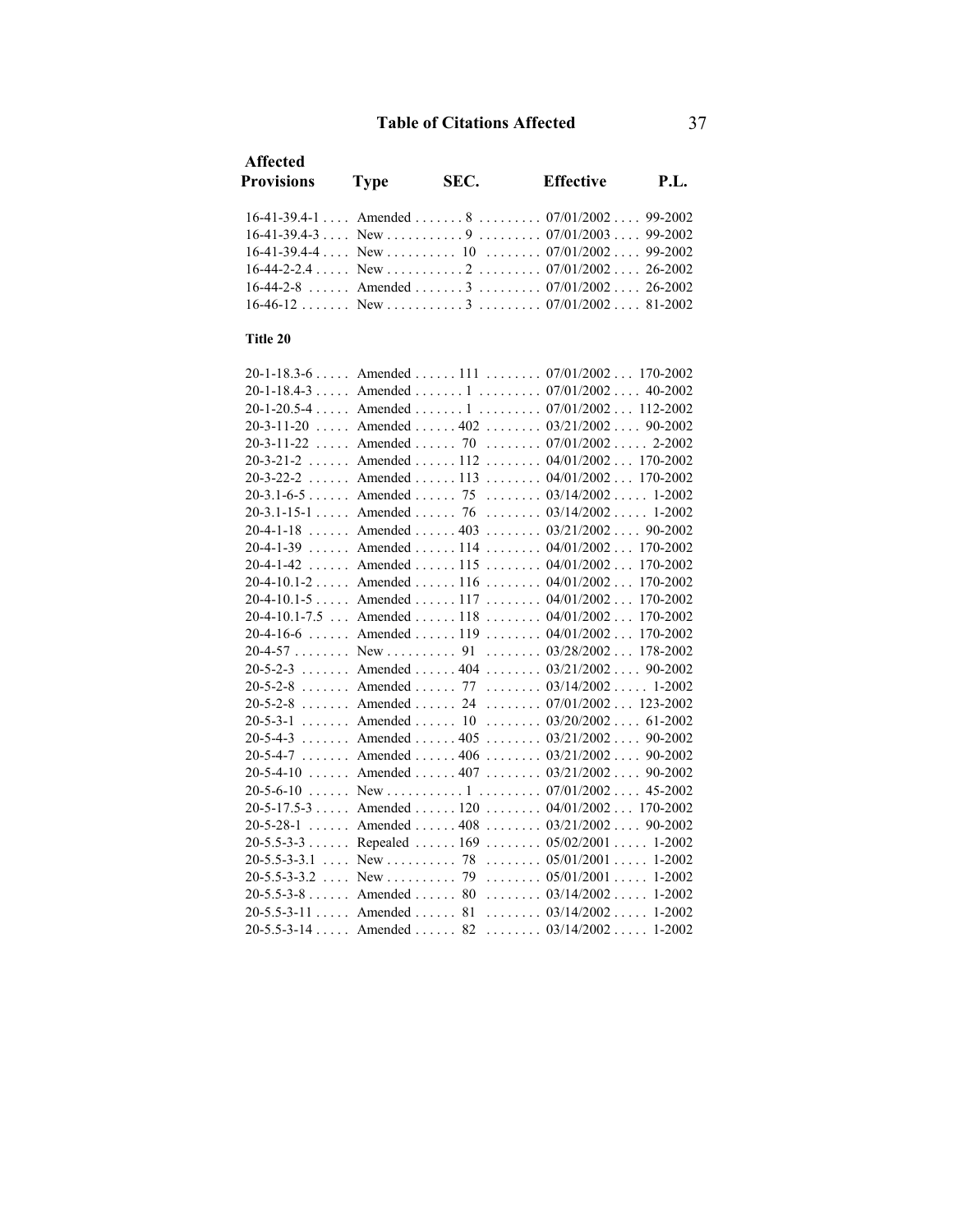| <b>Affected</b>            |             |      |                                                  |          |
|----------------------------|-------------|------|--------------------------------------------------|----------|
| <b>Provisions</b>          | <b>Type</b> | SEC. | <b>Effective</b>                                 | P.I.     |
|                            |             |      |                                                  |          |
|                            |             |      | $20-5.5-3-15$ Amended  83  03/14/2002 1-2002     |          |
|                            |             |      | $20-5.5-7-4$ Amended  84  03/14/2002 1-2002      |          |
|                            |             |      | 20-8.1-2-3 Amended 2 07/01/2002 112-2002         |          |
|                            |             |      | 20-8.1-3-6.1  Amended  121  04/01/2002  170-2002 |          |
|                            |             |      | $20-8.1-5.1-10$ Amended $25$ $07/01/2002$        | 123-2002 |
|                            |             |      | 20-8.1-6.1-8  Amended  1  03/26/2002  111-2002   |          |
| $20-8.1-6.1-8$ Amended  85 |             |      | $\ldots \ldots \ldots 03/14/2002 \ldots 1-2002$  |          |
|                            |             |      | 20-8.1-6.5-4  Amended  409  03/21/2002  90-2002  |          |
|                            |             |      | 20-9.1-1-4.5  Amended  1  07/01/2002 129-2002    |          |
|                            |             |      | $20-9.1-2-3$ Amended  86  03/14/2002 1-2002      |          |
|                            |             |      | 20-9.1-4-1 Amended 2 07/01/2002 129-2002         |          |
|                            |             |      | $20-9.1-4-2$ Amended  3  07/01/2002              | 129-2002 |
|                            |             |      | 20-9.1-4-4.7  New    4   03/26/2002  129-2002    |          |
|                            |             |      | 20-10.1-5.1-3  Amended  3  07/01/2002  112-2002  |          |
|                            |             |      | 20-10.1-6-2  Amended  2  07/01/2002  40-2002     |          |
|                            |             |      |                                                  |          |
|                            |             |      | 20-10.1-28-6  Amended  2  03/26/2002  111-2002   |          |
| $20-10.1-30$               |             |      |                                                  | 127-2002 |
|                            |             |      | 20-10.1-31-6  Amended  3  03/26/2002  111-2002   |          |
| 20-10.1-33                 |             |      |                                                  | 144-2002 |
|                            |             |      |                                                  | 112-2002 |
|                            |             |      |                                                  |          |
| $20 - 11 - 5 - 2$          |             |      | Amended  4  03/26/2002                           | 111-2002 |
|                            |             |      | 20-12-8-1  Amended  1  07/01/2002                | 173-2002 |
| $20-12-19-1$               |             |      | Amended  1  07/01/2002 103-2002                  |          |
|                            |             |      | 20-12-21.7-5  Amended  5  03/20/2002  64-2002    |          |
|                            |             |      | $20-12-21.7-8$ Amended  6  03/20/2002 64-2002    |          |
|                            |             |      | 20-12-21.7-9.1 . Amended 7 03/20/2002 64-2002    |          |
| $20 - 12 - 23 - 2$         |             |      | Amended  1  07/01/2002 115-2002                  |          |
|                            |             |      | 20-12-71-2  Amended  1  10/01/2002  152-2002     |          |
|                            |             |      | $20-12-71-11$ Amended  2  10/01/2002 152-2002    |          |
| 20-12-71-12                |             |      | Amended  3 $10/01/2002$                          | 152-2002 |
|                            |             |      |                                                  | 152-2002 |
| $20 - 12 - 75 - 12$        |             |      | Amended  2 $03/28/2002$                          | 173-2002 |
| $20 - 14 - 1 - 8$          |             |      | Amended  122  04/01/2002                         | 170-2002 |
|                            |             |      | 20-14-2-7  Amended  1  03/26/2002                | 110-2002 |
|                            |             |      | $20-14-2.5-6$ Amended  123  04/01/2002           | 170-2002 |
|                            |             |      | $20-14-2.5-9.5$ Amended  124  04/01/2002         | 170-2002 |
|                            |             |      | $20-14-3-6.1$ Amended  125  04/01/2002           | 170-2002 |
|                            |             |      | $20-14-3-8$ Amended $2$ $03/26/2002$             | 110-2002 |
|                            |             |      | $20-14-3-14$ Amended  3  03/26/2002 110-2002     |          |
|                            |             |      |                                                  |          |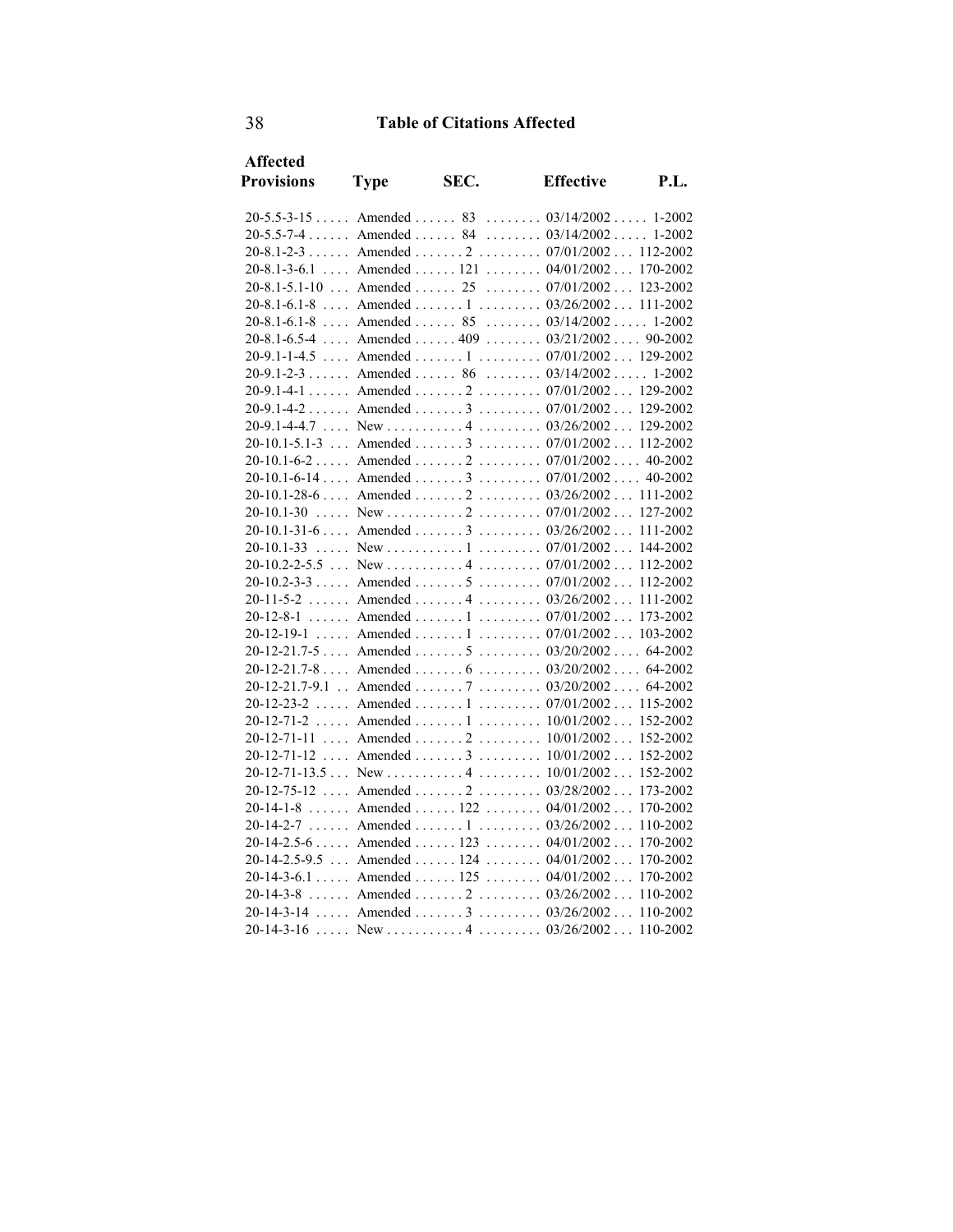| <b>Affected</b><br><b>Provisions</b>                          | <b>Type</b> | SEC. | <b>Effective</b> | <b>P.L.</b> |
|---------------------------------------------------------------|-------------|------|------------------|-------------|
| 20-14-4-3 Amended 410 90-2002 90-2002                         |             |      |                  |             |
| 20-14-10-9  Amended  411  03/21/2002  90-2002                 |             |      |                  |             |
| 20-14-13-5  Amended  412 $03/21/2002$ 90-2002                 |             |      |                  |             |
| 20-14-13-7  Amended  413 $03/21/2002$ 90-2002                 |             |      |                  |             |
| $20-14-13-8$ and Amended $414$ and $03/21/2002$ and $90-2002$ |             |      |                  |             |
| $20-14-13-9$ , Amended $415$ , $90-2002$ , $90-2002$          |             |      |                  |             |
| $20-14-13-10$ Amended $416$ $\ldots$ $90/21/2002$ $90-2002$   |             |      |                  |             |
| 20-14-13-11 Amended 4.17 (1992) $0.3/21/2002$ (90-2002)       |             |      |                  |             |
| 20-14-13-14 Amended 418 03/21/2002 90-2002                    |             |      |                  |             |
|                                                               |             |      |                  |             |

#### **Title 21**

| 21-1-5-2  Amended  71  07/01/2002 2-2002          |  |
|---------------------------------------------------|--|
| 21-1-30-2  Amended  5 $03/26/2002$ 111-2002       |  |
| $21-2-3.2-3$ Amended  419  03/21/2002 90-2002     |  |
| 21-2-3.2-4 Amended 420 03/21/2002 90-2002         |  |
| 21-2-4-3 Amended 421 03/21/2002 90-2002           |  |
|                                                   |  |
| $21-2-5.5-3$ Amended  422  03/21/2002  90-2002    |  |
| 21-2-5.5-4 Amended 423 03/21/2002 90-2002         |  |
| 21-2-11.5-2  Amended  424 $03/21/2002$ 90-2002    |  |
| 21-2-11.5-3  Amended  425  03/21/2002  90-2002    |  |
| $21-2-11.5-3.1$ Amended  426  03/21/2002  90-2002 |  |
| $21-2-11.5-3.1$ Amended  12  03/28/2002 177-2002  |  |
|                                                   |  |
|                                                   |  |
| $21-2-12-3$ Amended  427  03/21/2002 90-2002      |  |
| 21-2-12-4.1  Amended  428  03/21/2002  90-2002    |  |
| 21-2-12-10  Amended  429  03/21/2002  90-2002     |  |
| $21-2-13-3$ Amended  430  03/21/2002  90-2002     |  |
| 21-2-13-5  Amended  431  03/21/2002  90-2002      |  |
| 21-2-13-7  Amended  432 $03/21/2002$ 90-2002      |  |
| $21-2-13-10$ Amended  433  03/21/2002  90-2002    |  |
| 21-2-14-1  Amended  434 $03/21/2002$ 90-2002      |  |
| $21-2-14-2$ Amended  435  03/21/2002  90-2002     |  |
| 21-2-14-3  Amended  436  03/21/2002  90-2002      |  |
| 21-2-14-6  Amended  437  03/21/2002  90-2002      |  |
| 21-2-14-8  Amended  438 $03/21/2002$ 90-2002      |  |
| 21-2-14-9  Amended  439 $03/21/2002$ 90-2002      |  |
| 21-2-14-10  Amended  440 $03/21/2002$ 90-2002     |  |
| 21-2-14-11  Amended  441 $03/21/2002$ 90-2002     |  |
| 21-2-15-4  Amended  2  07/01/2002  144-2002       |  |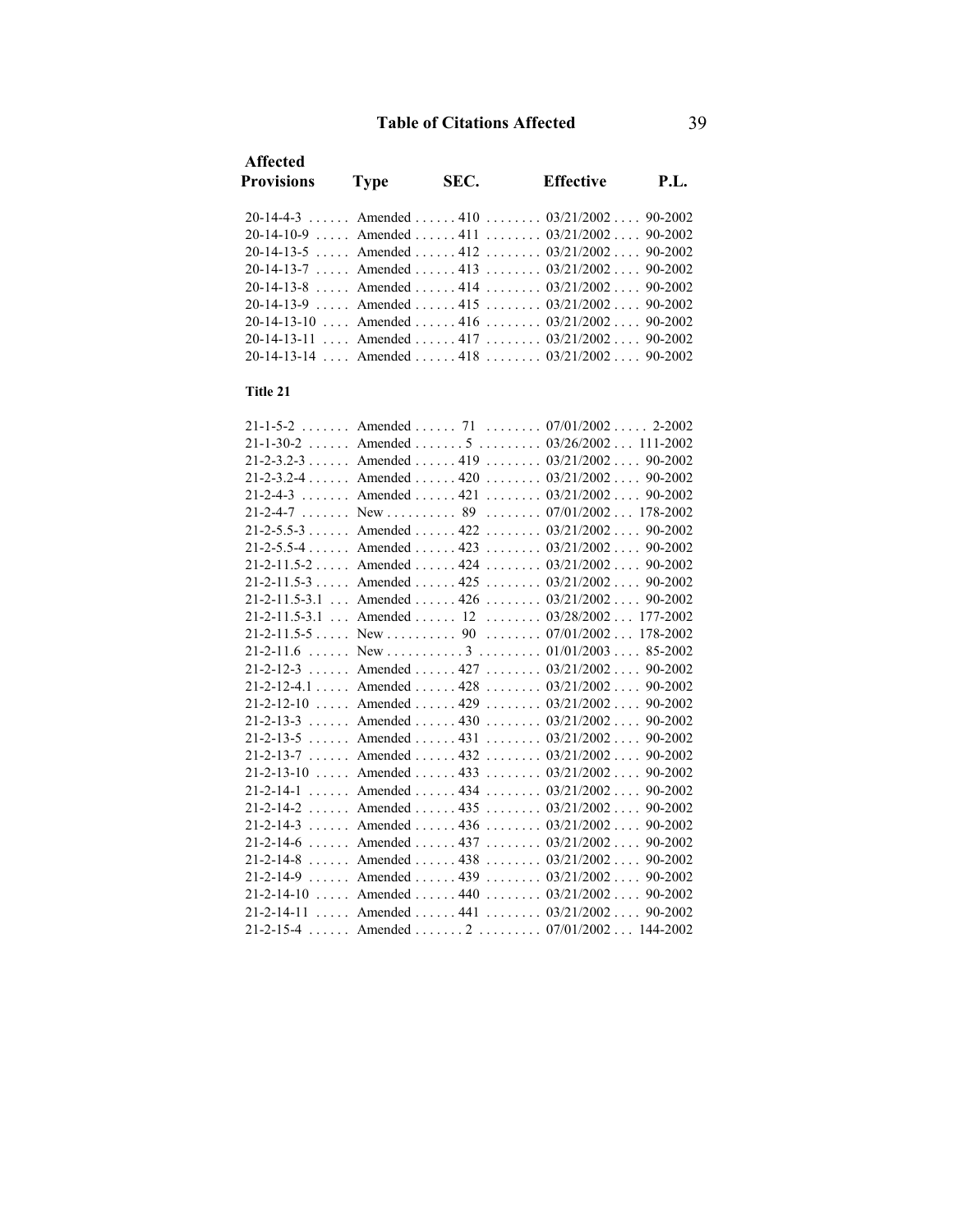| <b>Affected</b>   |             |      |                                                 |      |
|-------------------|-------------|------|-------------------------------------------------|------|
| <b>Provisions</b> | <b>Type</b> | SEC. | <b>Effective</b>                                | P.L. |
|                   |             |      | $21-2-15-5$ Amended  13  03/28/2002  177-2002   |      |
|                   |             |      | 21-2-15-5  Amended  442 $03/21/2002$ 90-2002    |      |
|                   |             |      | 21-2-15-6  Amended  443  03/21/2002  90-2002    |      |
|                   |             |      | 21-2-15-7  Amended  444 $03/21/2002$ 90-2002    |      |
|                   |             |      | $21-2-15-8$ Amended  445  03/21/2002 90-2002    |      |
|                   |             |      | 21-2-15-9  Amended  446  03/21/2002  90-2002    |      |
|                   |             |      | 21-2-15-10  Amended  447  03/21/2002  90-2002   |      |
|                   |             |      | 21-2-15-11  Amended  448 $03/21/2002$ 90-2002   |      |
|                   |             |      | 21-2-15-11  Amended  92  07/01/2002 178-2002    |      |
|                   |             |      |                                                 |      |
|                   |             |      | $21-2-15-14$ Amended  449  03/21/2002  90-2002  |      |
|                   |             |      | 21-3-1.6-1.1  Amended  450  03/21/2002  90-2002 |      |
|                   |             |      | $21-3-1.6-1.1$ Amended  6  03/26/2002 111-2002  |      |
|                   |             |      | 21-3-1.6-3.3  Repealed  172  03/14/2002  1-2002 |      |
|                   |             |      | 21-3-1.6-3.4  Repealed  172  03/14/2002  1-2002 |      |
|                   |             |      | $21-3-1.7-3.1$ Amended  4  01/01/2003 85-2002   |      |
|                   |             |      | 21-3-1.7-3.1  Amended  94  07/01/2002  178-2002 |      |
|                   |             |      | $21-3-1.7-5$ Amended  5  01/01/2003 85-2002     |      |
|                   |             |      | $21-3-1.7-6.7$ Amended  7  03/26/2002 111-2002  |      |
|                   |             |      | $21-3-1.7-6.8$ Amended  6  01/01/2003  85-2002  |      |
|                   |             |      | $21-3-1.7-8$ Amended  7  01/01/2003 85-2002     |      |
|                   |             |      | $21-3-1.7-8$ Amended  95  07/01/2002 178-2002   |      |
|                   |             |      | $21-3-1.7-9$ Amended  87  03/14/2002  1-2002    |      |
|                   |             |      | 21-3-1.7-9 Amended 8 03/26/2002 111-2002        |      |
|                   |             |      | $21-3-1.7-9$ Amended  96  07/01/2002 178-2002   |      |
|                   |             |      | 21-3-1.8  Repealed  172  03/14/2002  1-2002     |      |
|                   |             |      | 21-3-1.9  Repealed  172  03/14/2002  1-2002     |      |
|                   |             |      | 21-3-2.1 New 97 03/28/2002 178-2002             |      |
|                   |             |      |                                                 |      |
|                   |             |      | 21-3-10  Repealed  172  03/14/2002  1-2002      |      |
|                   |             |      | $21-3-11-8$ Amended  10  07/01/2002 111-2002    |      |
|                   |             |      | 21-4-20-1 Amended 451 03/21/2002 90-2002        |      |
|                   |             |      | $21-5-11-7$ Amended  452  03/21/2002 90-2002    |      |
|                   |             |      | $21-5-12-3$ Amended  453  03/21/2002  90-2002   |      |
|                   |             |      | 21-5-12-6  Amended  454 $03/21/2002$ 90-2002    |      |
|                   |             |      | $21-5-12-7$ Amended  455  03/21/2002  90-2002   |      |
|                   |             |      | $21-6.1-3-7$ Amended  11  07/01/2002 61-2002    |      |
|                   |             |      | $21-6.1-3-9$ Amended  88  03/14/2002 1-2002     |      |
|                   |             |      | 21-6.1-4-1  Amended  126  04/01/2002  170-2002  |      |
|                   |             |      | $21-6.1-4-9.5$ Amended  12  07/01/2002  61-2002 |      |
| $21 - 9 - 1 - 1$  |             |      | Amended  2  03/26/2002 135-2002                 |      |
| $21 - 9 - 2 - 2$  |             |      | Amended  3 $03/26/2002$ 135-2002                |      |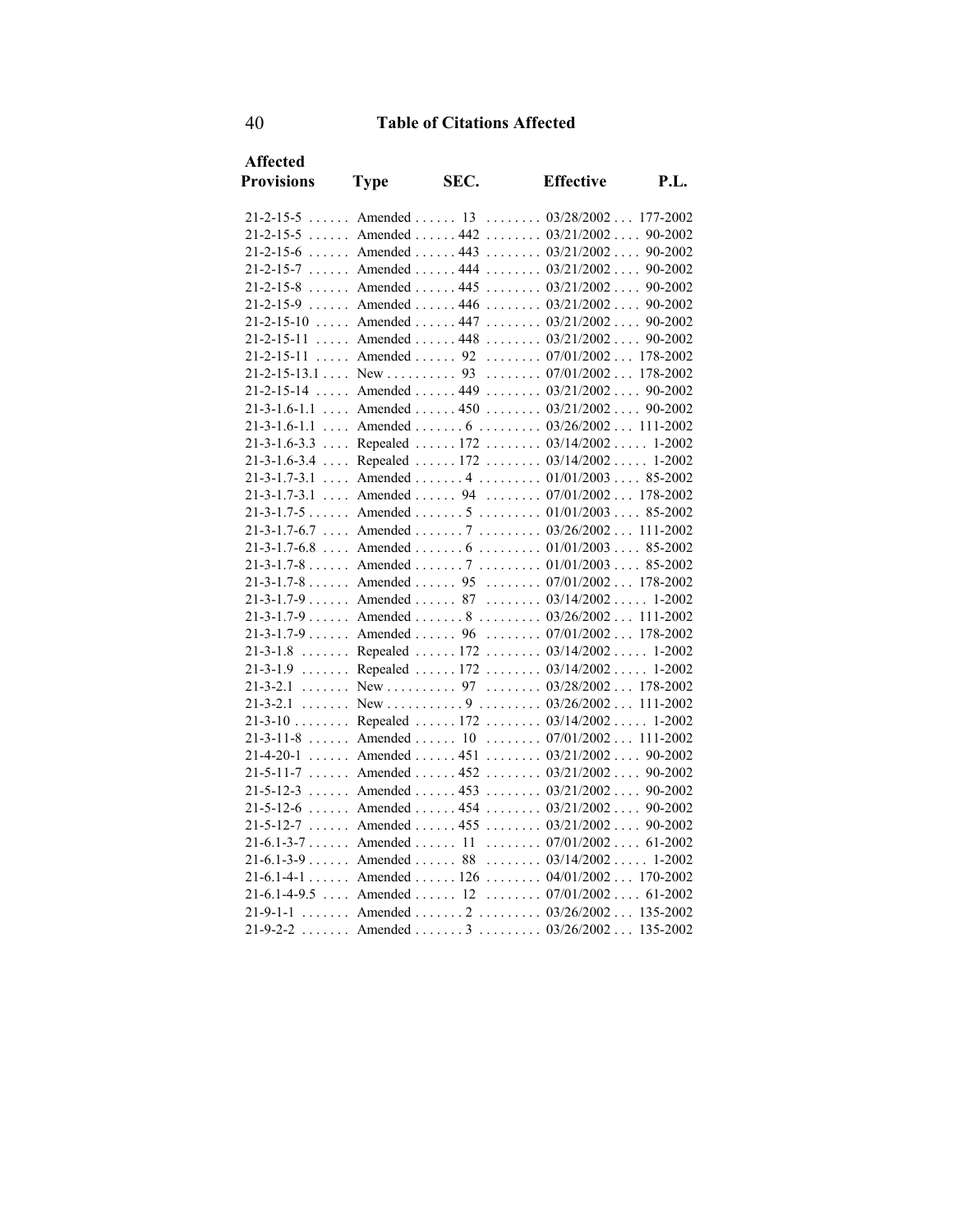| <b>Affected</b>         |             |      |                                                   |          |
|-------------------------|-------------|------|---------------------------------------------------|----------|
| <b>Provisions</b>       | <b>Type</b> | SEC. | <b>Effective</b>                                  | P.L.     |
|                         |             |      | 21-9-2-4 Amended 4 03/26/2002 135-2002            |          |
|                         |             |      | 21-9-2-5  Repealed  30  03/26/2002  135-2002      |          |
|                         |             |      | 21-9-2-7  Repealed  30  03/26/2002 135-2002       |          |
|                         |             |      | $21-9-2-9.5$ Amended  5  03/26/2002 135-2002      |          |
|                         |             |      | 21-9-2-10  Amended  6 $03/26/2002$ 135-2002       |          |
|                         |             |      | 21-9-2-10.5  Repealed  30  03/26/2002  135-2002   |          |
|                         |             |      | 21-9-2-11  Amended  7  03/26/2002  135-2002       |          |
|                         |             |      | 21-9-2-13  Repealed  30  03/26/2002 135-2002      |          |
|                         |             |      | 21-9-2-14  Amended  8 $03/26/2002$ 135-2002       |          |
|                         |             |      | $21-9-2-16$ Amended  9  03/26/2002 135-2002       |          |
|                         |             |      |                                                   |          |
|                         |             |      | 21-9-2-17  Repealed  30  03/26/2002 135-2002      |          |
|                         |             |      | 21-9-2-17.5  Amended  11  03/26/2002  135-2002    |          |
|                         |             |      | $21-9-2-18$ Amended  12  03/26/2002 135-2002      |          |
|                         |             |      | 21-9-2-19  Repealed  30  03/26/2002 135-2002      |          |
|                         |             |      | 21-9-2-19.5  Amended  13  03/26/2002  135-2002    |          |
|                         |             |      | 21-9-2-19.7  Amended  14  03/26/2002  135-2002    |          |
|                         |             |      | $21-9-2-22$ Repealed  30  03/26/2002 135-2002     |          |
|                         |             |      |                                                   |          |
|                         |             |      | $21-9-2-23$ Amended  16  03/26/2002 135-2002      |          |
| $21-9-3-3$ Amended  17  |             |      | $\ldots \ldots \ldots 03/26/2002 \ldots 135-2002$ |          |
| $21-9-4-7$ Amended      |             | 18   | $\ldots \ldots \ldots 03/26/2002 \ldots 135-2002$ |          |
| $21-9-4-8$ Amended  19  |             |      | $\ldots \ldots \ldots 03/26/2002 \ldots 135-2002$ |          |
|                         |             |      | 21-9-4-9 Amended 20 03/26/2002 135-2002           |          |
|                         |             |      | 21-9-5-6  Repealed  30 $03/26/2002$ 135-2002      |          |
|                         |             |      | $21-9-7-1$ Amended  21  03/26/2002 135-2002       |          |
|                         |             |      | $21-9-7-2$ Amended  22  03/26/2002 135-2002       |          |
|                         |             |      | $21-9-7-3$ Amended  23  03/26/2002 135-2002       |          |
| $21-9-7-5$ Repealed  30 |             |      | $\ldots \ldots \ldots 03/26/2002 \ldots 135-2002$ |          |
| $21-9-7-6$ Repealed  30 |             |      | $\ldots \ldots 03/26/2002 \ldots$                 | 135-2002 |
| $21-9-7-7$ Amended  24  |             |      | $\ldots \ldots 03/26/2002 \ldots 135-2002$        |          |
| $21-9-7-8$ Amended  25  |             |      | $\ldots \ldots \ldots 03/26/2002 \ldots 135-2002$ |          |
|                         |             |      | $21-9-7-9$ Amended  26  03/26/2002 135-2002       |          |
|                         |             |      | $21-9-8-1$ Amended  27  03/26/2002 135-2002       |          |
|                         |             |      | $21-9-8-2$ Amended  28  03/26/2002 135-2002       |          |
|                         |             |      | 21-9-9 Repealed 30 03/26/2002 135-2002            |          |
| $21-9-10-2$ Amended     |             | 29   | $\ldots \ldots \ldots 03/26/2002 \ldots$          | 135-2002 |

**Title 22**

| 22-4-11-3.3 Amended 89 01/01/2002 1-2002 |  |  |  |
|------------------------------------------|--|--|--|
| 22-4-11-4 Amended 90 03/14/2002 1-2002   |  |  |  |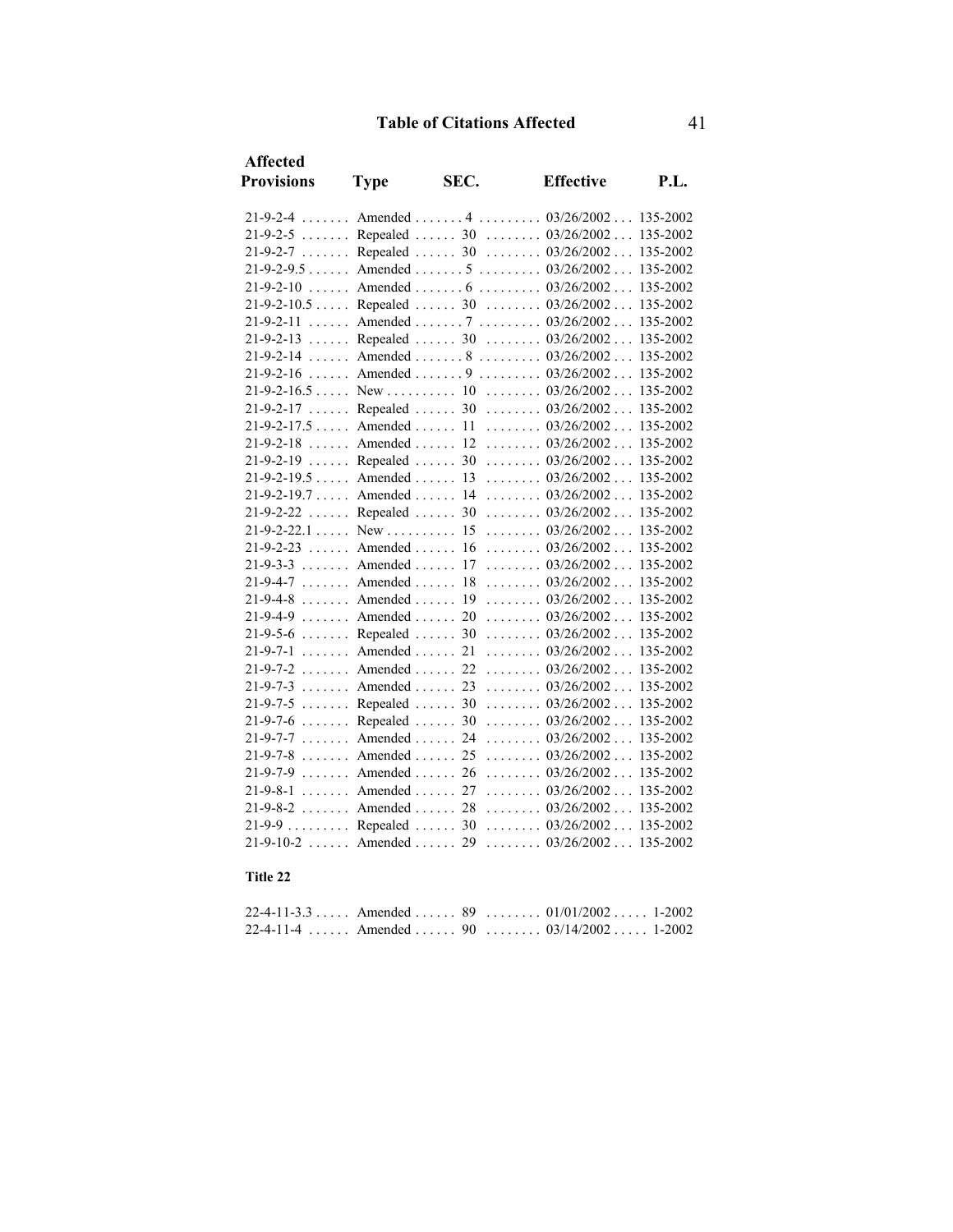| <b>Type</b>         | SEC.                                                                                                                                                                                                                                                                                               | <b>Effective</b>                                                                                                                                                                               | P.L.                                                                                                                                                                                                                                                                                                                                                                                                                                                                                                                                                                                                                                                                                                                                                                                                                                                                                                                                                                                                                                                                                                                                                                                                                                                                                                                                                                                 |
|---------------------|----------------------------------------------------------------------------------------------------------------------------------------------------------------------------------------------------------------------------------------------------------------------------------------------------|------------------------------------------------------------------------------------------------------------------------------------------------------------------------------------------------|--------------------------------------------------------------------------------------------------------------------------------------------------------------------------------------------------------------------------------------------------------------------------------------------------------------------------------------------------------------------------------------------------------------------------------------------------------------------------------------------------------------------------------------------------------------------------------------------------------------------------------------------------------------------------------------------------------------------------------------------------------------------------------------------------------------------------------------------------------------------------------------------------------------------------------------------------------------------------------------------------------------------------------------------------------------------------------------------------------------------------------------------------------------------------------------------------------------------------------------------------------------------------------------------------------------------------------------------------------------------------------------|
|                     |                                                                                                                                                                                                                                                                                                    |                                                                                                                                                                                                |                                                                                                                                                                                                                                                                                                                                                                                                                                                                                                                                                                                                                                                                                                                                                                                                                                                                                                                                                                                                                                                                                                                                                                                                                                                                                                                                                                                      |
|                     |                                                                                                                                                                                                                                                                                                    |                                                                                                                                                                                                |                                                                                                                                                                                                                                                                                                                                                                                                                                                                                                                                                                                                                                                                                                                                                                                                                                                                                                                                                                                                                                                                                                                                                                                                                                                                                                                                                                                      |
|                     |                                                                                                                                                                                                                                                                                                    |                                                                                                                                                                                                |                                                                                                                                                                                                                                                                                                                                                                                                                                                                                                                                                                                                                                                                                                                                                                                                                                                                                                                                                                                                                                                                                                                                                                                                                                                                                                                                                                                      |
|                     |                                                                                                                                                                                                                                                                                                    |                                                                                                                                                                                                |                                                                                                                                                                                                                                                                                                                                                                                                                                                                                                                                                                                                                                                                                                                                                                                                                                                                                                                                                                                                                                                                                                                                                                                                                                                                                                                                                                                      |
|                     |                                                                                                                                                                                                                                                                                                    |                                                                                                                                                                                                | 142-2002                                                                                                                                                                                                                                                                                                                                                                                                                                                                                                                                                                                                                                                                                                                                                                                                                                                                                                                                                                                                                                                                                                                                                                                                                                                                                                                                                                             |
|                     |                                                                                                                                                                                                                                                                                                    |                                                                                                                                                                                                | 119-2002                                                                                                                                                                                                                                                                                                                                                                                                                                                                                                                                                                                                                                                                                                                                                                                                                                                                                                                                                                                                                                                                                                                                                                                                                                                                                                                                                                             |
|                     |                                                                                                                                                                                                                                                                                                    |                                                                                                                                                                                                | 119-2002                                                                                                                                                                                                                                                                                                                                                                                                                                                                                                                                                                                                                                                                                                                                                                                                                                                                                                                                                                                                                                                                                                                                                                                                                                                                                                                                                                             |
|                     |                                                                                                                                                                                                                                                                                                    |                                                                                                                                                                                                |                                                                                                                                                                                                                                                                                                                                                                                                                                                                                                                                                                                                                                                                                                                                                                                                                                                                                                                                                                                                                                                                                                                                                                                                                                                                                                                                                                                      |
|                     |                                                                                                                                                                                                                                                                                                    |                                                                                                                                                                                                |                                                                                                                                                                                                                                                                                                                                                                                                                                                                                                                                                                                                                                                                                                                                                                                                                                                                                                                                                                                                                                                                                                                                                                                                                                                                                                                                                                                      |
|                     |                                                                                                                                                                                                                                                                                                    |                                                                                                                                                                                                | 119-2002                                                                                                                                                                                                                                                                                                                                                                                                                                                                                                                                                                                                                                                                                                                                                                                                                                                                                                                                                                                                                                                                                                                                                                                                                                                                                                                                                                             |
|                     |                                                                                                                                                                                                                                                                                                    |                                                                                                                                                                                                | 119-2002                                                                                                                                                                                                                                                                                                                                                                                                                                                                                                                                                                                                                                                                                                                                                                                                                                                                                                                                                                                                                                                                                                                                                                                                                                                                                                                                                                             |
|                     |                                                                                                                                                                                                                                                                                                    |                                                                                                                                                                                                | 119-2002                                                                                                                                                                                                                                                                                                                                                                                                                                                                                                                                                                                                                                                                                                                                                                                                                                                                                                                                                                                                                                                                                                                                                                                                                                                                                                                                                                             |
|                     |                                                                                                                                                                                                                                                                                                    |                                                                                                                                                                                                | 123-2002                                                                                                                                                                                                                                                                                                                                                                                                                                                                                                                                                                                                                                                                                                                                                                                                                                                                                                                                                                                                                                                                                                                                                                                                                                                                                                                                                                             |
|                     |                                                                                                                                                                                                                                                                                                    |                                                                                                                                                                                                | 119-2002                                                                                                                                                                                                                                                                                                                                                                                                                                                                                                                                                                                                                                                                                                                                                                                                                                                                                                                                                                                                                                                                                                                                                                                                                                                                                                                                                                             |
|                     |                                                                                                                                                                                                                                                                                                    |                                                                                                                                                                                                | 119-2002                                                                                                                                                                                                                                                                                                                                                                                                                                                                                                                                                                                                                                                                                                                                                                                                                                                                                                                                                                                                                                                                                                                                                                                                                                                                                                                                                                             |
|                     |                                                                                                                                                                                                                                                                                                    |                                                                                                                                                                                                | 119-2002                                                                                                                                                                                                                                                                                                                                                                                                                                                                                                                                                                                                                                                                                                                                                                                                                                                                                                                                                                                                                                                                                                                                                                                                                                                                                                                                                                             |
|                     |                                                                                                                                                                                                                                                                                                    |                                                                                                                                                                                                | 119-2002                                                                                                                                                                                                                                                                                                                                                                                                                                                                                                                                                                                                                                                                                                                                                                                                                                                                                                                                                                                                                                                                                                                                                                                                                                                                                                                                                                             |
|                     |                                                                                                                                                                                                                                                                                                    |                                                                                                                                                                                                | 119-2002                                                                                                                                                                                                                                                                                                                                                                                                                                                                                                                                                                                                                                                                                                                                                                                                                                                                                                                                                                                                                                                                                                                                                                                                                                                                                                                                                                             |
|                     |                                                                                                                                                                                                                                                                                                    |                                                                                                                                                                                                | 119-2002                                                                                                                                                                                                                                                                                                                                                                                                                                                                                                                                                                                                                                                                                                                                                                                                                                                                                                                                                                                                                                                                                                                                                                                                                                                                                                                                                                             |
|                     |                                                                                                                                                                                                                                                                                                    |                                                                                                                                                                                                | 119-2002                                                                                                                                                                                                                                                                                                                                                                                                                                                                                                                                                                                                                                                                                                                                                                                                                                                                                                                                                                                                                                                                                                                                                                                                                                                                                                                                                                             |
|                     |                                                                                                                                                                                                                                                                                                    |                                                                                                                                                                                                | 119-2002                                                                                                                                                                                                                                                                                                                                                                                                                                                                                                                                                                                                                                                                                                                                                                                                                                                                                                                                                                                                                                                                                                                                                                                                                                                                                                                                                                             |
| $22 - 13 - 2 - 9$   |                                                                                                                                                                                                                                                                                                    |                                                                                                                                                                                                | 119-2002                                                                                                                                                                                                                                                                                                                                                                                                                                                                                                                                                                                                                                                                                                                                                                                                                                                                                                                                                                                                                                                                                                                                                                                                                                                                                                                                                                             |
|                     |                                                                                                                                                                                                                                                                                                    |                                                                                                                                                                                                | 119-2002                                                                                                                                                                                                                                                                                                                                                                                                                                                                                                                                                                                                                                                                                                                                                                                                                                                                                                                                                                                                                                                                                                                                                                                                                                                                                                                                                                             |
|                     |                                                                                                                                                                                                                                                                                                    |                                                                                                                                                                                                | 123-2002                                                                                                                                                                                                                                                                                                                                                                                                                                                                                                                                                                                                                                                                                                                                                                                                                                                                                                                                                                                                                                                                                                                                                                                                                                                                                                                                                                             |
|                     |                                                                                                                                                                                                                                                                                                    |                                                                                                                                                                                                |                                                                                                                                                                                                                                                                                                                                                                                                                                                                                                                                                                                                                                                                                                                                                                                                                                                                                                                                                                                                                                                                                                                                                                                                                                                                                                                                                                                      |
| $22 - 14 - 4$       |                                                                                                                                                                                                                                                                                                    |                                                                                                                                                                                                | 123-2002                                                                                                                                                                                                                                                                                                                                                                                                                                                                                                                                                                                                                                                                                                                                                                                                                                                                                                                                                                                                                                                                                                                                                                                                                                                                                                                                                                             |
| $22 - 14 - 4 - 5$   |                                                                                                                                                                                                                                                                                                    |                                                                                                                                                                                                |                                                                                                                                                                                                                                                                                                                                                                                                                                                                                                                                                                                                                                                                                                                                                                                                                                                                                                                                                                                                                                                                                                                                                                                                                                                                                                                                                                                      |
|                     |                                                                                                                                                                                                                                                                                                    |                                                                                                                                                                                                |                                                                                                                                                                                                                                                                                                                                                                                                                                                                                                                                                                                                                                                                                                                                                                                                                                                                                                                                                                                                                                                                                                                                                                                                                                                                                                                                                                                      |
| $22 - 15 - 2 - 7$   |                                                                                                                                                                                                                                                                                                    |                                                                                                                                                                                                | 119-2002                                                                                                                                                                                                                                                                                                                                                                                                                                                                                                                                                                                                                                                                                                                                                                                                                                                                                                                                                                                                                                                                                                                                                                                                                                                                                                                                                                             |
|                     |                                                                                                                                                                                                                                                                                                    |                                                                                                                                                                                                | 119-2002                                                                                                                                                                                                                                                                                                                                                                                                                                                                                                                                                                                                                                                                                                                                                                                                                                                                                                                                                                                                                                                                                                                                                                                                                                                                                                                                                                             |
|                     |                                                                                                                                                                                                                                                                                                    |                                                                                                                                                                                                | 119-2002                                                                                                                                                                                                                                                                                                                                                                                                                                                                                                                                                                                                                                                                                                                                                                                                                                                                                                                                                                                                                                                                                                                                                                                                                                                                                                                                                                             |
| $22 - 15 - 5 - 1.5$ |                                                                                                                                                                                                                                                                                                    |                                                                                                                                                                                                | 119-2002                                                                                                                                                                                                                                                                                                                                                                                                                                                                                                                                                                                                                                                                                                                                                                                                                                                                                                                                                                                                                                                                                                                                                                                                                                                                                                                                                                             |
| $22 - 15 - 5 - 2$   |                                                                                                                                                                                                                                                                                                    |                                                                                                                                                                                                | 119-2002                                                                                                                                                                                                                                                                                                                                                                                                                                                                                                                                                                                                                                                                                                                                                                                                                                                                                                                                                                                                                                                                                                                                                                                                                                                                                                                                                                             |
|                     |                                                                                                                                                                                                                                                                                                    |                                                                                                                                                                                                | 119-2002                                                                                                                                                                                                                                                                                                                                                                                                                                                                                                                                                                                                                                                                                                                                                                                                                                                                                                                                                                                                                                                                                                                                                                                                                                                                                                                                                                             |
| $22 - 15 - 5 - 4$   | 17                                                                                                                                                                                                                                                                                                 |                                                                                                                                                                                                | 119-2002                                                                                                                                                                                                                                                                                                                                                                                                                                                                                                                                                                                                                                                                                                                                                                                                                                                                                                                                                                                                                                                                                                                                                                                                                                                                                                                                                                             |
| $22 - 15 - 5 - 6$   | 18                                                                                                                                                                                                                                                                                                 |                                                                                                                                                                                                | 119-2002                                                                                                                                                                                                                                                                                                                                                                                                                                                                                                                                                                                                                                                                                                                                                                                                                                                                                                                                                                                                                                                                                                                                                                                                                                                                                                                                                                             |
|                     |                                                                                                                                                                                                                                                                                                    |                                                                                                                                                                                                | 119-2002                                                                                                                                                                                                                                                                                                                                                                                                                                                                                                                                                                                                                                                                                                                                                                                                                                                                                                                                                                                                                                                                                                                                                                                                                                                                                                                                                                             |
|                     |                                                                                                                                                                                                                                                                                                    |                                                                                                                                                                                                | 119-2002                                                                                                                                                                                                                                                                                                                                                                                                                                                                                                                                                                                                                                                                                                                                                                                                                                                                                                                                                                                                                                                                                                                                                                                                                                                                                                                                                                             |
|                     |                                                                                                                                                                                                                                                                                                    |                                                                                                                                                                                                | 119-2002                                                                                                                                                                                                                                                                                                                                                                                                                                                                                                                                                                                                                                                                                                                                                                                                                                                                                                                                                                                                                                                                                                                                                                                                                                                                                                                                                                             |
|                     |                                                                                                                                                                                                                                                                                                    |                                                                                                                                                                                                | 119-2002                                                                                                                                                                                                                                                                                                                                                                                                                                                                                                                                                                                                                                                                                                                                                                                                                                                                                                                                                                                                                                                                                                                                                                                                                                                                                                                                                                             |
|                     |                                                                                                                                                                                                                                                                                                    |                                                                                                                                                                                                | 119-2002                                                                                                                                                                                                                                                                                                                                                                                                                                                                                                                                                                                                                                                                                                                                                                                                                                                                                                                                                                                                                                                                                                                                                                                                                                                                                                                                                                             |
|                     |                                                                                                                                                                                                                                                                                                    |                                                                                                                                                                                                |                                                                                                                                                                                                                                                                                                                                                                                                                                                                                                                                                                                                                                                                                                                                                                                                                                                                                                                                                                                                                                                                                                                                                                                                                                                                                                                                                                                      |
|                     | $22 - 12 - 1 - 2.3$<br>$22 - 12 - 1 - 4$<br>$22 - 12 - 1 - 21$<br>$22 - 12 - 1 - 22$<br>$22 - 12 - 6 - 6$<br>$22 - 12 - 6 - 6$<br>$22 - 12 - 6 - 9$<br>$22 - 12 - 6 - 10$<br>$\ldots$<br>$22 - 12 - 6 - 12$<br>$22 - 12 - 6 - 13$<br>$22 - 12 - 6 - 14$<br>$22 - 13 - 2 - 2$<br>$22 - 13 - 2 - 10$ | Amended $\dots$ 15<br>$22-15-5-3$ Amended  16<br>Amended $\ldots$<br>$New \dots \dots$<br>$22-15-5-7$ New  19<br>$22-15-5-8$ New  20<br>$22-15-5-9$ New  21<br>$22-15-5-10$ New  22<br>New  24 | 22-4-18.3-6  Amended  91  03/14/2002  1-2002<br>22-4-24.5-1  Amended  92  03/14/2002  1-2002<br>22-4-32-23  Amended  93  03/14/2002  1-2002<br>22-11-3.1-2  Amended  127  04/01/2002  170-2002<br>Amended  72  07/01/2002 2-2002<br>Repealed  51  07/01/2002  123-2002<br>Amended $3 \ldots 3 \ldots 07/01/2002 \ldots$<br>22-12-2-2  Amended  4  07/01/2002<br>22-12-2-6  Amended  5  07/01/2002<br>Amended  26 $07/01/2002$<br>Repealed  32 $04/01/2003$<br>Repealed  32  04/01/2003<br>Repealed  32  04/01/2003<br>Repealed  32  04/01/2003<br>Repealed  32 $04/01/2003$<br>Repealed  32 $04/01/2003$<br>Amended 7 07/01/2002<br>Amended  8 $07/01/2002$<br>Amended  9 $04/01/2003$<br>22-13-3-1  Amended  27  07/01/2002<br>22-13-3-2  Amended  28  07/01/2002  123-2002<br>Repealed  51  07/01/2002<br>Amended 1 07/01/2002 10-2002<br>22-15-2-3  Amended  10  07/01/2002  119-2002<br>Amended  11  07/01/2002<br>$22-15-5-1$ Amended  12  07/01/2002<br>New  14 $07/01/2002$<br>$\ldots \ldots 07/01/2002 \ldots$<br>$\ldots \ldots 07/01/2002 \ldots$<br>$\ldots \ldots \ldots 07/01/2002 \ldots$<br>$\ldots \ldots 07/01/2002 \ldots$<br>$\ldots \ldots 07/01/2002 \ldots$<br>$\ldots \ldots 07/01/2002 \ldots$<br>$\ldots \ldots 07/01/2002 \ldots$<br>$\ldots \ldots \ldots 07/01/2002 \ldots$<br>New  23  07/01/2002<br>$\ldots \ldots \ldots 07/01/2002 \ldots 119-2002$ |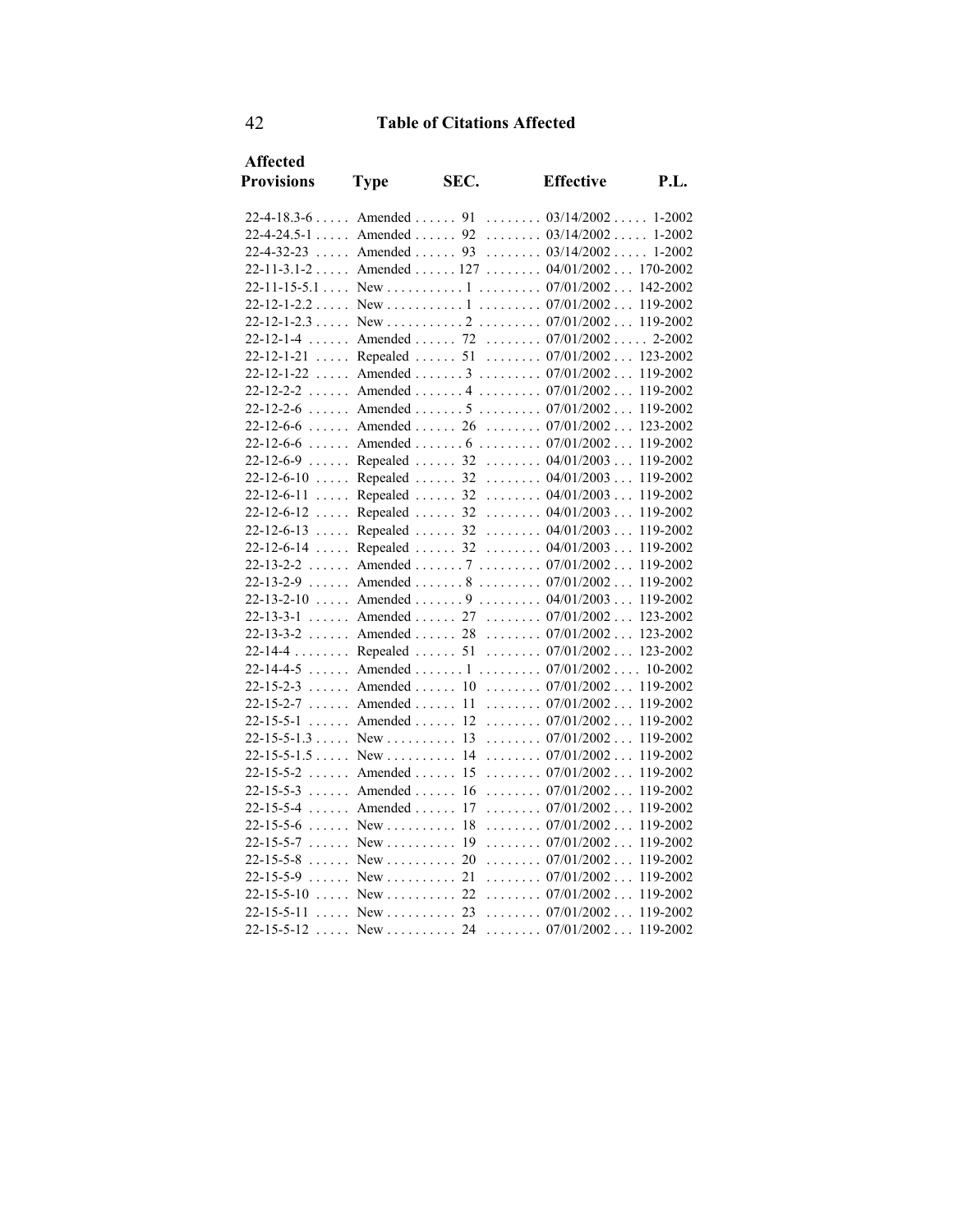| <b>Affected</b><br><b>Provisions</b>                  | <b>Type</b> | SEC. | <b>Effective</b> | <b>P.L.</b> |
|-------------------------------------------------------|-------------|------|------------------|-------------|
|                                                       |             |      |                  |             |
|                                                       |             |      |                  |             |
|                                                       |             |      |                  |             |
| $22-15-5-16$ , New , , $28$ , , $07/01/2002$ 119-2002 |             |      |                  |             |
| $22-15-6-2$ Amended  29  04/01/2003  119-2002         |             |      |                  |             |
| 22-15-6-5  Amended  30  04/01/2003  119-2002          |             |      |                  |             |
| $22-15-6-6$ Amended  31  04/01/2003 119-2002          |             |      |                  |             |
| Title 23                                              |             |      |                  |             |
| $23-1-23-1$ Amended  98  07/01/2002 178-2002          |             |      |                  |             |
|                                                       |             |      |                  |             |
| $23-1-40-8$ New  100  07/01/2002  178-2002            |             |      |                  |             |
| $23-1-45-2$ Amended  73 $07/01/2002$ 2-2002           |             |      |                  |             |
| $23-1.5-1-8$ Amended  1 $07/01/2002$ 14-2002          |             |      |                  |             |
| $23-1.5-1-9$ Amended $2$ $07/01/2002$ 14-2002         |             |      |                  |             |
| $23-2-2.5-14$ Amended  1  03/14/2002 30-2002          |             |      |                  |             |
| 23-2-2.5-20 Repealed 3 07/01/2002 30-2002             |             |      |                  |             |
| 23-2-2.5-25 Repealed 3 07/01/2002 30-2002             |             |      |                  |             |

| $23-1-23-1$ Amended  98  07/01/2002 178-2002  |  |
|-----------------------------------------------|--|
|                                               |  |
|                                               |  |
| $23-1-45-2$ Amended  73  07/01/2002 2-2002    |  |
| 23-1.5-1-8 Amended 1 07/01/2002 14-2002       |  |
| 23-1.5-1-9 Amended 2 07/01/2002 14-2002       |  |
| 23-2-2.5-14  Amended  1  03/14/2002  30-2002  |  |
| 23-2-2.5-20  Repealed  3  07/01/2002  30-2002 |  |
| 23-2-2.5-25  Repealed  3  07/01/2002  30-2002 |  |
| 23-2-2.5-43  Amended  2  07/01/2002 30-2002   |  |
| 23-4-1-45  Amended  101  07/01/2002  178-2002 |  |
|                                               |  |
| $23-14-57-1$ Amended  11  07/01/2002 155-2002 |  |
| 23-14-60-1  Amended  74  07/01/2002  2-2002   |  |
| 23-16-2-1 Amended 103 07/01/2002 178-2002     |  |
| $23-16-3-13$ New  104  07/01/2002 178-2002    |  |
| $23-17-22-2$ Amended  75  07/01/2002 2-2002   |  |
| 23-18-2-8  Amended  105  07/01/2002  178-2002 |  |
|                                               |  |

### **Title 24**

|  | 24-4-7-7  Amended  76  07/01/2002  2-2002     |
|--|-----------------------------------------------|
|  | 24-4.5-1-102  Amended  1  07/01/2002  82-2002 |
|  |                                               |
|  | 24-4.6-2 Repealed 128 07/01/2002 2-2002       |
|  | 24-4.6-2-7 Amended 1 07/01/2002 160-2002      |
|  | 24-4.6-2.1 Repealed 128 07/01/2002 2-2002     |
|  |                                               |
|  | 24-4.7-4-4  Amended  1  07/01/2002  22-2002   |
|  | 24-4.7-4-6 Amended 2 07/01/2002 22-2002       |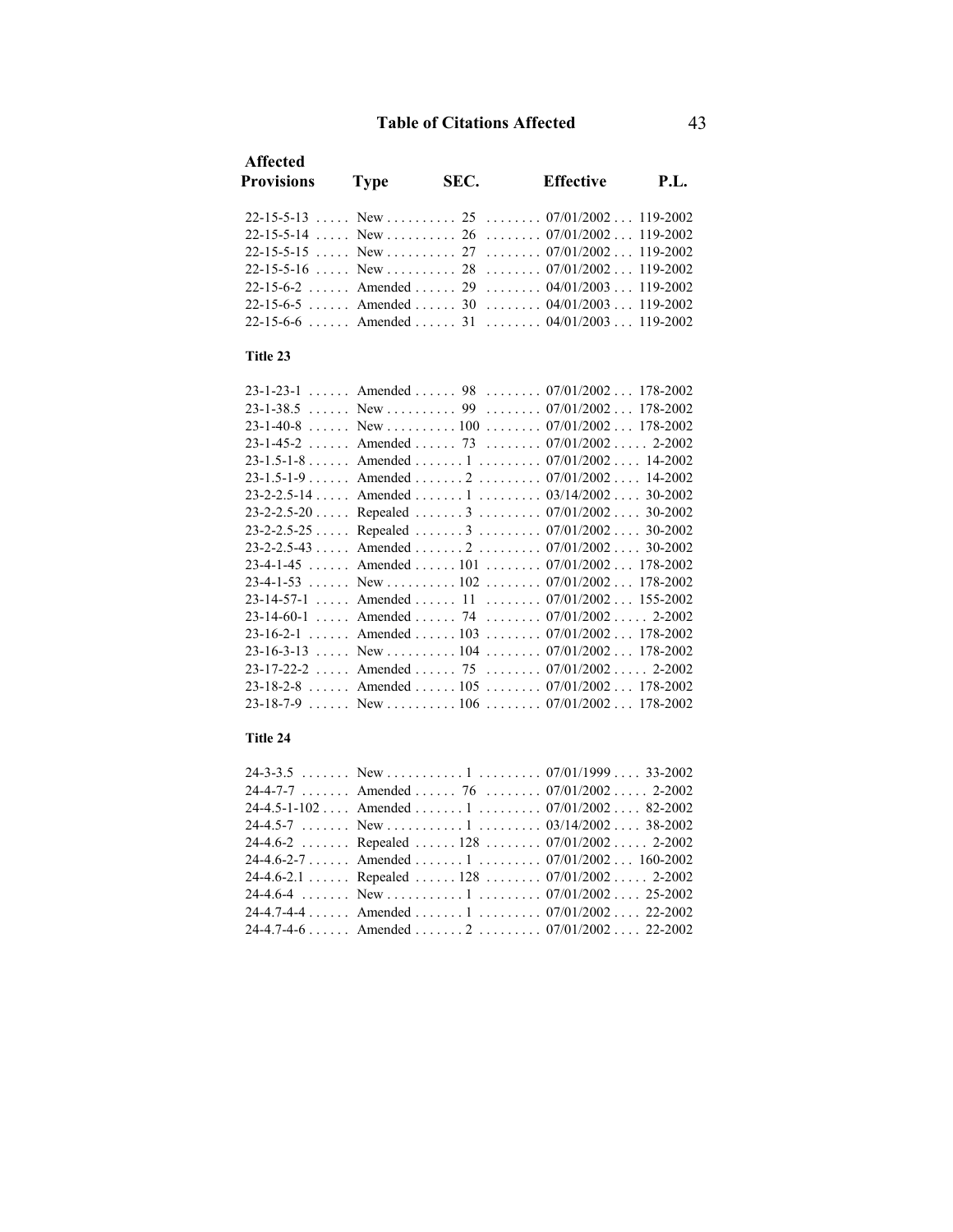| <b>Affected</b>                                        |              |                                   |                                                  |             |
|--------------------------------------------------------|--------------|-----------------------------------|--------------------------------------------------|-------------|
| <b>Provisions</b>                                      | <b>Type</b>  | SEC.                              | <b>Effective</b>                                 | <b>P.L.</b> |
|                                                        |              |                                   |                                                  |             |
| $24-5-0.5-3$ Amended  1  07/01/2002 70-2002            |              |                                   |                                                  |             |
| 24-5-9  Repealed  128  07/01/2002  2-2002              |              |                                   |                                                  |             |
| $24 - 5 - 11.5$                                        |              | Repealed  128  07/01/2002  2-2002 |                                                  |             |
| $24-5-12-8$ Amended  77  07/01/2002 2-2002             |              |                                   |                                                  |             |
| Title 25                                               |              |                                   |                                                  |             |
| $25-1-1.1-3$ Amended  94  03/14/2002 1-2002            |              |                                   |                                                  |             |
| $25 - 1 - 2 - 2.1$                                     |              | Amended 1 07/01/2002 162-2002     |                                                  |             |
| $25 - 1 - 2 - 6$                                       |              | Amended 2 07/01/2002 162-2002     |                                                  |             |
| $25 - 1 - 5 - 4$                                       |              | Amended  1  07/01/2002 75-2002    |                                                  |             |
| $25 - 1 - 6 - 3$                                       |              | Amended  3  07/01/2002  162-2002  |                                                  |             |
| $25 - 1 - 6 - 5.5 \ldots$                              |              | Amended 95 03/14/2002 1-2002      |                                                  |             |
| $25 - 1 - 7 - 1$                                       |              | Amended  4  07/01/2002            |                                                  | 162-2002    |
| $25-1-7-9$ Amended  1  07/01/2002                      |              |                                   |                                                  | 181-2002    |
| $25-1-7-10$ Amended  2  07/01/2002                     |              |                                   |                                                  | 181-2002    |
| $25 - 1 - 8 - 1$                                       |              | Amended  5  07/01/2002            |                                                  | 162-2002    |
| $25 - 1 - 9 - 4$                                       |              | Amended  96 $03/14/2002$ 1-2002   |                                                  |             |
|                                                        |              |                                   |                                                  |             |
| $25 - 1 - 11 - 1$<br>$\cdot \cdot \cdot \cdot$         |              | Amended  6  07/01/2002  162-2002  |                                                  |             |
| $25-13-1-17$ Amended $2$ $03/20/2002$ 75-2002          |              |                                   |                                                  |             |
|                                                        |              |                                   |                                                  |             |
| $25 - 20.5 - 1 - 1$                                    |              | Amended 3 07/01/2002 14-2002      |                                                  |             |
| 25-20.5-1-5  Amended  4  07/01/2002  14-2002           |              |                                   |                                                  |             |
| $25-20.5-1-7$ Amended  5  07/01/2002 14-2002           |              |                                   |                                                  |             |
| 25-20.5-1-11  Amended  6  07/01/2002  14-2002          |              |                                   |                                                  |             |
| $25 - 20.5 - 1 - 12$                                   |              | Repealed  10  07/01/2002  14-2002 |                                                  |             |
| $25 - 20.5 - 1 - 13$                                   | Repealed  10 |                                   | $\ldots \ldots \ldots 07/01/2002 \ldots 14-2002$ |             |
| $25 - 20.5 - 1 - 24$                                   |              | Amended 7 07/01/2002 14-2002      |                                                  |             |
| $25-20.5-1-25$ New $\dots \dots 8$ $07/01/200214-2002$ |              |                                   |                                                  |             |
| $25-20.5-1-26$                                         |              |                                   |                                                  | 14-2002     |
| $25 - 23 - 1 - 1.1$                                    |              | Amended 3 07/01/2002 181-2002     |                                                  |             |
| $25 - 23 - 1 - 1.2$                                    |              | Amended 4 07/01/2002              |                                                  | 181-2002    |
| $25-23-1-7$ Amended  5  07/01/2002                     |              |                                   |                                                  | 181-2002    |
| $25-23-1-11$ Amended  6  07/01/2002                    |              |                                   |                                                  | 181-2002    |
| $25 - 23 - 1 - 12$                                     |              | Amended  7  07/01/2002            |                                                  | 181-2002    |
| $25-23-1-16.1$ Amended  8  07/01/2002                  |              |                                   |                                                  | 181-2002    |
| $25-23-1-27$ Amended  9  07/01/2002                    |              |                                   |                                                  | 181-2002    |
| $25 - 23 - 1 - 31$                                     |              | Amended  10  07/01/2002           |                                                  | 181-2002    |
| $25-23-1-34$ Amended  11  07/01/2002                   |              |                                   |                                                  | 181-2002    |
| $25-23.2$ New  12  07/01/2002                          |              |                                   |                                                  | 181-2002    |
|                                                        |              |                                   |                                                  |             |
|                                                        |              |                                   |                                                  |             |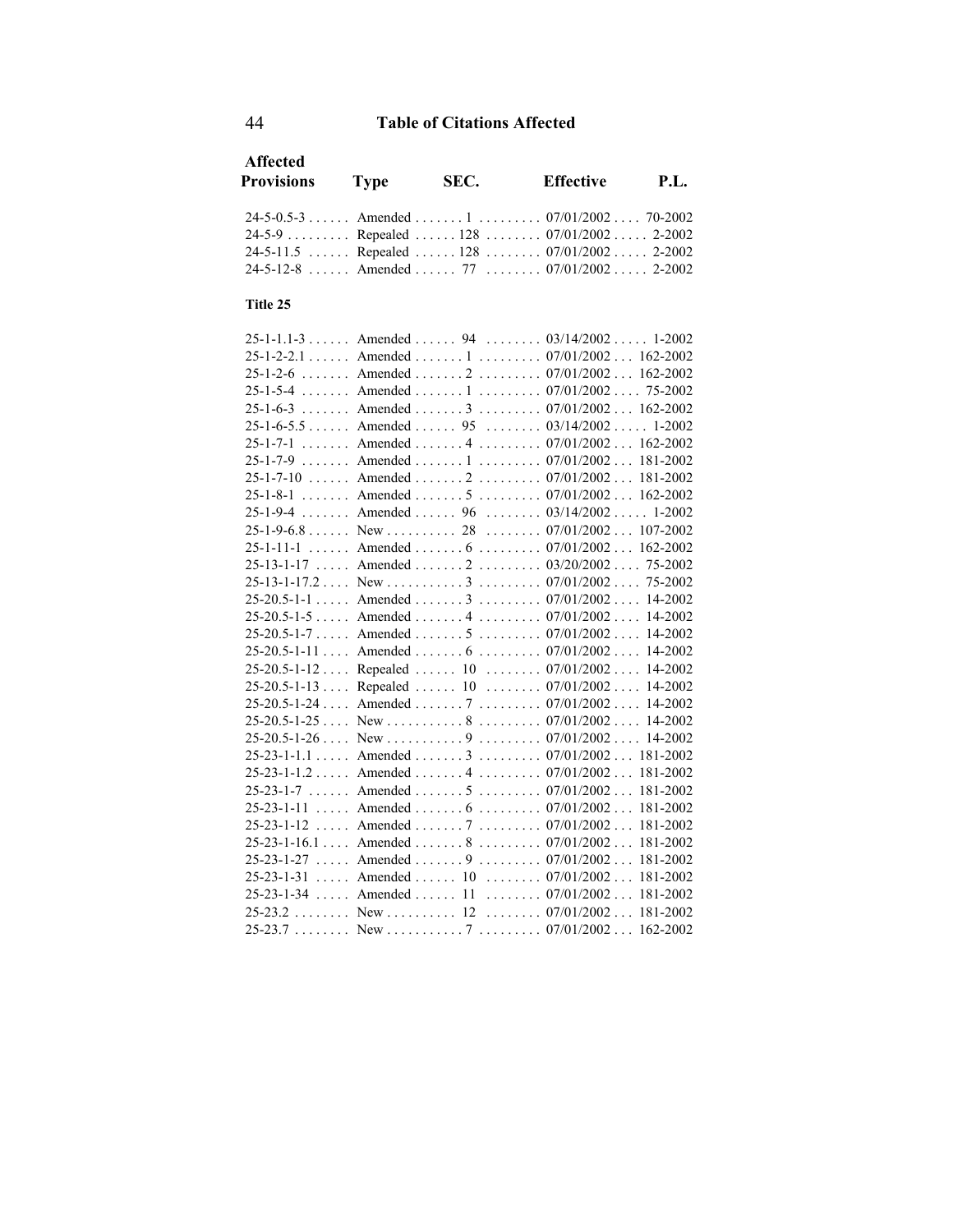| <b>Affected</b><br><b>Provisions</b> | Type | SEC. | <b>Effective</b>                                     | <b>P.L.</b> |
|--------------------------------------|------|------|------------------------------------------------------|-------------|
|                                      |      |      | $25-26-13-2$ , Amended , 97 , 03/14/2002, 1-2002     |             |
|                                      |      |      | $25-26-13-25$ , Amended , 98 , $03/14/2002$ , 1-2002 |             |
|                                      |      |      | 25-26-14-14  Amended   456 $0.3/21/2002$ 90-2002     |             |
|                                      |      |      | $25-34.1-2-1$ Amended  128  04/01/2002 170-2002      |             |
|                                      |      |      | $25-37-1-15$ Amended  129  04/01/2002 170-2002       |             |

### **Title 26**

| $26-1-2.1-303$ Amended  99  03/14/2002  1-2002 |  |  |
|------------------------------------------------|--|--|
| 26-1-4-210  Amended  100  03/14/2002  1-2002   |  |  |
| 26-1-10-102  Amended  78  07/01/2002  2-2002   |  |  |
|                                                |  |  |
| $26-3-7-16.8$ Amended  101  03/14/2002 1-2002  |  |  |
| 26-3-7-31  Amended  80  07/01/2002  2-2002     |  |  |
| 26-3-8-15  Amended  81 $07/01/2002$ 2-2002     |  |  |
| 26-4-6-3  Amended  102  03/14/2002  1-2002     |  |  |

### **Title 27**

| $27-1-12-32$ Amended  103  03/14/2002 1-2002    |  |
|-------------------------------------------------|--|
| $27-1-12.5-3$ Amended  1  07/01/2002  130-2002  |  |
| $27-1-13-3$ Amended  104  03/14/2002  1-2002    |  |
| $27-1-15.6-5$ Amended $105$ $01/01/2002$ 1-2002 |  |
| 27-1-15.6-6  Amended  106  03/14/2002  1-2002   |  |
| $27-1-15.6-19$ Amended  107  03/14/2002 1-2002  |  |
| $27-1-15.6-30$ Amended  108  03/14/2002  1-2002 |  |
| $27-1-15.7-2$ Amended  109  03/14/2002 1-2002   |  |
|                                                 |  |
| 27-1-36-8  Amended  2  12/31/2004  51-2002      |  |
| $27-1-36-9$ Amended  3  12/31/2004  51-2002     |  |
|                                                 |  |
|                                                 |  |
|                                                 |  |
| 27-1-36-15  Amended  7  12/31/2004  51-2002     |  |
|                                                 |  |
|                                                 |  |
|                                                 |  |
| $27-3-1-3$ Amended  82  07/01/2002 2-2002       |  |
| $27-4-1-4$ Amended  3  07/01/2002 130-2002      |  |
| 27-5-9-21  Amended  83  07/01/2002  2-2002      |  |
| $27-6-9-16$ Amended  110  03/14/2002  1-2002    |  |
| 27-7-3-2  Amended  1  07/01/2002  68-2002       |  |
|                                                 |  |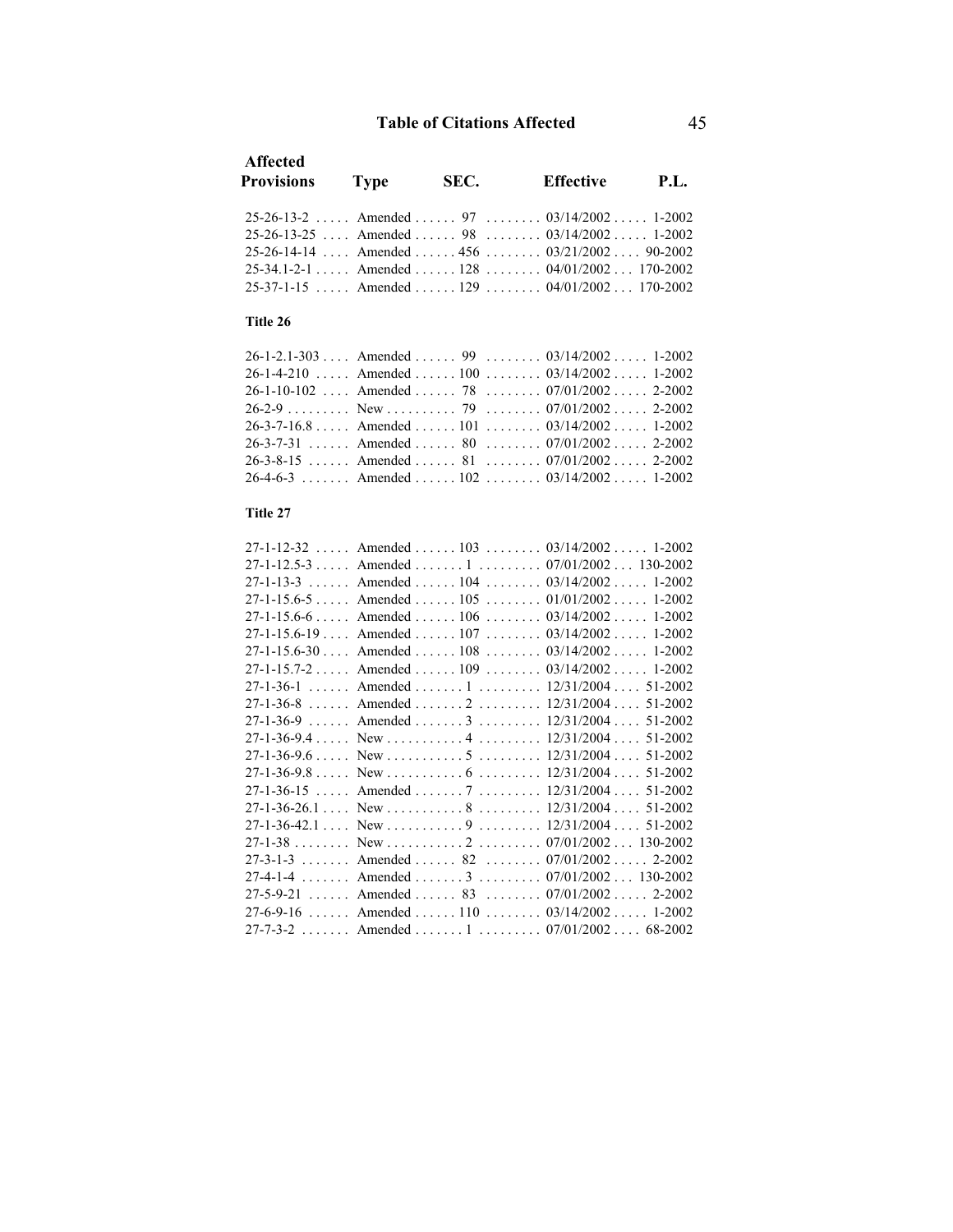| <b>Affected</b>                                      |             |                                                       |                  |      |
|------------------------------------------------------|-------------|-------------------------------------------------------|------------------|------|
| <b>Provisions</b>                                    | <b>Type</b> | SEC.                                                  | <b>Effective</b> | P.I. |
|                                                      |             |                                                       |                  |      |
| $27-8-5-16.5$ Amended  1  07/01/2002 96-2002         |             |                                                       |                  |      |
| $27-8-5-26$ Amended $2$ $07/01/2002$ 96-2002         |             |                                                       |                  |      |
| $27-8-5.7-5$ Amended $2$ $03/26/2002$ 137-2002       |             |                                                       |                  |      |
| $27-8-5.8-4$ Amended  111  03/14/2002 1-2002         |             |                                                       |                  |      |
|                                                      |             |                                                       |                  |      |
| 27-8-10-11.2  Amended  15  07/01/2002  66-2002       |             |                                                       |                  |      |
| $27-8-17-12$ Amended  112  03/14/2002 1-2002         |             |                                                       |                  |      |
| $27-8-22.1-5$ Amended  16 $07/01/2002$ 66-2002       |             |                                                       |                  |      |
| $27-8-28-2$ Amended  113  03/14/2002  1-2002         |             |                                                       |                  |      |
| $27-8-28-6$ Amended  114  03/14/2002 1-2002          |             |                                                       |                  |      |
| $27-8-28-16$ Amended  115  03/14/2002  1-2002        |             |                                                       |                  |      |
| $27-8-28-17$ Amended  116  03/14/2002  1-2002        |             |                                                       |                  |      |
| $27-8-29-3$ Amended  117  03/14/2002  1-2002         |             |                                                       |                  |      |
| $27-8-29-13$ Amended  118  03/14/2002 1-2002         |             |                                                       |                  |      |
| $27-8-29-14$ Amended  119  03/14/2002  1-2002        |             |                                                       |                  |      |
| $27-8-29-17$ Amended  120  03/14/2002  1-2002        |             |                                                       |                  |      |
| $27-8-29-19$ , Amended , 121 , $03/14/2002$ , 1-2002 |             |                                                       |                  |      |
| $27-8-29-21$ Amended  122  03/14/2002  1-2002        |             |                                                       |                  |      |
|                                                      |             |                                                       |                  |      |
|                                                      |             |                                                       |                  |      |
| $27 - 13 - 7 - 14$                                   |             | Amended $3 \ldots 3 \ldots 07/01/2002 \ldots 96-2002$ |                  |      |
| $27-13-8-2$ Amended  10  12/31/2004  51-2002         |             |                                                       |                  |      |
| $27-13-9-5$ Amended  123 $03/14/2002$ 1-2002         |             |                                                       |                  |      |
| $27-13-10-12$ Amended  17  07/01/2002 66-2002        |             |                                                       |                  |      |
|                                                      |             |                                                       |                  |      |
| 27-13-34-12  Amended  12  12/31/2004  51-2002        |             |                                                       |                  |      |
| $27-13-36.2-3$ Amended  3  03/26/2002 137-2002       |             |                                                       |                  |      |
| $27-13-36.2-4$ Amended 4  03/26/2002 137-2002        |             |                                                       |                  |      |
| 27-13-41-1  Amended  18  07/01/2002  66-2002         |             |                                                       |                  |      |
|                                                      |             |                                                       |                  |      |

#### **Title 28**

|  | 28-1-11-2.6  Repealed  10  07/01/2002  130-2002 |
|--|-------------------------------------------------|
|  |                                                 |
|  |                                                 |
|  | $28-5-1-6.5$ Amended  6  07/01/2002 130-2002    |
|  |                                                 |
|  |                                                 |
|  | $28-7-1-9.1$ Amended  8  07/01/2002 130-2002    |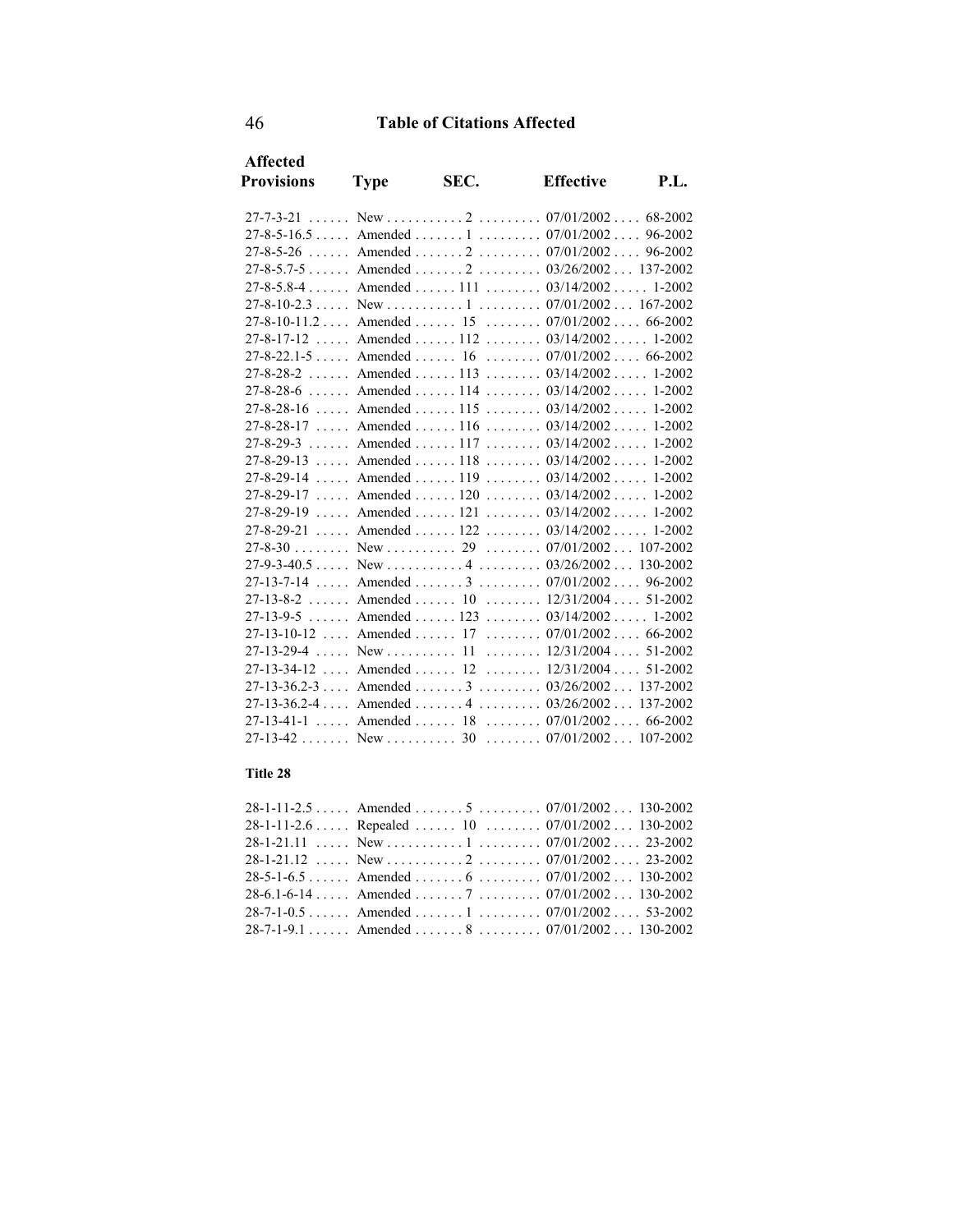| <b>Affected</b><br><b>Provisions</b> | <b>Type</b> | SEC. | <b>Effective</b>                             | <b>P.L.</b> |
|--------------------------------------|-------------|------|----------------------------------------------|-------------|
|                                      |             |      | 28-7-1-10  Amended  2  07/01/2002  53-2002   |             |
|                                      |             |      | $28-7-1-17$ Amended  3  07/01/2002 53-2002   |             |
|                                      |             |      | $28-10-1-1$ Amended  2  07/01/2002 82-2002   |             |
|                                      |             |      | $28-14-3-11$ Amended  9  07/01/2002 130-2002 |             |
| Title 29                             |             |      |                                              |             |
|                                      |             |      | 29-1-2-7  Amended  4  07/01/2002  165-2002   |             |
|                                      |             |      | 29-1-7-3  Amended  5  07/01/2002  165-2002   |             |
|                                      |             |      | 29-1-7.5-3 Amended 1 01/01/2003 84-2002      |             |
|                                      |             |      | 29-1-14-8  Amended  124  03/14/2002  1-2002  |             |
|                                      |             |      | 29-1-16-6  Amended  125  03/14/2002  1-2002  |             |
|                                      |             |      | 29-2-16-4 Amended 4 07/01/2002 94-2002       |             |
| Title 30                             |             |      |                                              |             |
|                                      |             |      |                                              |             |
| $30-4-1-2$                           |             |      | Amended 3 01/01/2003 84-2002                 |             |
|                                      |             |      | 30-4-3-29  Amended  6  07/01/2002  165-2002  |             |
|                                      |             |      |                                              |             |
| $30-4-5-1$                           |             |      | Repealed  11  01/01/2003 84-2002             |             |
| $30-4-5-1$                           |             |      | Amended 5 01/01/2003 84-2002                 |             |
| $30-4-5-2$                           |             |      | Repealed  11 $01/01/2003$ 84-2002            |             |
| $30-4-5-3$                           |             |      | Amended  6  01/01/2003  84-2002              |             |
| $30-4-5-3$                           |             |      | Repealed  11  01/01/2003  84-2002            |             |
| $30-4-5-4$                           |             |      | Repealed  11  01/01/2003  84-2002            |             |
| $30-4-5-5$                           |             |      | Repealed  11  01/01/2003  84-2002            |             |
| $30-4-5-6$                           |             |      | Repealed  11  01/01/2003 84-2002             |             |
| $30-4-5-7$                           |             |      | Repealed  11  01/01/2003 84-2002             |             |
| $30-4-5-8$                           |             |      | Repealed  11 $01/01/2003$ 84-2002            |             |
| $30-4-5-8$                           |             |      | Amended 7 01/01/2003 84-2002                 |             |
| $30-4-5-9$                           |             |      | Amended 8 01/01/2003 84-2002                 |             |
| $30-4-5-9$                           |             |      | Repealed  11  01/01/2003  84-2002            |             |
| $30-4-5-10$                          |             |      | Repealed  11  01/01/2003 84-2002             |             |
| $30-4-5-11$                          |             |      | Repealed  11  01/01/2003  84-2002            |             |
| $30 - 5 - 2 - 8$                     |             |      | Amended  107  07/01/2002  178-2002           |             |
|                                      |             |      | 30-5-5-1  Amended  7  07/01/2002  165-2002   |             |
| $30 - 5 - 6 - 4$                     |             |      | Amended  8  07/01/2002                       | 165-2002    |
|                                      |             |      |                                              |             |
|                                      |             |      | 30-5-9-9  Amended  10  07/01/2002  165-2002  |             |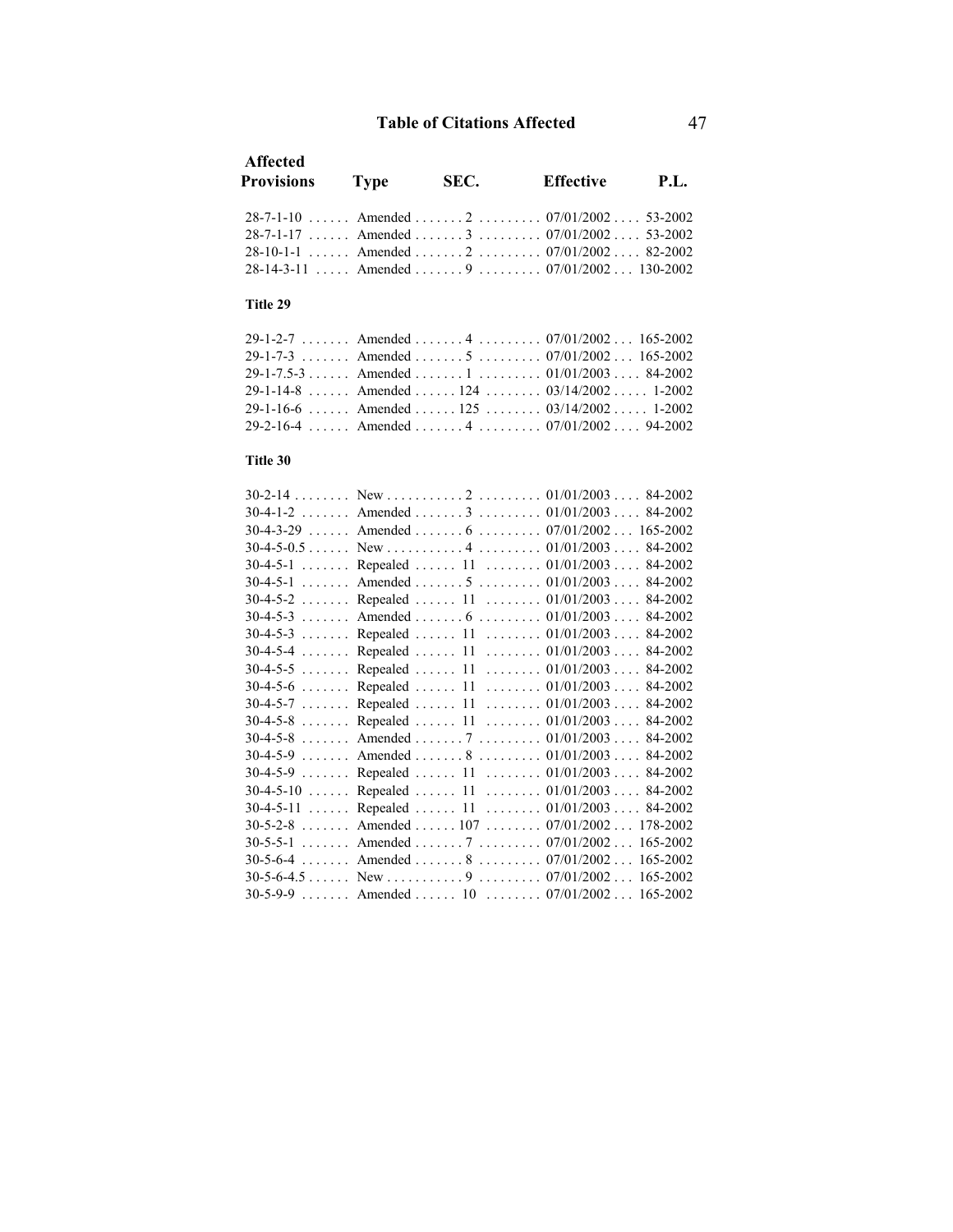| <b>Affected</b>                     |                              |      |                                                   |             |
|-------------------------------------|------------------------------|------|---------------------------------------------------|-------------|
| <b>Provisions</b>                   | <b>Type</b>                  | SEC. | <b>Effective</b>                                  | <b>P.L.</b> |
| Title 31                            |                              |      |                                                   |             |
|                                     |                              |      |                                                   |             |
| $31 - 9 - 2 - 42$                   |                              |      | Amended 21 07/01/2002 133-2002                    |             |
| $31-9-2-44.5$                       | $New \ldots \ldots 22$       |      | $\ldots \ldots \ldots 07/01/2002 \ldots$          | 133-2002    |
| $31 - 9 - 2 - 89$                   | Amended $\ldots$ 23          |      | $\ldots \ldots 07/01/2002 \ldots$                 | 133-2002    |
| $31 - 11 - 4 - 4$                   |                              |      | Amended 5 07/01/2002                              | 86-2002     |
| $31 - 14 - 11 - 2$                  | Amended  6                   |      | $\ldots \ldots \ldots 07/01/2002 \ldots 86-2002$  |             |
| $31-14-11-3$ Amended  7             |                              |      | $\ldots \ldots \ldots 07/01/2002 \ldots 86-2002$  |             |
| $31 - 14 - 12 - 3$                  | $\ldots$ Amended $\ldots$ .  |      | $\ldots \ldots \ldots 07/01/2002 \ldots 86-2002$  |             |
| $31 - 14 - 13 - 2$<br>$\ldots$      | Amended  24                  |      | $\ldots \ldots \ldots 07/01/2002 \ldots 133-2002$ |             |
| $31-14-14-5$ Amended  25            |                              |      | $\ldots \ldots 07/01/2002 \ldots$                 | 133-2002    |
| $31-14-16-1$                        | Amended  26                  |      | $\ldots \ldots \ldots 07/01/2002 \ldots$          | 133-2002    |
| $31 - 14 - 16 - 2$<br>$\ldots$      | Repealed  69                 |      | $\ldots \ldots \ldots 07/01/2002 \ldots$          | 133-2002    |
| $31 - 14 - 16 - 3$<br>a sa sa       | Repealed                     | 69   | $\ldots \ldots 07/01/2002 \ldots$                 | 133-2002    |
| $31 - 14 - 16 - 4$                  | Repealed                     | 69   | $\ldots \ldots 07/01/2002 \ldots$                 | 133-2002    |
| $31 - 14 - 16 - 5$<br>$\ldots$ .    | Repealed                     | 69   | $\ldots \ldots \ldots 07/01/2002 \ldots$          | 133-2002    |
| $31 - 14 - 16 - 6$<br>$\ldots$ .    | Repealed                     | 69   | $\ldots \ldots \ldots 07/01/2002 \ldots$          | 133-2002    |
| $31 - 14 - 16 - 7$<br>$\ldots$      | Repealed                     | 69   | $\ldots \ldots 07/01/2002 \ldots$                 | 133-2002    |
| $31 - 14 - 16 - 8$<br>$\ldots$      | Repealed                     | 69   | $\ldots \ldots \ldots 07/01/2002 \ldots$          | 133-2002    |
| $31 - 15 - 4 - 1$                   | Amended $\ldots$             | 27   | $\ldots \ldots \ldots 07/01/2002 \ldots 133-2002$ |             |
| $31 - 15 - 4 - 2$                   | Amended $\ldots$             | 28   | $\ldots \ldots 07/01/2002 \ldots$                 | 133-2002    |
| $31 - 15 - 4 - 3$                   | Amended  29                  |      | $\ldots \ldots \ldots 07/01/2002 \ldots$          | 133-2002    |
| $31 - 15 - 4 - 10$                  | Amended $\ldots$             | 30   | $\ldots \ldots \ldots 07/01/2002 \ldots 133-2002$ |             |
| $31 - 15 - 4 - 16$                  | Repealed                     | 69   | $\ldots \ldots \ldots 07/01/2002 \ldots$          | 133-2002    |
| $31 - 15 - 5 - 1$                   | Amended                      | 31   | $\ldots \ldots \ldots 07/01/2002 \ldots$          | 133-2002    |
| $31 - 15 - 5 - 2$                   | Repealed                     | 69   | $\ldots \ldots 07/01/2002 \ldots$                 | 133-2002    |
| $31 - 15 - 5 - 3$                   | Repealed                     | 69   | $\ldots \ldots 07/01/2002 \ldots$                 | 133-2002    |
| $31 - 15 - 5 - 4$                   | Repealed                     | 69   | $\ldots \ldots 07/01/2002 \ldots$                 | 133-2002    |
| $31 - 15 - 5 - 5$                   | Repealed                     | 69   | $\ldots \ldots 07/01/2002 \ldots$                 | 133-2002    |
| $31 - 15 - 5 - 6$                   | Repealed                     | 69   | $\ldots \ldots \ldots 07/01/2002 \ldots$          | 133-2002    |
| $31 - 15 - 5 - 7$                   | Repealed                     | 69   | $\ldots \ldots 07/01/2002 \ldots$                 | 133-2002    |
| $31 - 15 - 5 - 8$<br>$\overline{1}$ | Repealed  69                 |      | $\ldots \ldots 07/01/2002 \ldots$                 | 133-2002    |
| $31 - 15 - 5 - 9$                   | Repealed  69                 |      | $\ldots \ldots \ldots 07/01/2002 \ldots$          | 133-2002    |
| $31 - 15 - 5 - 10$<br>$\ldots$      | Repealed  69                 |      | $\ldots \ldots \ldots 07/01/2002 \ldots$          | 133-2002    |
| 31-15-5-11<br>$\mathbf{1}$          | Repealed  69                 |      | $\ldots \ldots 07/01/2002 \ldots$                 | 133-2002    |
| $31 - 16 - 6 - 1$<br>$\sim$         |                              |      | Amended 9 07/01/2002 86-2002                      |             |
| $31-16-6-4$                         | Amended $\ldots$ 10          |      | $\ldots \ldots \ldots 07/01/2002 \ldots 86-2002$  |             |
| $31 - 16 - 12 - 1$                  |                              |      | Amended  1 $03/14/2002$ 39-2002                   |             |
| $31 - 16 - 12 - 3$                  |                              |      | Amended  2 $03/14/2002$ 39-2002                   |             |
| $31 - 16 - 12 - 6$                  | $\ldots$ Amended $\ldots$ 11 |      | $\ldots \ldots \ldots 07/01/2002 \ldots 86-2002$  |             |
| $31-16-15-4.5$ New  12              |                              |      | $\ldots \ldots \ldots 07/01/2002 \ldots 86-2002$  |             |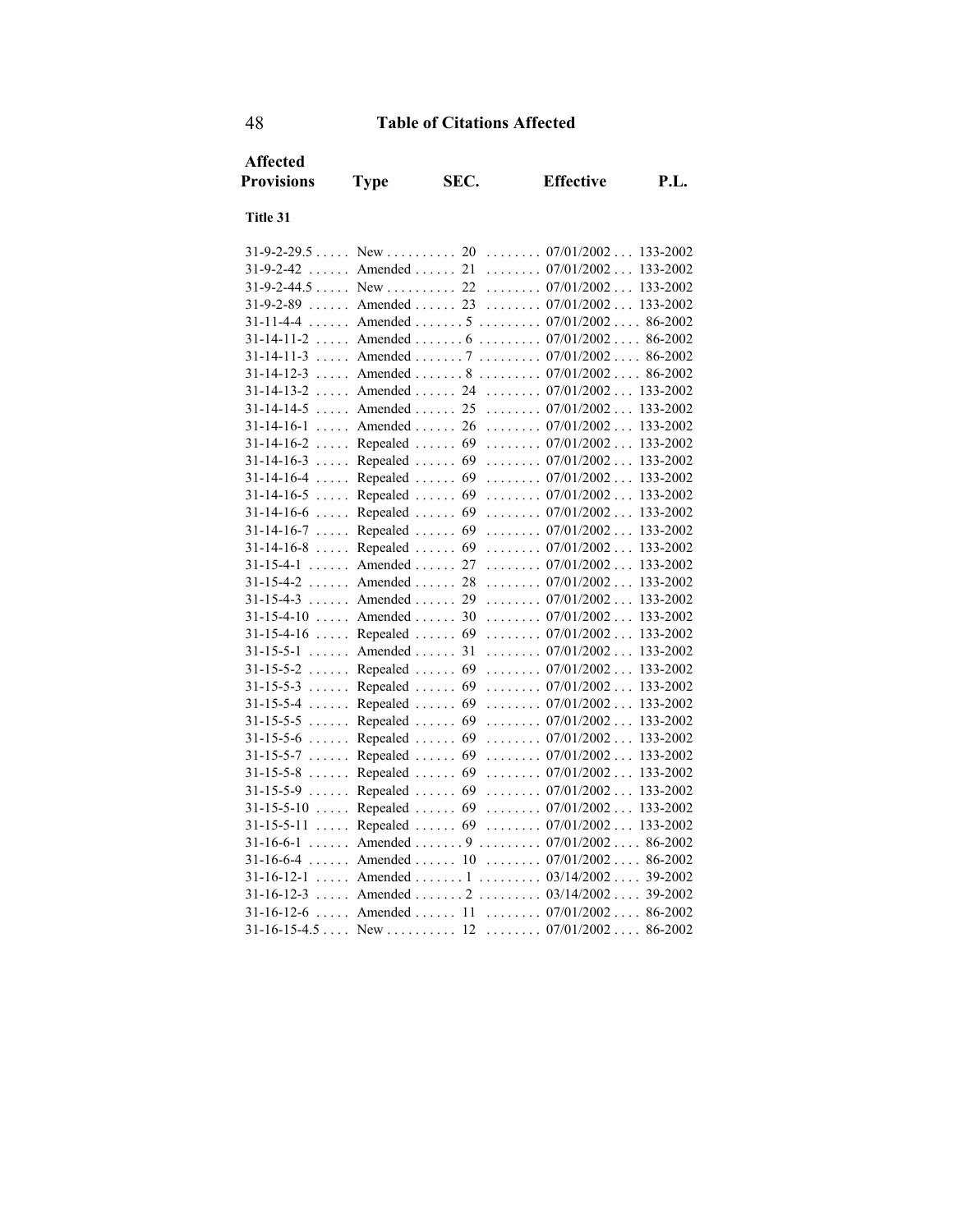| <b>Affected</b>                        |                     |      |                                                   |             |
|----------------------------------------|---------------------|------|---------------------------------------------------|-------------|
| <b>Provisions</b>                      | <b>Type</b>         | SEC. | <b>Effective</b>                                  | <b>P.L.</b> |
|                                        |                     |      | $31-16-15-16$ Amended  13  07/01/2002 86-2002     |             |
|                                        |                     |      |                                                   |             |
|                                        |                     |      | $31-17-2-8$ Amended  32  07/01/2002 133-2002      |             |
|                                        |                     |      |                                                   |             |
| $31 - 19 - 11 - 1$                     |                     |      | Amended  29  07/01/2002  123-2002                 |             |
|                                        |                     |      | $31-19-11-1$ Amended  126  03/14/2002 1-2002      |             |
| $31 - 31 - 8 - 4$                      |                     |      | Amended  130  04/01/2002  170-2002                |             |
| $31-33-17-6$                           | Amended $\ldots$ 13 |      | $\ldots \ldots 07/01/2002 \ldots 109-2002$        |             |
| $31 - 34 - 17$                         | Repealed  69        |      | $\ldots \ldots 07/01/2002 \ldots 133-2002$        |             |
| $31 - 34 - 20 - 2$                     | Amended  34         |      | $\ldots \ldots \ldots 07/01/2002 \ldots 133-2002$ |             |
|                                        |                     |      | $\ldots \ldots \ldots 07/01/2002 \ldots 133-2002$ |             |
|                                        |                     |      | $31-37-6-6$ Amended  127  03/14/2002  1-2002      |             |
| $31-37-16$                             |                     |      | Repealed  69  07/01/2002  133-2002                |             |
| $31-37-19-2$ Amended  36               |                     |      | $\ldots \ldots \ldots 07/01/2002 \ldots 133-2002$ |             |
| $31-37-19-5$ Amended  19               |                     |      | $\ldots \ldots 01/01/2003 \ldots 116-2002$        |             |
| $31-37-19-22$ Amended  37              |                     |      | $\ldots \ldots \ldots 07/01/2002 \ldots 133-2002$ |             |
| $31-37-25$ New  38                     |                     |      | $\ldots \ldots \ldots 07/01/2002 \ldots 133-2002$ |             |
| Title 32                               |                     |      |                                                   |             |
| $32-1$                                 |                     |      | Repealed  128  07/01/2002  2-2002                 |             |
| $32-2$                                 |                     |      | Repealed  128  07/01/2002  2-2002                 |             |
| $32-3$                                 |                     |      | Repealed  128  07/01/2002  2-2002                 |             |
| $32-4$                                 |                     |      | Repealed  128  07/01/2002  2-2002                 |             |
| $32 - 5$                               |                     |      | Repealed  128  07/01/2002  2-2002                 |             |
| $32-6$                                 |                     |      | Repealed  128  07/01/2002  2-2002                 |             |
| $32 - 7$                               |                     |      | Repealed  128  07/01/2002  2-2002                 |             |
| $32 - 8$                               |                     |      | Repealed  128  07/01/2002  2-2002                 |             |
| .<br>$32 - 8 - 3 - 1$                  |                     |      | Amended 1 07/01/2002 101-2002                     |             |
| $32 - 8 - 3 - 5$                       |                     |      | Amended 2 07/01/2002 101-2002                     |             |
|                                        |                     |      | Amended 3 07/01/2002 101-2002                     |             |
| $32 - 8 - 3 - 16$<br>$32 - 8 - 3 - 18$ |                     |      | Amended 4  07/01/2002 101-2002                    |             |
|                                        |                     |      |                                                   |             |
| $32 - 8 - 15.5 - 3 \ldots$             |                     |      | Amended  128  03/14/2002  1-2002                  |             |
| $32 - 8 - 15.5 - 10$                   |                     |      | Amended 129 03/14/2002 1-2002                     |             |
| $32-9$                                 |                     |      | Repealed  128  07/01/2002  2-2002                 |             |
| $32-10$                                |                     |      | Repealed  128  07/01/2002  2-2002                 |             |
| $32 - 11$                              |                     |      | Repealed  128  07/01/2002  2-2002                 |             |
| $32 - 12$                              |                     |      | Repealed  128  07/01/2002  2-2002                 |             |
| $32-13$                                |                     |      | Repealed  128  07/01/2002  2-2002                 |             |
| $32 - 13 - 1 - 8$                      |                     |      | Amended  130  03/14/2002  1-2002                  |             |
| $32-14$                                |                     |      | Repealed  128  07/01/2002  2-2002                 |             |
| $32-15$                                |                     |      | Repealed  128  07/01/2002  2-2002                 |             |
| $32 - 16$<br>.                         |                     |      |                                                   |             |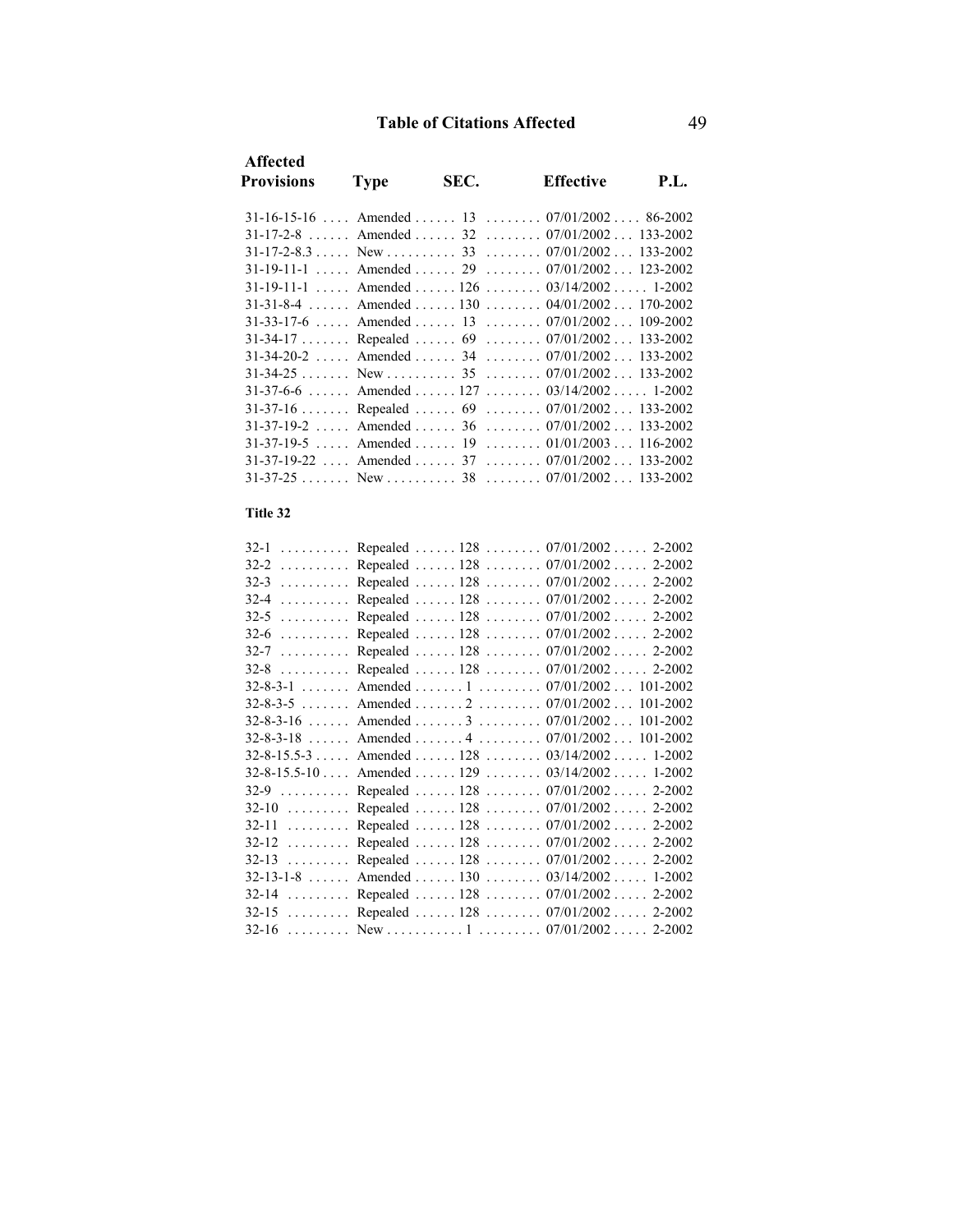| <b>Affected</b>   |             |      |                                                |            |
|-------------------|-------------|------|------------------------------------------------|------------|
| <b>Provisions</b> | <b>Type</b> | SEC. | <b>Effective</b>                               | P.I.       |
|                   |             |      |                                                |            |
|                   |             |      |                                                |            |
|                   |             |      | 32-17-11-21  Repealed  15  07/01/2002 165-2002 |            |
|                   |             |      |                                                |            |
|                   |             |      |                                                |            |
|                   |             |      |                                                |            |
| $32-19$           |             |      |                                                | $2 - 2002$ |
|                   |             |      |                                                |            |
|                   |             |      |                                                |            |
|                   |             |      |                                                |            |
|                   |             |      |                                                |            |
| $32 - 24$         |             |      |                                                |            |
| $32 - 25$         |             |      | $\ldots$ New $\ldots$ 10 $\ldots$ 07/01/2002   | 2-2002     |
|                   |             |      |                                                |            |
|                   |             |      |                                                |            |
|                   |             |      |                                                |            |
|                   |             |      | 32-28-3-1  Amended  5  07/01/2002  101-2002    |            |
|                   |             |      | 32-28-3-5  Amended  6  07/01/2002  101-2002    |            |
|                   |             |      | $32-28-3-16$ Amended  7  07/01/2002 101-2002   |            |
|                   |             |      | $32-28-3-18$ Amended  8  07/01/2002 101-2002   |            |
|                   |             |      | 32-29 New 14 07/01/2002 2-2002                 |            |
|                   |             |      |                                                |            |
|                   |             |      |                                                | $2 - 2002$ |
|                   |             |      |                                                |            |
|                   |             |      |                                                |            |
|                   |             |      |                                                |            |
|                   |             |      | 32-33  New  18  07/01/2002                     | 2-2002     |
|                   |             |      | 32-34  New  19  07/01/2002                     | 2-2002     |
|                   |             |      |                                                |            |
|                   |             |      |                                                |            |
| 32-37<br><u>.</u> | $New$ 22    |      | $\ldots \ldots \ldots 07/01/2002 \ldots$       | $2 - 2002$ |

#### **Title 33**

| $33-2.1-9-1$ Amended  1  07/01/2002 72-2002      |  |
|--------------------------------------------------|--|
| $33-3-5-2.5$ Amended  3  03/27/2002 151-2002     |  |
| $33-3-5-2.5$ Amended  108  03/28/2002 178-2002   |  |
| $33-3-5-2.5$ Amended  131  03/14/2002 1-2002     |  |
| 33-3-5-11  Amended  457 $03/21/2002$ 90-2002     |  |
| $33-3-5-12$ Amended  109  03/28/2002 178-2002    |  |
| $33-3-5-12$ Amended $458$ $03/21/2002$ $90-2002$ |  |
|                                                  |  |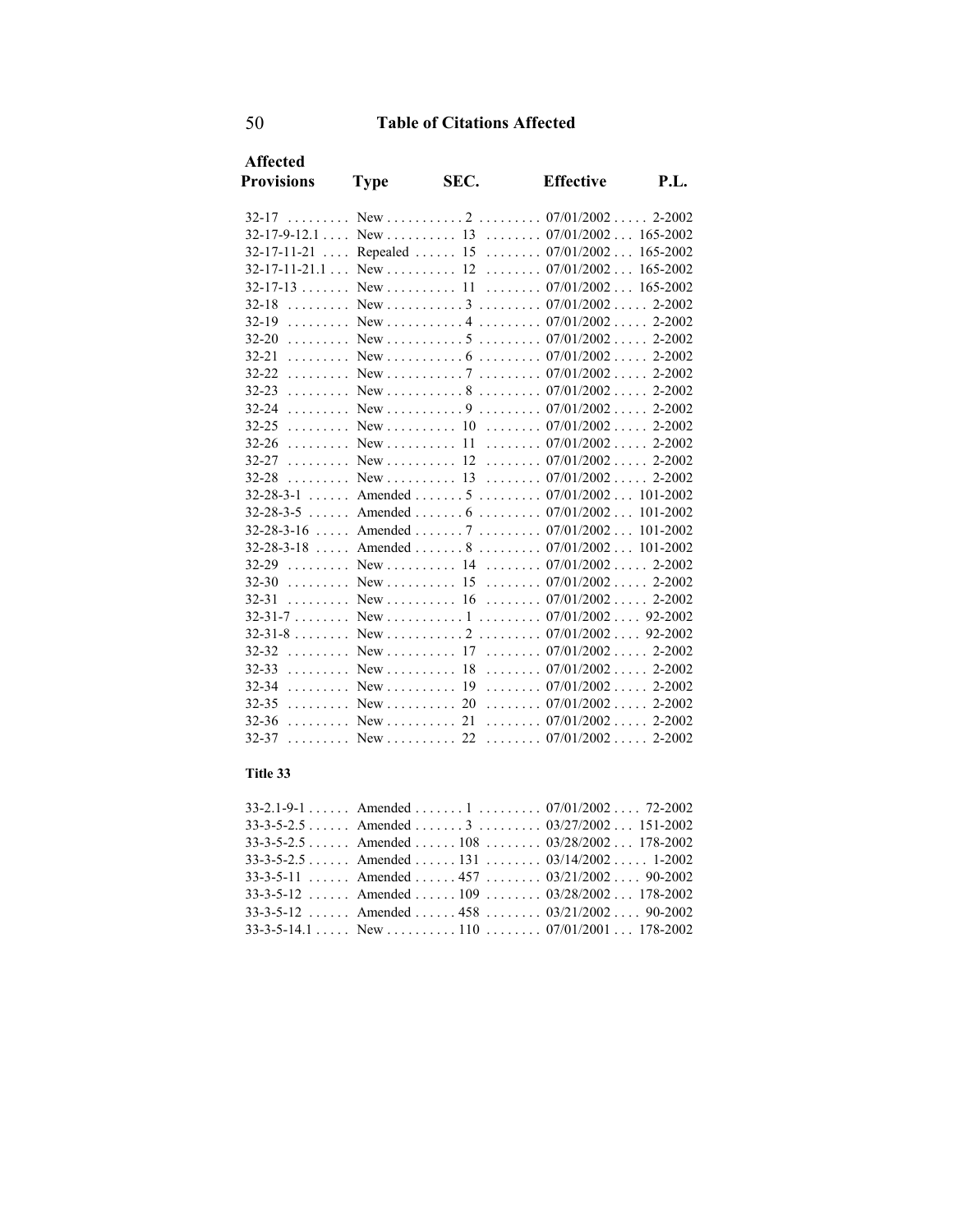| <b>Affected</b>   |                            |      |                                                      |      |
|-------------------|----------------------------|------|------------------------------------------------------|------|
| <b>Provisions</b> | <b>Type</b>                | SEC. | <b>Effective</b>                                     | P.L. |
|                   |                            |      | 33-3-5-14.2  Amended  111  03/28/2002  178-2002      |      |
|                   |                            |      | 33-3-5-15  Amended  459  03/21/2002  90-2002         |      |
|                   |                            |      | 33-4-3-7  Amended  84  07/01/2002  2-2002            |      |
|                   |                            |      | $33-5-2-4$ Amended  85  07/01/2002 2-2002            |      |
|                   | $33-5-5.1-8$ Amended 39    |      | $\ldots \ldots \ldots 07/01/2002 \ldots 133-2002$    |      |
|                   | $33-5-19.3-11$ Amended  86 |      | $\ldots \ldots 07/01/2002 \ldots 2-2002$             |      |
|                   | $33-5-40-73$ Amended  40   |      | $\ldots \ldots \ldots 07/01/2002 \ldots 133-2002$    |      |
|                   |                            |      | 33-9-15-1  Amended  131  04/01/2002  170-2002        |      |
|                   |                            |      | 33-10.5-7-1  Amended  87  07/01/2002  2-2002         |      |
|                   |                            |      | 33-11.6-4-3.5  Amended  88  07/01/2002  2-2002       |      |
|                   |                            |      | 33-11.6-4-15  Amended  1  07/01/2002  141-2002       |      |
|                   |                            |      | 33-11.6-9-1  Amended  2  07/01/2002 141-2002         |      |
|                   |                            |      | 33-13-9.1-10  Amended  13  07/01/2002  61-2002       |      |
|                   |                            |      | 33-13-9.1-10.5 . Amended  14  07/01/2002  61-2002    |      |
|                   |                            |      | 33-13-10.1-14  Amended  15  07/01/2002  61-2002      |      |
|                   |                            |      | $33-13-10.1-14.5$ . Amended  16  07/01/2002  61-2002 |      |
|                   |                            |      | 33-13-14-7  Amended  9  07/01/2002  168-2002         |      |
|                   |                            |      |                                                      |      |
| $33 - 14 - 1 - 6$ |                            |      | Amended  3  07/01/2002 72-2002                       |      |
|                   |                            |      |                                                      |      |
|                   |                            |      | 33-14-9-7  Amended  5  07/01/2002 72-2002            |      |
| 33-14-9-13        |                            |      | Amended  6  07/01/2002  72-2002                      |      |
|                   |                            |      | 33-14-11-2  Amended  7  07/01/2002  72-2002          |      |
|                   |                            |      | 33-17-1-11  Repealed  69  07/01/2002  133-2002       |      |
|                   |                            |      | 33-19-1-3  Amended  3  03/14/2002  39-2002           |      |
|                   |                            |      | 33-19-4.5  Repealed  69  07/01/2002  133-2002        |      |
|                   |                            |      | 33-19-4.5-10  Amended  132  03/14/2002  1-2002       |      |
|                   |                            |      | 33-19-5-1  Amended  133  03/14/2002  1-2002          |      |
|                   |                            |      | 33-19-5-2  Amended  134  03/14/2002  1-2002          |      |
|                   |                            |      | 33-19-5-3  Amended  135  03/14/2002  1-2002          |      |
|                   |                            |      | 33-19-5-4  Amended  136  03/14/2002  1-2002          |      |
|                   |                            |      | 33-19-5-5  Amended  1  07/01/2002  164-2002          |      |
|                   |                            |      | 33-19-5-5  Amended  137  03/14/2002  1-2002          |      |
|                   |                            |      | 33-19-5-6  Amended  138  03/14/2002  1-2002          |      |
|                   |                            |      | 33-19-6-5  Amended  4  03/14/2002  39-2002           |      |
|                   |                            |      | 33-19-6-10  Amended  139  03/14/2002  1-2002         |      |
|                   |                            |      | 33-19-6-19  Amended  3  07/01/2002 141-2002          |      |
|                   |                            |      | 33-19-6-20  Amended  4  07/01/2002  141-2002         |      |
|                   |                            |      |                                                      |      |
|                   |                            |      | $33-19-7-1$ Amended  5  03/14/2002 39-2002           |      |
|                   |                            |      | 33-19-7-1  Amended  140  03/14/2002  1-2002          |      |
|                   |                            |      | 33-19-7-4  Amended  141  03/14/2002 1-2002           |      |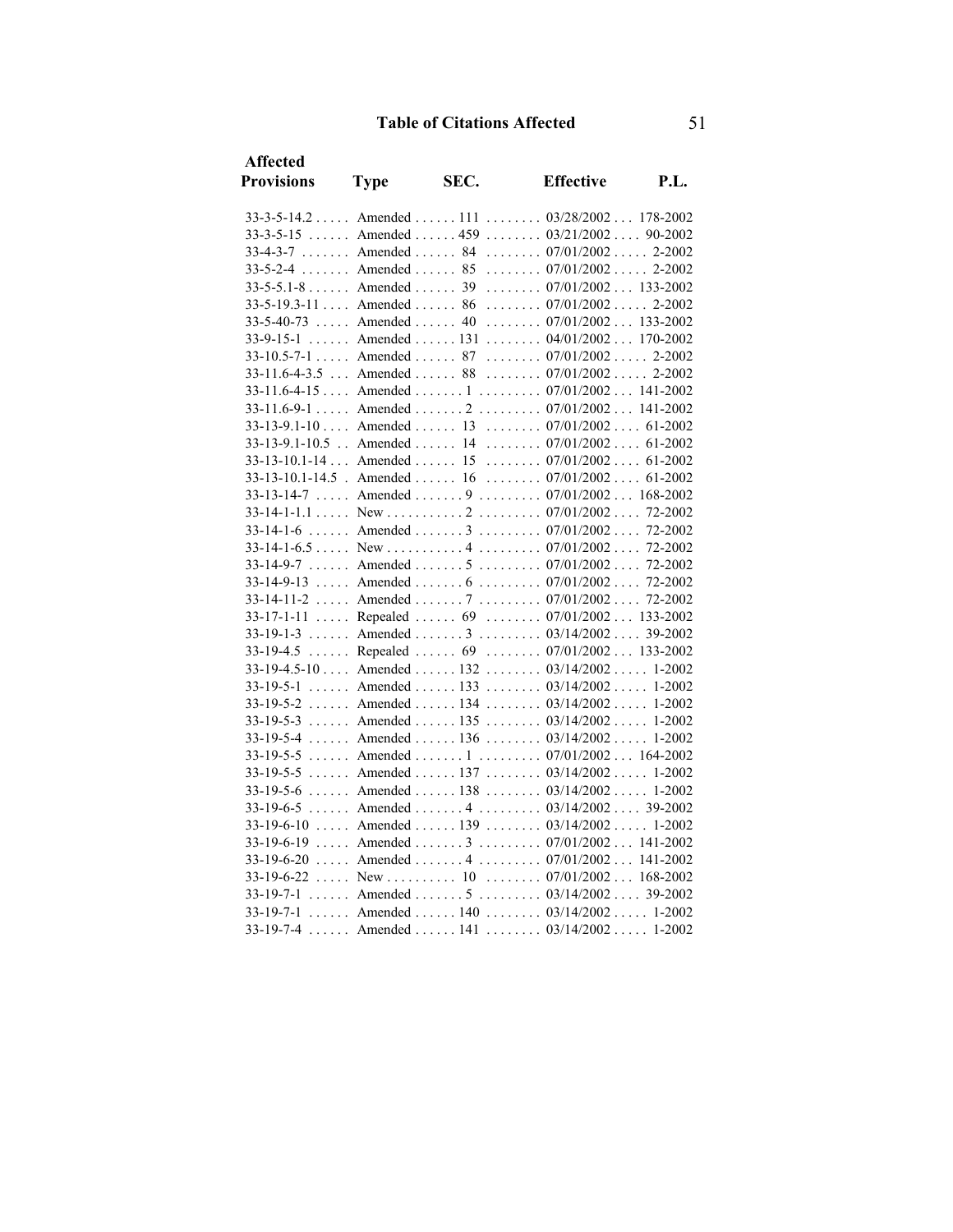| Affected<br><b>Provisions</b> Type           | SEC. | <b>Effective</b> | P.I. |
|----------------------------------------------|------|------------------|------|
| $33-19-8-3$ Amended  11  07/01/2002 168-2002 |      |                  |      |
| $33-19-8-5$ Amended  12  07/01/2002 168-2002 |      |                  |      |

#### **Title 34**

|                     | $2 - 2002$                                                                                                                                                                                                                                                                                                                                                                                                                                                                                                                                                                                                                                                                                                                                                                                                                                                                                                                                                                                                                                                                                                                                                                                                                                                                                                                                                                                                                                                                                                                              |
|---------------------|-----------------------------------------------------------------------------------------------------------------------------------------------------------------------------------------------------------------------------------------------------------------------------------------------------------------------------------------------------------------------------------------------------------------------------------------------------------------------------------------------------------------------------------------------------------------------------------------------------------------------------------------------------------------------------------------------------------------------------------------------------------------------------------------------------------------------------------------------------------------------------------------------------------------------------------------------------------------------------------------------------------------------------------------------------------------------------------------------------------------------------------------------------------------------------------------------------------------------------------------------------------------------------------------------------------------------------------------------------------------------------------------------------------------------------------------------------------------------------------------------------------------------------------------|
|                     | 133-2002                                                                                                                                                                                                                                                                                                                                                                                                                                                                                                                                                                                                                                                                                                                                                                                                                                                                                                                                                                                                                                                                                                                                                                                                                                                                                                                                                                                                                                                                                                                                |
| $34-6-2-38$         | 178-2002                                                                                                                                                                                                                                                                                                                                                                                                                                                                                                                                                                                                                                                                                                                                                                                                                                                                                                                                                                                                                                                                                                                                                                                                                                                                                                                                                                                                                                                                                                                                |
| $34-6-2-38$         | 151-2002                                                                                                                                                                                                                                                                                                                                                                                                                                                                                                                                                                                                                                                                                                                                                                                                                                                                                                                                                                                                                                                                                                                                                                                                                                                                                                                                                                                                                                                                                                                                |
|                     | $1 - 2002$                                                                                                                                                                                                                                                                                                                                                                                                                                                                                                                                                                                                                                                                                                                                                                                                                                                                                                                                                                                                                                                                                                                                                                                                                                                                                                                                                                                                                                                                                                                              |
|                     | 133-2002                                                                                                                                                                                                                                                                                                                                                                                                                                                                                                                                                                                                                                                                                                                                                                                                                                                                                                                                                                                                                                                                                                                                                                                                                                                                                                                                                                                                                                                                                                                                |
|                     | 133-2002                                                                                                                                                                                                                                                                                                                                                                                                                                                                                                                                                                                                                                                                                                                                                                                                                                                                                                                                                                                                                                                                                                                                                                                                                                                                                                                                                                                                                                                                                                                                |
|                     |                                                                                                                                                                                                                                                                                                                                                                                                                                                                                                                                                                                                                                                                                                                                                                                                                                                                                                                                                                                                                                                                                                                                                                                                                                                                                                                                                                                                                                                                                                                                         |
| $34-6-2-49$         | 1-2002                                                                                                                                                                                                                                                                                                                                                                                                                                                                                                                                                                                                                                                                                                                                                                                                                                                                                                                                                                                                                                                                                                                                                                                                                                                                                                                                                                                                                                                                                                                                  |
|                     |                                                                                                                                                                                                                                                                                                                                                                                                                                                                                                                                                                                                                                                                                                                                                                                                                                                                                                                                                                                                                                                                                                                                                                                                                                                                                                                                                                                                                                                                                                                                         |
|                     |                                                                                                                                                                                                                                                                                                                                                                                                                                                                                                                                                                                                                                                                                                                                                                                                                                                                                                                                                                                                                                                                                                                                                                                                                                                                                                                                                                                                                                                                                                                                         |
|                     | 2-2002                                                                                                                                                                                                                                                                                                                                                                                                                                                                                                                                                                                                                                                                                                                                                                                                                                                                                                                                                                                                                                                                                                                                                                                                                                                                                                                                                                                                                                                                                                                                  |
|                     | 133-2002                                                                                                                                                                                                                                                                                                                                                                                                                                                                                                                                                                                                                                                                                                                                                                                                                                                                                                                                                                                                                                                                                                                                                                                                                                                                                                                                                                                                                                                                                                                                |
| $34 - 6 - 2 - 73.3$ | 133-2002                                                                                                                                                                                                                                                                                                                                                                                                                                                                                                                                                                                                                                                                                                                                                                                                                                                                                                                                                                                                                                                                                                                                                                                                                                                                                                                                                                                                                                                                                                                                |
|                     | 2-2002                                                                                                                                                                                                                                                                                                                                                                                                                                                                                                                                                                                                                                                                                                                                                                                                                                                                                                                                                                                                                                                                                                                                                                                                                                                                                                                                                                                                                                                                                                                                  |
| $34-6-2-80$         | 168-2002                                                                                                                                                                                                                                                                                                                                                                                                                                                                                                                                                                                                                                                                                                                                                                                                                                                                                                                                                                                                                                                                                                                                                                                                                                                                                                                                                                                                                                                                                                                                |
|                     | 133-2002                                                                                                                                                                                                                                                                                                                                                                                                                                                                                                                                                                                                                                                                                                                                                                                                                                                                                                                                                                                                                                                                                                                                                                                                                                                                                                                                                                                                                                                                                                                                |
|                     | 2-2002                                                                                                                                                                                                                                                                                                                                                                                                                                                                                                                                                                                                                                                                                                                                                                                                                                                                                                                                                                                                                                                                                                                                                                                                                                                                                                                                                                                                                                                                                                                                  |
|                     |                                                                                                                                                                                                                                                                                                                                                                                                                                                                                                                                                                                                                                                                                                                                                                                                                                                                                                                                                                                                                                                                                                                                                                                                                                                                                                                                                                                                                                                                                                                                         |
|                     |                                                                                                                                                                                                                                                                                                                                                                                                                                                                                                                                                                                                                                                                                                                                                                                                                                                                                                                                                                                                                                                                                                                                                                                                                                                                                                                                                                                                                                                                                                                                         |
|                     |                                                                                                                                                                                                                                                                                                                                                                                                                                                                                                                                                                                                                                                                                                                                                                                                                                                                                                                                                                                                                                                                                                                                                                                                                                                                                                                                                                                                                                                                                                                                         |
|                     |                                                                                                                                                                                                                                                                                                                                                                                                                                                                                                                                                                                                                                                                                                                                                                                                                                                                                                                                                                                                                                                                                                                                                                                                                                                                                                                                                                                                                                                                                                                                         |
|                     |                                                                                                                                                                                                                                                                                                                                                                                                                                                                                                                                                                                                                                                                                                                                                                                                                                                                                                                                                                                                                                                                                                                                                                                                                                                                                                                                                                                                                                                                                                                                         |
|                     |                                                                                                                                                                                                                                                                                                                                                                                                                                                                                                                                                                                                                                                                                                                                                                                                                                                                                                                                                                                                                                                                                                                                                                                                                                                                                                                                                                                                                                                                                                                                         |
|                     |                                                                                                                                                                                                                                                                                                                                                                                                                                                                                                                                                                                                                                                                                                                                                                                                                                                                                                                                                                                                                                                                                                                                                                                                                                                                                                                                                                                                                                                                                                                                         |
|                     |                                                                                                                                                                                                                                                                                                                                                                                                                                                                                                                                                                                                                                                                                                                                                                                                                                                                                                                                                                                                                                                                                                                                                                                                                                                                                                                                                                                                                                                                                                                                         |
|                     |                                                                                                                                                                                                                                                                                                                                                                                                                                                                                                                                                                                                                                                                                                                                                                                                                                                                                                                                                                                                                                                                                                                                                                                                                                                                                                                                                                                                                                                                                                                                         |
|                     |                                                                                                                                                                                                                                                                                                                                                                                                                                                                                                                                                                                                                                                                                                                                                                                                                                                                                                                                                                                                                                                                                                                                                                                                                                                                                                                                                                                                                                                                                                                                         |
|                     |                                                                                                                                                                                                                                                                                                                                                                                                                                                                                                                                                                                                                                                                                                                                                                                                                                                                                                                                                                                                                                                                                                                                                                                                                                                                                                                                                                                                                                                                                                                                         |
|                     |                                                                                                                                                                                                                                                                                                                                                                                                                                                                                                                                                                                                                                                                                                                                                                                                                                                                                                                                                                                                                                                                                                                                                                                                                                                                                                                                                                                                                                                                                                                                         |
|                     |                                                                                                                                                                                                                                                                                                                                                                                                                                                                                                                                                                                                                                                                                                                                                                                                                                                                                                                                                                                                                                                                                                                                                                                                                                                                                                                                                                                                                                                                                                                                         |
|                     |                                                                                                                                                                                                                                                                                                                                                                                                                                                                                                                                                                                                                                                                                                                                                                                                                                                                                                                                                                                                                                                                                                                                                                                                                                                                                                                                                                                                                                                                                                                                         |
|                     |                                                                                                                                                                                                                                                                                                                                                                                                                                                                                                                                                                                                                                                                                                                                                                                                                                                                                                                                                                                                                                                                                                                                                                                                                                                                                                                                                                                                                                                                                                                                         |
| $34-10-1-2$         |                                                                                                                                                                                                                                                                                                                                                                                                                                                                                                                                                                                                                                                                                                                                                                                                                                                                                                                                                                                                                                                                                                                                                                                                                                                                                                                                                                                                                                                                                                                                         |
| $34-13-3-3$         |                                                                                                                                                                                                                                                                                                                                                                                                                                                                                                                                                                                                                                                                                                                                                                                                                                                                                                                                                                                                                                                                                                                                                                                                                                                                                                                                                                                                                                                                                                                                         |
| 1.1.1.1.1.1.1.1     | 2-2002                                                                                                                                                                                                                                                                                                                                                                                                                                                                                                                                                                                                                                                                                                                                                                                                                                                                                                                                                                                                                                                                                                                                                                                                                                                                                                                                                                                                                                                                                                                                  |
|                     | 34-6-2-1  Repealed  69  07/01/2002 133-2002<br>34-6-2-7 Repealed 128 07/01/2002<br>Amended  112  03/28/2002<br>Amended 4 03/27/2002<br>Amended $142$ $03/14/2002$<br>New  42 $07/01/2002$<br>Amended  43 $07/01/2002$<br>Amended  44  07/01/2002  133-2002<br>Amended  143 $03/14/2002$<br>34-6-2-66  Repealed  128  07/01/2002  2-2002<br>34-6-2-66.7  Amended  45  07/01/2002  133-2002<br>34-6-2-68  Repealed  128  07/01/2002<br>$34-6-2-71.7 \ldots$ Amended  46  07/01/2002<br>Amended  47  07/01/2002<br>34-6-2-74  Repealed  128  07/01/2002<br>Amended $13$ $07/01/2002$<br>$34-6-2-86.4$ Repealed  69  07/01/2002<br>$34-6-2-103$ Amended  89  07/01/2002<br>34-6-2-103  Amended  48  07/01/2002  133-2002<br>34-6-2-103  Amended  1  07/01/2002  153-2002<br>34-6-2-107  Repealed  128  07/01/2002 2-2002<br>34-6-2-121  Repealed  128  07/01/2002 2-2002<br>34-6-2-121.4  Amended  49  07/01/2002  133-2002<br>34-6-2-121.6  Amended  50  07/01/2002  133-2002<br>34-6-2-123  Amended  51  07/01/2002  133-2002<br>34-6-2-125  Repealed  128  07/01/2002  2-2002<br>34-6-2-126  Repealed  128  07/01/2002  2-2002<br>34-6-2-130.7  Amended  52  07/01/2002  133-2002<br>34-6-2-138  Amended  53  07/01/2002  133-2002<br>34-6-2-140  Amended  54  07/01/2002  133-2002<br>34-6-2-144.2  Amended  55  07/01/2002  133-2002<br>34-6-2-149  Repealed  128  07/01/2002  2-2002<br>34-7-4-2  Amended  90  07/01/2002  2-2002<br>Amended 1 03/26/2002 125-2002<br>Amended  144  03/14/2002  1-2002<br>Repealed $128$ $07/01/2002$ |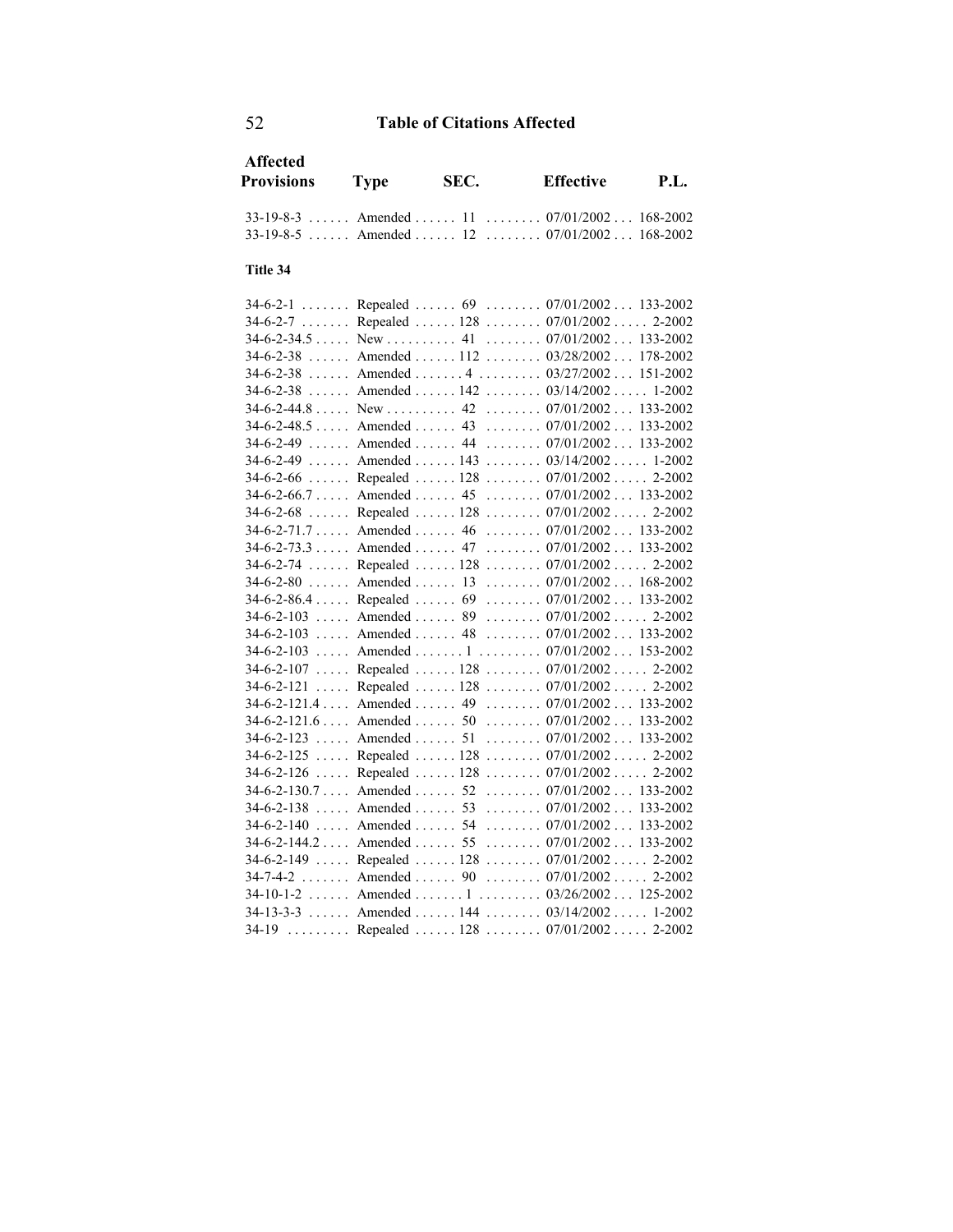| <b>Affected</b>   |             |      |                                                                                |      |
|-------------------|-------------|------|--------------------------------------------------------------------------------|------|
| <b>Provisions</b> | <b>Type</b> | SEC. | <b>Effective</b>                                                               | P.I. |
|                   |             |      | 34-21  Repealed  128  07/01/2002  2-2002                                       |      |
|                   |             |      | 34-24-1-1  Amended  30  07/01/2002  123-2002                                   |      |
|                   |             |      | 34-24-1-1  Amended  1  07/01/2002  3-2002                                      |      |
|                   |             |      | 34-24-1-4  Amended  31  07/01/2002  123-2002                                   |      |
|                   |             |      | $34-26-1-1$ Amended  91  07/01/2002 2-2002                                     |      |
|                   |             |      | 34-26-2  Repealed  69  07/01/2002  133-2002                                    |      |
|                   |             |      | 34-26-2.5 Repealed 69 07/01/2002 133-2002                                      |      |
|                   |             |      | $34-26-5$ New  56  07/01/2002 133-2002                                         |      |
|                   |             |      |                                                                                |      |
|                   |             |      |                                                                                |      |
|                   |             |      |                                                                                |      |
|                   |             |      |                                                                                |      |
|                   |             |      | 34-30-2-45.5  Amended  47  07/01/2002  120-2002                                |      |
|                   |             |      | 34-30-2-45.7  Amended  48  07/01/2002  120-2002                                |      |
|                   |             |      | 34-30-2-45.9  Amended  49  07/01/2002  120-2002                                |      |
|                   |             |      | $34-30-2-47.5$ New  14  07/01/2002 168-2002                                    |      |
|                   |             |      | $34-30-2-47.7$ New  15  07/01/2002 168-2002                                    |      |
|                   |             |      |                                                                                |      |
|                   |             |      | $34-30-2-98.2$ New  145  03/14/2002 1-2002                                     |      |
|                   |             |      |                                                                                |      |
|                   |             |      |                                                                                |      |
|                   |             |      | 34-30-2-135  Amended  92  07/01/2002  2-2002                                   |      |
|                   |             |      | $34-30-2-136$ Amended  93  07/01/2002  2-2002                                  |      |
|                   |             |      | $34-30-2-136.5$ New  14  07/01/2002 165-2002                                   |      |
|                   |             |      | $34-30-2-137$ Amended  94  07/01/2002 2-2002                                   |      |
|                   |             |      | 34-30-2-138  Amended  95  07/01/2002  2-2002                                   |      |
|                   |             |      | 34-30-2-139  Amended  96  07/01/2002  2-2002                                   |      |
|                   |             |      | 34-30-2-140  Amended  97  07/01/2002  2-2002                                   |      |
|                   |             |      |                                                                                |      |
|                   |             |      | $34-30-2-153.4$ New $\dots \dots \dots 2 \dots \dots 07/01/2002 \dots 67-2002$ |      |
|                   |             |      |                                                                                |      |
|                   |             |      | 34-31-2-9  Amended  98  07/01/2002  2-2002                                     |      |
| 34-34             |             |      | Repealed  128  07/01/2002  2-2002                                              |      |
|                   |             |      | 34-36-5-2  Amended  99  07/01/2002  2-2002                                     |      |
|                   |             |      | 34-41-1-2  Amended  100  07/01/2002  2-2002                                    |      |
|                   |             |      | 34-48  Repealed  128  07/01/2002  2-2002                                       |      |
|                   |             |      | 34-49-3-1  Amended  101  07/01/2002  2-2002                                    |      |
|                   |             |      |                                                                                |      |
|                   |             |      | $34-54-10-1$ Amended  102  07/01/2002  2-2002                                  |      |
|                   |             |      | 34-54-10-2  Amended  103  07/01/2002  2-2002                                   |      |
|                   |             |      | 34-54-10-3  Amended  104  07/01/2002  2-2002                                   |      |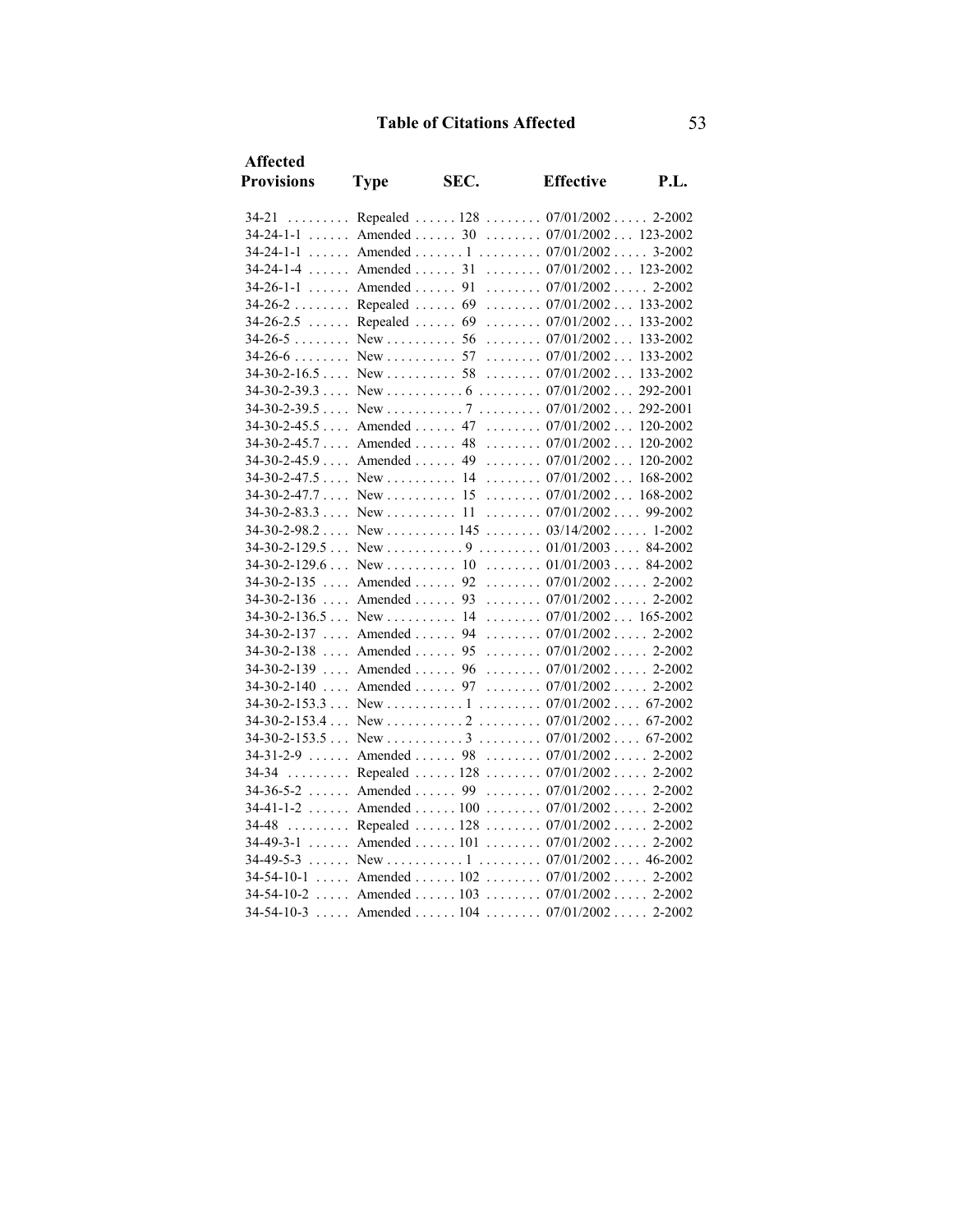| <b>Affected</b>                  |                                 |      |                                                   |             |
|----------------------------------|---------------------------------|------|---------------------------------------------------|-------------|
| <b>Provisions</b>                | <b>Type</b>                     | SEC. | <b>Effective</b>                                  | <b>P.L.</b> |
| Title 35                         |                                 |      |                                                   |             |
|                                  |                                 |      |                                                   |             |
| $35 - 33 - 1 - 1$<br>a a a a a a |                                 |      | Amended  59  07/01/2002  133-2002                 |             |
| $35-33-1-1.5$ New  60            |                                 |      | $\ldots \ldots \ldots 07/01/2002 \ldots 133-2002$ |             |
| $35-38-1-7.1$ Amended  61        |                                 |      | $\ldots \ldots 07/01/2002 \ldots$                 | 133-2002    |
| $35-38-1-7.5$ Amended  20        |                                 |      | $\ldots \ldots \ldots 01/01/2003 \ldots$          | 116-2002    |
| $35 - 38 - 2 - 1$                | $\ldots$ . Amended $\ldots$ 132 |      | $\ldots \ldots 04/01/2002 \ldots 170-2002$        |             |
| $35-38-2-2.2$ Amended  21        |                                 |      | $\ldots \ldots \ldots 01/01/2003 \ldots$          | 116-2002    |
|                                  |                                 |      | 35-38-2-2.3  Amended  1  07/01/2002  76-2002      |             |
| $35-38-2-2.4$ Amended  22        |                                 |      | $\ldots \ldots 01/01/2003 \ldots 116-2002$        |             |
| $35-38-2-2.5$ New  23            |                                 |      | $\ldots \ldots \ldots 01/01/2003 \ldots$          | 116-2002    |
| 35-38-2.5-4.7                    | $\ldots$ Amended $\ldots$ 32    |      | $\ldots \ldots 07/01/2002 \ldots$                 | 123-2002    |
|                                  |                                 |      | $35-38-2.5-10$ Amended  146  03/14/2002  1-2002   |             |
| $35 - 38 - 6 - 1$                | $\ldots$ . Amended $\ldots$ . 1 |      | $\ldots \ldots \ldots 03/14/2002 \ldots 20-2002$  |             |
| 35-38-6-2                        |                                 |      | Amended  2  03/14/2002 20-2002                    |             |
|                                  |                                 |      | $35-38-6-3$ Amended  3  03/14/2002 20-2002        |             |
| 35-38-6-4                        |                                 |      | Amended  4 $03/14/2002$ 20-2002                   |             |
| 35-38-6-6                        | $\ldots$ Amended $\ldots$ .     |      | $\ldots \ldots \ldots 03/14/2002 \ldots 20-2002$  |             |
|                                  |                                 |      | $35-38-6-7$ Amended  6  03/14/2002 20-2002        |             |
| $35 - 38 - 6 - 8$                |                                 |      | Amended  7  03/14/2002  20-2002                   |             |
| 35-38-6-10                       | $\ldots$ Amended $\ldots$ .     |      | $\ldots \ldots \ldots 03/14/2002 \ldots 20-2002$  |             |
| $35 - 38 - 7 - 3$                |                                 |      | Amended  147  03/14/2002  1-2002                  |             |
|                                  |                                 |      |                                                   |             |
| $35 - 41 - 1 - 8$                | $\ldots$ Amended $\ldots$ 33    |      | $\ldots \ldots \ldots 07/01/2002 \ldots 123-2002$ |             |
| $35-41-1-8.5$ New  34            |                                 |      | $\ldots \ldots 07/01/2002 \ldots 123-2002$        |             |
| $35-41-1-10.7$ New  63           |                                 |      | $\ldots \ldots \ldots 07/01/2002 \ldots 133-2002$ |             |
| $35-41-1-10.7$ New  35           |                                 |      | $\ldots \ldots \ldots 07/01/2002 \ldots 123-2002$ |             |
| 35-41-1-17                       | $\ldots$ Amended $\ldots$ 148   |      | $\ldots \ldots 03/14/2002 \ldots 1-2002$          |             |
| 35-41-1-22                       | $\ldots$ Amended $\ldots$ . 64  |      | $\ldots \ldots 07/01/2002 \ldots 133-2002$        |             |
|                                  |                                 |      | $35-41-3-2$ Amended  1  07/01/2002 59-2002        |             |
| 35-41-4-2                        | $\ldots$ . Amended $\ldots$ 149 |      | $\ldots \ldots 03/14/2002 \ldots 1-2002$          |             |
| $35-42-1-4$ Amended  65          |                                 |      | $\ldots \ldots \ldots 07/01/2002 \ldots 133-2002$ |             |
| $35 - 42 - 2 - 6$                |                                 |      | Amended  1  07/01/2002 88-2002                    |             |
| $35 - 42 - 3 - 3$                |                                 |      | Amended  2  07/01/2002 59-2002                    |             |
| 35-42-4-4                        |                                 |      | Amended  2  07/01/2002                            | $3 - 2002$  |
| $35 - 42 - 4 - 5$                |                                 |      | Amended  1  07/01/2002 118-2002                   |             |
|                                  |                                 |      | 35-42-4-6  Amended  2  07/01/2002                 | 118-2002    |
| $35 - 43 - 1 - 1$                | $\ldots$ Amended $\ldots$ 36    |      | $\ldots \ldots \ldots 07/01/2002 \ldots 123-2002$ |             |
| $35 - 43 - 1 - 2$                | $\ldots$ Amended $\ldots$ 37    |      | $\ldots \ldots 07/01/2002 \ldots$                 | 123-2002    |
| $35 - 43 - 1 - 2$                |                                 |      | Amended  1  07/01/2002                            | 108-2002    |
| $35 - 43 - 1 - 2$                | Amended  24                     |      | $\ldots \ldots \ldots 01/01/2003 \ldots 116-2002$ |             |
| $35-43-5-3.6$ New  38            |                                 |      | $\ldots \ldots \ldots 07/01/2002 \ldots 123-2002$ |             |
|                                  |                                 |      |                                                   |             |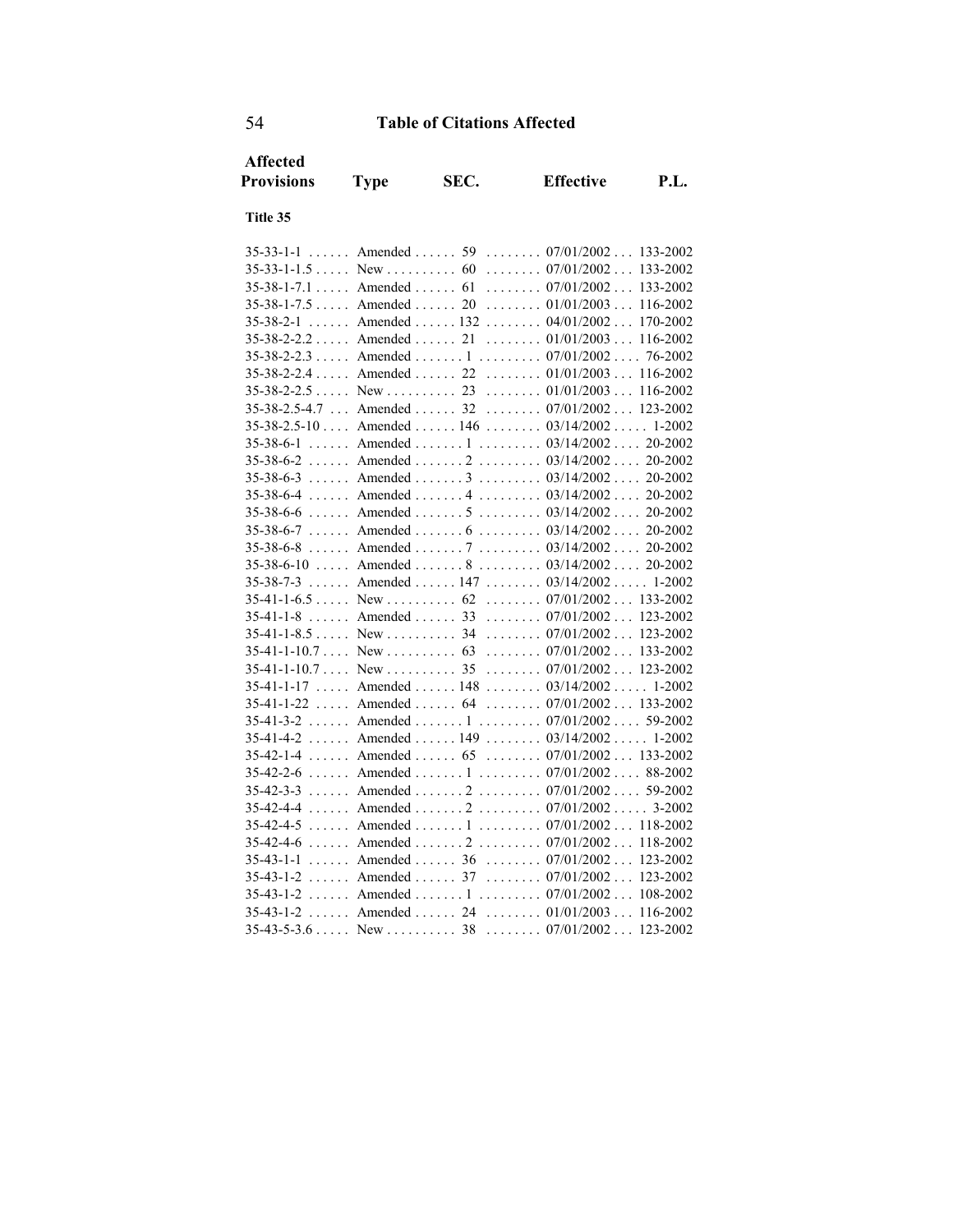| <b>Affected</b>          |                                               |      |                                                   |      |
|--------------------------|-----------------------------------------------|------|---------------------------------------------------|------|
| <b>Provisions</b>        | <b>Type</b>                                   | SEC. | <b>Effective</b>                                  | P.I. |
|                          |                                               |      | $35-43-5-7.3$ Amended  50  01/01/2002  120-2002   |      |
|                          |                                               |      | 35-44-2-2  Amended  39  07/01/2002  123-2002      |      |
|                          |                                               |      | 35-45-1-3  Amended  40  07/01/2002  123-2002      |      |
|                          |                                               |      |                                                   |      |
|                          |                                               |      |                                                   |      |
|                          |                                               |      | 35-45-6-1  Amended  41  07/01/2002  123-2002      |      |
|                          |                                               |      | $35-45-10-5$ Amended  66  07/01/2002  133-2002    |      |
|                          |                                               |      | 35-45-15-5  Amended  42  07/01/2002  123-2002     |      |
|                          |                                               |      |                                                   |      |
|                          |                                               |      | $35-46-1-15.1$ Amended  67  07/01/2002 133-2002   |      |
|                          |                                               |      | $35-46-1-15.1$ Amended  150  03/14/2002  1-2002   |      |
|                          |                                               |      | 35-46-1-20  Amended  68  07/01/2002  133-2002     |      |
|                          |                                               |      |                                                   |      |
| 35-46-3-6                |                                               |      | Amended  3  07/01/2002  76-2002                   |      |
|                          |                                               |      |                                                   |      |
|                          |                                               |      |                                                   |      |
|                          |                                               |      | $35-46-3-12$ Amended  1  07/01/2002 132-2002      |      |
|                          |                                               |      |                                                   |      |
|                          |                                               |      |                                                   |      |
|                          |                                               |      | 35-47-5-1  Repealed  51  07/01/2002  123-2002     |      |
|                          |                                               |      | 35-47-5-8  Amended  43  07/01/2002  123-2002      |      |
|                          |                                               |      | 35-47-5-9  Amended  44  07/01/2002  123-2002      |      |
|                          |                                               |      | 35-47-5-10  Amended  45  07/01/2002  123-2002     |      |
|                          |                                               |      |                                                   |      |
|                          |                                               |      |                                                   |      |
|                          |                                               |      |                                                   |      |
|                          |                                               |      | $35-47-12-1$ Amended  47 $07/01/2002$ 123-2002    |      |
| $35-47-12-2$ Amended  48 |                                               |      | $\ldots \ldots \ldots 07/01/2002 \ldots 123-2002$ |      |
|                          |                                               |      |                                                   |      |
| 35-47.5                  | $\ldots \ldots$ New $\ldots \ldots \ldots 50$ |      | $\ldots \ldots \ldots 07/01/2002 \ldots 123-2002$ |      |
| $35-48-2-1$ Amended  31  |                                               |      | $\ldots \ldots \ldots 03/26/2002 \ldots 107-2002$ |      |
|                          |                                               |      | 35-49-1-3  Amended  3  07/01/2002  3-2002         |      |
|                          |                                               |      | 35-49-3-3  Amended  4  07/01/2002  3-2002         |      |
|                          |                                               |      | 35-50-1-6  Amended  151  03/14/2002  1-2002       |      |
|                          |                                               |      | 35-50-2-2  Amended  25  01/01/2003  116-2002      |      |
|                          |                                               |      | 35-50-2-3  Amended  1  07/01/2002  117-2002       |      |
|                          |                                               |      | 35-50-2-9  Amended  1  03/20/2002 80-2002         |      |
|                          |                                               |      | 35-50-2-9  Amended  2  07/01/2002  117-2002       |      |
|                          |                                               |      | 35-50-3-1  Amended  152  03/14/2002  1-2002       |      |
|                          |                                               |      | 35-50-5-3  Amended  3  07/01/2002  88-2002        |      |
|                          |                                               |      | 35-50-5-3  Amended  105  07/01/2002  2-2002       |      |
|                          |                                               |      | 35-50-5-4  Amended  106  07/01/2002  2-2002       |      |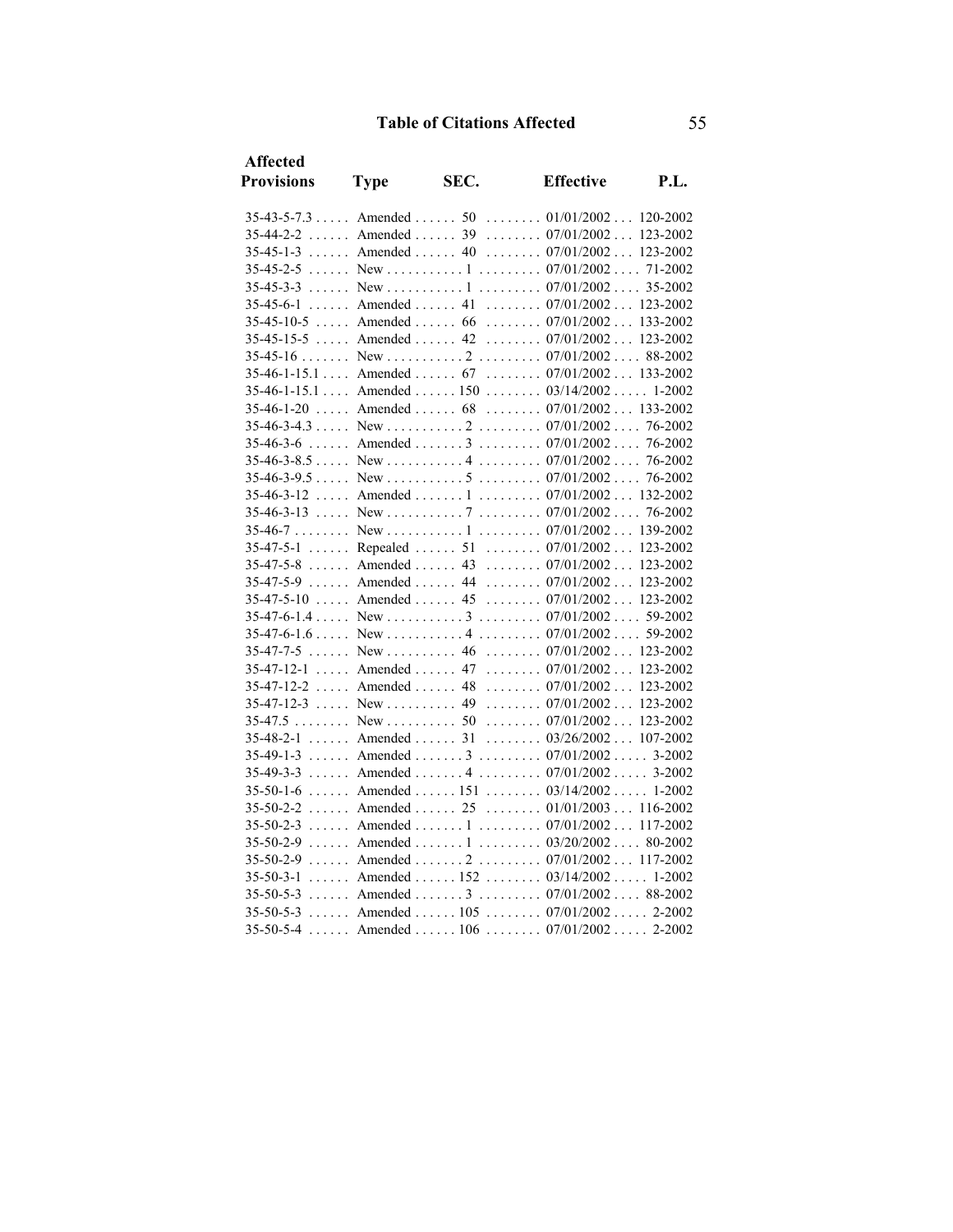| <b>Affected</b><br><b>Provisions</b> | <b>Type</b>                                 | SEC. | <b>Effective</b>                                  | <b>P.L.</b> |
|--------------------------------------|---------------------------------------------|------|---------------------------------------------------|-------------|
|                                      |                                             |      | 35-50-6-1  Amended  26  01/01/2003  116-2002      |             |
|                                      |                                             |      |                                                   |             |
| Title 36                             |                                             |      |                                                   |             |
|                                      |                                             |      | 36-1-3.5-3  Amended  133  04/01/2002  170-2002    |             |
|                                      |                                             |      | $36-1-3.5-8$ Amended  134  04/01/2002             | 170-2002    |
| $36-1-3.5-9$ Amended  135            |                                             |      | $\ldots \ldots 04/01/2002 \ldots 170-2002$        |             |
|                                      |                                             |      | $36-1-3.5-10$ Amended  136  04/01/2002  170-2002  |             |
|                                      |                                             |      | 36-1-6-2  Amended  1  07/01/2002 50-2002          |             |
| $36-1-7-15$ Amended  137             |                                             |      | $\ldots \ldots 04/01/2002 \ldots 170-2002$        |             |
| $36 - 1 - 8 - 4$                     | $\ldots \ldots$ Amended $\ldots \ldots 460$ |      | $\ldots \ldots 03/21/2002 \ldots 90-2002$         |             |
|                                      |                                             |      | 36-1-8-5.1 Amended 461 03/21/2002 90-2002         |             |
|                                      |                                             |      | $36-1-8-10$ Amended  153  03/14/2002 1-2002       |             |
|                                      |                                             |      | $36-1-8-10$ Amended  91  07/01/2002 126-2002      |             |
|                                      |                                             |      | 36-1-10-5  Amended  462  03/21/2002  90-2002      |             |
|                                      |                                             |      | $36-1-10-14$ Amended  463  03/21/2002 90-2002     |             |
| $36 - 1 - 10 - 15$                   |                                             |      | Amended  464 $03/21/2002$ 90-2002                 |             |
|                                      |                                             |      | 36-1-10-16  Amended  465  03/21/2002  90-2002     |             |
|                                      |                                             |      | 36-1-11-3.2  Amended  138  04/01/2002  170-2002   |             |
|                                      |                                             |      | 36-1-11-5.6  Amended  139  04/01/2002  170-2002   |             |
|                                      |                                             |      | $36-1-12-4.7$ Amended  154  03/14/2002  1-2002    |             |
|                                      |                                             |      |                                                   |             |
|                                      |                                             |      |                                                   |             |
|                                      |                                             |      | 36-1-12.5-1  Amended  3  03/21/2002  98-2002      |             |
|                                      |                                             |      |                                                   |             |
|                                      |                                             |      |                                                   |             |
|                                      |                                             |      |                                                   |             |
|                                      |                                             |      | $36-1-12.5-10$ Amended  7  03/21/2002 98-2002     |             |
|                                      |                                             |      |                                                   |             |
|                                      |                                             |      |                                                   |             |
|                                      |                                             |      | $36-1-15-3$ Amended $466$ $03/21/2002$ $90-2002$  |             |
|                                      |                                             |      | 36-1-15-5  Amended  467  03/21/2002  90-2002      |             |
|                                      |                                             |      | 36-1-15-9  Amended  468  03/21/2002  90-2002      |             |
| $36-2-5-3$ Amended  113              |                                             |      | $\ldots \ldots \ldots 01/01/2002 \ldots 178-2002$ |             |
| $36-2-5-13$ Amended  114             |                                             |      | $\ldots \ldots 03/28/2002 \ldots 178-2002$        |             |
|                                      |                                             |      | $36-2-6-22$ Amended  155  03/14/2002 1-2002       |             |
|                                      |                                             |      | $36-2-7-10$ Amended  107  07/01/2002  2-2002      |             |
|                                      |                                             |      | $\ldots \ldots \ldots 03/28/2002 \ldots 178-2002$ |             |
|                                      |                                             |      | 36-2-11-6  Amended  1  07/01/2002  171-2002       |             |
|                                      |                                             |      | 36-2-13-1  Amended  156  03/14/2002  1-2002       |             |
|                                      |                                             |      |                                                   |             |
| $36 - 2 - 14 - 21$                   |                                             |      |                                                   |             |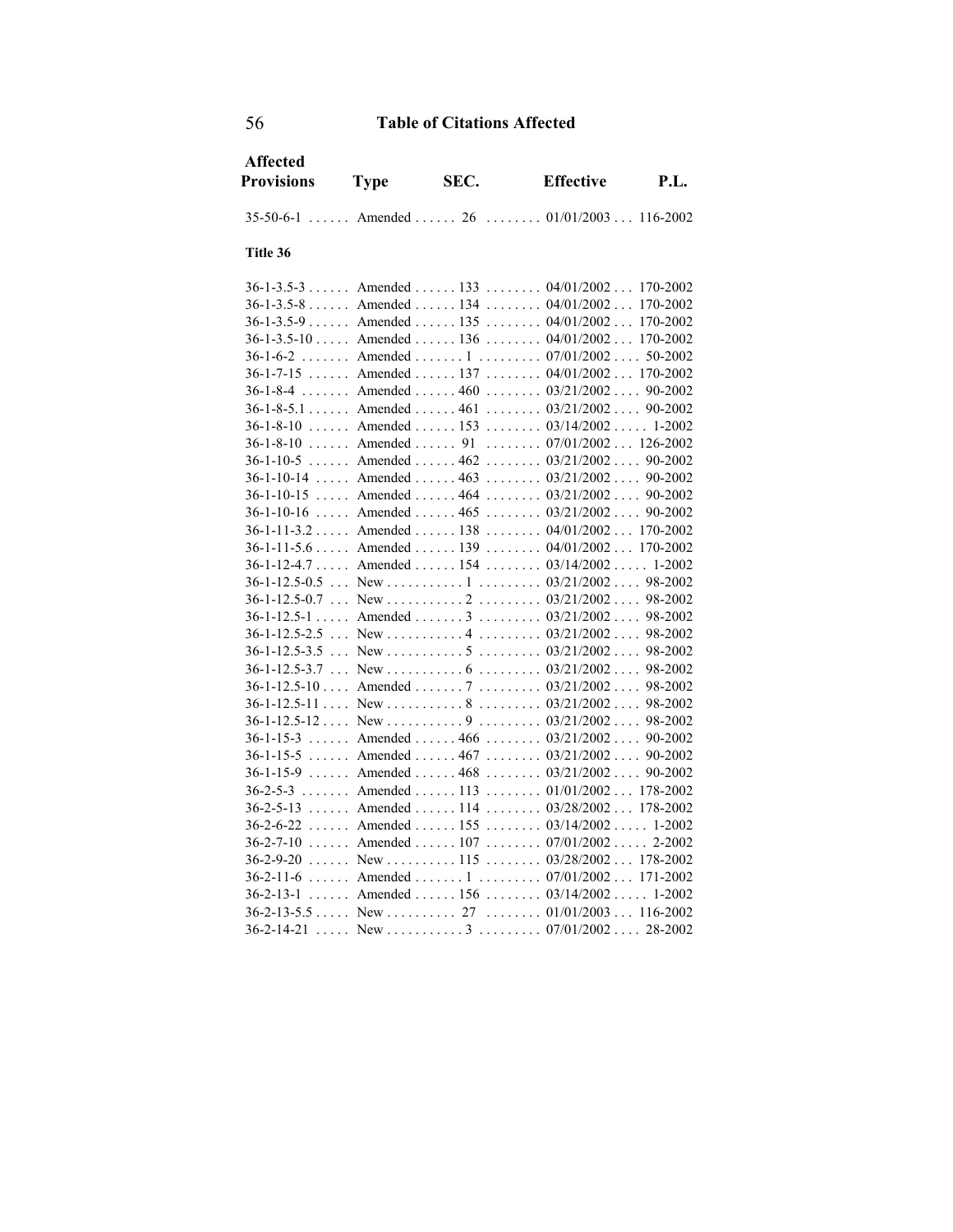| <b>Affected</b>          |                                   |      |                                                  |          |
|--------------------------|-----------------------------------|------|--------------------------------------------------|----------|
| <b>Provisions</b>        | <b>Type</b>                       | SEC. | <b>Effective</b>                                 | P.I.     |
| $36 - 2 - 15 - 5$        |                                   |      | Amended  469  03/21/2002 90-2002                 |          |
|                          |                                   |      | 36-3-2-11  Amended  4  07/01/2002  179-2002      |          |
| $36 - 3 - 2 - 11$        |                                   |      | Amended  140  04/01/2002  170-2002               |          |
|                          |                                   |      |                                                  |          |
| $36 - 3 - 5 - 8$         |                                   |      | Amended  470  03/21/2002                         | 90-2002  |
| $36 - 4 - 3 - 4$         |                                   |      | Amended  141  04/01/2002  170-2002               |          |
|                          |                                   |      | $36-4-3-4.1$ Amended  142  04/01/2002            | 170-2002 |
|                          |                                   |      | $36-4-3-9$ Amended  143  04/01/2002              | 170-2002 |
|                          |                                   |      | 36-4-3-13  Amended  144  04/01/2002  170-2002    |          |
| $36 - 4 - 3 - 15$        |                                   |      | Amended  157 $03/14/2002$ 1-2002                 |          |
| $36 - 4 - 3 - 19$        | $\ldots$ . Amended $\ldots$ . 158 |      | $\ldots \ldots 03/14/2002 \ldots 1-2002$         |          |
|                          |                                   |      | 36-4-3-22  Amended  159  03/14/2002  1-2002      |          |
| $36 - 4 - 7 - 11$        |                                   |      | Amended  9  07/01/2002  176-2002                 |          |
| $36-4-10-2$              |                                   |      | Amended  5  07/01/2002 67-2002                   |          |
|                          |                                   |      | 36-5-1-7.1 Amended 145 04/01/2002 170-2002       |          |
|                          |                                   |      |                                                  |          |
| $36 - 5 - 2 - 11$        | $\ldots$ . Amended $\ldots$ . 471 |      | $\ldots \ldots 03/21/2002 \ldots 90-2002$        |          |
| $36 - 5 - 4 - 13$        |                                   |      | Amended  146  04/01/2002  170-2002               |          |
|                          |                                   |      | $36-6-4-3$ Amended  108  07/01/2002 2-2002       |          |
|                          |                                   |      | 36-6-4-18  Amended  1  07/01/2002  21-2002       |          |
|                          |                                   |      | 36-6-6-2  Amended  147  04/01/2002  170-2002     |          |
|                          |                                   |      | $36-6-6-2.2$ Amended  148  04/01/2002            | 170-2002 |
| $36-6-6-2.5$ Amended 149 |                                   |      | $\ldots \ldots \ldots 04/01/2002 \ldots$         | 170-2002 |
| $36 - 6 - 6 - 3$         |                                   |      | Amended  150  04/01/2002                         | 170-2002 |
| $36 - 6 - 6 - 4$         |                                   |      | Amended  151  04/01/2002 170-2002                |          |
|                          |                                   |      | 36-6-6-10  Amended  2  07/01/2002  21-2002       |          |
|                          |                                   |      | 36-6-6-14.5  Amended  472  03/21/2002  90-2002   |          |
| $36 - 7 - 4 - 202$       |                                   |      | Amended  152 $04/01/2002$ 170-2002               |          |
| 36-7-4-604               |                                   |      | Amended  5 $07/01/2002$ 54-2002                  |          |
| 36-7-4-702               |                                   |      | Amended  109  07/01/2002 2-2002                  |          |
|                          |                                   |      | $36-7-4-918.5$ Amended  6  07/01/2002  54-2002   |          |
| 36-7-4-1103              |                                   |      | Amended  153 $04/01/2002$ 170-2002               |          |
|                          |                                   |      | $36-7-4-1210.5$ Amended  154  04/01/2002         | 170-2002 |
|                          |                                   |      | $36-7-5.1-11$ Amended  155  04/01/2002           | 170-2002 |
|                          |                                   |      | $36-7-7.5-1$ Amended  156  04/01/2002            | 170-2002 |
| $36 - 7 - 11 - 4$        |                                   |      | Amended  157  04/01/2002                         | 170-2002 |
|                          |                                   |      | $36-7-13-2.4$ Amended  116  03/28/2002           | 178-2002 |
| $36 - 7 - 13 - 3$        |                                   |      | Amended  4  07/01/2002                           | 113-2002 |
|                          |                                   |      | $36-7-13-3.2$ Amended  117  03/28/2002           | 178-2002 |
| $36 - 7 - 13 - 10$       | $\ldots$ . Amended $\ldots$ . 158 |      | $\ldots \ldots \ldots 04/01/2002 \ldots$         | 170-2002 |
|                          |                                   |      | 36-7-13-10.5  Amended  118  03/28/2002  178-2002 |          |
|                          |                                   |      |                                                  |          |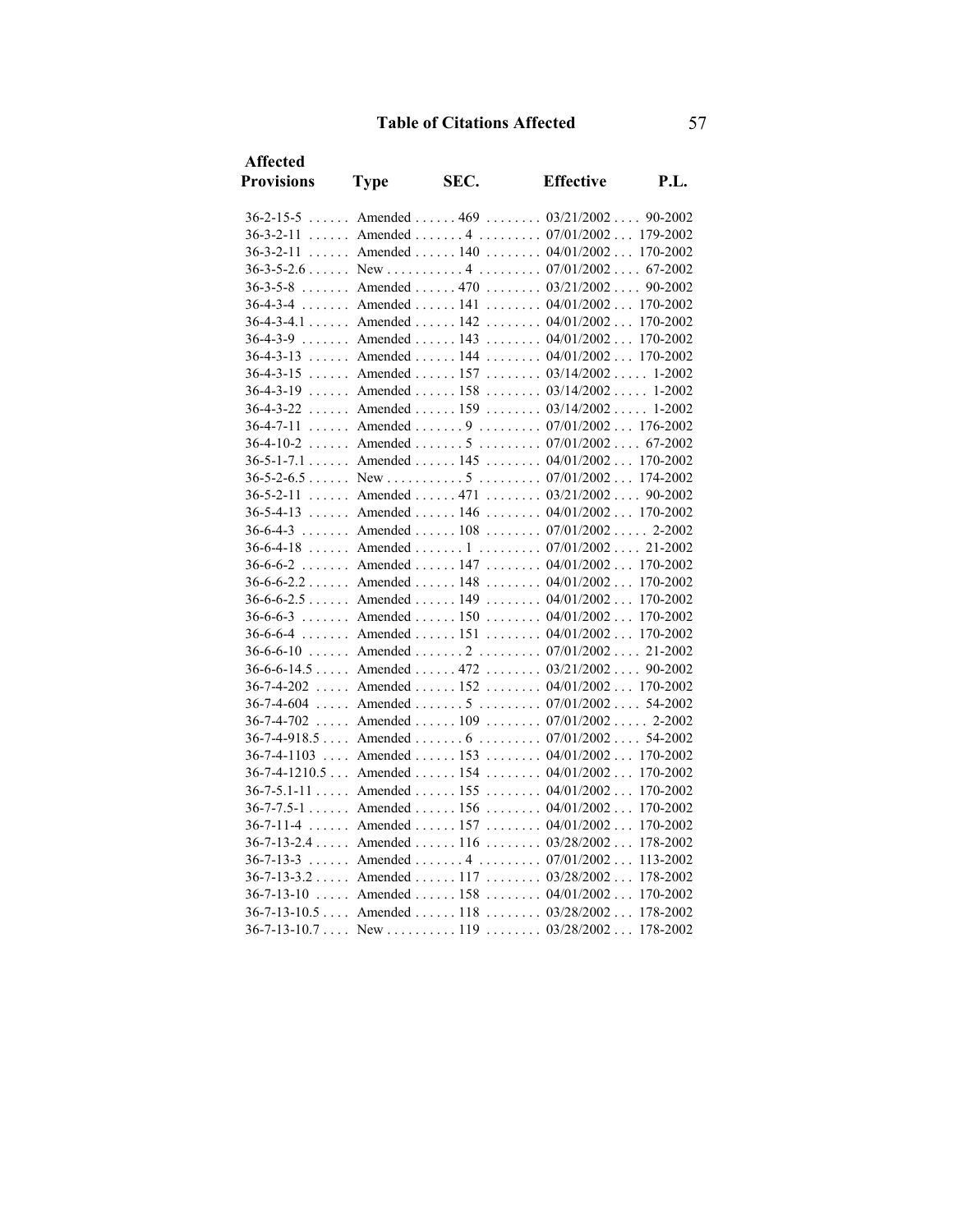| <b>Affected</b>        |                                 |      |                                                 |          |  |
|------------------------|---------------------------------|------|-------------------------------------------------|----------|--|
| <b>Provisions</b>      | <b>Type</b>                     | SEC. | <b>Effective</b>                                | P.I.     |  |
| $36 - 7 - 13 - 12$     |                                 |      | Amended  159  04/01/2002  170-2002              |          |  |
|                        |                                 |      | $36-7-13.5-11$ Amended  160  03/14/2002 1-2002  |          |  |
| $36 - 7 - 14 - 20$     |                                 |      | Amended  110  07/01/2002  2-2002                |          |  |
| $36 - 7 - 14 - 22$     |                                 |      | Amended  5 $07/01/2002$ 113-2002                |          |  |
|                        |                                 |      |                                                 |          |  |
|                        |                                 |      | 36-7-14-25.1  Amended  473  03/21/2002  90-2002 |          |  |
|                        |                                 |      | 36-7-14-25.2  Amended  474  03/21/2002  90-2002 |          |  |
|                        |                                 |      | 36-7-14-27.5  Amended  475  03/21/2002  90-2002 |          |  |
|                        |                                 |      | 36-7-14-32.5  Amended  111  07/01/2002  2-2002  |          |  |
| 36-7-14-39             |                                 |      | Amended  476 $03/21/2002$ 90-2002               |          |  |
| 36-7-14.5-12.5         |                                 |      | Amended  477 $03/21/2002$ 90-2002               |          |  |
|                        |                                 |      | 36-7-15.1-13  Amended  112  07/01/2002 2-2002   |          |  |
|                        |                                 |      | $36-7-15.1-15$ Amended  7  07/01/2002 113-2002  |          |  |
|                        |                                 |      |                                                 |          |  |
|                        |                                 |      | 36-7-15.1-17.1 . Amended 478 03/21/2002 90-2002 |          |  |
| $36 - 7 - 15.1 - 22.5$ |                                 |      | Amended  113 $07/01/2002$ 2-2002                |          |  |
|                        |                                 |      | $36-7-15.1-26$ Amended  479  03/21/2002 90-2002 |          |  |
|                        |                                 |      | 36-7-15.1-26.5 . Amended 480 03/21/2002 90-2002 |          |  |
|                        |                                 |      | 36-7-15.1-26.7 . Amended 481 03/21/2002 90-2002 |          |  |
|                        |                                 |      | 36-7-15.1-26.9 . Amended 482 03/21/2002 90-2002 |          |  |
|                        |                                 |      | 36-7-15.1-39  Amended  114  07/01/2002  2-2002  |          |  |
|                        |                                 |      | 36-7-15.1-46  Amended  483  03/21/2002  90-2002 |          |  |
|                        |                                 |      | 36-7-15.1-53  Amended  484  03/21/2002  90-2002 |          |  |
|                        |                                 |      | 36-7-18-28  Amended  115  07/01/2002 2-2002     |          |  |
|                        |                                 |      | 36-7-23-7  Amended  116  07/01/2002  2-2002     |          |  |
| $36 - 7 - 24 - 8$      |                                 |      | Amended  117 $07/01/2002$ 2-2002                |          |  |
|                        |                                 |      | 36-7-26-1  Amended  14  04/01/2002  177-2002    |          |  |
|                        |                                 |      | $36-7-26-1$ Amended  120  04/01/2002            | 178-2002 |  |
| $36 - 7 - 26 - 1$      |                                 |      | Amended  160  04/01/2002                        | 170-2002 |  |
|                        |                                 |      | $36-7-26-23$ Amended  121  04/01/2002           | 178-2002 |  |
| $36 - 7 - 26 - 23$     | $\ldots$ Amended $\ldots$ 15    |      | $\ldots \ldots 04/01/2002 \ldots 177-2002$      |          |  |
| 36-7-26-24             | $\ldots$ Amended $\ldots$ 16    |      | $\ldots \ldots 04/01/2002 \ldots$               | 177-2002 |  |
|                        |                                 |      | $36-7-26-24$ Amended $161$ $03/14/2002$ 1-2002  |          |  |
| 36-7-26-24             |                                 |      | Amended  122 $04/01/2002$ 178-2002              |          |  |
| $36 - 7 - 29 - 1$      | $\ldots$ . Amended $\ldots$ 161 |      | $\ldots \ldots 04/01/2002 \ldots 170-2002$      |          |  |
| $36 - 7 - 29 - 16$     |                                 |      | Amended  485 $03/21/2002$ 90-2002               |          |  |
| $36 - 7 - 30 - 16$     |                                 |      | Amended  118  07/01/2002  2-2002                |          |  |
| 36-7-30-25             |                                 |      | Amended  486 $03/21/2002$ 90-2002               |          |  |
|                        |                                 |      | 36-7-31.3-1  Amended  123  07/01/2002  178-2002 |          |  |
|                        |                                 |      | 36-7-31.3-4  Amended  124  07/01/2002  178-2002 |          |  |
|                        |                                 |      | $36-7-31.3-5.5$ New  125  07/01/2002  178-2002  |          |  |
|                        |                                 |      | 36-7-31.3-8  Amended  126  07/01/2002  178-2002 |          |  |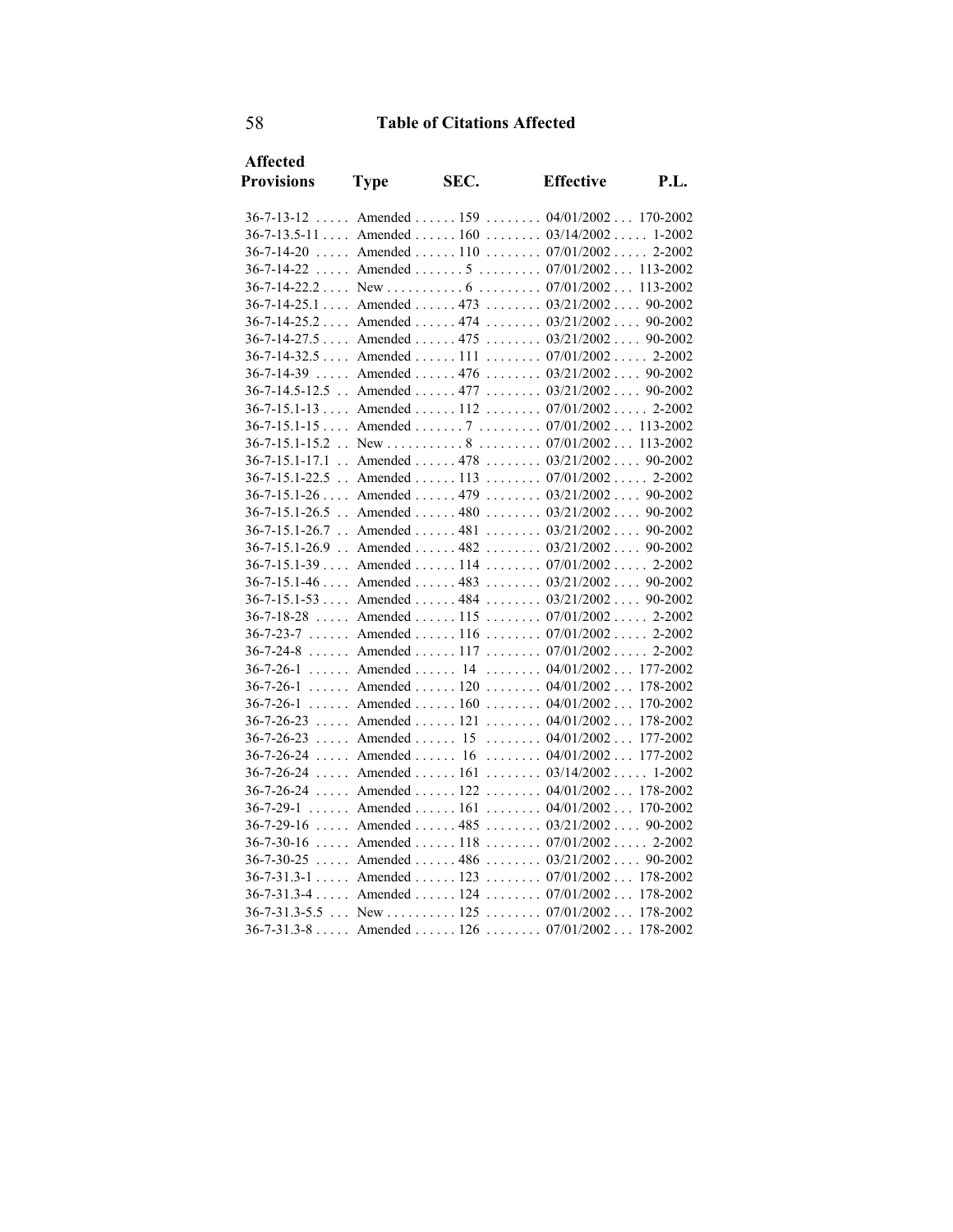| <b>Affected</b>                 |                              |      |                                                   |          |  |
|---------------------------------|------------------------------|------|---------------------------------------------------|----------|--|
| <b>Provisions</b>               | <b>Type</b>                  | SEC. | <b>Effective</b>                                  | P.I.     |  |
|                                 |                              |      | 36-7-31.3-9  Amended  127  07/01/2002  178-2002   |          |  |
|                                 |                              |      | $36-7-31.3-11$ Amended  128  07/01/2002           | 178-2002 |  |
|                                 |                              |      | 36-7-31.3-13  Amended  129  07/01/2002  178-2002  |          |  |
|                                 |                              |      | $36-7-31.3-17$ Amended  130  07/01/2002           | 178-2002 |  |
|                                 |                              |      | $36-7-31.3-19$ Amended  131  07/01/2002           | 178-2002 |  |
|                                 |                              |      | 36-7-31.3-20  Amended  132  07/01/2002  178-2002  |          |  |
|                                 |                              |      | $36-8-3.5-1$ Amended  1  03/28/2002 180-2002      |          |  |
|                                 |                              |      | 36-8-3.5-3  Amended  2  03/28/2002  180-2002      |          |  |
|                                 |                              |      | $36-8-3.5-4$ Amended  3  03/28/2002 180-2002      |          |  |
|                                 |                              |      | $36-8-3.5-5$ Amended $4$ $03/28/2002$ 180-2002    |          |  |
|                                 |                              |      | 36-8-3.5-10  Amended  5  03/28/2002  180-2002     |          |  |
|                                 |                              |      | 36-8-3.5-20  Amended  6  03/28/2002  180-2002     |          |  |
|                                 |                              |      | 36-8-4-5  Amended  4  07/01/2002  185-2002        |          |  |
| $36 - 8 - 4.3$                  |                              |      |                                                   |          |  |
|                                 |                              |      | 36-8-6-5  Amended  487  03/21/2002  90-2002       |          |  |
| $36 - 8 - 6 - 8$                |                              |      | Amended  5  07/01/2002 185-2002                   |          |  |
|                                 |                              |      | $36-8-6-10.1$ Amended  1  07/01/2002 62-2002      |          |  |
|                                 |                              |      | $36-8-6-10.1$ Amended  6  07/01/2002 185-2002     |          |  |
| $36 - 8 - 7 - 1$                |                              |      | Amended  162  04/01/2002  170-2002                |          |  |
|                                 |                              |      | 36-8-7-11  Amended  7  07/01/2002  185-2002       |          |  |
|                                 |                              |      | 36-8-7-12.4  Amended  8  07/01/2002  185-2002     |          |  |
|                                 |                              |      | $36-8-7-12.4$ Amended  2  07/01/2002  62-2002     |          |  |
| $36 - 8 - 7 - 14$               |                              |      | Amended  488 $03/21/2002$ 90-2002                 |          |  |
| $36 - 8 - 7 - 22$               |                              |      | Amended  489 $03/21/2002$ 90-2002                 |          |  |
|                                 |                              |      | $36-8-7.5-10$ Amended  490  03/21/2002 90-2002    |          |  |
|                                 |                              |      | $36-8-7.5-13$ Amended  9  07/01/2002 185-2002     |          |  |
|                                 |                              |      | $36-8-7.5-14.1$ Amended  3  07/01/2002 62-2002    |          |  |
| $36-8-7.5-14.1$ Amended  10     |                              |      | $\ldots \ldots \ldots 07/01/2002 \ldots 185-2002$ |          |  |
| $36 - 8 - 8 - 12.5$ Amended  11 |                              |      | $\ldots \ldots \ldots 07/01/2002 \ldots 185-2002$ |          |  |
|                                 |                              |      | $36-8-8-14.1$ Amended  4  07/01/2002 62-2002      |          |  |
|                                 |                              |      | 36-8-8-14.1  Amended  12  07/01/2002  185-2002    |          |  |
| 36-8-8-18  Amended  17          |                              |      | $\ldots \ldots \ldots 07/01/2002 \ldots 61-2002$  |          |  |
| $36 - 8 - 8.5$                  |                              |      |                                                   |          |  |
| $36 - 8 - 9 - 8$                |                              |      |                                                   |          |  |
|                                 |                              |      | 36-8-10-7  Amended  163  04/01/2002  170-2002     |          |  |
|                                 |                              |      | 36-8-10-15  Amended  13  07/01/2002  185-2002     |          |  |
| $36 - 8 - 10 - 21$              | $\ldots$ Amended $\ldots$ 28 |      | $\ldots \ldots \ldots 01/01/2003 \ldots 116-2002$ |          |  |
| $36 - 8 - 11 - 18$              |                              |      | Amended  491 $03/21/2002$ 90-2002                 |          |  |
|                                 |                              |      | $36-8-11-19$ Amended  492  03/21/2002 90-2002     |          |  |
|                                 |                              |      | 36-8-11-26  Amended  493  03/21/2002  90-2002     |          |  |
|                                 |                              |      | 36-8-11-26  Amended  133  01/01/2002  178-2002    |          |  |
| $36 - 8 - 11 - 27$              |                              |      |                                                   |          |  |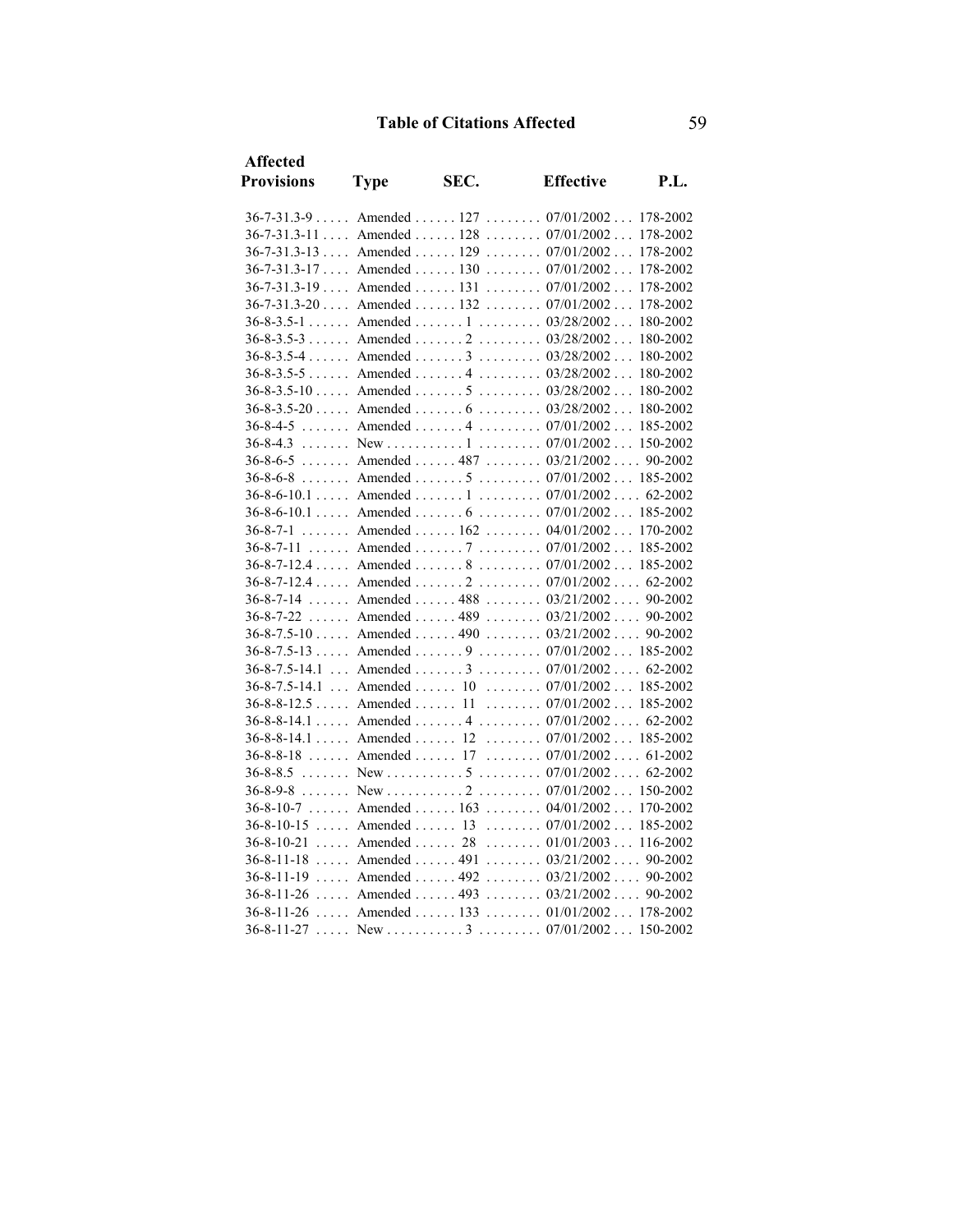| <b>Affected</b>                  |             |      |                                                  |      |  |
|----------------------------------|-------------|------|--------------------------------------------------|------|--|
| <b>Provisions</b>                | <b>Type</b> | SEC. | <b>Effective</b>                                 | P.I. |  |
|                                  |             |      | 36-8-12-11  Amended  2  03/27/2002 153-2002      |      |  |
| $36 - 8 - 13 - 3$                |             |      | Amended  494 $03/21/2002$ 90-2002                |      |  |
|                                  |             |      | 36-8-13-4.6 Amended 495 03/21/2002 90-2002       |      |  |
|                                  |             |      | $36-8-13-4.7$ Amended  496  03/21/2002 90-2002   |      |  |
| $36 - 8 - 13 - 5$                |             |      | Amended  497 $03/21/2002$ 90-2002                |      |  |
| $36 - 8 - 13 - 5$                |             |      | Amended  134  01/01/2002  178-2002               |      |  |
|                                  |             |      | $36-8-13-6.5$ Amended  498  03/21/2002 90-2002   |      |  |
|                                  |             |      |                                                  |      |  |
|                                  |             |      | 36-8-14-2  Amended  2  07/01/2002 140-2002       |      |  |
|                                  |             |      | $36-8-15-1$ Amended  164  04/01/2002  170-2002   |      |  |
|                                  |             |      | $36-8-15-15.1$ Amended  499  03/21/2002 90-2002  |      |  |
| $36 - 8 - 16 - 14$               |             |      | Amended  1  07/01/2002  156-2002                 |      |  |
|                                  |             |      | 36-8-16.5-5  Amended  1  07/01/2002  16-2002     |      |  |
|                                  |             |      | $36-8-16.5-14$ Amended  2  07/01/2002 16-2002    |      |  |
|                                  |             |      |                                                  |      |  |
|                                  |             |      |                                                  |      |  |
|                                  |             |      | 36-8-16.5-17  Repealed  21  07/01/2002  16-2002  |      |  |
|                                  |             |      | $36-8-16.5-18$ Amended 5  07/01/2002 16-2002     |      |  |
|                                  |             |      | $36-8-16.5-19$ Amended  6  07/01/2002 16-2002    |      |  |
|                                  |             |      | $36-8-16.5-24$ Amended  7  07/01/2002 16-2002    |      |  |
|                                  |             |      | $36-8-16.5-25$ Amended  3  08/01/2002 104-2002   |      |  |
|                                  |             |      | $36-8-16.5-25$ Amended  8  07/01/2002 16-2002    |      |  |
|                                  |             |      | $36-8-16.5-26$ Amended  9  07/01/2002 16-2002    |      |  |
|                                  |             |      | 36-8-16.5-30  Amended  4  08/01/2002  104-2002   |      |  |
|                                  |             |      | $36-8-16.5-30$ Amended $2$ $01/01/2003$ 156-2002 |      |  |
|                                  |             |      | 36-8-16.5-31  Amended  10  07/01/2002  16-2002   |      |  |
|                                  |             |      | 36-8-16.5-32  Amended  11  07/01/2002  16-2002   |      |  |
| $36-8-16.5-33$ Amended  12       |             |      | $\ldots \ldots \ldots 07/01/2002 \ldots 16-2002$ |      |  |
| $36-8-16.5-34$ Amended  13       |             |      | $\ldots \ldots \ldots 07/01/2002 \ldots 16-2002$ |      |  |
| $36 - 8 - 16.5 - 35$ Amended  14 |             |      | $\ldots \ldots 07/01/2002 \ldots 16-2002$        |      |  |
| $36 - 8 - 16.5 - 38$ Amended  15 |             |      | $\ldots \ldots 07/01/2002 \ldots 16-2002$        |      |  |
| $36 - 8 - 16.5 - 39$ Amended  16 |             |      | $\ldots \ldots 07/01/2002 \ldots 16-2002$        |      |  |
| $36-8-16.5-40$ Amended  17       |             |      | $\ldots \ldots \ldots 07/01/2002 \ldots 16-2002$ |      |  |
| $36 - 8 - 16.5 - 42$ Amended 18  |             |      | $\ldots \ldots 07/01/2002 \ldots 16-2002$        |      |  |
| $36 - 8 - 16.5 - 43$ Amended  19 |             |      | $\ldots \ldots \ldots 07/01/2002 \ldots 16-2002$ |      |  |
| $36-8-16.5-46$ Amended  20       |             |      | $\ldots \ldots 07/01/2002 \ldots 16-2002$        |      |  |
| $36 - 8 - 19 - 8.5$ Amended  500 |             |      | $\ldots \ldots 03/21/2002 \ldots 90-2002$        |      |  |
|                                  |             |      | 36-8-19-8.7  Amended  501  03/21/2002  90-2002   |      |  |
|                                  |             |      | 36-8-19-8.7  Amended  135  01/01/2002  178-2002  |      |  |
|                                  |             |      | $36-8-19-9$ Amended  502  03/21/2002 90-2002     |      |  |
|                                  |             |      |                                                  |      |  |
|                                  |             |      | $36-9-3-5$ Amended  165  04/01/2002  170-2002    |      |  |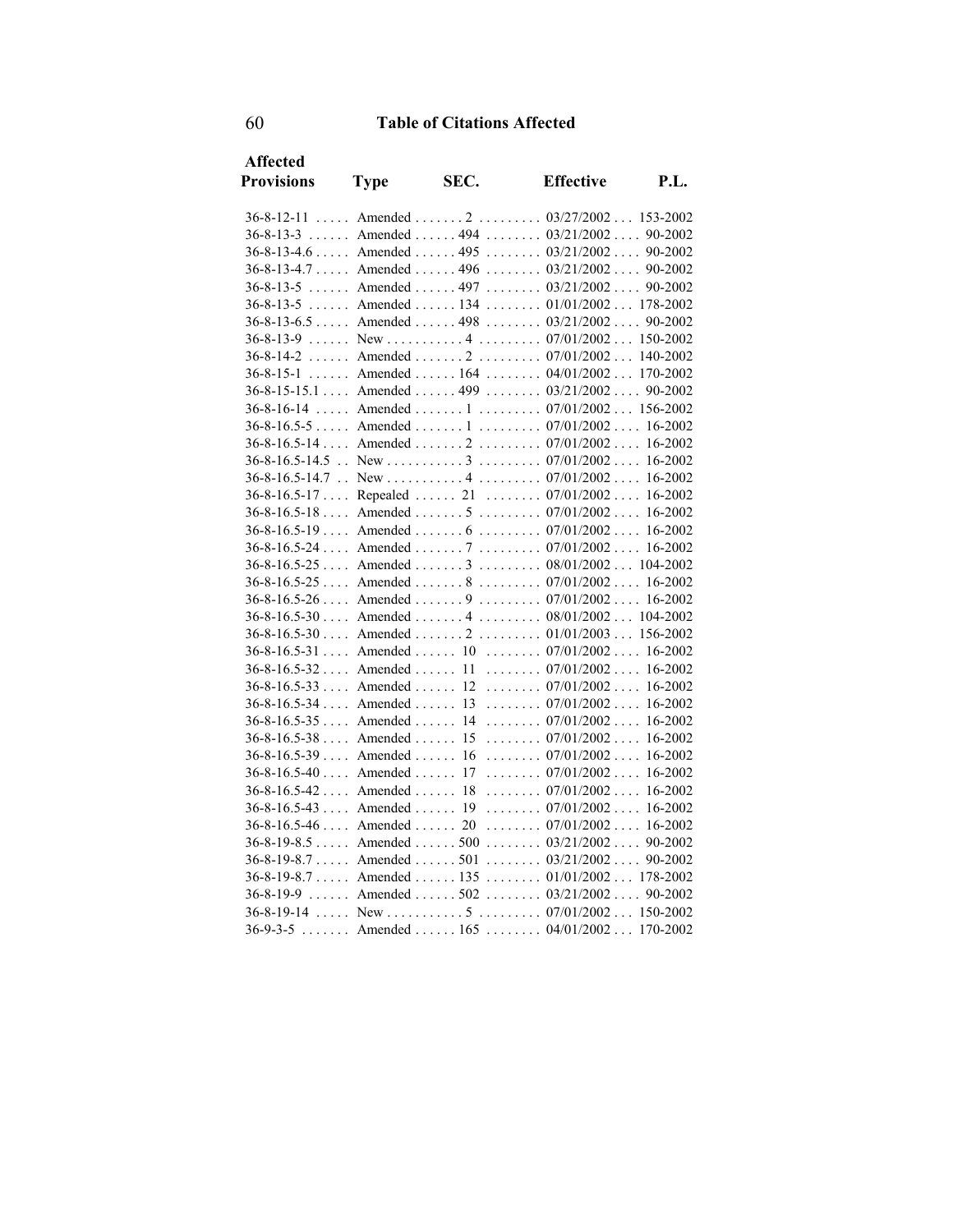| <b>Affected</b>          |                               |      |                                                    |          |
|--------------------------|-------------------------------|------|----------------------------------------------------|----------|
| <b>Provisions</b>        | <b>Type</b>                   | SEC. | <b>Effective</b>                                   | P.I.     |
|                          |                               |      | 36-9-3-12.5  Amended  166  04/01/2002  170-2002    |          |
|                          |                               |      | 36-9-3-29  Amended  503  03/21/2002  90-2002       |          |
|                          |                               |      | 36-9-3-31  Amended  504  03/21/2002  90-2002       |          |
|                          |                               |      | $36-9-4-32$ Amended  119  07/01/2002 2-2002        |          |
|                          |                               |      | $36-9-4-45$ Amended  505  03/21/2002  90-2002      |          |
|                          |                               |      | 36-9-4-47  Amended  506  03/21/2002  90-2002       |          |
| $36-9-4-51$ Amended  507 |                               |      | $\ldots \ldots 03/21/2002 \ldots 90-2002$          |          |
| $36-9-4-57$ Amended  508 |                               |      | $\ldots \ldots 03/21/2002 \ldots 90-2002$          |          |
|                          |                               |      | 36-9-6.1-3 Amended 120 07/01/2002 2-2002           |          |
|                          |                               |      | 36-9-11.1-10  Amended   121   07/01/2002  . 2-2002 |          |
| $36 - 9 - 12 - 5$        |                               |      | Amended  509  03/21/2002  90-2002                  |          |
|                          |                               |      | 36-9-13-28  Amended  510  03/21/2002  90-2002      |          |
| $36 - 9 - 13 - 35$       |                               |      | Amended  511 $03/21/2002$ 90-2002                  |          |
|                          |                               |      | 36-9-14-2  Amended  167  04/01/2002  170-2002      |          |
|                          |                               |      | 36-9-16-4  Amended  512  03/21/2002  90-2002       |          |
|                          |                               |      | 36-9-16-6  Amended  513  03/21/2002  90-2002       |          |
| $36 - 9 - 23 - 14$       |                               |      | Amended  122  07/01/2002  2-2002                   |          |
| 36-9-23-28               |                               |      | Amended  123  07/01/2002  2-2002                   |          |
|                          |                               |      | 36-9-23-28.5  Amended  124  07/01/2002  2-2002     |          |
| $36 - 9 - 23 - 33$       |                               |      | Amended  2  07/01/2002 171-2002                    |          |
|                          |                               |      | $36-9-25-1$ Amended  168  04/01/2002               | 170-2002 |
| $36 - 9 - 25 - 3$        |                               |      | Amended  169  04/01/2002  170-2002                 |          |
| $36 - 9 - 25 - 8$        | $\ldots$ Amended $\ldots$ 170 |      | $\ldots \ldots 04/01/2002 \ldots 170-2002$         |          |
|                          |                               |      | 36-9-27-110  Amended  514  03/21/2002  90-2002     |          |
| 36-9-29-19               |                               |      | Amended  125 $07/01/2002$ 2-2002                   |          |
|                          |                               |      | 36-9-29.1-10  Amended  126  07/01/2002  2-2002     |          |
| 36-9-30-21               |                               |      | Amended  171 $04/01/2002$ 170-2002                 |          |
| 36-9-30-27               |                               |      | Amended  515 $03/21/2002$ 90-2002                  |          |
| $36 - 9 - 31 - 3$        |                               |      | Amended  127 $07/01/2002$ 2-2002                   |          |
|                          |                               |      | 36-9-31-5  Amended  516  03/21/2002  90-2002       |          |
|                          |                               |      | 36-9-31-26  Amended  162  03/14/2002  1-2002       |          |
| $36 - 9 - 40$            |                               |      |                                                    |          |
| $36 - 10 - 3 - 24$       |                               |      | Amended  517 $03/21/2002$ 90-2002                  |          |
|                          |                               |      | 36-10-4-3  Amended  10  07/01/2002  176-2002       |          |
| $36-10-4-6$              |                               |      | Amended  172  04/01/2002  170-2002                 |          |
|                          |                               |      | 36-10-4-6.1  Amended  173  04/01/2002  170-2002    |          |
|                          |                               |      | 36-10-5-5  Amended  174  04/01/2002  170-2002      |          |
|                          |                               |      | 36-10-7-5  Amended  175  04/01/2002  170-2002      |          |
| $36 - 10 - 7 - 8$        |                               |      | Amended  518  03/21/2002 90-2002                   |          |
|                          |                               |      | 36-10-7-9  Amended  176  04/01/2002  170-2002      |          |
|                          |                               |      | 36-10-7.5-22  Amended  519  03/21/2002  90-2002    |          |
|                          |                               |      | 36-10-8-16  Amended  520  03/21/2002  90-2002      |          |